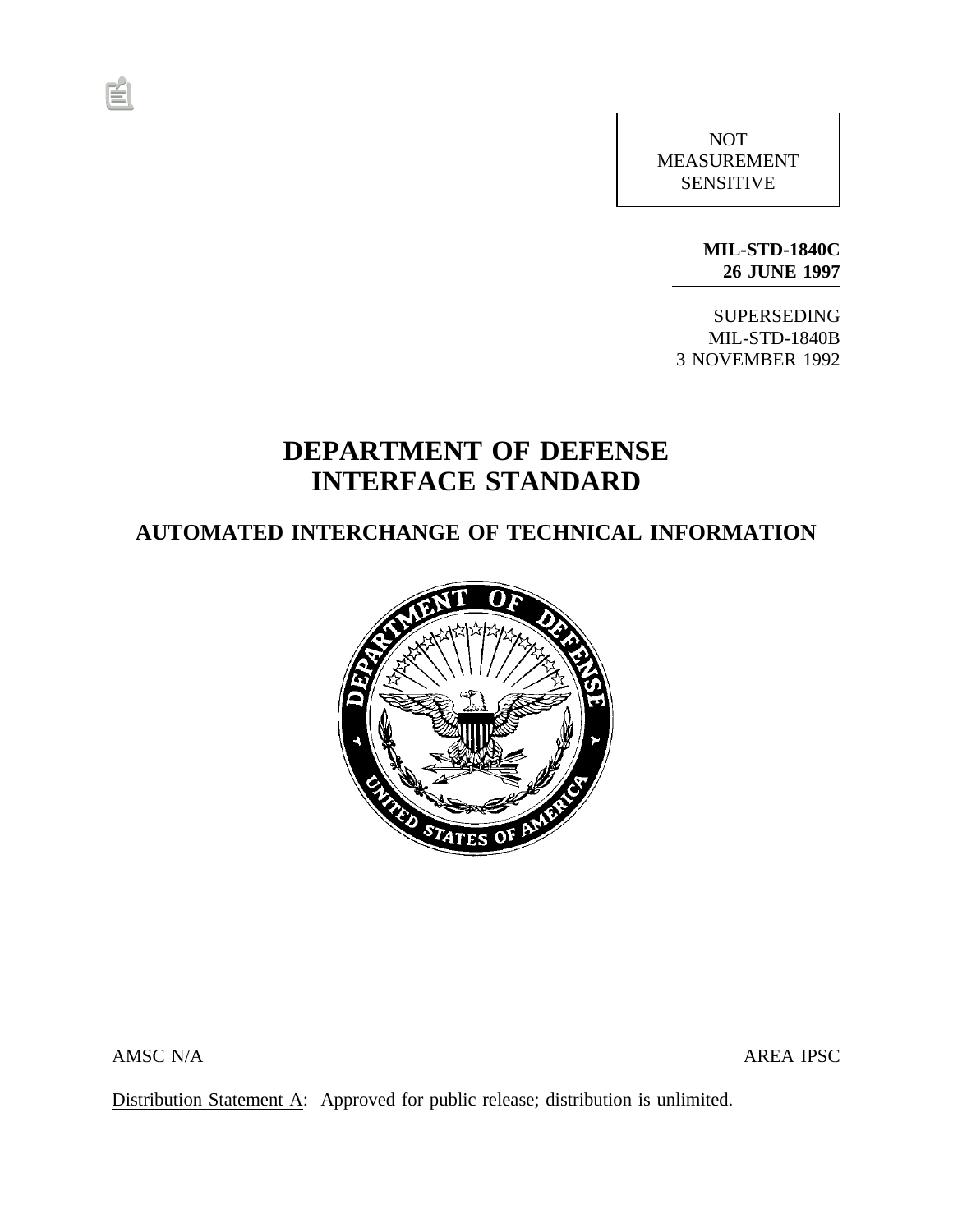#### FOREWORD

1. This standard is approved for use by all Departments and Agencies of the Department of Defense (DoD).

2. This standard has been designated as an interface standard by the DoD, and may be used in all acquisition contracts without a waiver.

3. This standard applies to technical information which may be part of the traditional technical data package used for system or item acquisition; technical information used to design, manufacture, field, and dispose of a system or item; or technical documentation used for system or item support.

4. This interface standard defines the means for exchanging large quantities of engineering and technical support data among heterogeneous computer systems. MIL-STD-1840 is often called the "parent" or "umbrella" standard for the Continuous Acquisition and Life-Cycle Support (CALS) program because it identifies other standards, specifications, and practices to be used in a CALS solution. It applies selected Federal, DoD, International, National, and Internet standards, specifications, or practices for the exchange of digital information between organizations or systems, and for the conduct of business by electronic means.

5. The areas addressed by this standard pertain to the interface of computers for automating the creation, storage, retrieval, and delivery of all forms of technical information. The standard defines a logical file identification and bundling convention for device- and medium-independent transfer of technical information. This standard also addresses the transfer of electronic product data for engineering uses and the packaging of data for electronic commerce.

6. To accommodate operational needs and technology advances for information transfer, this revision of the standard adds five (5) new data format types, adds three (3) new data file header records, provides for six (6) new transfer media types to complement 9-track reel tape, and defines increased Information Security (INFOSEC) capabilities including digital signature and encryption. The "dtype: " record is redefined as an extensible means of automatically exchanging data file subtype information. The Joint Engineering Data Management Information and Control System (JEDMICS) is explicitly supported in this revision.

7. This revision of the standard supports the transfer of data by electronic as well as physical media. It provides for the use of Electronic Data Interchange (EDI) or the Internet for electronic data file transfers. The Multipurpose Internet Mail Extensions (MIME) type, "Application/CALS-1840" is a registered media type for the electronic exchange of transfer units via the Internet.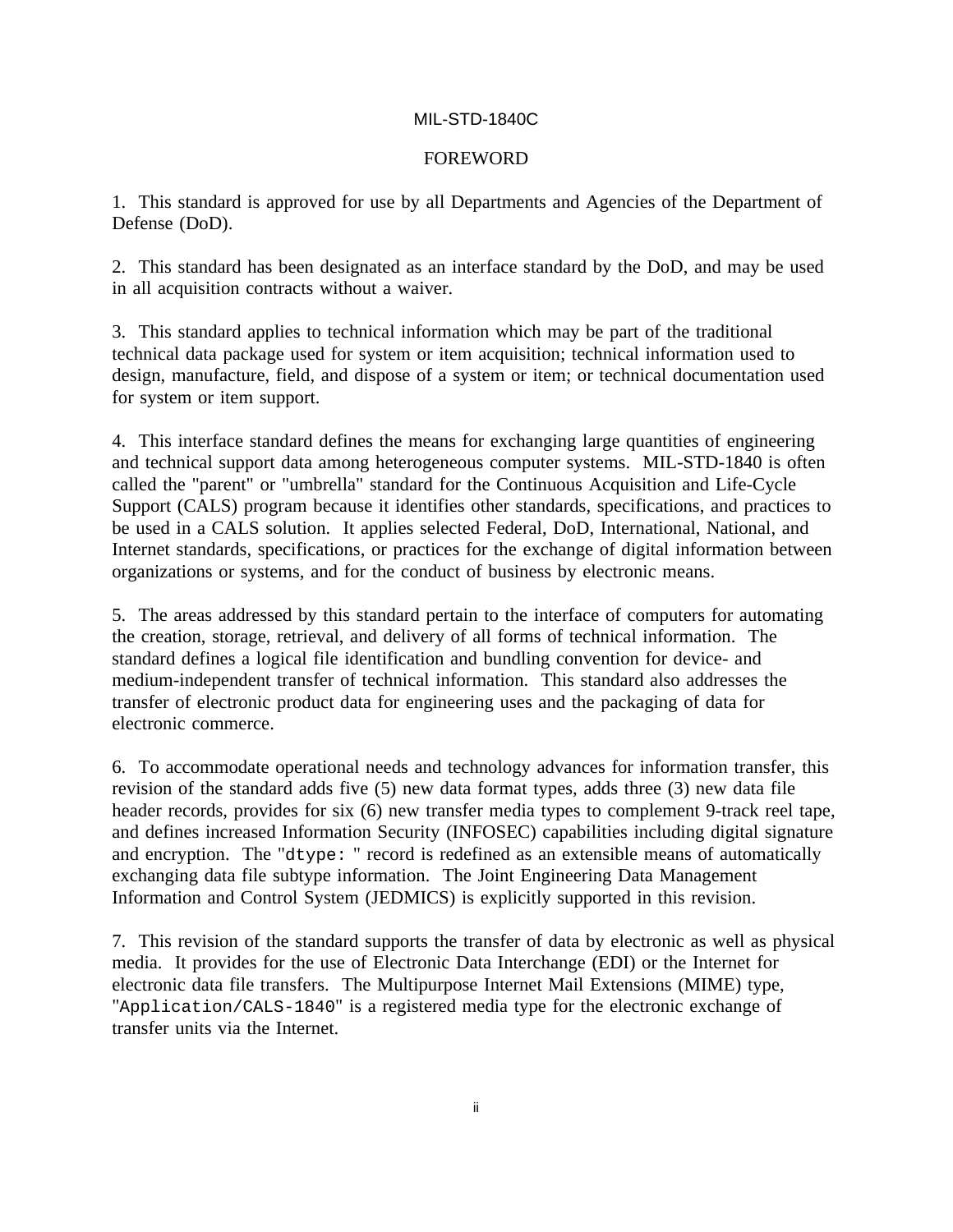8. This revision of the standard is fully "Year 2000" (Y2K) compliant.

9. The improved tailoring guidance in this revision facilitates the proper application of the interface standard without contractually levying unnecessary or burdensome requirements.

10. Throughout the development of this revision, an effort was made to retain maximum compatibility between this interface standard and its earlier versions. Although it is unlikely that a transfer package prepared in accordance with MIL-STD-1840C could be read by tools written to comply with earlier versions, well-written software tools for this revision may be made to successfully decode transfer packages prepared to earlier versions of the standard.

11. As it has no commercial equivalents, this standard also could be employed for many information exchange applications not specifically described herein. Its use is not limited to technical data exchange in a defense acquisition environment.

12. This standardization document will continue to be updated as new technologies, formats, and media for the transfer of digital product and technical information emerge. In particular, some of the transfer media types presented in appendix A have received only general interface requirements in this revision. This is due to the lack of mature international or commercial standards and detailed Publicly Available Specifications (PASs) to define detailed interface requirements at this time. As the use of some of these technologies will be too valuable to preclude, these transfer media types are introduced for use with the recognition that many of their detailed interface provisions will need to be individually defined by each project, in the contract or other form of agreement.

13. As part of the CALS initiative to introduce the use of digital technology into the process of reviewing and coordinating standards, this revision of the standard has been reformatted for improved readability as both a paper and an electronic document. The body text of this document uses the same font as the previous revision, but slightly enlarged to give an improved on-screen appearance when displayed by a computer. The tables and figures now use a sans-serif font for a cleaner appearance and to be distinguished easily from the body text. Computer code entries, values, and listings are shown in a non-proportional typewriter font so that they may be identified easily and with minimal confusion.

14. Beneficial comments (recommendations, additions, deletions) and any pertinent data which may be of use in improving this document should be addressed to: ATTN: CALS Digital Standards Office, DISA Center for Standards, Code JIEO/JEBEB, 10701 Parkridge Blvd, Reston, VA 20191-4357, by using the Standardization Document Improvement Proposal (DD Form 1426) appearing at the end of this document or by letter.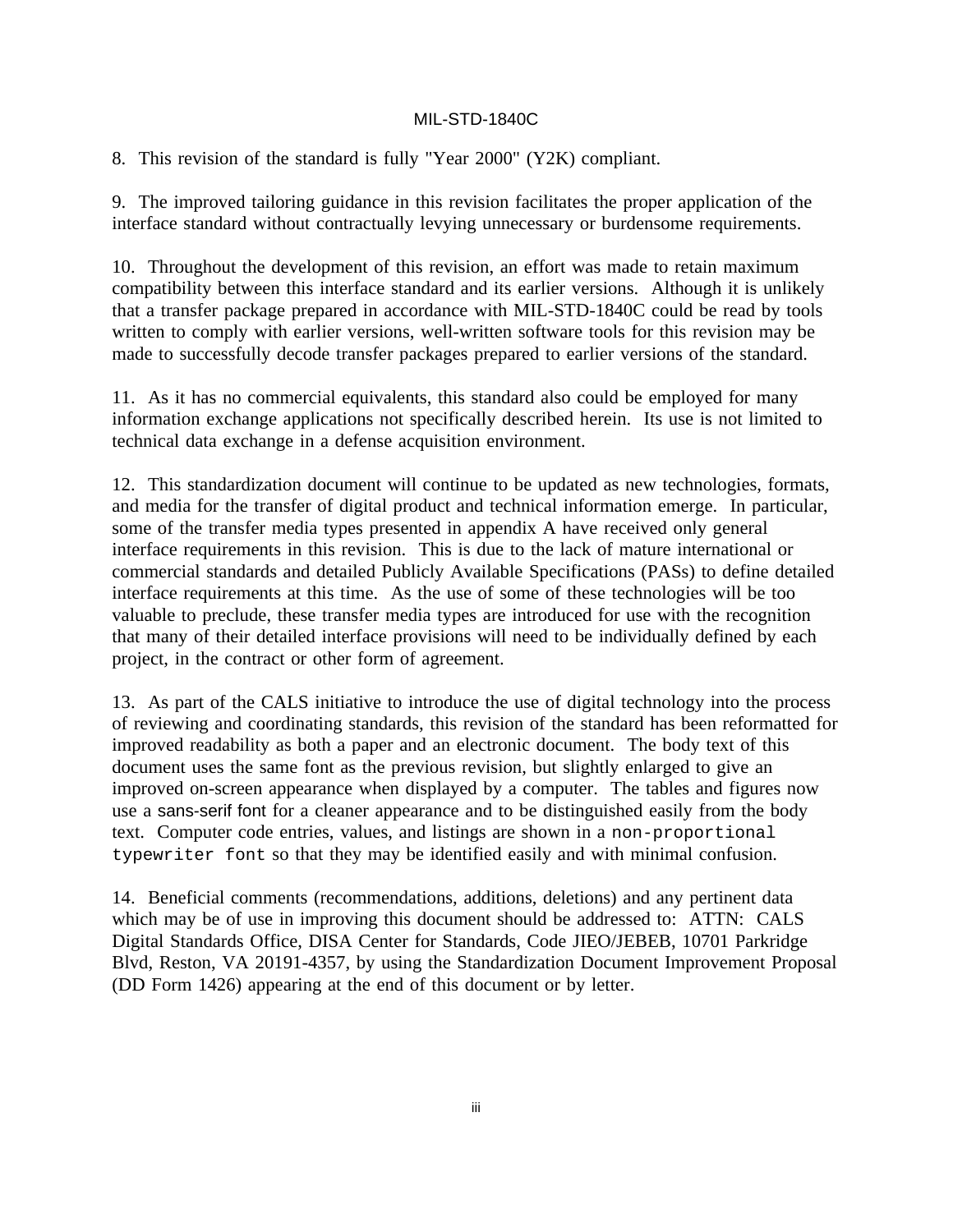## **CONTENTS**

|                                                  | PARAGRAPH                                                                | <b>PAGE</b> |
|--------------------------------------------------|--------------------------------------------------------------------------|-------------|
|                                                  |                                                                          |             |
| 1.<br>1.1<br>1.2                                 |                                                                          |             |
| 2.<br>2.1<br>2.2<br>2.2.1<br>2.2.2<br>2.3<br>2.4 |                                                                          |             |
| 3.<br>3.1                                        |                                                                          |             |
| 3.2<br>3.3                                       | Application profiles for Computer Graphics Metafile (CGM)                | 11<br>11    |
| 3.4                                              | Application subset for Initial Graphics Exchange Specification (IGES)    | 11          |
| 3.5                                              |                                                                          | 11          |
| 3.6                                              | American Standard Code for Information Interchange (ASCII) character set | 12          |
| 3.7                                              | American Standard Code for Information Interchange (ASCII) text          | 12          |
| 3.8                                              | Commercial and Government Entity (CAGE) code                             | 12          |
| 3.9                                              |                                                                          | 12          |
| 3.10                                             | Computer Graphics Metafile (CGM)                                         | 12          |
| 3.11                                             |                                                                          | 12          |
| 3.12                                             |                                                                          | 12          |
| 3.13                                             |                                                                          | 12          |
| 3.14                                             |                                                                          | 12          |
| 3.15                                             |                                                                          | 12          |
| 3.16                                             |                                                                          |             |
| 3.17                                             |                                                                          | 13          |
| 3.18                                             |                                                                          | 13          |
| 3.19                                             |                                                                          | 13          |
| 3.20                                             |                                                                          | 13          |
| 3.21                                             |                                                                          | 13          |
| 3.22                                             |                                                                          | 13          |
| 3.23                                             |                                                                          | 13          |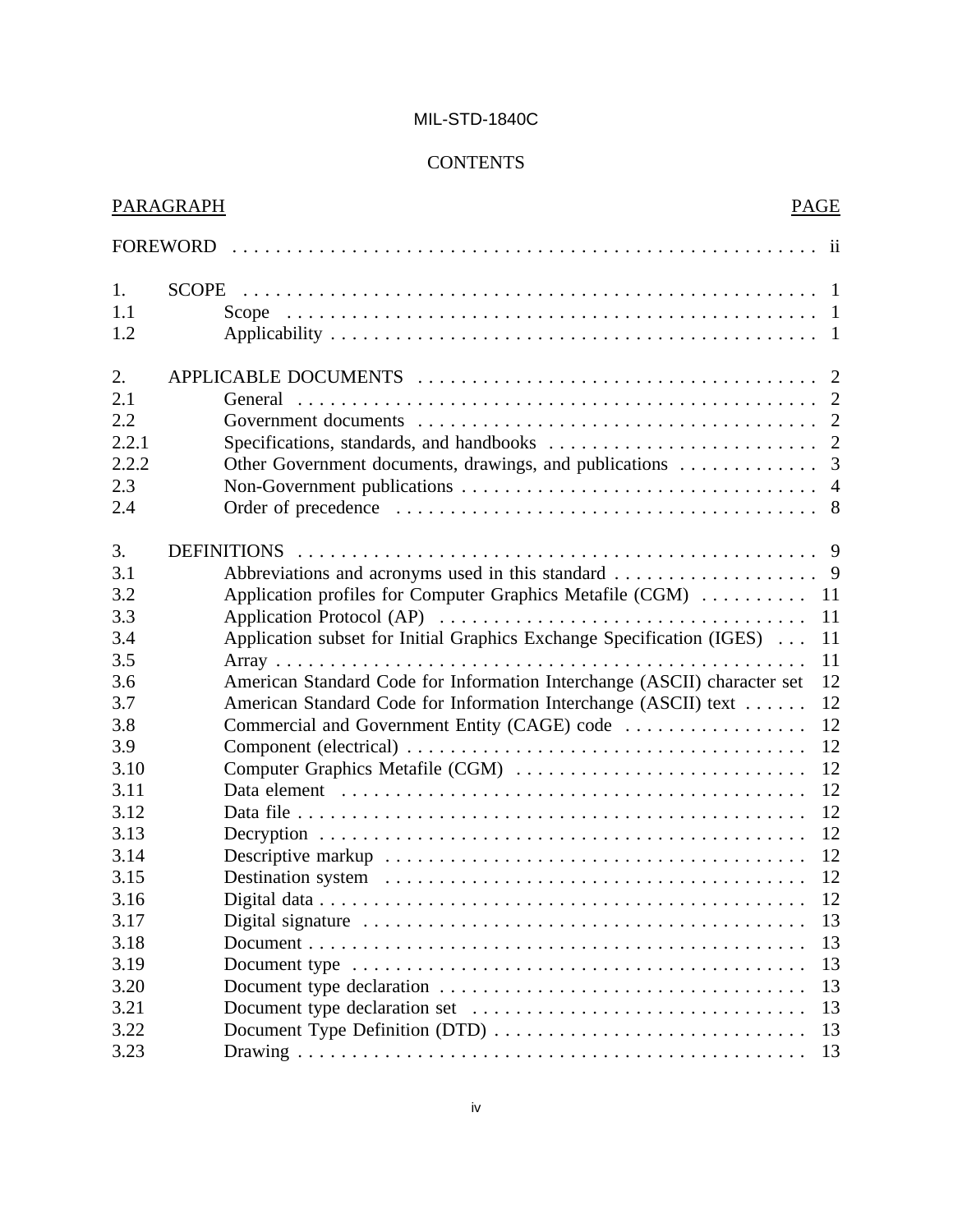## **CONTENTS**

| 3.24 |                                                                       | 13 |
|------|-----------------------------------------------------------------------|----|
| 3.25 |                                                                       | 13 |
| 3.26 |                                                                       | 13 |
| 3.27 |                                                                       | 13 |
| 3.28 |                                                                       | 13 |
| 3.29 |                                                                       | 14 |
| 3.30 |                                                                       | 14 |
| 3.31 |                                                                       | 14 |
| 3.32 | Hypermedia/Time-based Structuring Language (HyTime)                   | 14 |
| 3.33 |                                                                       | 14 |
| 3.34 | Initial Graphics Exchange Specification (IGES)                        | 14 |
| 3.35 | Institute for Interconnecting and Packaging Electronic Circuits (IPC) | 14 |
| 3.36 | Joint Photographic Experts Group (JPEG)                               | 14 |
| 3.37 | Markup                                                                | 14 |
| 3.38 |                                                                       | 14 |
| 3.39 |                                                                       | 14 |
| 3.40 |                                                                       | 14 |
| 3.41 |                                                                       | 15 |
| 3.42 | Multipurpose Internet Mail Extensions (MIME)                          | 15 |
| 3.43 | Motion Picture Experts Group (MPEG)                                   | 15 |
| 3.44 |                                                                       | 15 |
| 3.45 |                                                                       | 15 |
| 3.46 | Product acquisition and implementation information                    | 15 |
| 3.47 |                                                                       | 15 |
| 3.48 |                                                                       | 15 |
| 3.49 |                                                                       | 15 |
| 3.50 |                                                                       | 16 |
| 3.51 |                                                                       | 16 |
| 3.52 |                                                                       | 16 |
| 3.53 |                                                                       | 16 |
| 3.54 |                                                                       | 16 |
| 3.55 |                                                                       | 16 |
| 3.56 | Standard Generalized Markup Language (SGML)                           | 16 |
| 3.57 | Standard Generalized Markup Language (SGML) declaration               | 16 |
| 3.58 | Standard for the Exchange of Product Model Data (STEP)                | 16 |
| 3.59 | Standard for the Exchange of Product Model Data (STEP)                |    |
|      |                                                                       | 16 |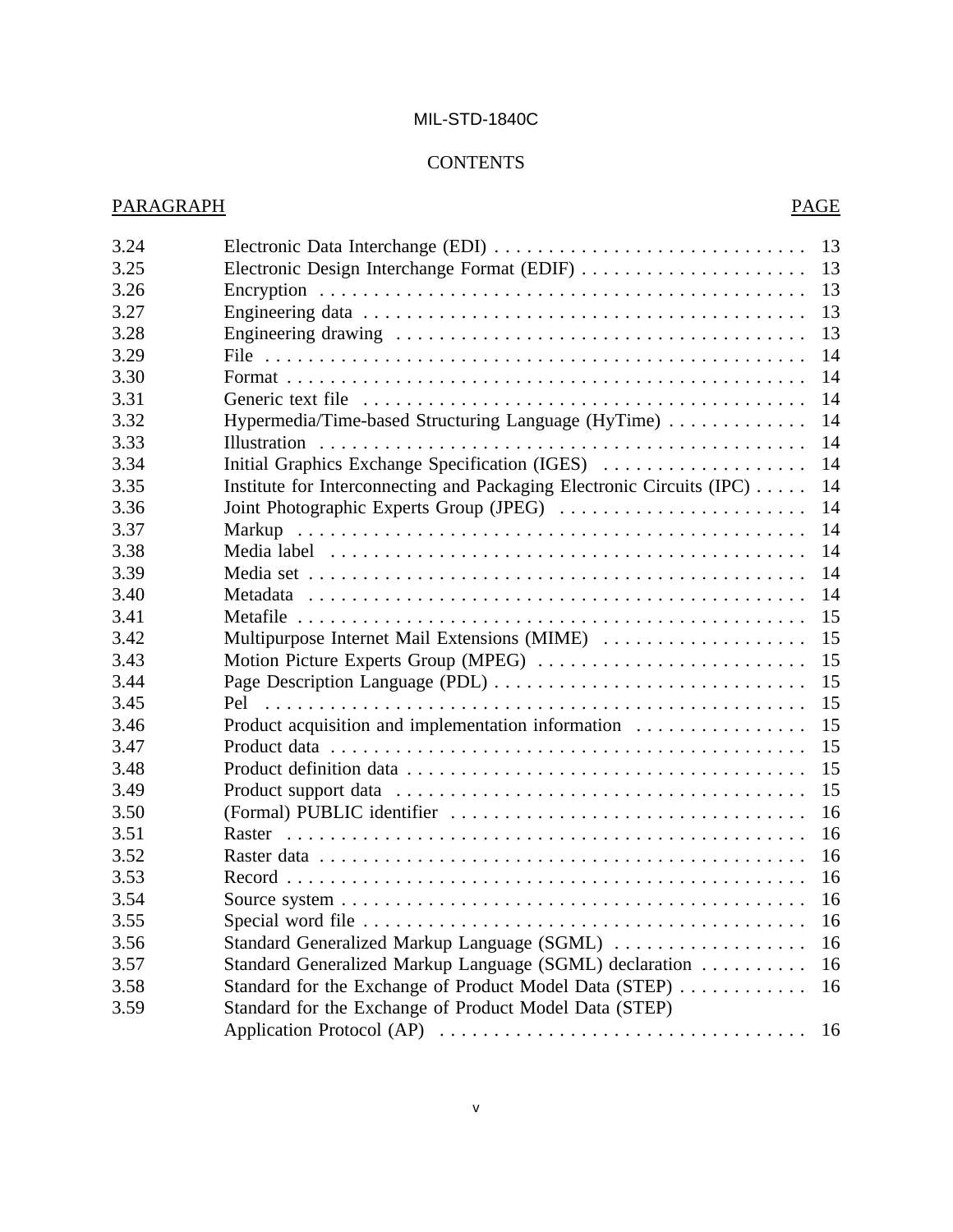## **CONTENTS**

| 3.60     | Standard for the Exchange of Product Model Data (STEP) |    |
|----------|--------------------------------------------------------|----|
|          |                                                        | 17 |
| 3.61     |                                                        | 17 |
| 3.62     |                                                        | 17 |
| 3.63     |                                                        | 17 |
| 3.64     |                                                        | 17 |
| 3.65     |                                                        | 17 |
| 3.66     |                                                        | 17 |
| 3.67     |                                                        | 17 |
| 3.68     |                                                        | 17 |
| 3.69     |                                                        | 17 |
| 4.       |                                                        | 18 |
| 4.1      |                                                        | 18 |
| 4.2      |                                                        | 18 |
| 4.2.1    |                                                        | 18 |
| 4.2.2    |                                                        | 18 |
| 4.2.3    |                                                        | 19 |
| 4.2.4    |                                                        | 19 |
| 4.2.5    |                                                        | 20 |
| 4.3      |                                                        | 20 |
| 4.4      |                                                        | 20 |
| 4.4.1    |                                                        | 20 |
| 4.4.2    |                                                        | 20 |
| 4.4.3    |                                                        | 20 |
| 4.4.4    |                                                        | 20 |
| 4.4.5    |                                                        | 21 |
| 4.4.6    |                                                        | 21 |
| 4.4.7    |                                                        | 21 |
| 4.4.7.1  |                                                        | 21 |
| 4.4.7.2  |                                                        | 21 |
| 4.4.7.3  |                                                        | 21 |
| 4.4.7.4  |                                                        | 22 |
| 4.4.8    |                                                        | 22 |
| 4.4.9    |                                                        | 22 |
| 4.4.10   |                                                        | 22 |
| 4.4.10.1 |                                                        | 22 |
| 4.4.10.2 |                                                        | 22 |
|          |                                                        |    |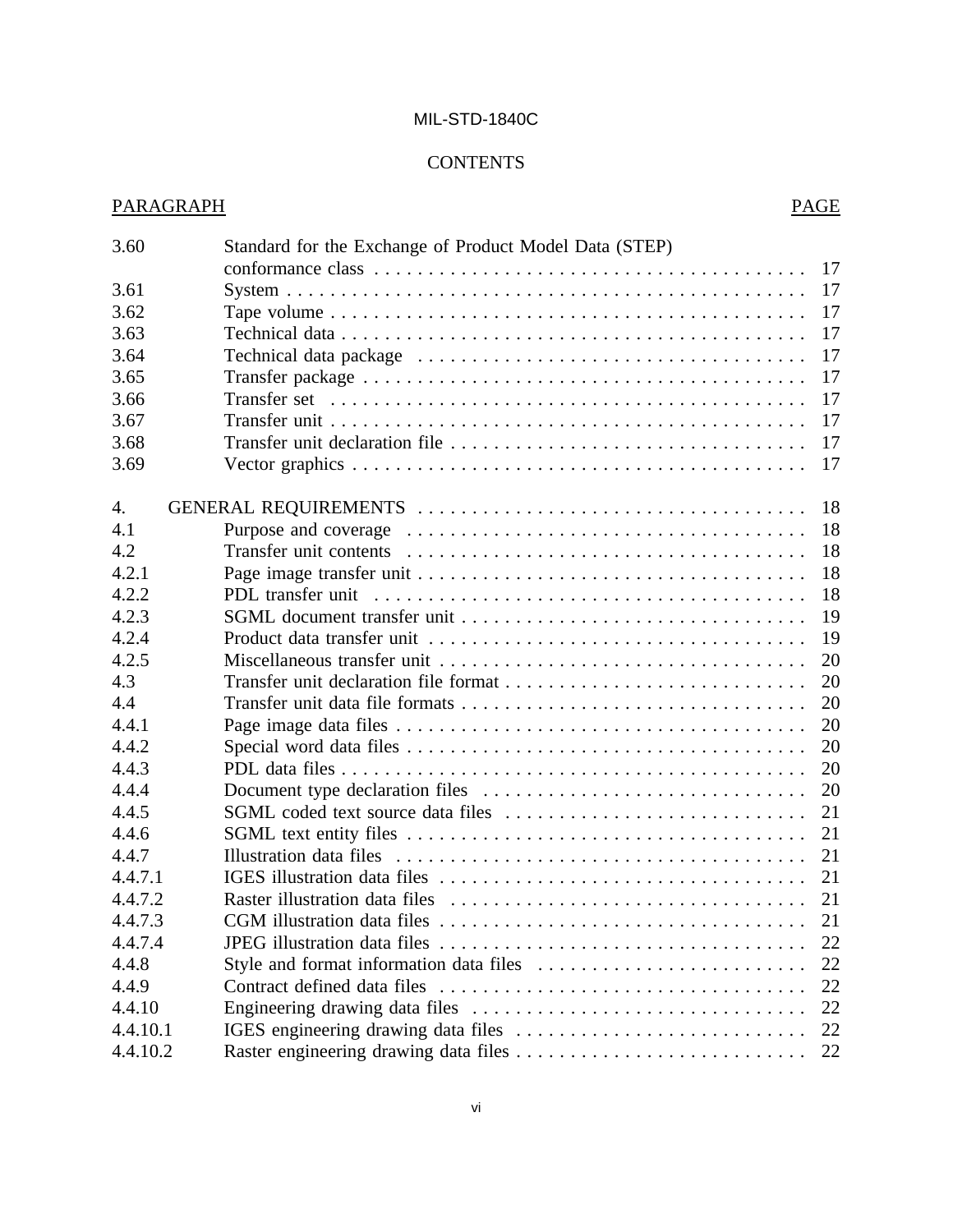## **CONTENTS**

| 4.4.10.3   |                                                                                                   | 22 |
|------------|---------------------------------------------------------------------------------------------------|----|
| 4.4.11     |                                                                                                   | 22 |
| 4.4.11.1   |                                                                                                   | 22 |
| 4.4.11.2   |                                                                                                   | 22 |
| 4.4.11.2.1 |                                                                                                   | 22 |
| 4.4.11.2.2 |                                                                                                   | 22 |
| 4.4.11.2.3 |                                                                                                   | 23 |
| 4.4.11.3   | Product data – NCM data files $\dots \dots \dots \dots \dots \dots \dots \dots \dots \dots \dots$ | 23 |
| 4.4.11.4   |                                                                                                   | 23 |
| 4.4.11.4.1 |                                                                                                   | 23 |
| 4.4.11.4.2 |                                                                                                   | 23 |
| 4.4.11.4.3 |                                                                                                   | 23 |
| 4.4.11.4.4 |                                                                                                   | 23 |
| 4.4.12     |                                                                                                   | 23 |
| 4.4.13     |                                                                                                   | 23 |
| 4.4.13.1   |                                                                                                   | 24 |
| 4.4.13.2   |                                                                                                   | 24 |
| 4.4.13.3   |                                                                                                   | 24 |
| 4.4.14     | Multipurpose Internet Mail Extensions (MIME) files                                                | 24 |
| 4.4.15     |                                                                                                   | 24 |
| 4.4.16     |                                                                                                   | 24 |
| 4.5        | Declaration file and header record date and time formats                                          | 24 |
| 5.         |                                                                                                   | 25 |
| 5.1        |                                                                                                   | 25 |
| 5.2        |                                                                                                   | 25 |
| 5.3        |                                                                                                   | 26 |
| 5.3.1      |                                                                                                   | 26 |
| 5.3.1.1    |                                                                                                   | 26 |
| 5.3.1.2    |                                                                                                   | 26 |
| 5.3.1.3    |                                                                                                   |    |
| 5.3.2      |                                                                                                   |    |
| 5.3.2.1    |                                                                                                   | 33 |
| 5.3.2.2    |                                                                                                   | 34 |
| 5.4        |                                                                                                   | 34 |
| 5.5        | Information Security (INFOSEC)                                                                    | 46 |
| 5.5.1      |                                                                                                   | 46 |
| 5.5.2      |                                                                                                   | 46 |
|            |                                                                                                   |    |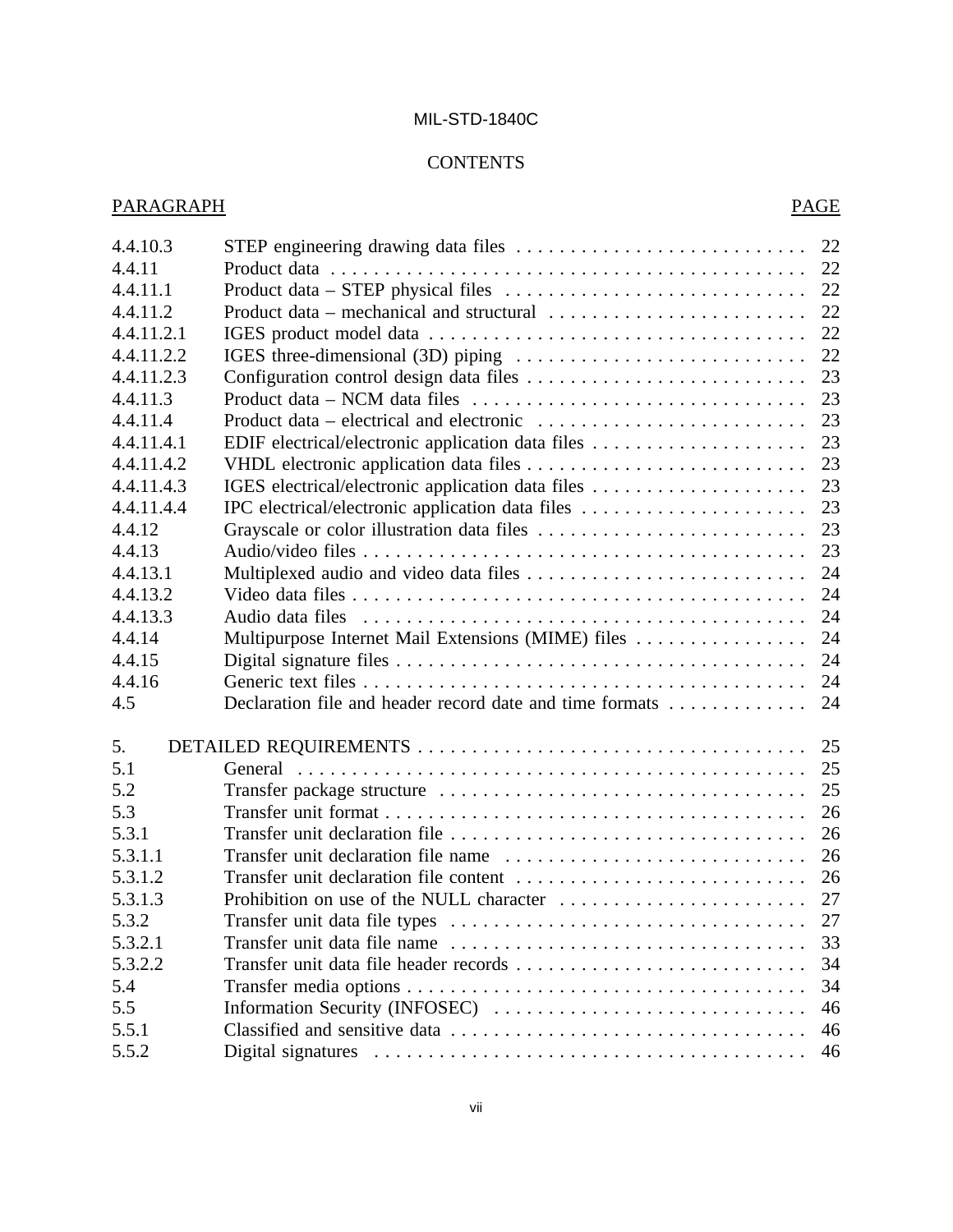## **CONTENTS**

| 5.5.2.1   |                                                                      | 46 |
|-----------|----------------------------------------------------------------------|----|
| 5.5.2.2   |                                                                      | 46 |
| 5.5.2.3   |                                                                      | 47 |
| 5.5.2.4   |                                                                      | 50 |
| 5.5.2.4.1 |                                                                      | 50 |
| 5.5.2.4.2 |                                                                      | 50 |
| 5.5.2.5   |                                                                      | 50 |
| 5.5.2.6   | Data Encryption Standard (DES) hash padding                          | 51 |
| 5.5.2.7   |                                                                      | 51 |
| 5.5.2.8   |                                                                      | 52 |
| 5.5.2.9   | Signature of previously signed transfer data                         | 52 |
| 5.5.2.10  |                                                                      | 53 |
| 5.5.3     |                                                                      | 53 |
| 5.5.3.1   |                                                                      | 53 |
| 5.5.3.2   |                                                                      | 54 |
| 5.5.3.3   |                                                                      | 55 |
| 5.5.3.4   |                                                                      | 56 |
| 5.6       |                                                                      | 56 |
| 5.6.1     |                                                                      | 57 |
| 5.6.2     |                                                                      | 57 |
| 6.        |                                                                      | 59 |
| 6.1       |                                                                      | 59 |
| 6.2       | Issue of Department of Defense Index of Specifications and Standards |    |
|           |                                                                      | 59 |
| 6.3       |                                                                      | 59 |
| 6.3.1     |                                                                      | 59 |
| 6.3.2     |                                                                      | 59 |
| 6.3.3     |                                                                      | 60 |
| 6.3.4     |                                                                      | 60 |
| 6.3.5     |                                                                      | 60 |
| 6.3.6     | Information Security, digital signature, and encryption requirements | 60 |
| 6.3.6.1   |                                                                      | 60 |
| 6.3.6.2   |                                                                      | 61 |
| 6.3.7     |                                                                      | 61 |
| 6.3.8     |                                                                      | 61 |
| 6.4       |                                                                      | 61 |
| 6.5       |                                                                      | 62 |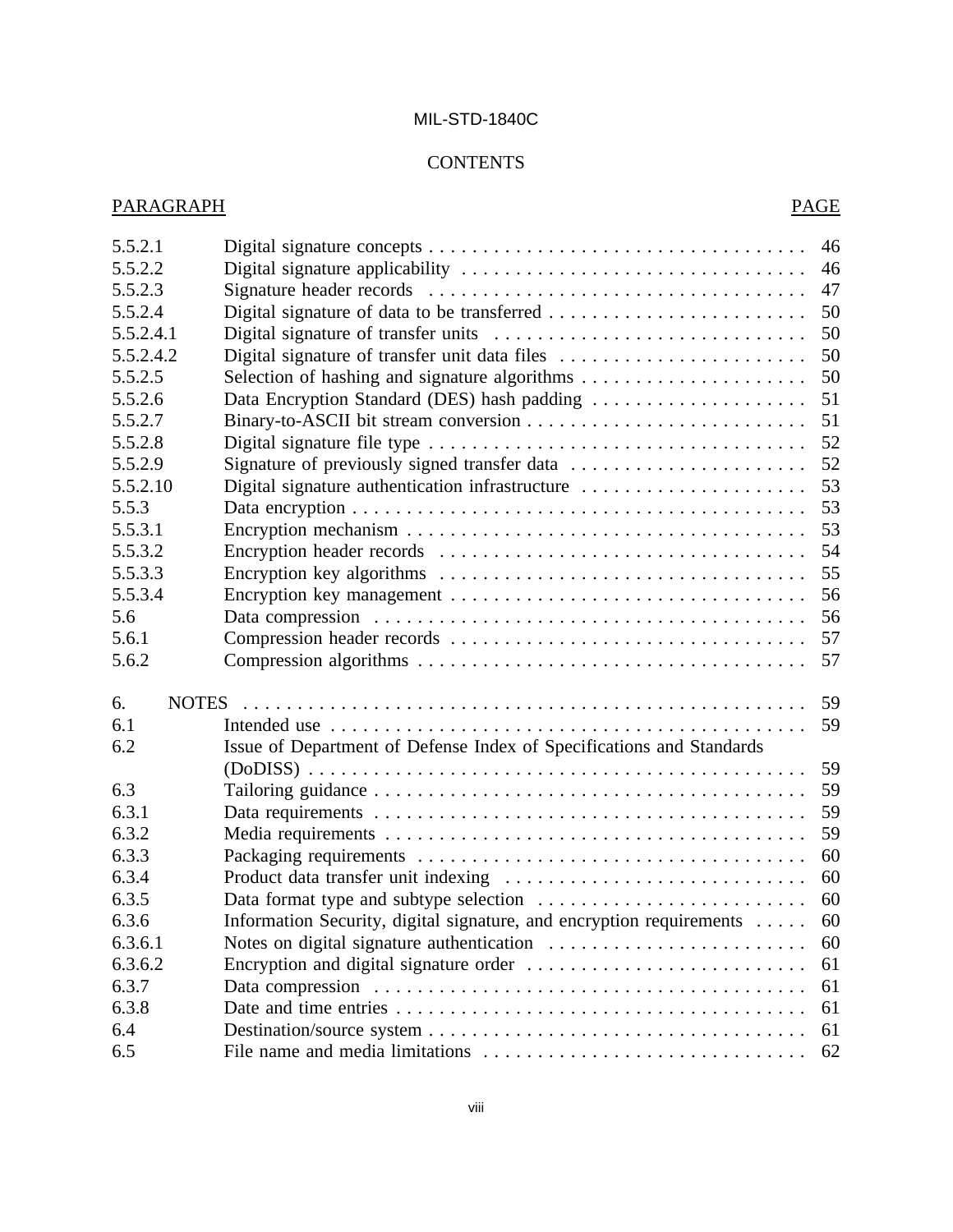## **CONTENTS**

| 6.6       |                                                                                                      | 62 |
|-----------|------------------------------------------------------------------------------------------------------|----|
| 6.7       | CGM raster                                                                                           | 62 |
| 6.8       | Information Security metrics and validation                                                          | 62 |
| 6.9       | Software processors for MIL-STD-1840 transfers                                                       | 63 |
| 6.10      |                                                                                                      | 63 |
| 6.11      | Year 2000 (Y2K) compliance $\ldots \ldots \ldots \ldots \ldots \ldots \ldots \ldots \ldots \ldots$   | 63 |
| 6.12      |                                                                                                      | 63 |
| 6.13      |                                                                                                      | 64 |
|           | APPENDIX A. TRANSFER MEDIA OPTIONS                                                                   | 65 |
| A.1       |                                                                                                      | 65 |
| A.1.1     |                                                                                                      | 65 |
| A.2       |                                                                                                      | 65 |
| A.2.1     |                                                                                                      | 65 |
| A.2.2     |                                                                                                      | 65 |
| A.2.2.1   |                                                                                                      | 65 |
| A.2.3     |                                                                                                      | 66 |
| A.2.4     |                                                                                                      | 67 |
| A.3       |                                                                                                      | 67 |
| A.3.1     | Abbreviations and acronyms used in this appendix                                                     | 67 |
| A.4       | SELECTION OF TRANSFER MEDIA - GENERAL                                                                | 68 |
| A.4.1     |                                                                                                      | 68 |
| A.4.2     |                                                                                                      | 69 |
| A.4.3     |                                                                                                      | 69 |
| A.4.4     | Limitations – general $\ldots \ldots \ldots \ldots \ldots \ldots \ldots \ldots \ldots \ldots \ldots$ | 69 |
| A.4.5     |                                                                                                      | 69 |
| A.5       |                                                                                                      | 69 |
| A.5.1     |                                                                                                      | 69 |
| A.5.2     |                                                                                                      | 69 |
| A.5.2.1   |                                                                                                      | 70 |
| A.5.2.1.1 |                                                                                                      |    |
| A.5.2.1.2 |                                                                                                      | 70 |
| A.5.2.1.3 |                                                                                                      | 70 |
| A.5.2.1.4 |                                                                                                      | 70 |
| A.5.2.1.5 |                                                                                                      | 71 |
| A.5.2.2   |                                                                                                      | 73 |
| A.5.2.3   |                                                                                                      | 73 |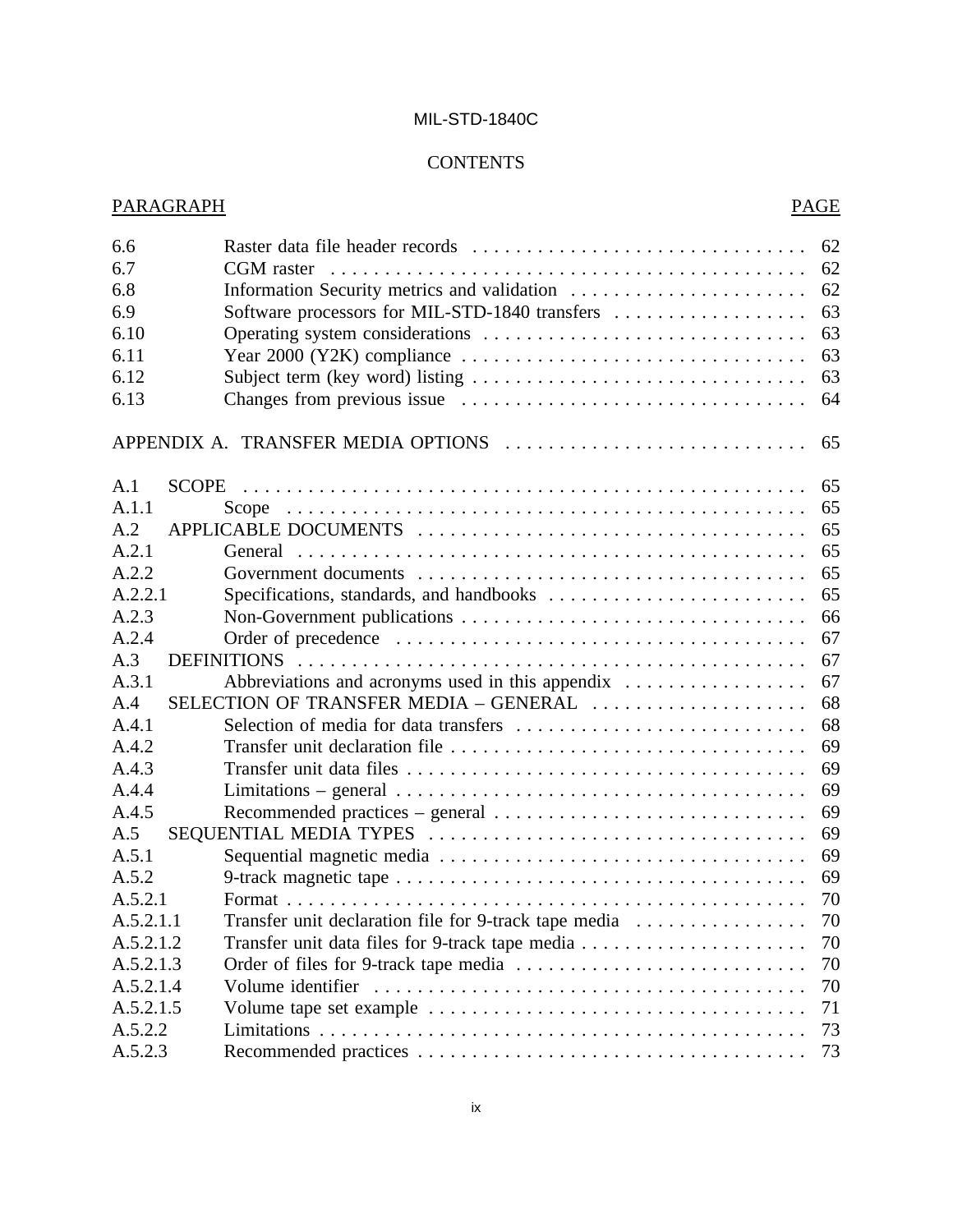## **CONTENTS**

| A.5.3     | 73                                                                |  |
|-----------|-------------------------------------------------------------------|--|
| A.5.3.1   | 73                                                                |  |
| A.5.3.1.1 | 74                                                                |  |
| A.5.3.1.2 | 74                                                                |  |
| A.5.3.2   | 74                                                                |  |
| A.5.3.3   | 74                                                                |  |
| A.6       | 74<br>RANDOM ACCESS MEDIA TYPES                                   |  |
| A.6.1     | 74                                                                |  |
| A.6.2     | 74                                                                |  |
| A.6.2.1   | 74                                                                |  |
| A.6.2.2   | 75                                                                |  |
| A.6.2.3   | 75                                                                |  |
| A.6.3     | 75                                                                |  |
| A.6.3.1   | 75                                                                |  |
| A.6.3.2   | 75                                                                |  |
| A.6.3.3   | 76                                                                |  |
| A.6.4     | 76                                                                |  |
| A.6.4.1   | 76                                                                |  |
| A.6.4.2   | 76                                                                |  |
| A.6.4.3   | 76                                                                |  |
| A.7       | 76                                                                |  |
| A.7.1     | 76                                                                |  |
| A.7.2     | 76                                                                |  |
| A.7.2.1   | 77                                                                |  |
| A.7.2.2   | 77                                                                |  |
| A.7.3     | Contractor Integrated Technical Information Service (CITIS)<br>77 |  |
| A.7.3.1   | 78                                                                |  |
| A.7.4     | Electronic Data Interchange (EDI)<br>78                           |  |
| A.7.4.1   | 78                                                                |  |
| A.7.5     | 78                                                                |  |
| A.7.5.1   | 78                                                                |  |
| A.7.5.1.1 | 78                                                                |  |
| A.7.5.1.2 | 79                                                                |  |
| A.7.5.1.3 | 80                                                                |  |
| A.7.5.1.4 | 80                                                                |  |
| A.7.5.1.5 | 80                                                                |  |
| A.7.5.1.6 | 80                                                                |  |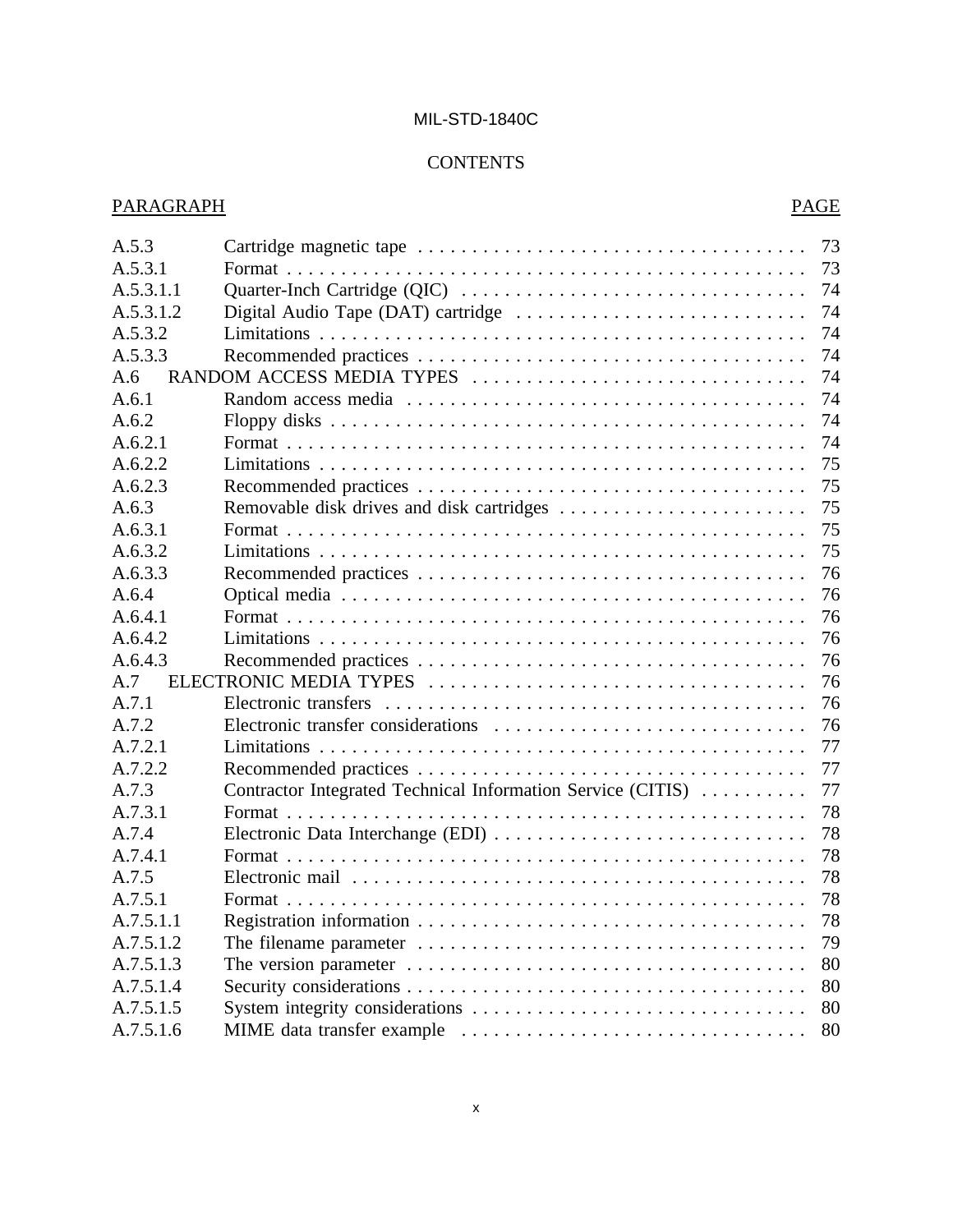## **CONTENTS**

|                | PARAGRAPH                                          | <b>PAGE</b> |
|----------------|----------------------------------------------------|-------------|
|                |                                                    |             |
| B.1            |                                                    | 82          |
| B.1.1          |                                                    | 82          |
| B.2            |                                                    | 82          |
| B.2.1          |                                                    | 82          |
| B.2.2          |                                                    | 82          |
| B.2.2.1        |                                                    | 82          |
| B.2.3          |                                                    | 83          |
| <b>B.2.4</b>   |                                                    | 83          |
| B.3            |                                                    | 83          |
| <b>B.3.1</b>   | Abbreviations and acronyms used in this appendix   | 83          |
| B.4            | SHIPMENT OF TRANSFER MEDIA                         | 83          |
| B.4.1          |                                                    | 83          |
| <b>B.4.2</b>   |                                                    | 84          |
| <b>B.4.2.1</b> |                                                    | 85          |
| <b>B.4.3</b>   |                                                    | 85          |
| B.4.3.1        |                                                    | 85          |
| B.4.3.2        |                                                    | 85          |
| <b>B.4.4</b>   |                                                    | 85          |
| <b>B.4.5</b>   |                                                    | 86          |
|                | APPENDIX C. PRODUCT DATA INDEX AND METADATA CODING | 87          |
| C.1            |                                                    | 87          |
| C.1.1          |                                                    | 87          |
| C.1.2          |                                                    | 87          |
| C.2            |                                                    | 87          |
| C.3            |                                                    | 87          |
| C.3.1          | Abbreviations and acronyms used in this appendix   | 87          |
| C.4            | PRODUCT DATA CODING                                | 87          |
| C.4.1          |                                                    | 87          |
| C.4.2          |                                                    | 87          |
| C.4.3          |                                                    | 88          |
| C.4.4          |                                                    | 88          |
| C.4.5          |                                                    | 88          |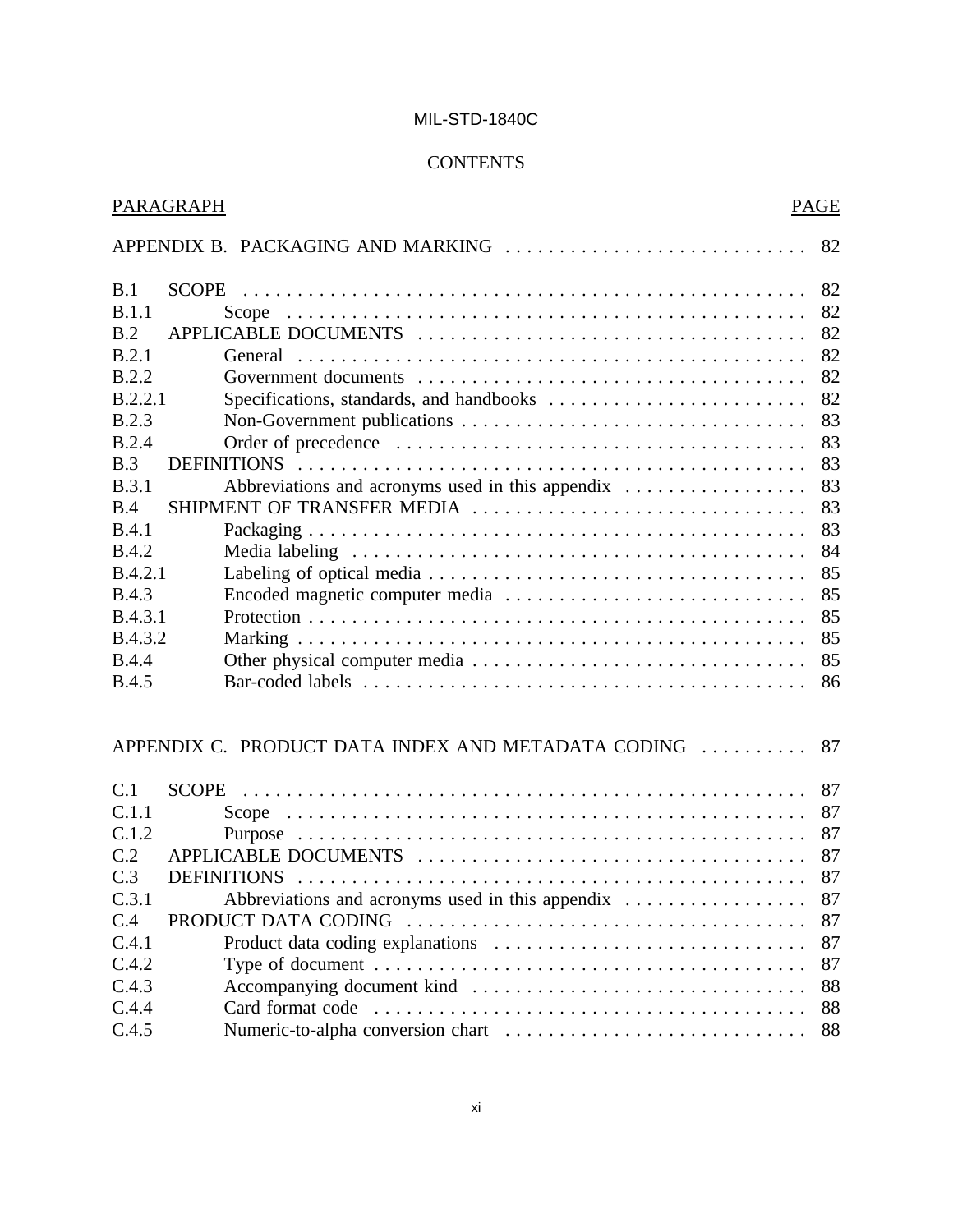## **CONTENTS**

| PARAGRAPH | PAGE                                                                                                 |
|-----------|------------------------------------------------------------------------------------------------------|
| C.4.6     | Determination of numeric entries for positions 49-56, 62-65, and 70-73 of<br>88                      |
|           | APPENDIX D. APPLICATION OF THE "dtype: " RECORD<br>95                                                |
| D.1       | 95                                                                                                   |
| D.1.1     | 95                                                                                                   |
| D.2       | 95                                                                                                   |
| D.2.1     | 95                                                                                                   |
| D.2.2     | 95                                                                                                   |
| D.2.3     | 95                                                                                                   |
| D.2.4     | 97                                                                                                   |
| D.3       | 97                                                                                                   |
| D.3.1     | Abbreviations and acronyms used in this appendix<br>97                                               |
| D.4       | 98<br>USE OF THE "dtype: " RECORD                                                                    |
| D.4.1     | 98                                                                                                   |
| D.4.2     | 98                                                                                                   |
| D.4.3     | Extension of the "dtype: " record<br>98                                                              |
| D.4.3.1   | 99                                                                                                   |
| D.4.3.2   | "dtype: " records and "specversion: "<br>99                                                          |
| D.5       | 99                                                                                                   |
| D.5.1     | 99<br>"dtype: " header record formats $\dots\dots\dots\dots\dots\dots\dots\dots\dots\dots\dots\dots$ |
| D.5.2     | Code letter " $A$ ", contract defined, or mutually agreed upon, file $\ldots \ldots$<br>99           |
| D.5.3     | 99                                                                                                   |
| D.5.4     |                                                                                                      |
| D.5.5     |                                                                                                      |
| D.5.6     |                                                                                                      |
| D.5.7     |                                                                                                      |
| D.5.8     | Code letter "G", document type declaration file with no contained text data 103                      |
| D.5.9     |                                                                                                      |
| D.5.10    |                                                                                                      |
| D.5.11    |                                                                                                      |
| D.5.12    |                                                                                                      |
| D.5.13    |                                                                                                      |
| D.5.14    |                                                                                                      |
| D.5.15    |                                                                                                      |
| D.5.16    |                                                                                                      |
| D.5.17    |                                                                                                      |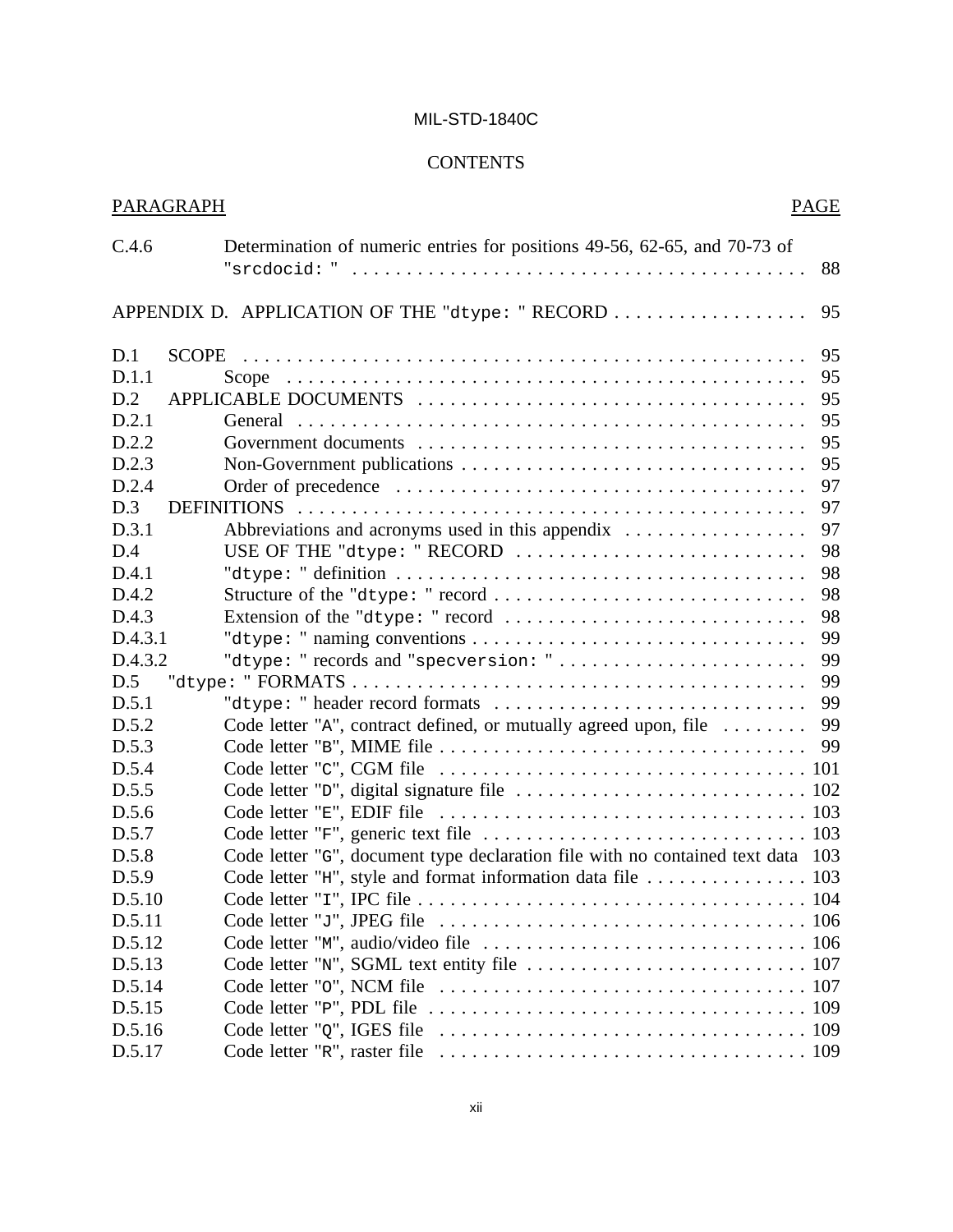## **CONTENTS**

## PARAGRAPH PAGE

| D.5.18              |                                                                |  |
|---------------------|----------------------------------------------------------------|--|
| D.5.19              |                                                                |  |
| D.5.20              |                                                                |  |
| D.5.21              |                                                                |  |
| D.5.22              | Code letter "z", grayscale / color illustration data file  114 |  |
| D.6<br><b>NOTES</b> |                                                                |  |
| D.6.1               |                                                                |  |
| D.6.1.1             |                                                                |  |
| D.6.1.2             | Extended Binary Coded Decimal Interchange Code subtype  114    |  |
| D.6.1.3             |                                                                |  |
| D.6.1.4             |                                                                |  |
| D.6.1.5             |                                                                |  |
| D.6.2               |                                                                |  |
| D.6.3               |                                                                |  |
| D.6.4               |                                                                |  |
|                     |                                                                |  |

## FIGURES

| $\mathbf{1}$   |                                                                                                                     |    |
|----------------|---------------------------------------------------------------------------------------------------------------------|----|
| $\overline{2}$ |                                                                                                                     |    |
| A.1            |                                                                                                                     |    |
| A.2            |                                                                                                                     |    |
| A.3            |                                                                                                                     |    |
| A.4            |                                                                                                                     |    |
| A.5            |                                                                                                                     |    |
| B.1            |                                                                                                                     |    |
| B.2            | Example of a warning label $\ldots \ldots \ldots \ldots \ldots \ldots \ldots \ldots \ldots \ldots \ldots \ldots$ 85 |    |
| C.1            |                                                                                                                     |    |
| <b>TABLES</b>  |                                                                                                                     |    |
| $\mathbf{I}$   |                                                                                                                     |    |
| $\mathbf{H}$   |                                                                                                                     |    |
| <b>TH</b>      | Data file name each letters and file booder former                                                                  | 25 |

| III         |                                                                      |  |
|-------------|----------------------------------------------------------------------|--|
| IV          |                                                                      |  |
| V.          |                                                                      |  |
| VI          | Source system document identifier ("srcdocid: ") record content.  42 |  |
| VII.        | Source system document index ("srcdocdx: ") record content  44       |  |
| <b>VIII</b> |                                                                      |  |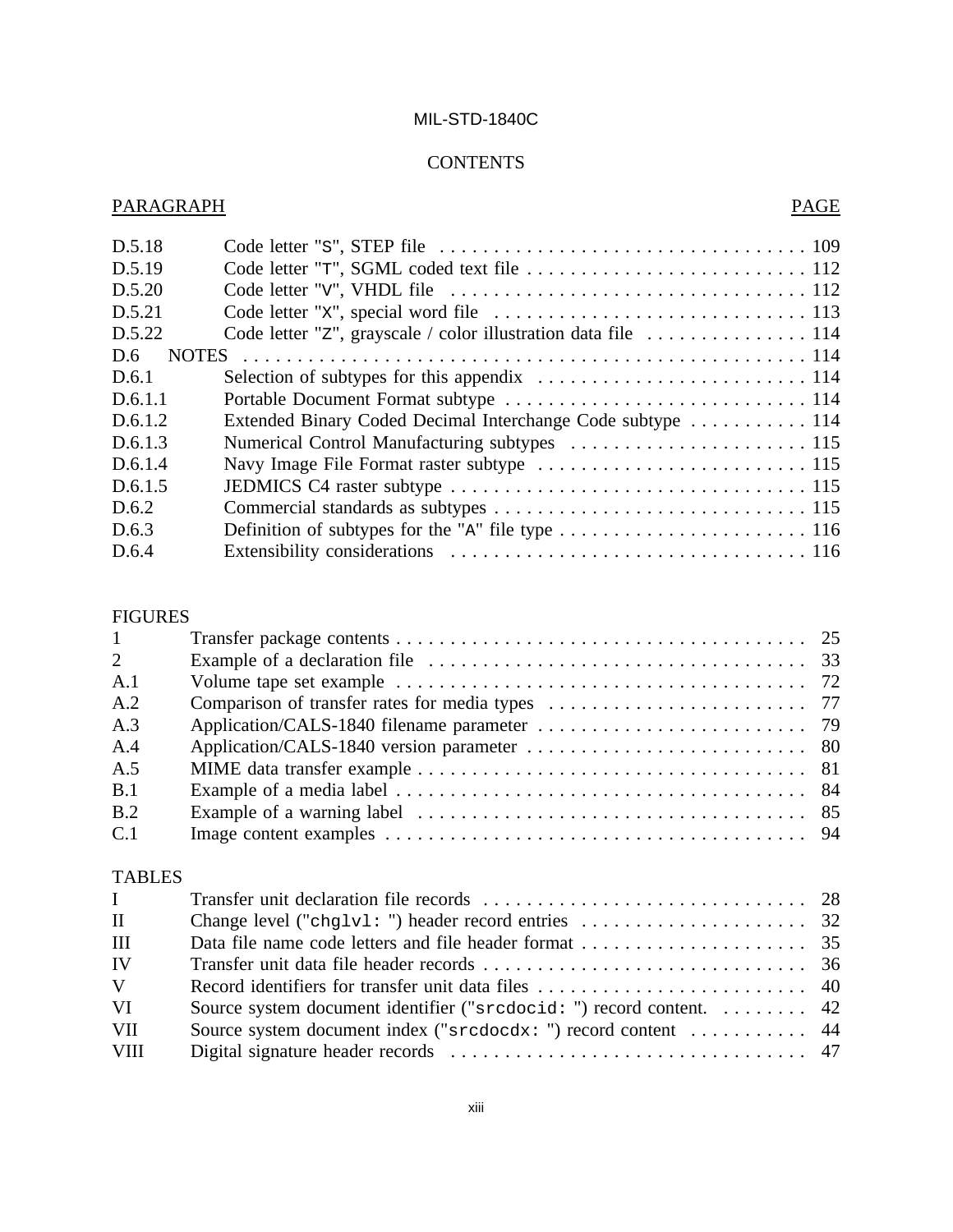## **CONTENTS**

| IX          | 51                                                                                                                         |
|-------------|----------------------------------------------------------------------------------------------------------------------------|
| X           | 52                                                                                                                         |
| XI          | 54                                                                                                                         |
| XII         | 56                                                                                                                         |
| <b>XIII</b> | 57                                                                                                                         |
| <b>XIV</b>  | 58                                                                                                                         |
| $A-I$       | Application/CALS-1840 registration information<br>78                                                                       |
| $C-I$       | 89                                                                                                                         |
| $C-II$      | 90                                                                                                                         |
| $C-III$     | 91                                                                                                                         |
| $C-IV$      | Determination of numeric entries for positions 49-56 of "srcdocid: "<br>92                                                 |
| $C-V$       | Determination of numeric entries for positions 62-65 and 70-73 of                                                          |
|             | $"sredocid: " \dots \dots \dots \dots \dots \dots \dots \dots \dots \dots \dots \dots \dots \dots \dots \dots \dots$<br>93 |
| $D-I$       | "dtype: " codes for data file type "A"                                                                                     |
| $D-II$      | "dtype: " codes for data file type "B"                                                                                     |
| $D$ -III    | "dtype: " codes for data file type "C"                                                                                     |
| $D$ -IV     | "dtype: " codes for data file type "D"                                                                                     |
| $D-V$       | "dtype: " codes for data file type "E"                                                                                     |
| $D-VI$      | "dtype: " codes for data file type "F"                                                                                     |
| D-VII       | "dtype: " codes for data file type "G"                                                                                     |
| D-VIII      | "dtype: " codes for data file type "H"                                                                                     |
| $D-IX$      | "dtype: " codes for data file type "I"                                                                                     |
| $D-X$       | "dtype: " codes for data file type "J"                                                                                     |
| $D-XI$      | "dtype: " codes for data file type "M"                                                                                     |
| $D-XII$     | "dtype: " codes for data file type "N"                                                                                     |
| D-XIII      | "dtype: " codes for data file type "0"                                                                                     |
| D-XIV       | "dtype: " codes for data file type "P"                                                                                     |
| D-XV        | "dtype: " codes for data file type "Q"                                                                                     |
| D-XVI       | "dtype: " codes for data file type "R"                                                                                     |
| D-XVII      | "dtype: " codes for data file type "S"                                                                                     |
| D-XVIII     | "dtype: " codes for data file type "T"                                                                                     |
| D-XIX       | "dtype: " codes for data file type "v"                                                                                     |
| $D-XX$      | "dtype: " codes for data file type "x"                                                                                     |
| D-XXI       | "dtype: " codes for data file type "z"                                                                                     |
|             |                                                                                                                            |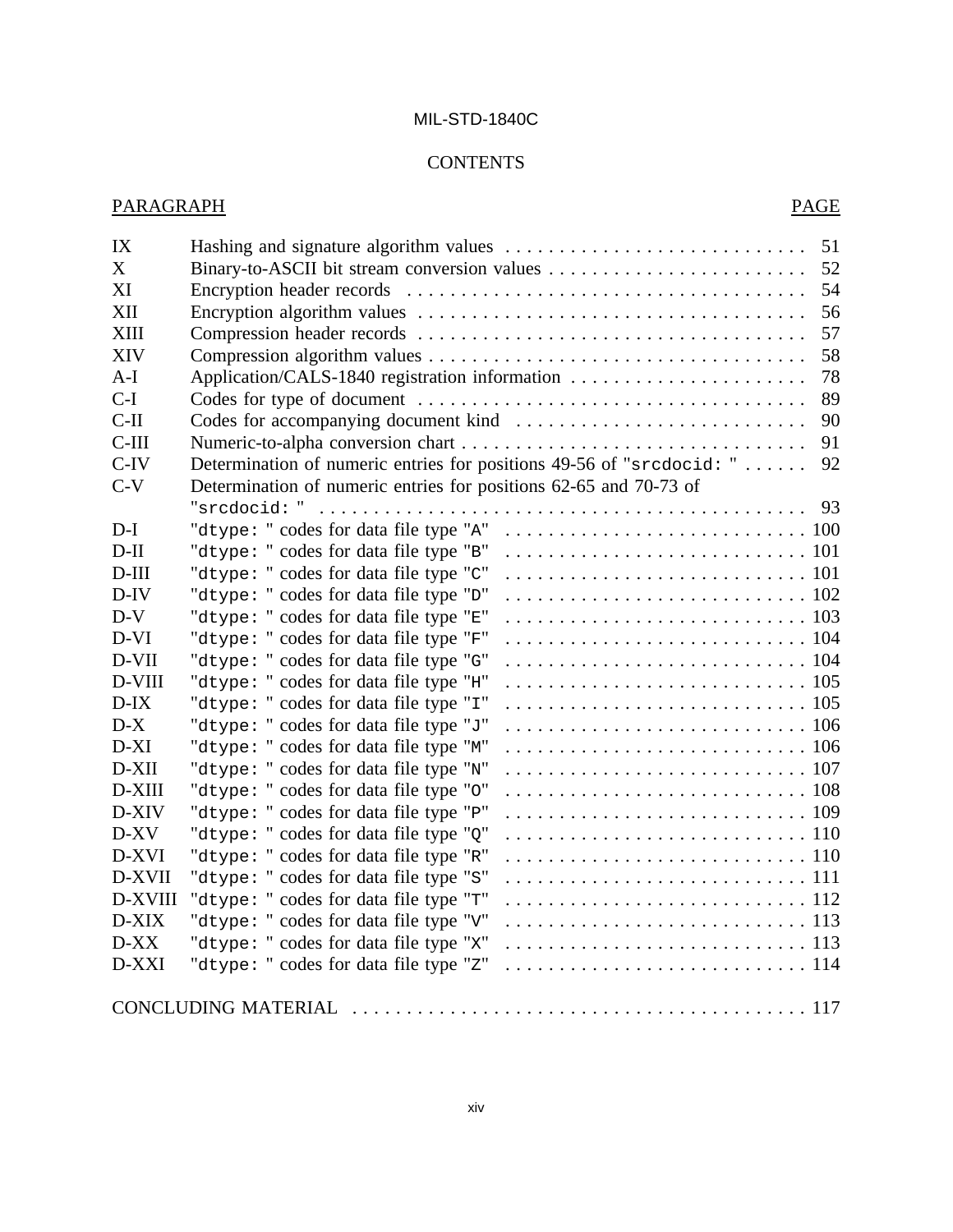#### 1. SCOPE

1.1 Scope. This interface standard establishes the logical structure and formats for the transfer of digital information between organizations or systems exchanging digital forms of technical information. This standard facilitates the development and support of systems throughout their life cycle and the conduct of business by electronic means. The areas addressed by this standard involve the interface with computer technologies which are automating the creation, storage, retrieval, and delivery of hard copy forms of technical manuals and engineering drawings. The standard also addresses electronic product data technology and the packaging of data for electronic commerce. The standard defines a logical file identification and bundling convention for device- and medium-independent exchange of technical information. This revision of the standard adds several new data types, provides for new transfer media complementing 9-track reel tape, and supports increased Information Security (INFOSEC) capabilities including digital signature and encryption.

1.2 Applicability. This interface standard defines the digital data file formats and information structures used for the exchange of technical information in digital form. The format, information structures, and transfer procedures established herein are applicable in all cases where the information can be prepared and received in the form of American Standard Code for Information Interchange (ASCII) text files, product definition data files, raster image files, graphics files, or other forms of binary encoding such as audio and video data. This standard may be employed for information exchange applications not specifically described herein; its use is not limited to technical data exchange in a defense acquisition environment. This standard applies to technical information which is part of the traditional technical data package used for system or item acquisition; technical information used to design, manufacture, field, and dispose of a system or item; and the technical documentation used for system or item support. This includes information such as product data, product acquisition and implementation information, and product support data.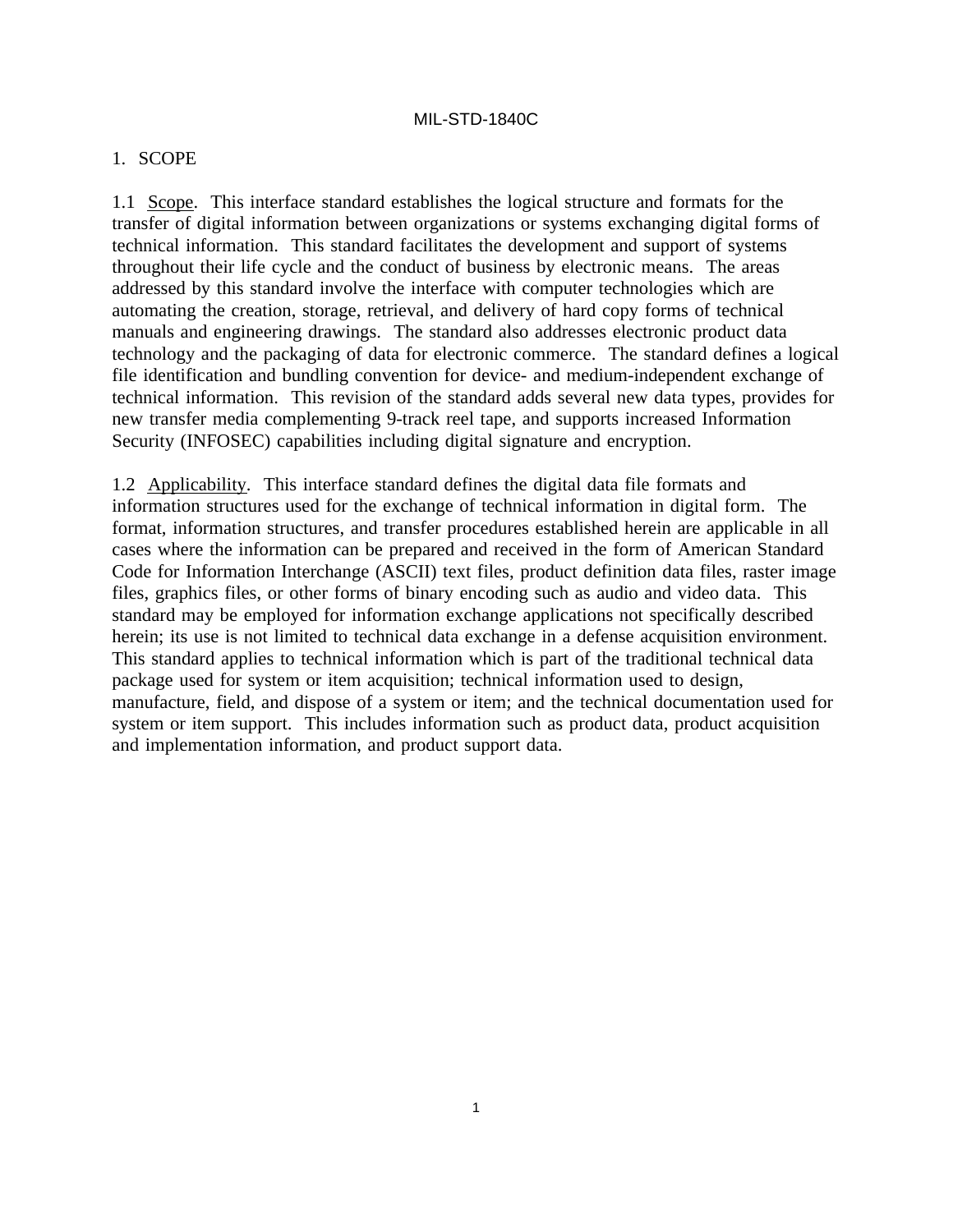### 2. APPLICABLE DOCUMENTS

2.1 General. The documents listed in this section are specified in sections 3, 4, and 5 of this standard. This section does not include documents cited in other sections of this standard or recommended for additional information or as examples. While every effort has been made to ensure the completeness of this list, document users are cautioned that they must meet all specified requirements documents cited in sections 3, 4, and 5 of this standard, whether or not they are listed.

#### 2.2 Government documents.

2.2.1 Specifications, standards, and handbooks. The following specifications, standards, and handbooks form a part of this document to the extent specified herein. Unless otherwise specified, the issues of these documents are those listed in the issue of the Department of Defense Index of Specifications and Standards (DoDISS) and supplement thereto, cited in the solicitation (see 6.2).

#### DEPARTMENT OF DEFENSE SPECIFICATIONS

| MIL-M-38761/2        | Microfilm Aperture, Tabulating Cards and Ships<br>Drawing Index for Naval Sea Systems Command<br>Ships, Systems, and Equipment, Preparation of. |
|----------------------|-------------------------------------------------------------------------------------------------------------------------------------------------|
| <b>MIL-PRF-28000</b> | Digital Representation for Communication of Product<br>Data: IGES Application Subsets and IGES<br>Application Protocols.                        |
| <b>MIL-PRF-28001</b> | Markup Requirements and Generic Style<br>Specification for Exchange of Text and Its<br>Presentation.                                            |
| <b>MIL-PRF-28002</b> | Raster Graphics Representation in Binary Format,<br>Requirements for.                                                                           |
| <b>MIL-PRF-28003</b> | Digital Representation for Communication of<br>Illustration Data: Computer Graphics Metafile<br>(CGM) Application Profile.                      |

(Electronic copies of the CALS core standardization documents can be accessed via the Internet. Download from the World Wide Web, Uniform Resource Locator (URL) http://www-cals.itsi.disa.mil/ .)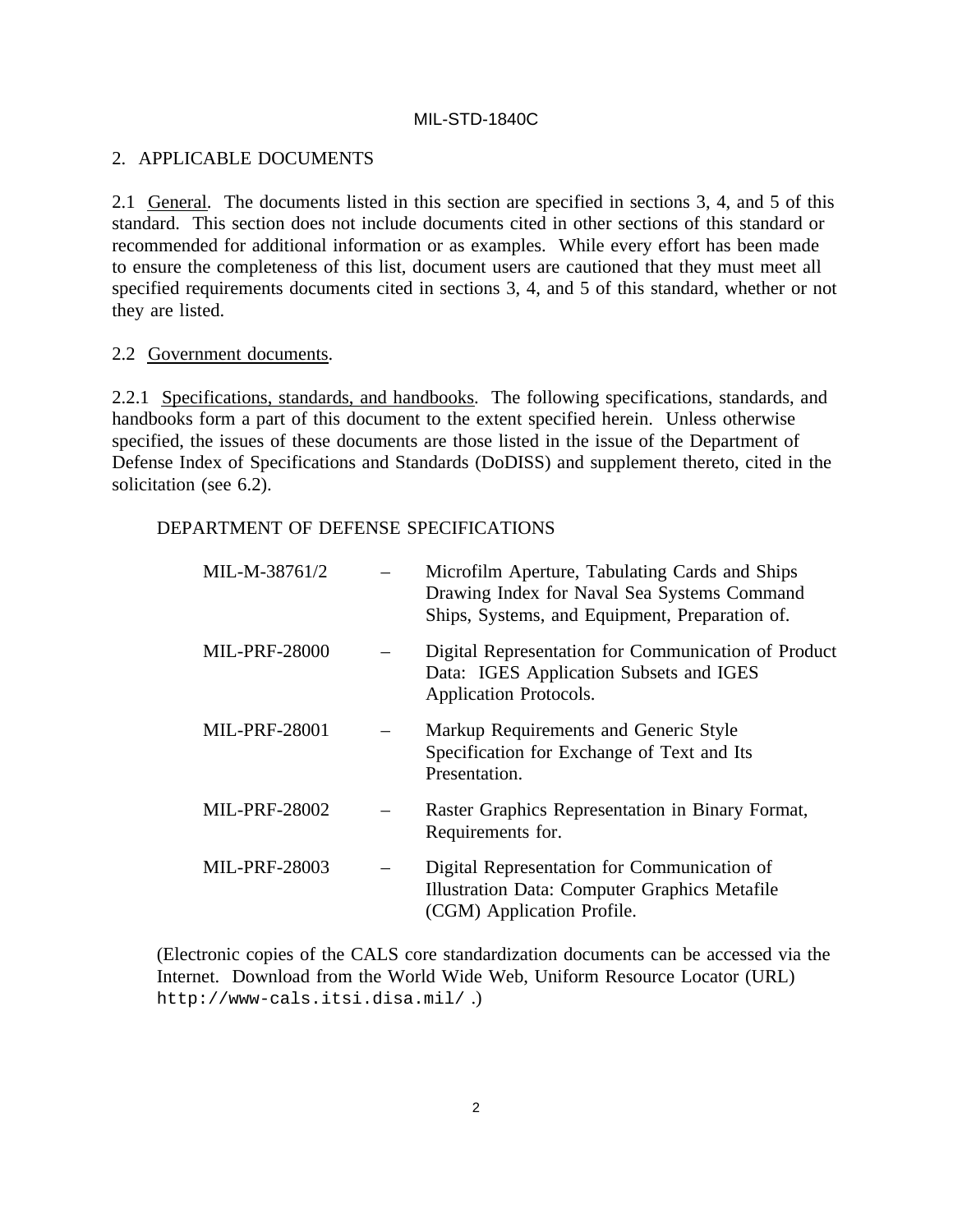#### FEDERAL INFORMATION PROCESSING STANDARDS (FIPS)

| FIPS PUB 4-1          | Representation for Calendar Date and Ordinal Date<br>for Information Interchange. |
|-----------------------|-----------------------------------------------------------------------------------|
| FIPS PUB 46-2         | Data Encryption Standard (DES).                                                   |
| FIPS PUB 81           | DES Modes of Operation.                                                           |
| FIPS PUB 113          | Computer Data Authentication.                                                     |
| <b>FIPS PUB 180-1</b> | Secure Hash Standard.                                                             |
| FIPS PUB 185          | Escrowed Encryption Standard (EES).                                               |
| FIPS PUB 186          | Digital Signature Standard (DSS).                                                 |
| FIPS PUB 188          | Standard Security Label for Information Transfer.                                 |

(Copies of the Federal Information Processing Standards (FIPS) are available to Department of Defense activities from the Standardization Document Order Desk, 700 Robbins Avenue, Building 4D, Philadelphia, PA 19111-5094. Others must request copies of FIPS from the National Technical Information Service, 5285 Port Royal Road, Springfield, VA 22161-2171. Electronic copies of the FIPS publications can be accessed via the Internet. Download from the World Wide Web, URL http://www.itl.nist.gov/div897/pubs/ .)

#### DEPARTMENT OF DEFENSE STANDARDS

| <b>MIL-STD-1806</b> | $\sim$ | Marking Technical Data Prepared by or for the |
|---------------------|--------|-----------------------------------------------|
|                     |        | Department of Defense.                        |

#### DEPARTMENT OF DEFENSE HANDBOOKS

MIL-HDBK-331 – Directory of DoD Engineering Data Repositories.

(Unless otherwise indicated, copies of the above specifications, standards, and handbooks are available from the Standardization Document Order Desk, 700 Robbins Avenue, Building 4D, Philadelphia, PA 19111-5094)

2.2.2 Other Government documents, drawings, and publications. The following other Government documents, drawings, and publications form a part of this document to the extent specified herein. Unless otherwise specified, the issues are those cited in the solicitation.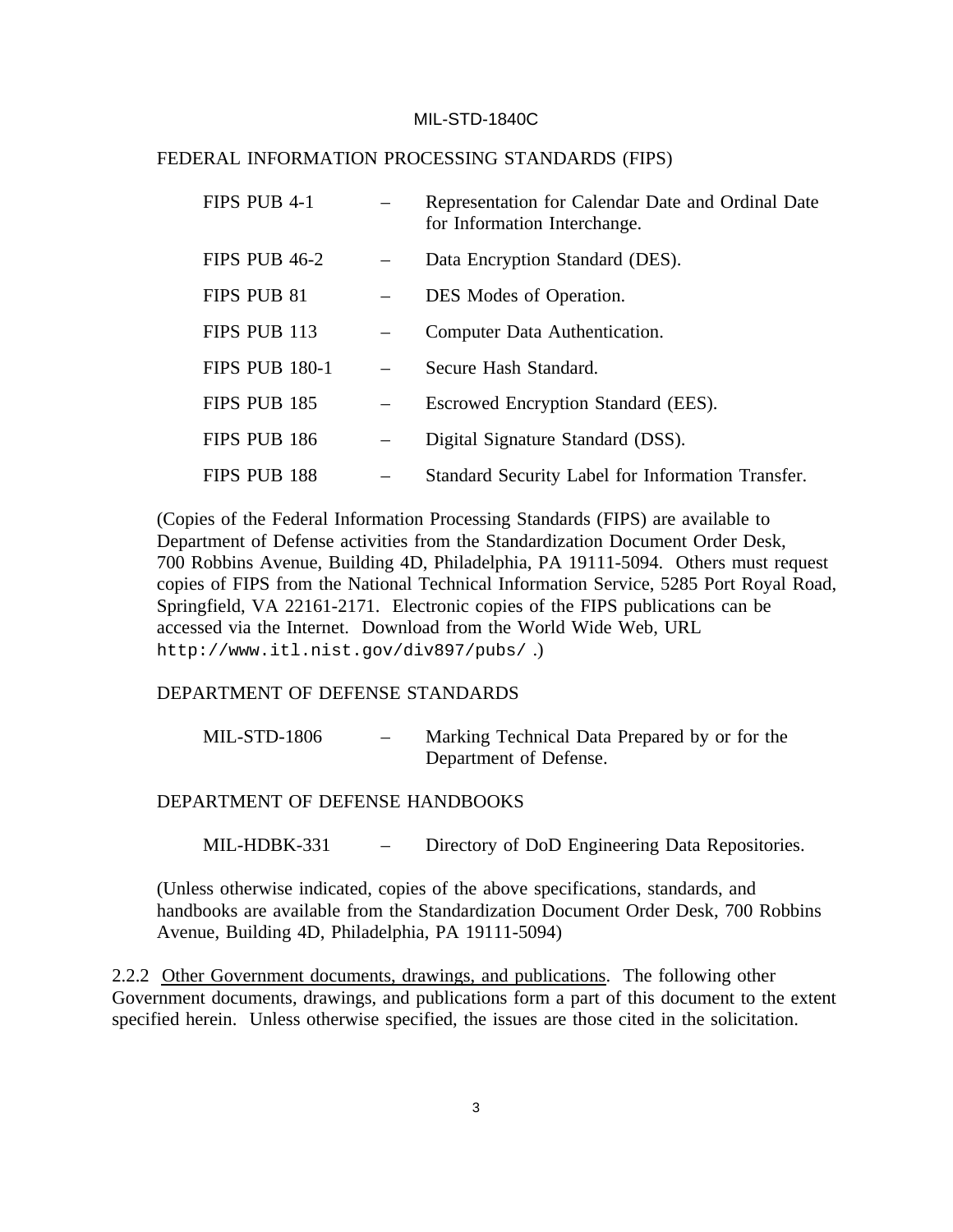#### OTHER GOVERNMENT DOCUMENTS

| MD4002101-1.52 | FORTEZZA Application Implementors' Guide.             |
|----------------|-------------------------------------------------------|
| MD4000501-1.52 | FORTEZZA Cryptologic Interface Programmers'<br>Guide. |
|                | FORTEZZA Interface Control Document.                  |
|                | FORTEZZA Plus Interface Control Document.             |
| R21-TECH-23-94 | Key Exchange Algorithm.                               |

(Application for copies should be addressed to the NSA-V21, 9800 Savage Road, Fort Meade, MD 20755. Electronic copies of the FORTEZZA documents can be accessed via the Internet. The applicable World Wide Web URL is http://www.armadillo.huntsville.al.us/ .)

| DI-EGDS-80811                    | $\overline{\phantom{a}}$ | VHDL Modeling Guidelines for DID Compliance.   |
|----------------------------------|--------------------------|------------------------------------------------|
| DoD Cataloging<br>Handbook H4/H8 |                          | Commercial and Government Entity (CAGE) Codes. |

(Unless otherwise indicated, copies of the above other Government documents are available from the Standardization Document Order Desk, 700 Robbins Avenue, Building 4D, Philadelphia, PA 19111-5094.)

2.3 Non-Government publications. The following documents form a part of this document to the extent specified herein. Unless otherwise specified, the issues of the documents which are DoD adopted are those listed in the issue of the DoDISS cited in the solicitation. Unless otherwise specified, the issues of documents not listed in the DoDISS are the issues of the documents cited in the solicitation (see 6.2).

INTERNATIONAL ORGANIZATION FOR STANDARDIZATION (ISO)

| ISO 8879               | Information Processing – Text and Office Systems –<br>Standard Generalized Markup Language (SGML)                                                      |
|------------------------|--------------------------------------------------------------------------------------------------------------------------------------------------------|
| <b>ISO/IEC 10918-1</b> | Information technology $-$ Digital compression and<br>coding of continuous-tone still images $-$ Part 1:<br>Requirements and guidelines.               |
| <b>ISO/IEC 11172-1</b> | Information technology $-$ Coding of moving pictures<br>and associated audio for digital storage media at up<br>to about 1.5 Mbit/s – Part 1: Systems. |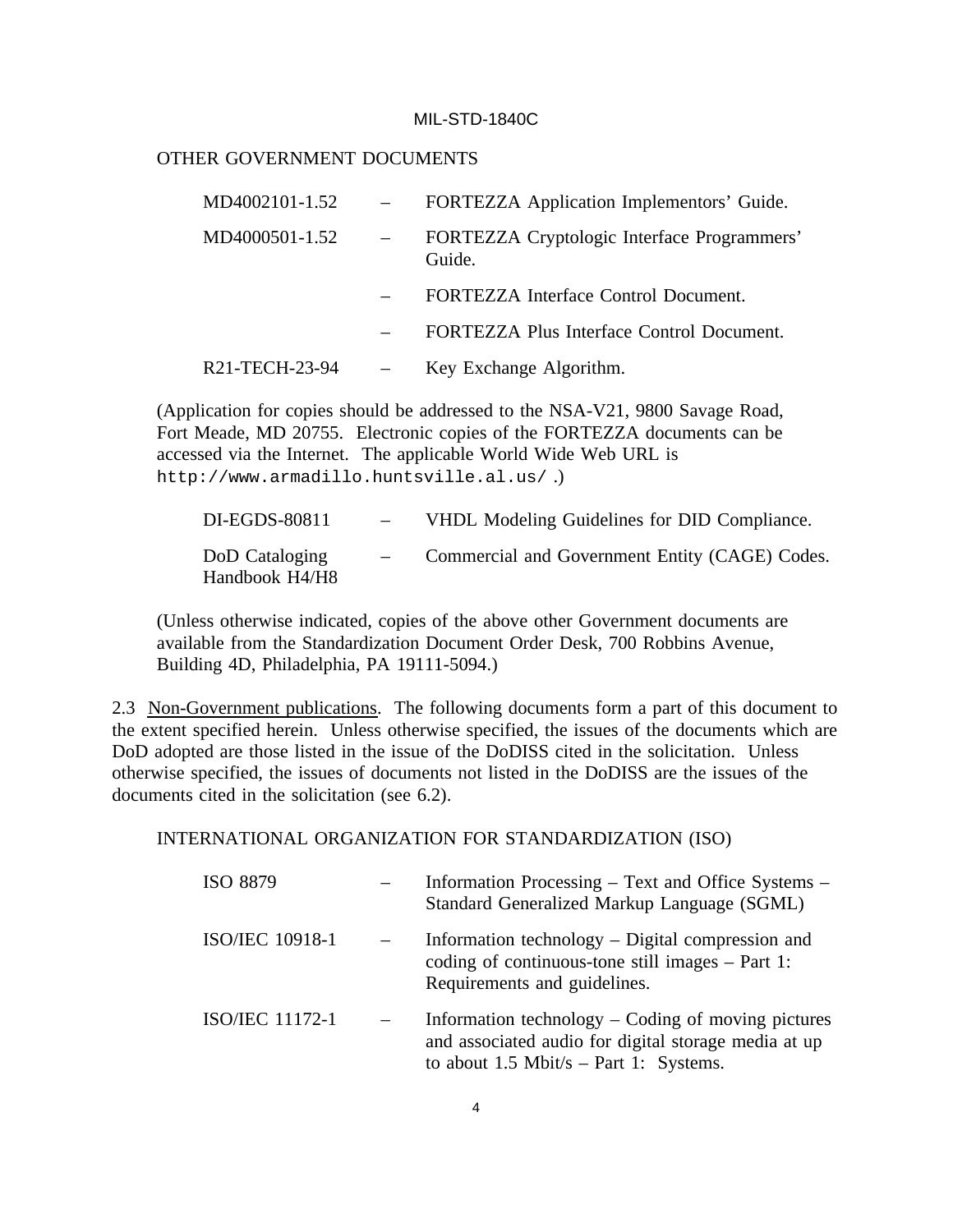| <b>ISO/IEC 11172-2</b> | Information technology $-$ Coding of moving pictures<br>and associated audio for digital storage media at up<br>to about 1.5 Mbit/s $-$ Part 2: Video. |
|------------------------|--------------------------------------------------------------------------------------------------------------------------------------------------------|
| <b>ISO/IEC 11172-3</b> | Information technology $-$ Coding of moving pictures<br>and associated audio for digital storage media at up<br>to about 1.5 Mbit/s – Part 3: Audio.   |

(Application for copies should be addressed to the Standardization Document Order Desk, 700 Robbins Avenue, Building 4D, Philadelphia, PA 19111-5094, for issue to DoD activities only. All other requestors should obtain copies from the American National Standards Institute (ANSI), 11 West 42nd Street, 13th Floor, New York, NY 10036.)

#### AMERICAN NATIONAL STANDARDS INSTITUTE (ANSI)

| ANSI X3.4-1986     | American National Standard Code for Information<br>Interchange.                                                             |
|--------------------|-----------------------------------------------------------------------------------------------------------------------------|
| <b>ANSI X3.225</b> | American National Standard – Information Systems –<br>Compaction Algorithm – Binary Arithmetic Coding.                      |
| <b>ANSI Y14.1</b>  | American National Standard – Engineering Drawing<br>and Related Documentation Practices – Drawing<br>Sheet Size and Format. |

(Application for copies should be addressed to the American National Standards Institute, 11 West 42nd Street, 13th Floor, New York, NY 10036.)

### UNITED STATES PRODUCT DATA ASSOCIATION (US PRO)

| ISO 10303-21  | Industrial automation systems and integration –<br>Product data representation and exchange – Part 21:<br>Clear text encoding of the exchange structure. |
|---------------|----------------------------------------------------------------------------------------------------------------------------------------------------------|
| ISO 10303-201 | Industrial automation systems and integration –<br>Product data representation and exchange – Part 201:<br>Explicit Draughting.                          |
| ISO 10303-202 | Industrial automation systems and integration –<br>Product data representation and exchange – Part 202:<br>Associative Draughting.                       |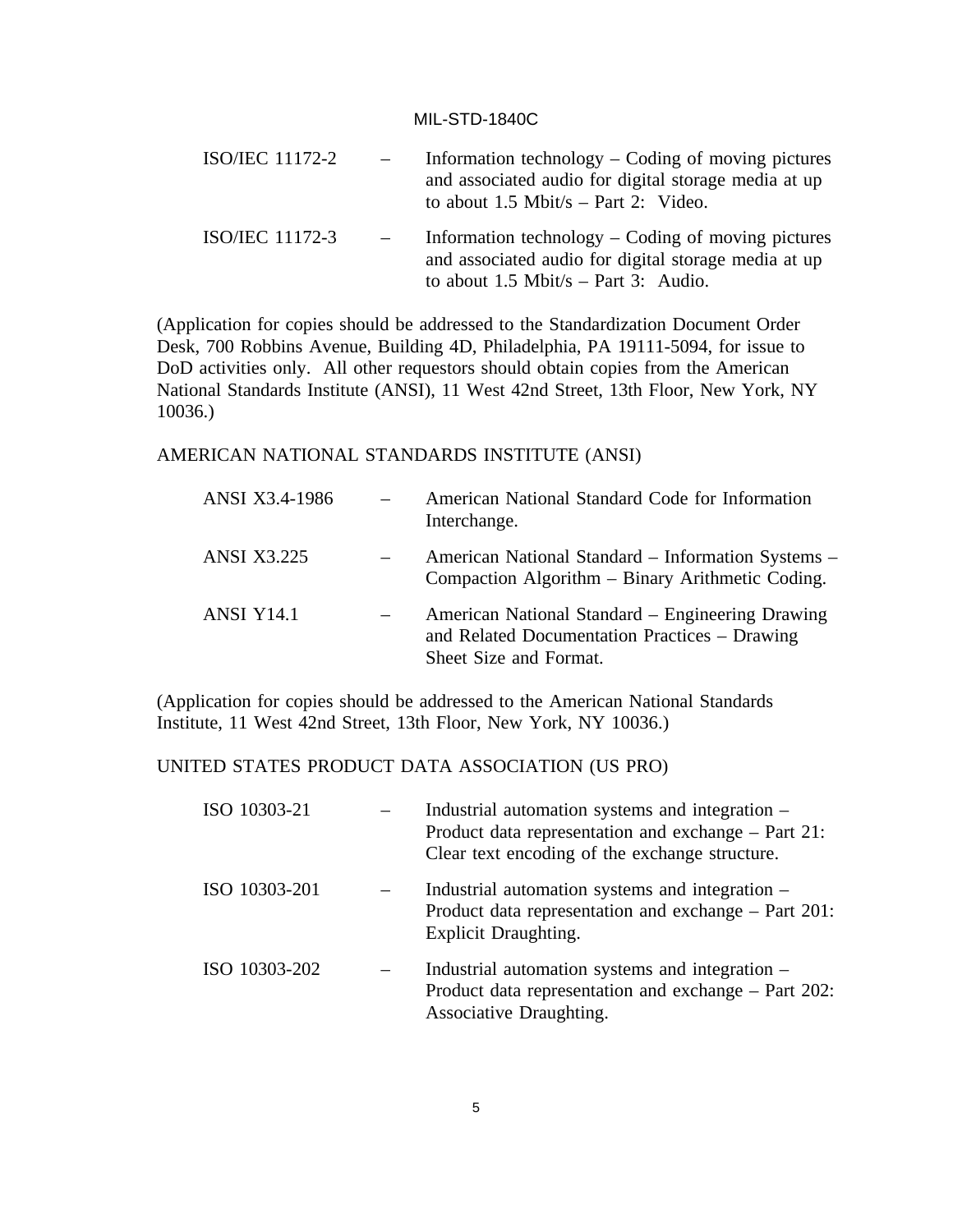| ISO 10303-203               | Industrial automation systems and integration –<br>Product data representation and exchange – Part 203:<br>Application protocol: Configuration controlled 3D<br>designs of mechanical parts and assemblies. |
|-----------------------------|-------------------------------------------------------------------------------------------------------------------------------------------------------------------------------------------------------------|
| ANS US PRO/<br>IPO-100-1996 | Digital Representation for Communication of Product<br>Definition Data, IGES 5.3                                                                                                                            |
| ANS US PRO/<br>IPO-110-1994 | 3D Piping IGES Application Protocol                                                                                                                                                                         |
| ANS US PRO/<br>IPO-111-1997 | Initial Graphics Exchange Specification (IGES)<br>Layered Electrical Product Application Protocol                                                                                                           |

(Application for copies should be addressed to the US PRO, Trident Research Center, Suite 204, 5300 International Blvd, North Charleston, SC 29418. These standards can be ordered on the World Wide Web, URL http://uspro.scra.org/ . The US PRO has been designated by ANSI and the ISO as the distribution agency for the Standard for the Exchange of Product Model Data (STEP) standards and selected American National Standards within the United States.)

#### ELECTRONIC INDUSTRIES ASSOCIATION (EIA)

| EIA 548     | $\overline{\phantom{0}}$ | Electronic Design Interchange Format (EDIF).  |
|-------------|--------------------------|-----------------------------------------------|
| EIA 5670000 |                          | EIA Commercial Component Model Specification. |

(Application for copies should be addressed to the Electronic Industries Association, 2001 Pennsylvania Avenue NW, Washington, DC 20006.)

## INSTITUTE FOR INTERCONNECTING AND PACKAGING ELECTRONIC CIRCUITS (IPC)

| $IPC-D-350$ | Printed Board Description in Digital Form.                                |
|-------------|---------------------------------------------------------------------------|
| $IPC-D-351$ | Printed Board Drawings in Digital Form.                                   |
| $IPC-D-352$ | Electronic Design Data Description for Printed<br>Boards in Digital Form. |
| $IPC-D-354$ | Library Format Description for Printed Board Digital<br>Form.             |
| $IPC-D-356$ | Bare Board Electrical Test Information in Digital<br>Format.              |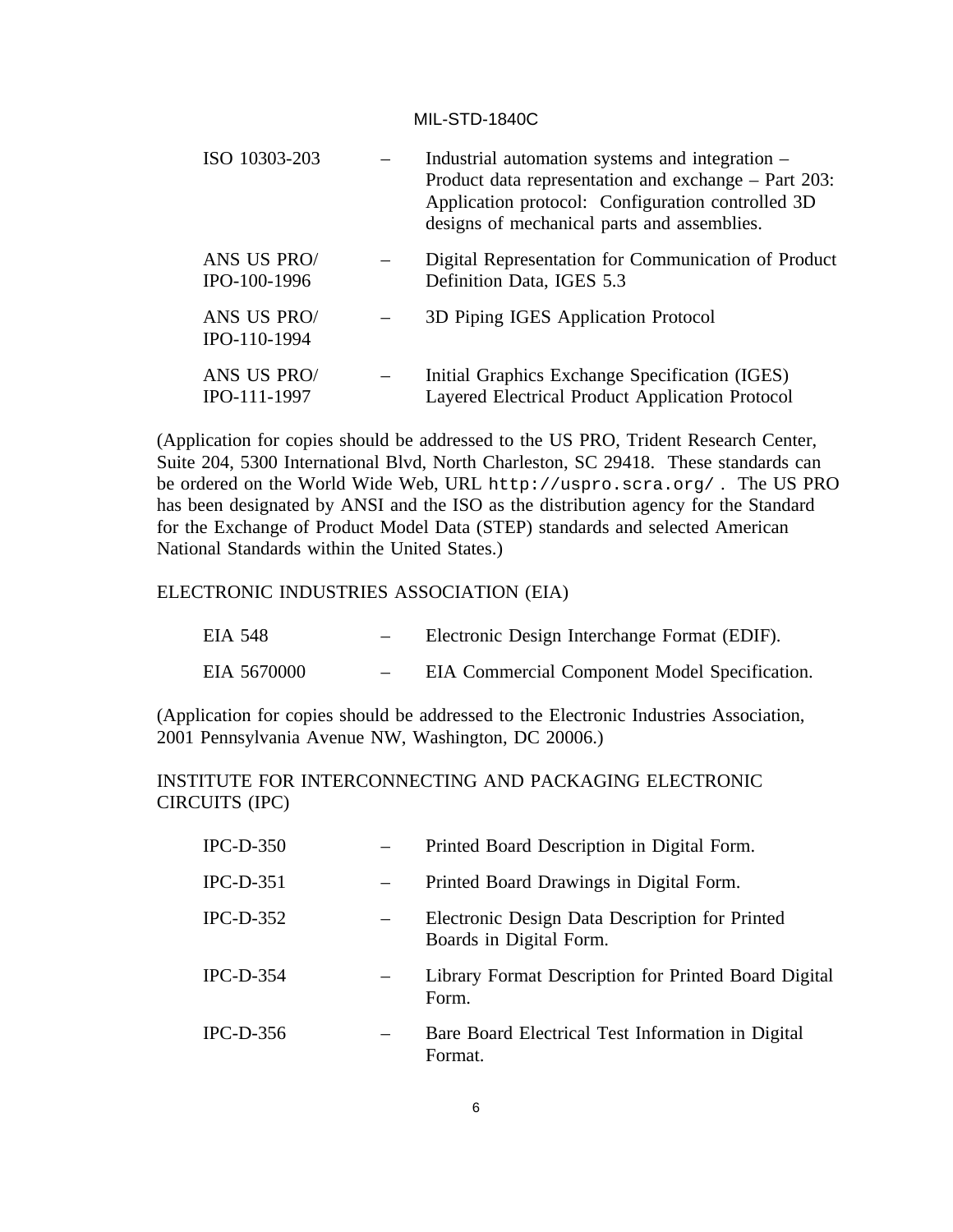(Application for copies should be addressed to the Institute for Interconnecting and Packaging Electronic Circuits, 7380 N. Lincoln Avenue, Lincolnwood, IL 60646.)

#### INSTITUTE OF ELECTRICAL AND ELECTRONICS ENGINEERS (IEEE)

IEEE 1076 – VHSIC Hardware Description Language (VHDL).

(Application for copies should be addressed to the Institute of Electrical and Electronics Engineers, Inc., 345 E. 47th Street, New York, NY 10017.)

#### THE OPEN GROUP

ISBN 1-85912-034-2 – Open Group CAE Specification C436.

(Application for copies should be addressed to The Open Group, 11 Cambridge Center, Cambridge, MA 02142-1405.)

#### INTERNET ENGINEERING TASK FORCE (IETF)

| <b>RFC 1108</b> | U.S. Department of Defense Security Options for the<br>Internet Protocol.                                    |
|-----------------|--------------------------------------------------------------------------------------------------------------|
| <b>RFC 1319</b> | The MD2 Message-Digest Algorithm.                                                                            |
| <b>RFC 1321</b> | The MD5 Message-Digest Algorithm.                                                                            |
| <b>RFC 1851</b> | The ESP Triple DES Transform.                                                                                |
| <b>RFC 1895</b> | The Application/CALS-1840 Content-type.                                                                      |
| <b>RFC 1951</b> | <b>DEFLATE</b> Compressed Data Format Specification<br>version 1.3.                                          |
| <b>RFC 1952</b> | GZIP file format specification version 4.3.                                                                  |
| <b>RFC 2045</b> | Multipurpose Internet Mail Extensions (MIME) Part<br>One: Format of Internet Message Bodies.                 |
| <b>RFC 2046</b> | Multipurpose Internet Mail Extensions (MIME) Part<br>Two: Media Types.                                       |
| <b>RFC 2047</b> | MIME (Multipurpose Internet Mail Extensions) Part<br>Three: Message Header Extensions for non-ASCII<br>Text. |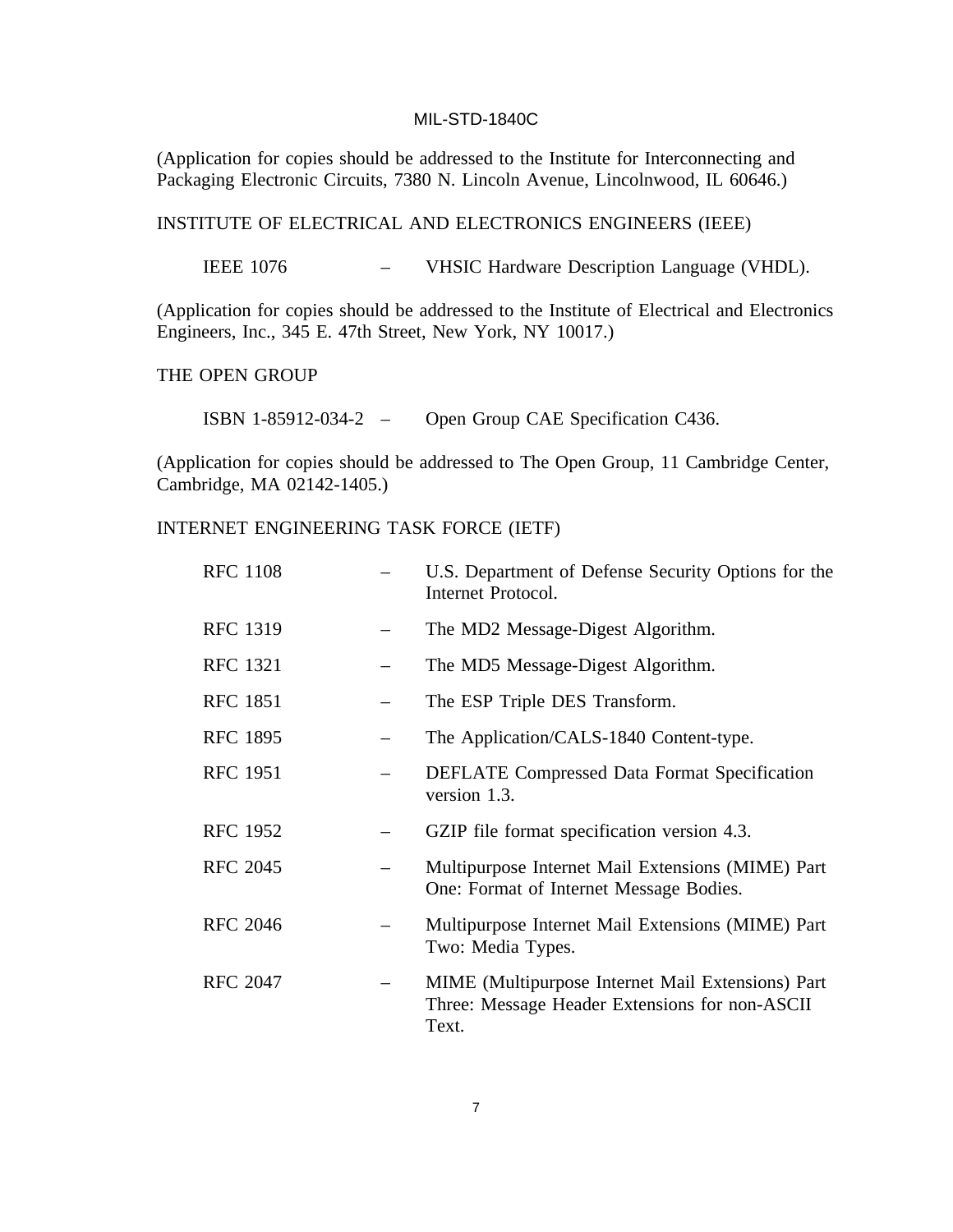RFC 2049 – Multipurpose Internet Mail Extensions (MIME) Part Five: Conformance Criteria and Examples.

(Application for copies should be addressed to the Internet Engineering Task Force. Copies of these documents can be accessed via the Internet. Download from the World Wide Web, URL http://www.ietf.org/ , or the library at http://ds.internic.net/ds/dspg0intdoc.html .)

#### OTHER NON-GOVERNMENT DOCUMENTS

APPNOTE.ZIP – Application Notes for PKZIP Version 2.04G.

(Application for copies should be addressed to PKWARE, Inc, 9025 N. Deerwood Drive, Brown Deer, WI 53223-2437. Copies of this document can be accessed via the Internet. Download from the World Wide Web, URL http://www.pkware.com/ .)

PKCS #1 – RSA Encryption Standard.

(Application for copies should be addressed to the RSA Laboratories, 100 Marine Parkway, Redwood City, CA 94065. Copies of this document can be accessed via the Internet. Download from the World Wide Web, URL http://www.rsa.com/ .)

(Non-Government standards and other publications are normally available from the organizations that prepare or distribute the documents. These documents also may be available via libraries or other informational services.)

2.4 Order of precedence. In the event of a conflict between the text of this document and the references cited herein, the text of this document takes precedence. Nothing in this document, however, supersedes applicable laws and regulations unless a specific exemption has been obtained.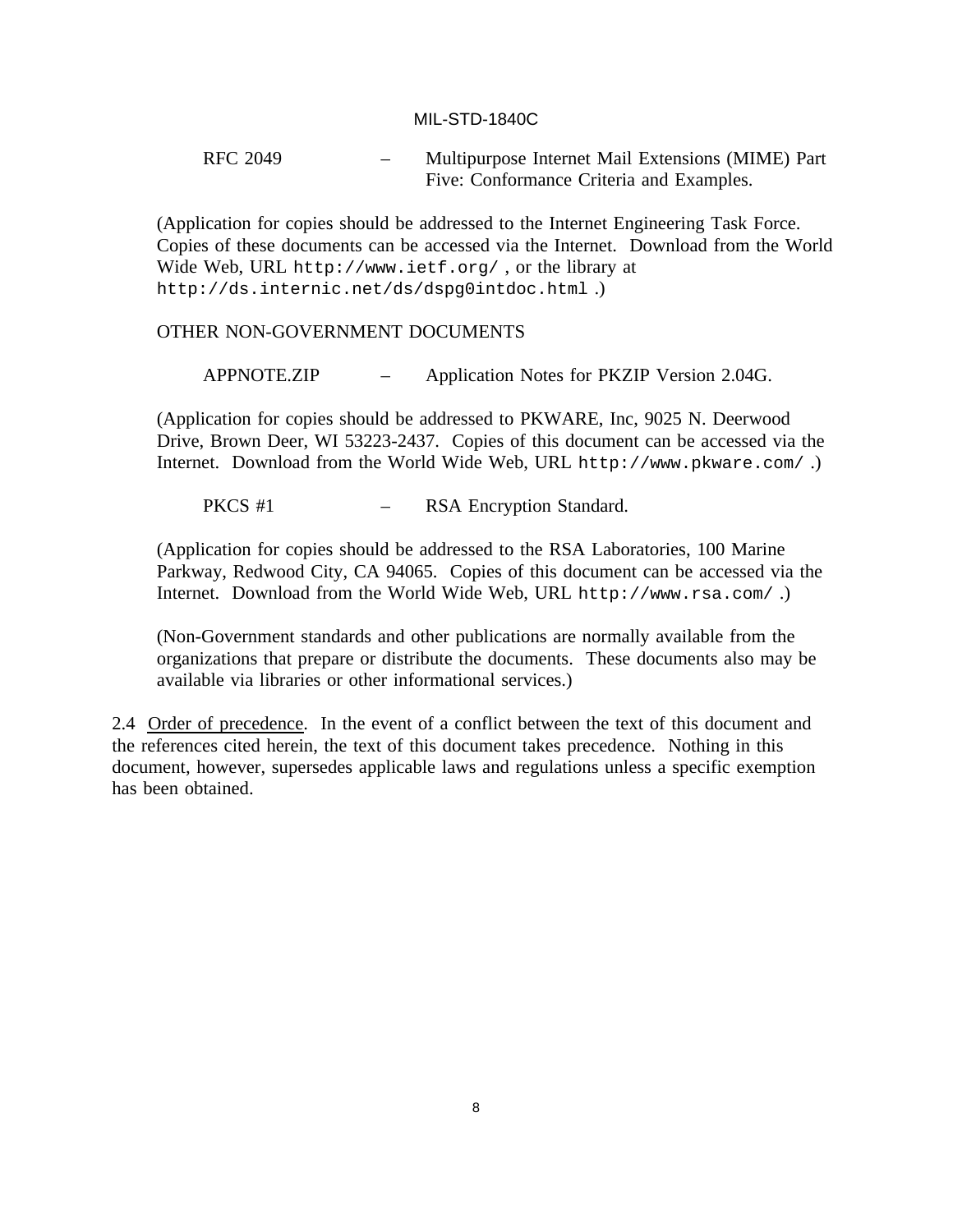## 3. DEFINITIONS

3.1 Abbreviations and acronyms used in this standard. The abbreviations and acronyms used in this standard are defined as follows:

| a.             | 3D            |                          | Three-dimensional                                                                                                                                                        |
|----------------|---------------|--------------------------|--------------------------------------------------------------------------------------------------------------------------------------------------------------------------|
| b.             | <b>ANS</b>    |                          | <b>American National Standard</b>                                                                                                                                        |
| $\mathbf{c}$ . | <b>ANSI</b>   |                          | <b>American National Standards Institute</b>                                                                                                                             |
| d.             | AP            |                          | <b>Application Protocol</b>                                                                                                                                              |
| e.             | <b>ASCII</b>  |                          | American Standard Code for Information Interchange                                                                                                                       |
| f.             | <b>CAE</b>    |                          | <b>Common Applications Environment</b>                                                                                                                                   |
| g.             | <b>CAGE</b>   |                          | <b>Commercial and Government Entity</b>                                                                                                                                  |
| h.             | <b>CALS</b>   |                          | Continuous Acquisition and Life-Cycle Support                                                                                                                            |
| i.             | <b>CCITT</b>  |                          | Consultative Committee for International Telegraphy and<br>Telephony (now the International Telecommunications Union<br>Telecommunication Standardization Sector, ITU-T) |
| j.             | <b>CDRL</b>   |                          | <b>Contract Data Requirements List</b>                                                                                                                                   |
| k.             | <b>CGM</b>    |                          | <b>Computer Graphics Metafile</b>                                                                                                                                        |
| 1.             | <b>CMV</b>    | $\overline{\phantom{0}}$ | Cryptographic Module Validation                                                                                                                                          |
| m.             | <b>CSL</b>    |                          | <b>Computer Systems Laboratory</b>                                                                                                                                       |
| n.             | <b>DEK</b>    | $\qquad \qquad -$        | Data Encryption Key                                                                                                                                                      |
| 0.             | <b>DES</b>    |                          | Data Encryption Standard                                                                                                                                                 |
| p.             | <b>DID</b>    | $\overline{\phantom{0}}$ | Data Item Description                                                                                                                                                    |
| q.             | <b>DIP</b>    |                          | Dual Inline Package                                                                                                                                                      |
| r.             | <b>DISA</b>   | $\overline{\phantom{0}}$ | Defense Information Systems Agency                                                                                                                                       |
| S.             | DoD           | $\overline{\phantom{0}}$ | Department of Defense                                                                                                                                                    |
| t.             | <b>DoDISS</b> | $\overline{\phantom{0}}$ | Department of Defense Index of Specifications and Standards                                                                                                              |
| u.             | <b>DSS</b>    |                          | Digital Signature Standard                                                                                                                                               |
| V.             | <b>DTD</b>    | $\overline{\phantom{m}}$ | Document Type Definition                                                                                                                                                 |
| W.             | EDI           | $\overline{\phantom{0}}$ | Electronic Data Interchange                                                                                                                                              |
| X.             | <b>EDIF</b>   | $\overline{\phantom{0}}$ | Electronic Design Interchange Format                                                                                                                                     |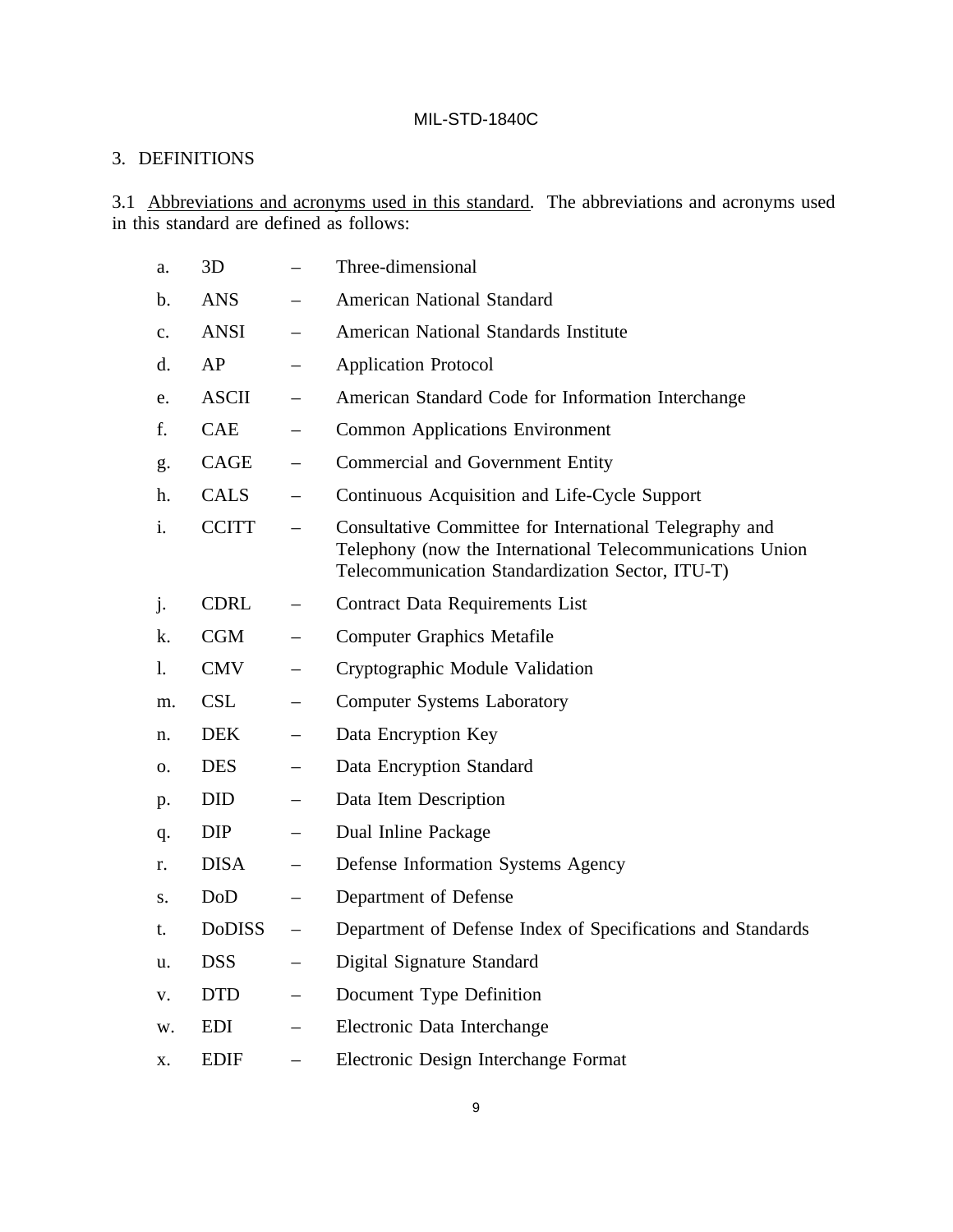| у.  | <b>EES</b>     |                          | <b>Escrowed Encryption Standard</b>                                                                                                                                             |
|-----|----------------|--------------------------|---------------------------------------------------------------------------------------------------------------------------------------------------------------------------------|
| Z.  | <b>EIA</b>     | $\overline{\phantom{0}}$ | <b>Electronic Industries Association</b>                                                                                                                                        |
| aa. | <b>ESP</b>     |                          | <b>Encapsulating Security Payload</b>                                                                                                                                           |
| ab. | <b>FIPS</b>    | $\qquad \qquad -$        | <b>Federal Information Processing Standards</b>                                                                                                                                 |
| ac. | FOSI           |                          | Formatting Output Specification Instance                                                                                                                                        |
| ad. | GNU            | $\qquad \qquad -$        | Gnu's Not Unix!                                                                                                                                                                 |
| ae. | <b>GZIP</b>    |                          | <b>GNU Zip</b>                                                                                                                                                                  |
| af. | HyTime         |                          | Hypermedia/Time-based Structuring Language                                                                                                                                      |
| ag. | <b>IEEE</b>    |                          | Institute of Electrical and Electronics Engineers                                                                                                                               |
| ah. | <b>IETF</b>    | $\qquad \qquad -$        | Internet Engineering Task Force                                                                                                                                                 |
| ai. | <b>IGES</b>    |                          | Initial Graphics Exchange Specification                                                                                                                                         |
| aj. | IK             | $\overline{\phantom{m}}$ | Interchange Key                                                                                                                                                                 |
| ak. | <b>INFOSEC</b> | $\overline{\phantom{a}}$ | <b>Information Security</b>                                                                                                                                                     |
| al. | <b>IPC</b>     | $\overline{\phantom{0}}$ | Institute for Interconnecting and Packaging Electronic Circuits                                                                                                                 |
| am. | <b>IPSC</b>    |                          | <b>Information Processing Standards for Computers</b>                                                                                                                           |
| an. | <b>ISO</b>     | $\overline{\phantom{m}}$ | International Organization for Standardization                                                                                                                                  |
| ao. | <b>ITU-T</b>   |                          | International Telecommunications Union Telecommunication<br>Standardization Sector (previously the Consultative Committee<br>for International Telegraphy and Telephony, CCITT) |
| ap. | JEDMICS -      |                          | Joint Engineering Data Management Information and Control<br>System                                                                                                             |
| aq. | <b>JIEO</b>    |                          | Joint Interoperability and Engineering Organization                                                                                                                             |
| ar. | <b>JPEG</b>    |                          | Joint Photographic Experts Group                                                                                                                                                |
| as. | LEP            |                          | <b>Layered Electrical Product</b>                                                                                                                                               |
| at. | LZW            | $\qquad \qquad -$        | Lempel-Ziv-Welch                                                                                                                                                                |
| au. | MD2            | $\overline{\phantom{m}}$ | Message Digest 2                                                                                                                                                                |
| av. | MD5            | $\qquad \qquad -$        | Message Digest 5                                                                                                                                                                |
| aw. | Mbit/s         | $\overline{\phantom{0}}$ | Megabits per Second                                                                                                                                                             |
| ax. | <b>MIME</b>    |                          | Multipurpose Internet Mail Extensions                                                                                                                                           |
|     |                |                          |                                                                                                                                                                                 |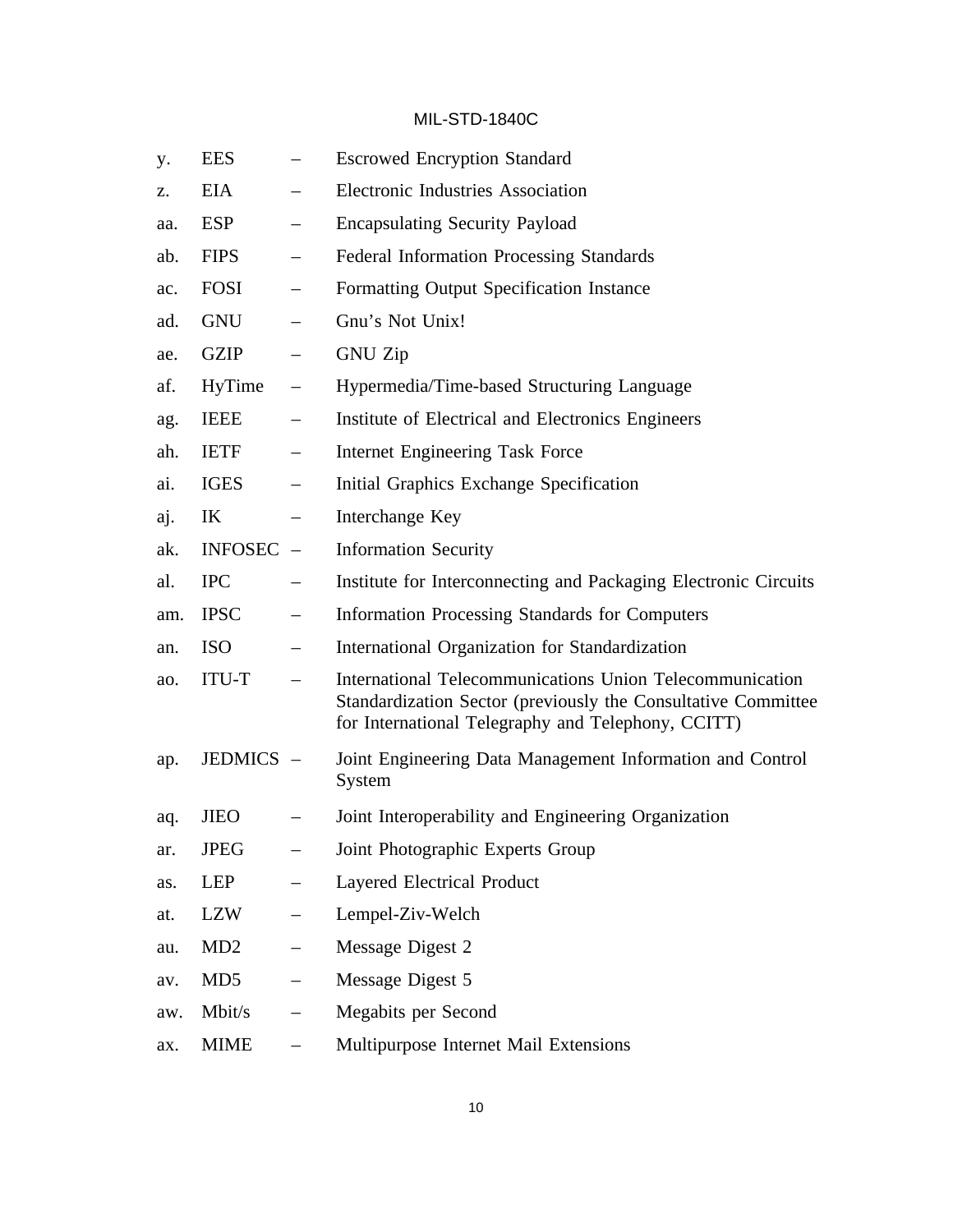| ay. | <b>MPEG</b>  |                          | Motion Picture Experts Group                    |
|-----|--------------|--------------------------|-------------------------------------------------|
| az. | NA           |                          | Not Applicable                                  |
| ba. | <b>NCM</b>   | —                        | <b>Numerical Control Manufacturing</b>          |
| bb. | <b>NIST</b>  | —                        | National Institute of Standards and Technology  |
| bc. | <b>ODA</b>   | $\overline{\phantom{0}}$ | <b>Office Document Architecture</b>             |
| bd. | <b>PAS</b>   |                          | <b>Publicly Available Specification</b>         |
| be. | <b>PDL</b>   |                          | Page Description Language                       |
| bf. | <b>PMO</b>   |                          | Program Management Office                       |
| bg. | <b>RFC</b>   | $\overline{\phantom{0}}$ | <b>Request for Comment</b>                      |
| bh. | <b>RSA</b>   | $\overline{\phantom{0}}$ | Rivest-Shamir-Adleman                           |
| bi. | SGML         | —                        | <b>Standard Generalized Markup Language</b>     |
| bj. | <b>STEP</b>  | $\overline{\phantom{0}}$ | Standard for the Exchange of Product Model Data |
| bk. | <b>URL</b>   | $\overline{\phantom{0}}$ | <b>Uniform Resource Locator</b>                 |
| bl. | US PRO       | $\overline{\phantom{0}}$ | United States Product Data Association          |
| bm. | <b>UTC</b>   |                          | Coordinated Universal Time                      |
| bn. | <b>VHDL</b>  |                          | <b>VHSIC Hardware Description Language</b>      |
| bo. | <b>VHSIC</b> | $\overline{\phantom{0}}$ | Very High Speed Integrated Circuit              |
| bp. | Y2K          |                          | <b>Year 2000</b>                                |

3.2 Application profiles for Computer Graphics Metafile (CGM). A set of specifications (beyond that in the published standard) appropriate to a particular environment. The goal of an application profile is to eliminate implementation dependencies and to provide for the effective and unambiguous use of a standard.

3.3 Application Protocol (AP). Defines the context for the use of product data and specifies the use of the standard in that context to satisfy an industrial need.

3.4 Application subset for Initial Graphics Exchange Specification (IGES). A defined set of specific entity types which are used to completely and unambiguously represent the information requirements for a particular application.

3.5 Array. An n-dimensional ordered set of data items identified by a single name and one or more indices, so that each element is individually addressable.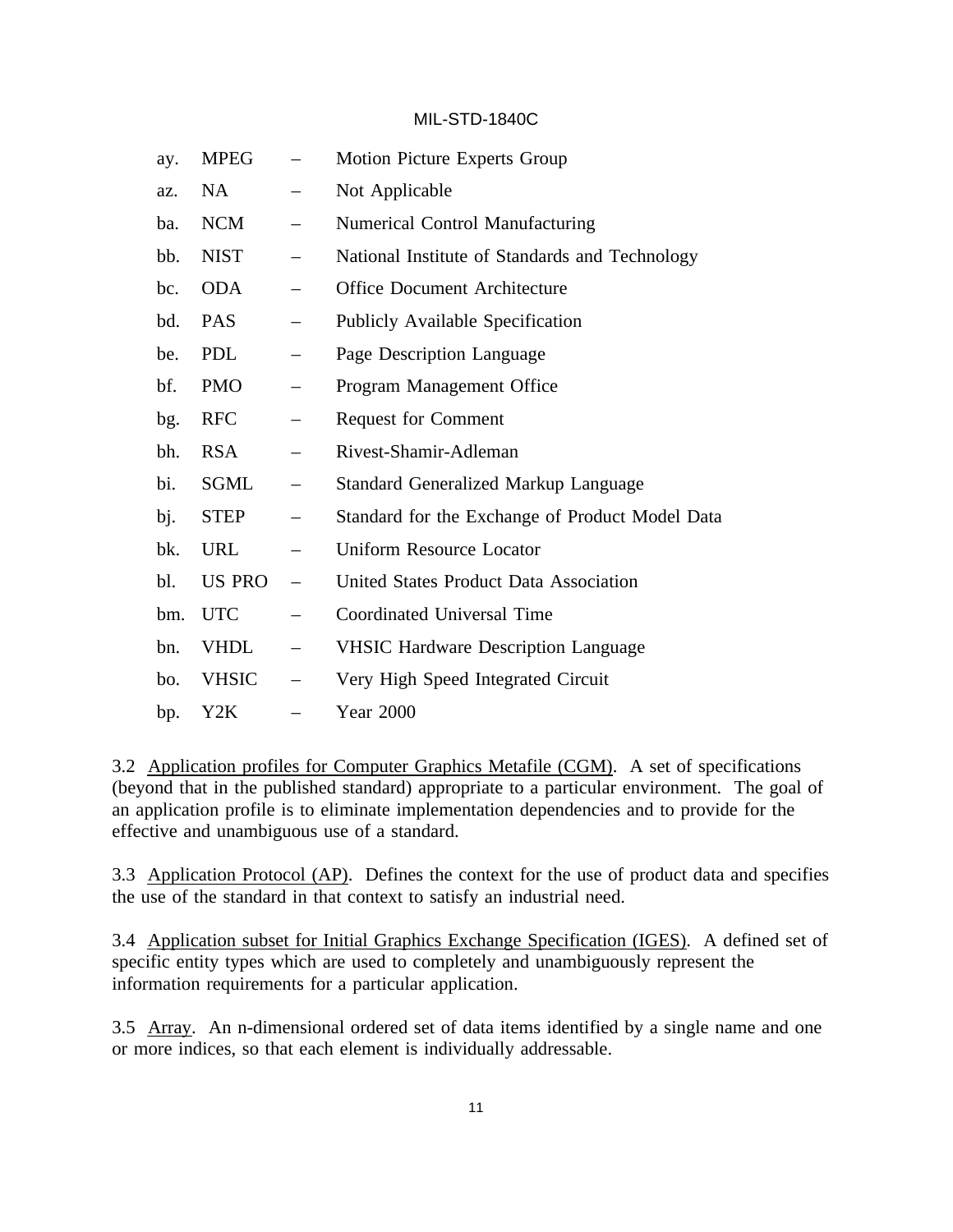3.6 American Standard Code for Information Interchange (ASCII) character set. The ASCII character set includes 128 upper and lower case letters, numerals, and special purpose symbols, each encoded by a unique 7-bit binary number.

3.7 American Standard Code for Information Interchange (ASCII) text. A sub-set of the ASCII character set consisting principally of the printable characters.

3.8 Commercial and Government Entity (CAGE) code. A five character code, listed in Cataloging Handbook H4/H8, which is assigned to commercial and Government activities that manufacture items, develop items, or provide services or supplies for the Government. When used with a drawing number or part number, the CAGE code designates the design activity from whose series the drawing or part number is assigned.

3.9 Component (electrical). Items that are usually packaged as an indivisible unit to be assembled on a board or substrate. Examples include integrated circuits, resistors, capacitors, inductors, transformers, discrete transistors, Dual Inline Package (DIP) switches, fuses, and encapsulated relays.

3.10 Computer Graphics Metafile (CGM). The specification for a mechanism for storing and transferring picture description information.

3.11 Data element. A uniquely named and defined component of a data definition; a data "cell" into which actual data values from "n" records can be placed (such as the data element QUANTITY, which can be populated with values from "n" records).

3.12 Data file. A stream of bits, octets, or bytes treated as a unit. For example, in stock control, a data file could consist of a set of invoice records.

3.13 Decryption. The process of decoding encrypted computer information back into a form that is easily readable by human or machine.

3.14 Descriptive markup. Markup that describes the structure and other attributes of a document in a non-system-specific manner, independently of any processing that may be performed on it.

3.15 Destination system. The computer hardware and software system receiving transferred data.

3.16 Digital data. Data represented in discrete form for manipulation and storage by a computer.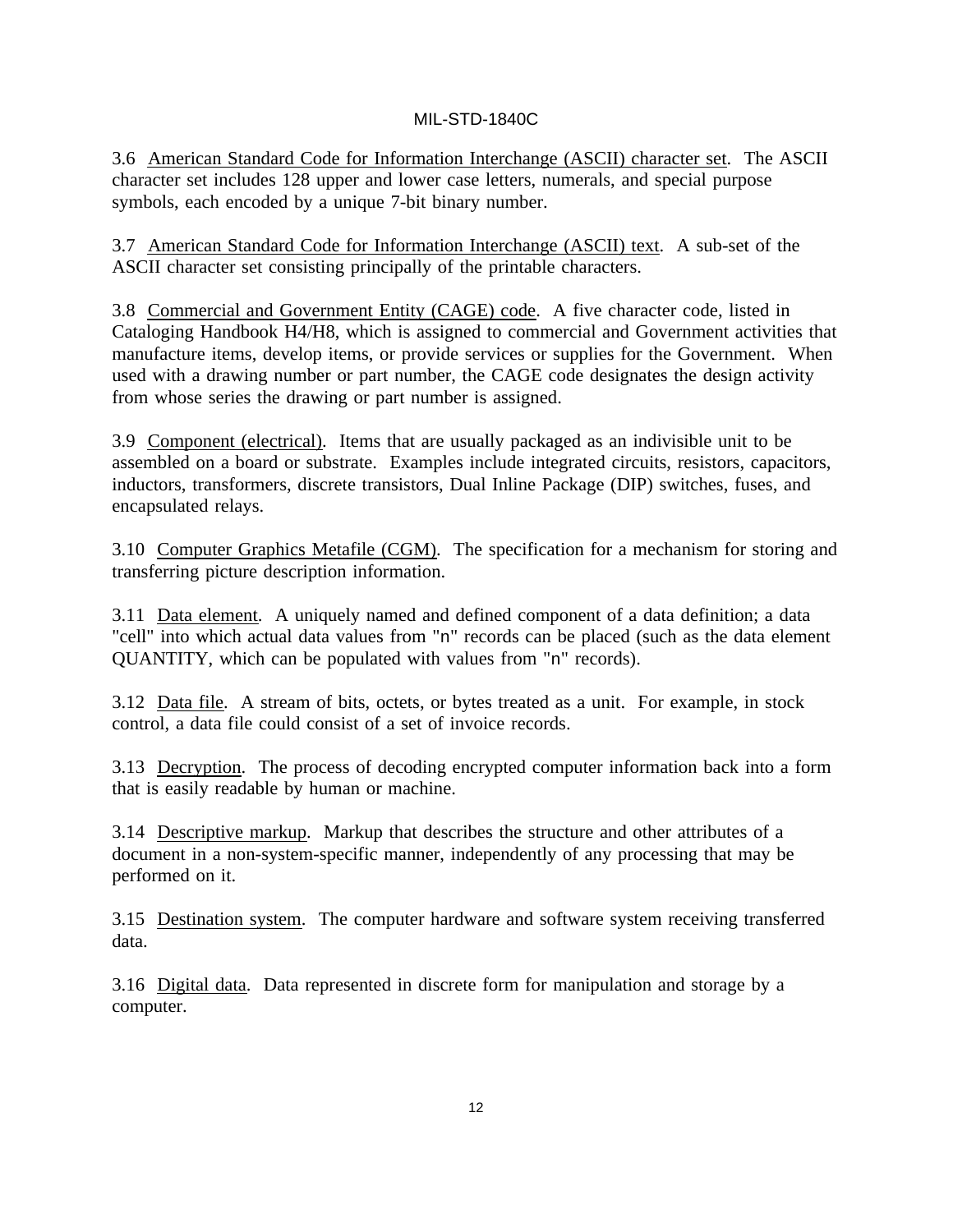3.17 Digital signature. Digital data that authenticates the identity of the approving authority or sending agent by the use of a computationally unique string of numbers that enables the detection of unauthorized modifications to the contents of a signed data file.

3.18 Document. A collection of information that is processed as a unit.

3.19 Document type. A class of documents having similar characteristics, such as a journal, article, technical manual, or memo.

3.20 Document type declaration. A markup declaration that contains the formal specification of a Document Type Definition (DTD).

3.21 Document type declaration set. A declaration set intended for inclusion within a document type declaration. It consists of one or more entity sets and element type sets.

3.22 Document Type Definition (DTD). A DTD includes a formal specification, expressed in a document type declaration, of the element types, element relationships and attributes, and references that can be represented by markup. A DTD thereby defines the vocabulary of the markup (in SGML syntax) that must be interpreted by the application in order to apply the established rules to documents of a particular type.

3.23 Drawing. An engineering document or digital data file(s) that discloses (directly or by reference), by means of graphic or textual presentations, or a combination of both, the physical and functional requirements of an item.

3.24 Electronic Data Interchange (EDI). The computer-to-computer exchange of formatted, transactional information between autonomous organizations.

3.25 Electronic Design Interchange Format (EDIF). A neutral, platform independent format for the interchange of integrated circuit design data from design to manufacturing organizations.

3.26 Encryption. The process of transforming or converting computer information into an unintelligible form to conceal its meaning.

3.27 Engineering data. Engineering documents such as drawings, associated lists, accompanying documents, manufacturer's specifications and standards, or other information prepared by a design activity and relating to the design, manufacture, procurement, test, or inspection of items.

3.28 Engineering drawing. See "drawing."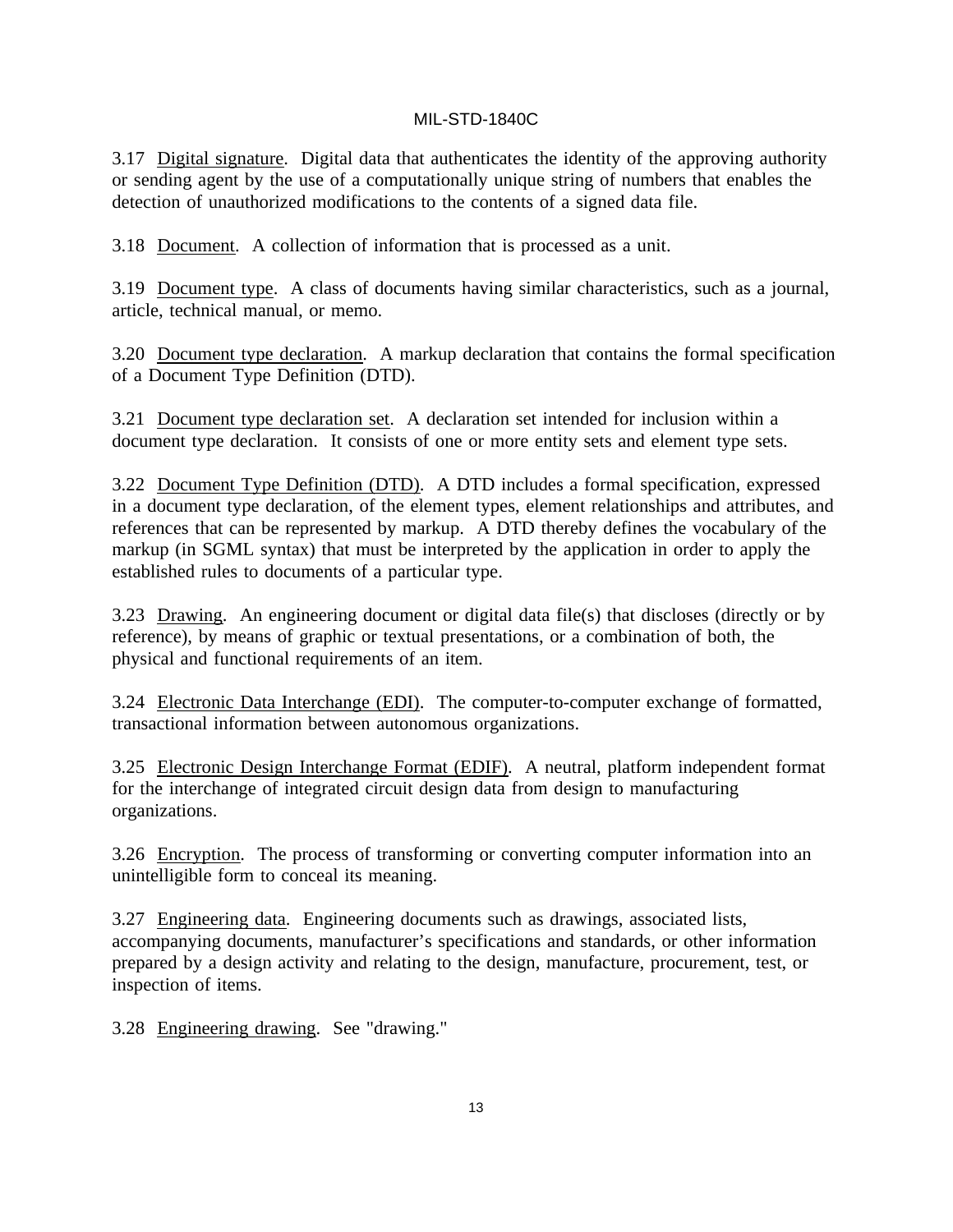3.29 File. A structured, digitally-encoded collection of information consisting of records, items or arrays, and data elements.

3.30 Format. A specific arrangement of data.

3.31 Generic text file. A file type for arbitrarily formatted text-based data. Generic text files are suitable for sending source code. This file type does not encompass SGML or other separately defined file types.

3.32 Hypermedia/Time-based Structuring Language (HyTime). A standardized hypermedia structuring language for representing hypertext linking, temporal and spatial event scheduling, and synchronization.

3.33 Illustration. A picture, graph, diagram, or other form of graphical representation.

3.34 Initial Graphics Exchange Specification (IGES). This specification defines file structure and language formats for the representation of geometric, topological, and non-geometric product definition data.

3.35 Institute for Interconnecting and Packaging Electronic Circuits (IPC). Trade association and ANSI approved standards body which has developed printed circuit board manufacturing information exchange standards.

3.36 Joint Photographic Experts Group (JPEG). A raster image compression standard designed for storing color and grayscale photographic images and artwork which will be viewed by the human eye.

3.37 Markup. Text that is added to the data of a document to convey structure or content information, such as by SGML tags.

3.38 Media label. A physical label affixed to each unit of digitally encoded media (such as magnetic tape, floppy diskettes, or optical disks) which identifies the origin, destination, and characteristics of the media.

3.39 Media set. A group of one or more units of a medium (such as magnetic tape, floppy diskettes, or optical disks) which collectively represent the collection of related files comprising a specific delivery of a transfer package.

3.40 Metadata. External data about a data file, such as indexing information, or support data to assist in processing the data file.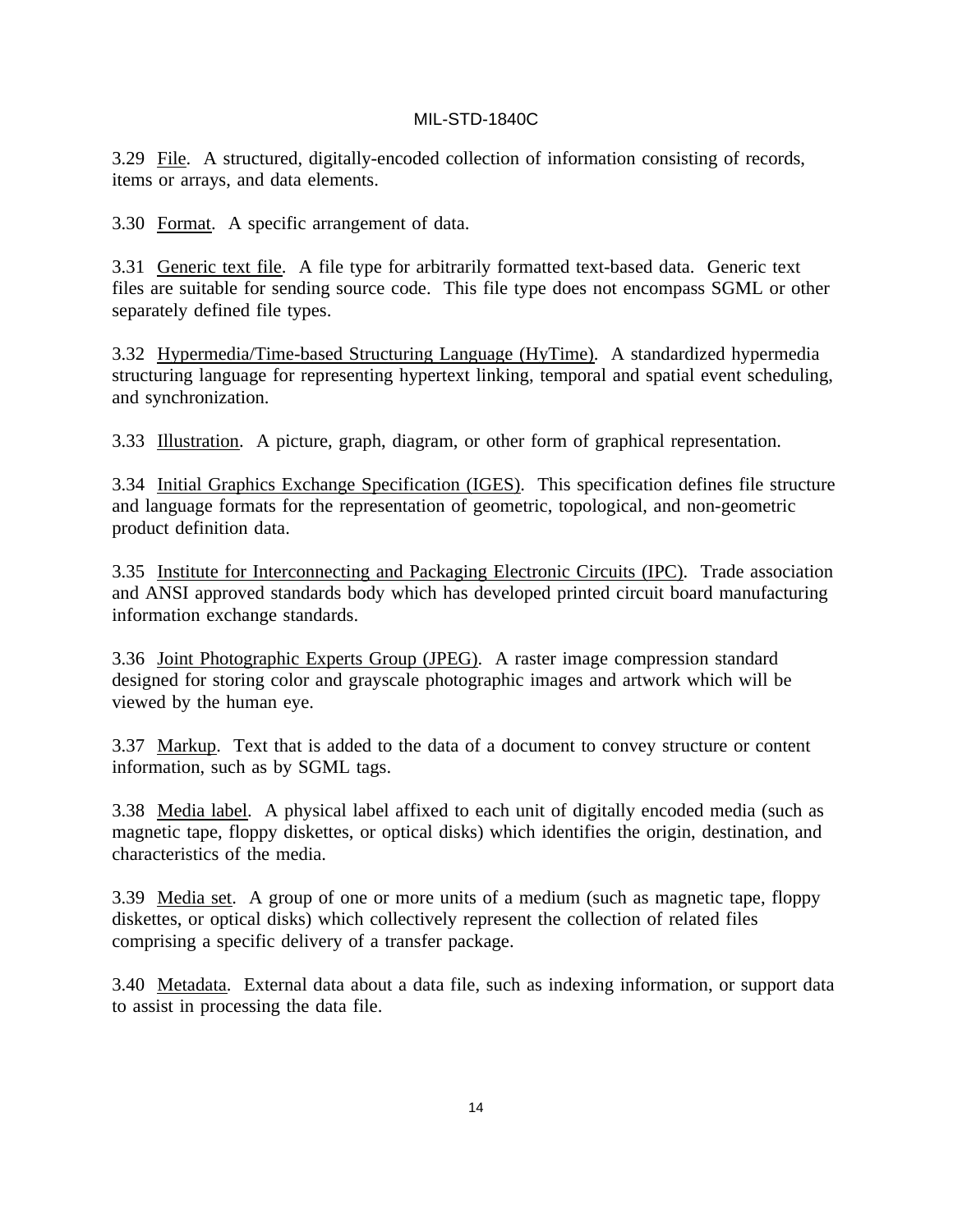3.41 Metafile. A mechanism for retaining and transferring graphical data and control information. The information contains a device independent description of one or more graphic images.

3.42 Multipurpose Internet Mail Extensions (MIME). A message protocol which specifies message headers and leaves the message content as text. MIME provides facilities to include multiple objects in a single message, whether the data is ASCII or non-textual material such as images and audio.

3.43 Motion Picture Experts Group (MPEG). A standard for compressing and storing moving picture images and audio material which will be viewed or listened to by a human.

3.44 Page Description Language (PDL). A programming language to describe the displayable appearance of a page containing text, graphics, and sampled images. Used to communicate a high level, device independent description of a document between a composition system and a display system or printer.

3.45 Pel. The smallest graphic element that can be individually addressed within a picture. Also known as a "pixel," or "picture element."

3.46 Product acquisition and implementation information. Information including parameters, original design activity CAGE codes and associated part numbers, and other data necessary to manufacture, assemble, or acquire a system, its supporting components, spares, and other equipment.

3.47 Product data. All data elements necessary to define the geometry, function, and behavior of a piece part or an assembly of parts over its life span. Product data consists of engineering drawings and specifications, but also includes new and evolving digital data forms that define parameters, features, and characteristics which enhance product functionality in a system and provide the data in a platform independent form directly usable by computer applications. The term includes all product definition data elements as well as additional logistics elements for reliability and maintainability.

3.48 Product definition data. Denotes the totality of data elements required to completely define a product. Product definition data includes geometry, topology, relationship, tolerances, attributes, and features necessary to completely define a component part or an assembly of parts for the purpose of design, analysis, manufacture, test, and inspection.

3.49 Product support data. Information including training and maintenance manuals with their associated illustrations, and other data needed to achieve and maintain the system in a required state of readiness.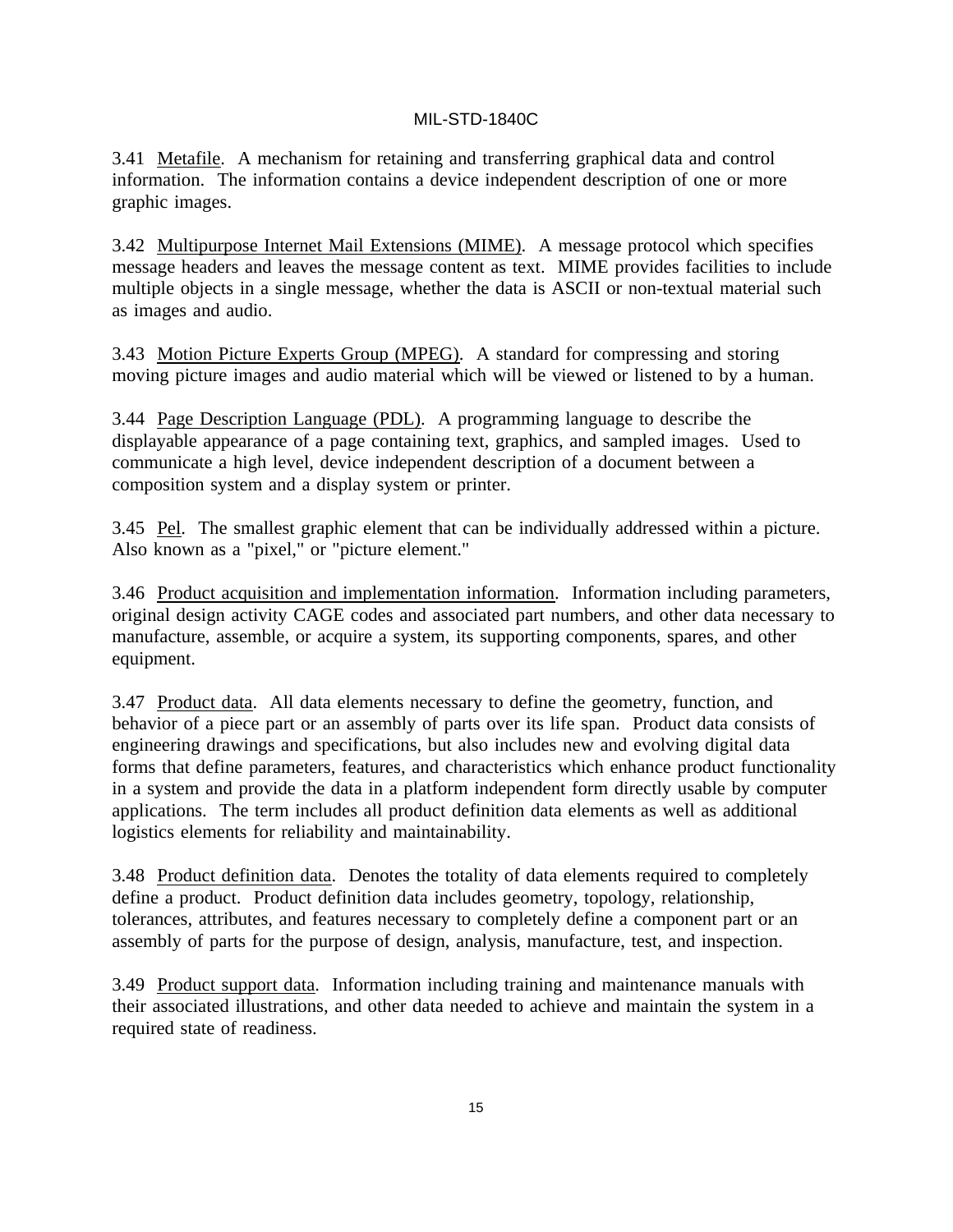3.50 (Formal) PUBLIC identifier. A PUBLIC identifier that is constructed in accordance with ISO 8879, so that its owner identifier and the components of its text identifier can be distinguished.

NOTE: A PUBLIC identifier does not convey public usage rights to the entity it identifies, but only its availability to the system using this entity. In particular, the owner of the entity may choose to sell or license it to others, or to restrict its access to a single organization.

3.51 Raster. A matrix, constructed of orthogonally positioned rows and columns of discrete data points. The binary value of each data point indicates the presence or absence of a visual artifact. The aggregate of these artifacts, displaying their assigned values, represents raster data.

3.52 Raster data. The presentation or storage of images or text in raster form. Raster data is sometimes called a "bitmap," and is composed of rows of pels.

3.53 Record. A collection of related data elements treated as a unit.

3.54 Source system. The computer hardware and software that will structure technical information for interchange in accordance with this standard.

3.55 Special word file. A file of words peculiar to a transfer unit to which they are related and which are not in the destination system lexicon. This file may be used to facilitate other, as yet undefined, supporting textual information.

3.56 Standard Generalized Markup Language (SGML). A standard that defines a language for document representation which formalizes markup and frees it of system and processing dependencies. It provides a coherent and unambiguous syntax for describing any element(s) a user chooses to identify within a document.

3.57 Standard Generalized Markup Language (SGML) declaration. A markup declaration that specifies the character set, concrete syntax, optional features, and capacity requirements of a document's markup. The SGML declaration applies to all of the SGML entities of a document.

3.58 Standard for the Exchange of Product Model Data (STEP). A series of parts within an international standard (ISO 10303) that defines resources, languages, models, and APs for the exchange of product model data.

3.59 Standard for the Exchange of Product Model Data (STEP) Application Protocol (AP). A part of the international standard for STEP, ISO 10303, that describes the use of integrated resources satisfying the scope and information requirements for a specific application context.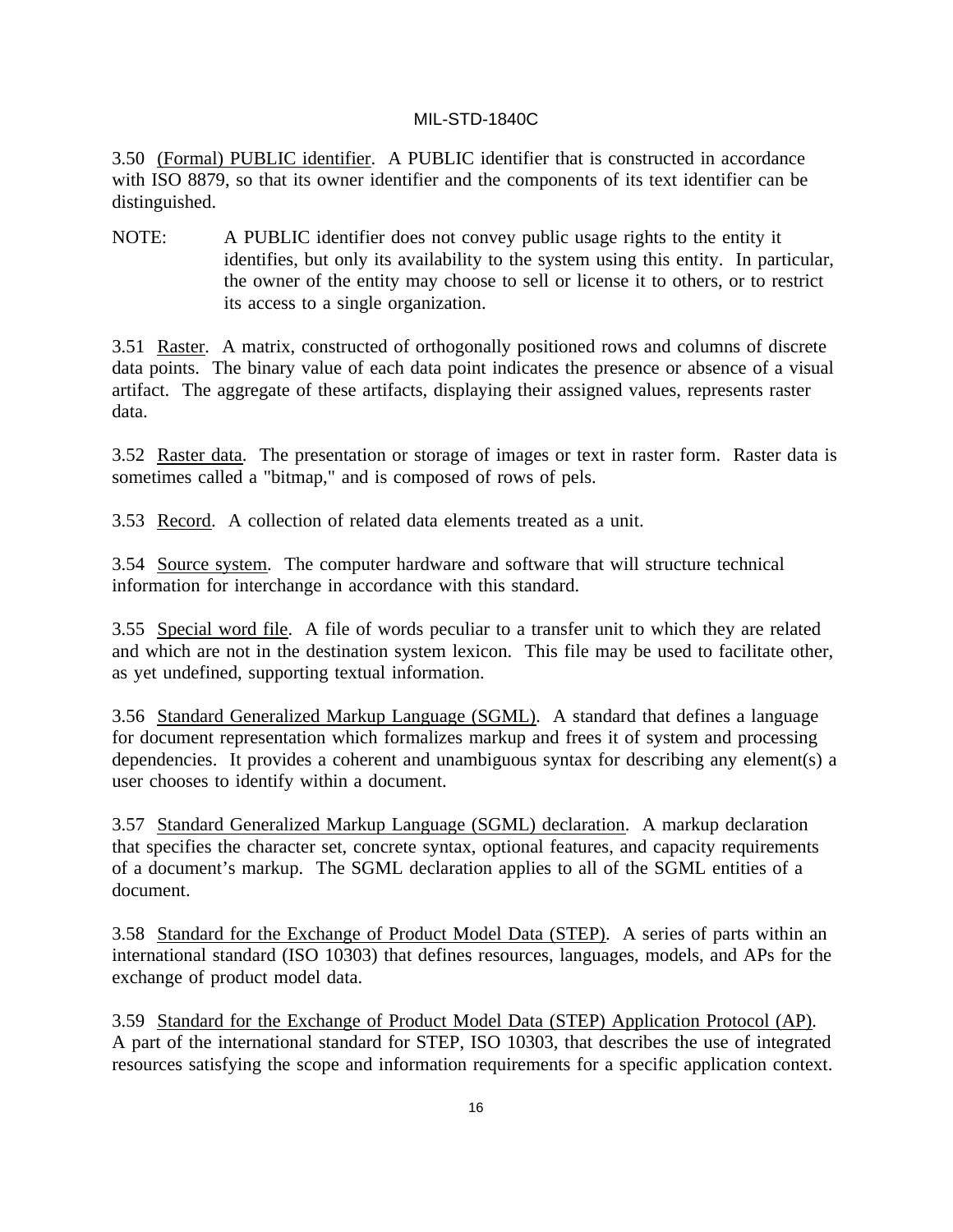3.60 Standard for the Exchange of Product Model Data (STEP) conformance class. A subset of a STEP AP for which conformance may be claimed.

3.61 System. A specific suite of computer hardware and software. As used in the terms "Source System" and "Destination System," the term does not necessarily correspond one-to-one with "site" or "base," in that most prime contractor sites and DoD installations have more than one system.

3.62 Tape volume. A single reel or cartridge of magnetic tape with recorded data.

3.63 Technical data. Recorded information, regardless of the form or method of the recording, of a scientific or technical nature.

3.64 Technical data package. A technical description that supports the life cycle of an item, including engineering, production, and logistic support. The technical description defines the design configuration and procedures required to ensure adequacy of item performance. It consists of all applicable data, such as engineering drawings, associated lists, product and process specifications and standards, performance requirements, quality assurance provisions, and packaging details.

3.65 Transfer package. A collection of one or more transfer sets (except sequential media, where a transfer package is composed of exactly one transfer set).

3.66 Transfer set. A collection of one or more transfer units.

3.67 Transfer unit. A collection of files consisting of one transfer unit declaration file and one or more data files (the smallest collection of files to make a successful interchange of technical information).

3.68 Transfer unit declaration file. A file accompanying a set of data files comprising a transfer unit. This file provides all information necessary to the successful disposition of the digital files at the destination, but has no purpose beyond that function.

3.69 Vector graphics. The presentation of images stored as vector or other mathematical representations.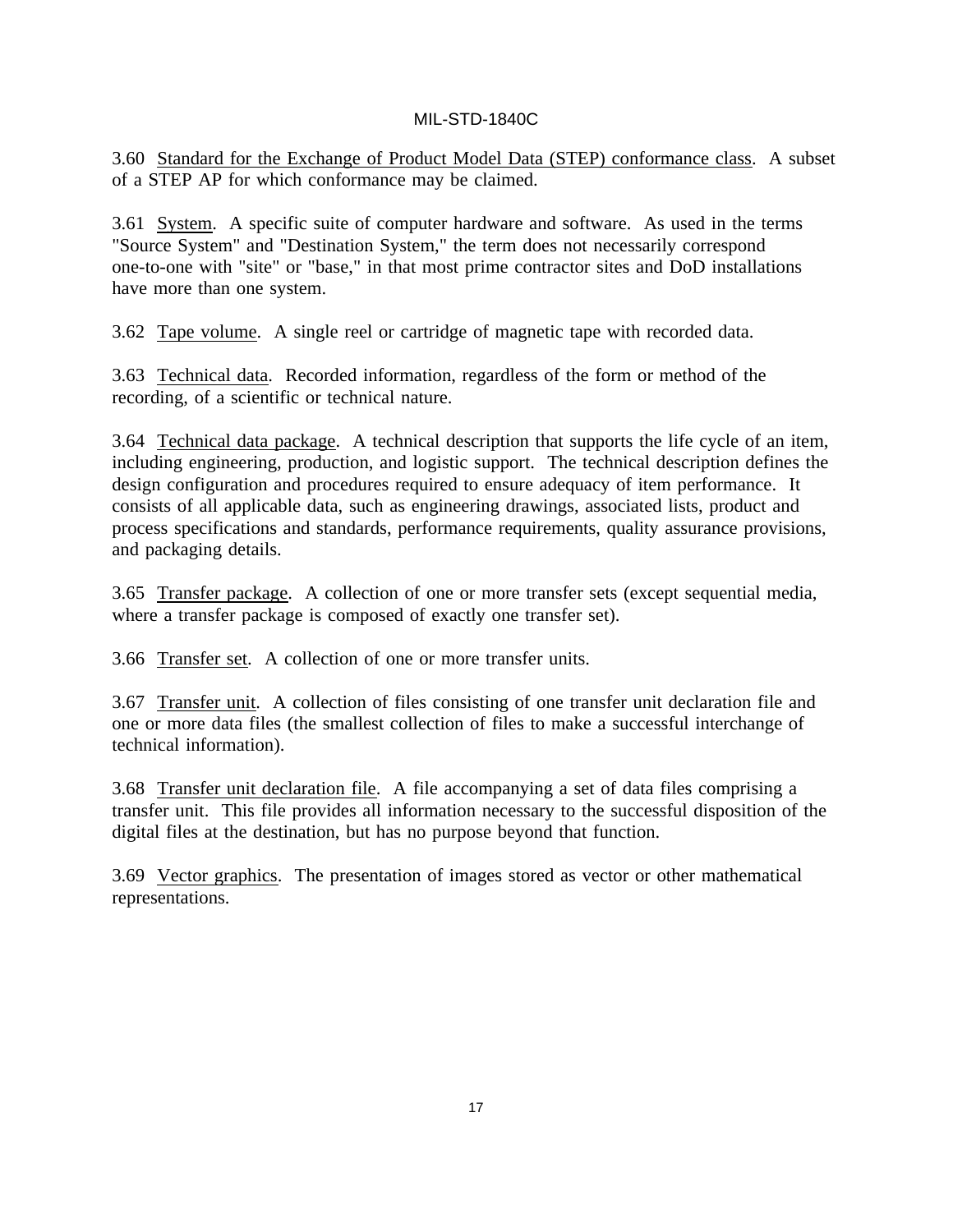#### 4. GENERAL REQUIREMENTS

4.1 Purpose and coverage. This standard covers the following types of transfer units for delivery in digital form:

- a. Page image transfer unit.
- b. PDL transfer unit.
- c. SGML document transfer unit.
- d. Product data transfer unit.
- e. Miscellaneous transfer unit.

4.2 Transfer unit contents. Information covered by this standard consists of text, illustrations, and product data in digital form. This information shall be organized into transfer units for transmission or transfer. Each transfer unit shall be encoded in a format as specified in the contract or other form of agreement. One transfer unit declaration file and at least one transfer unit data file, containing the appropriate transfer unit data file header records, shall constitute a transfer unit.

4.2.1 Page image transfer unit. A page image transfer unit shall consist of the following:

- a. Exactly one transfer unit declaration file.
- b. One or more page image files as specified in the contract or other form of agreement.
- c. Zero or more special word files as specified in the contract or other form of agreement.
- d. Zero or more digital signature files.
- 4.2.2 PDL transfer unit. A PDL transfer unit shall consist of the following:
	- a. Exactly one transfer unit declaration file.
	- b. One or more PDL files as specified in the contract or other form of agreement.
	- c. Zero or more digital signature files.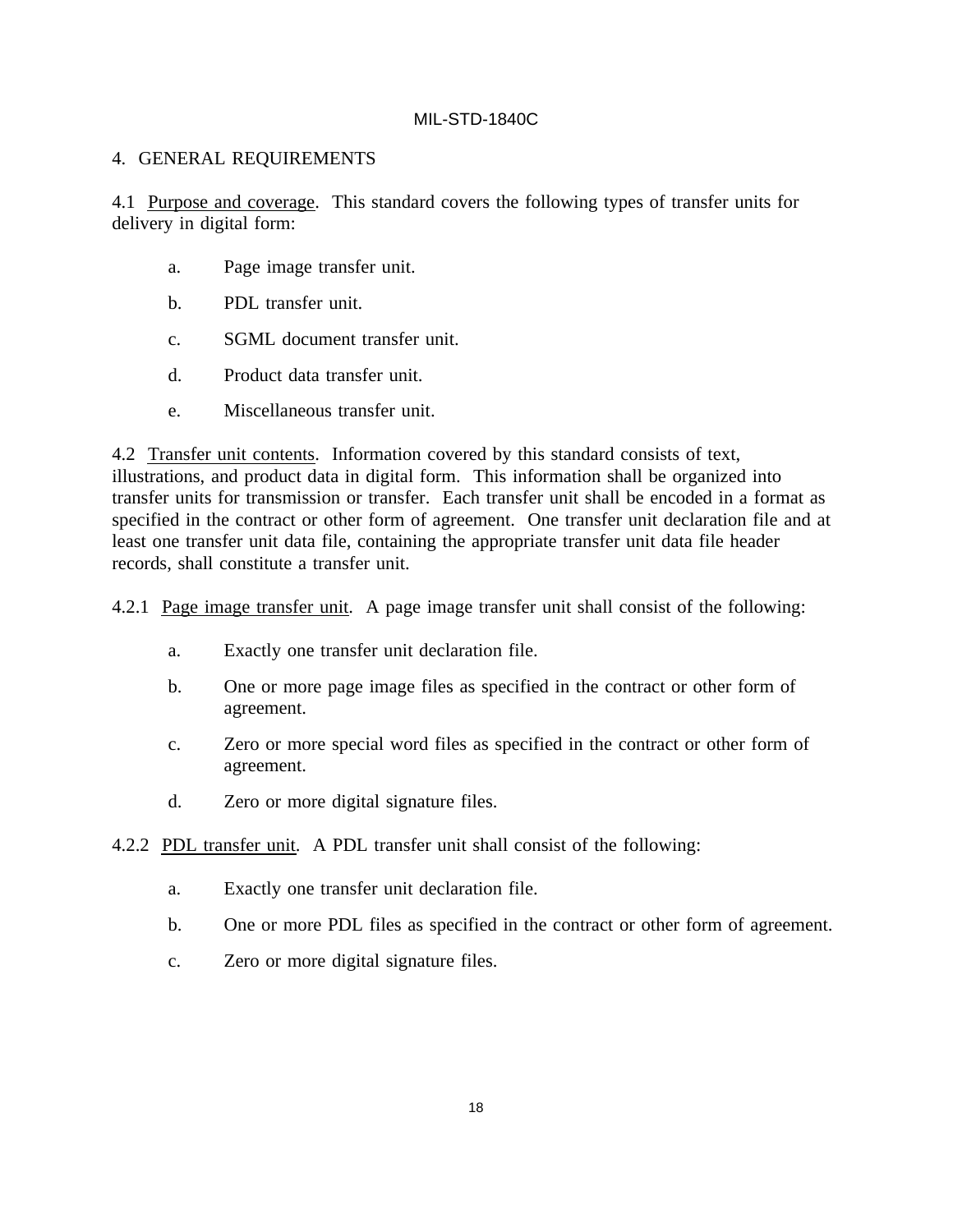4.2.3 SGML document transfer unit. An SGML document transfer unit shall consist of the following:

- a. Exactly one transfer unit declaration file.
- b. Zero or one document type declaration file.
- c. Exactly one SGML coded text source file.
- d. Zero or more SGML text entity files. Entities with PUBLIC identifiers need not be transmitted with the transfer unit when the receiver has access to a copy of the entity and knows it by that PUBLIC identifier.
- e. Zero or more non-SGML entity files, such as illustrations (see 4.4.7) or audio/video (see 4.4.13). There shall be one transfer unit data file for each non-SGML entity referenced in the transfer unit. Entities with PUBLIC identifiers need not be transmitted with the transfer unit when the receiver has access to a copy of the entity and knows it by that PUBLIC identifier.
- f. Zero or one SGML style and format information data files. These may be a Formatting Output Specification Instance (FOSI) or other mechanism(s) for preparing interchangeable style and format information as specified in the contract or other form of agreement.
- g. Zero or more special word files as specified in the contract or other form of agreement.
- h. Zero or more contract defined data files as specified in the contract or other form of agreement.
- i. Zero or more digital signature files.
- 4.2.4 Product data transfer unit. A product data transfer unit shall consist of the following:
	- a. Exactly one transfer unit declaration file.
	- b. Zero or more engineering drawing data files in IGES, STEP, or raster format as specified in the contract or other form of agreement.
	- c. Zero or more engineering product model data files in IGES or STEP format.
	- d. Zero or more electrical/electronic application data files in accordance with 4.4.11.4.
	- e. Zero or more Numerical Control Manufacturing (NCM) data files.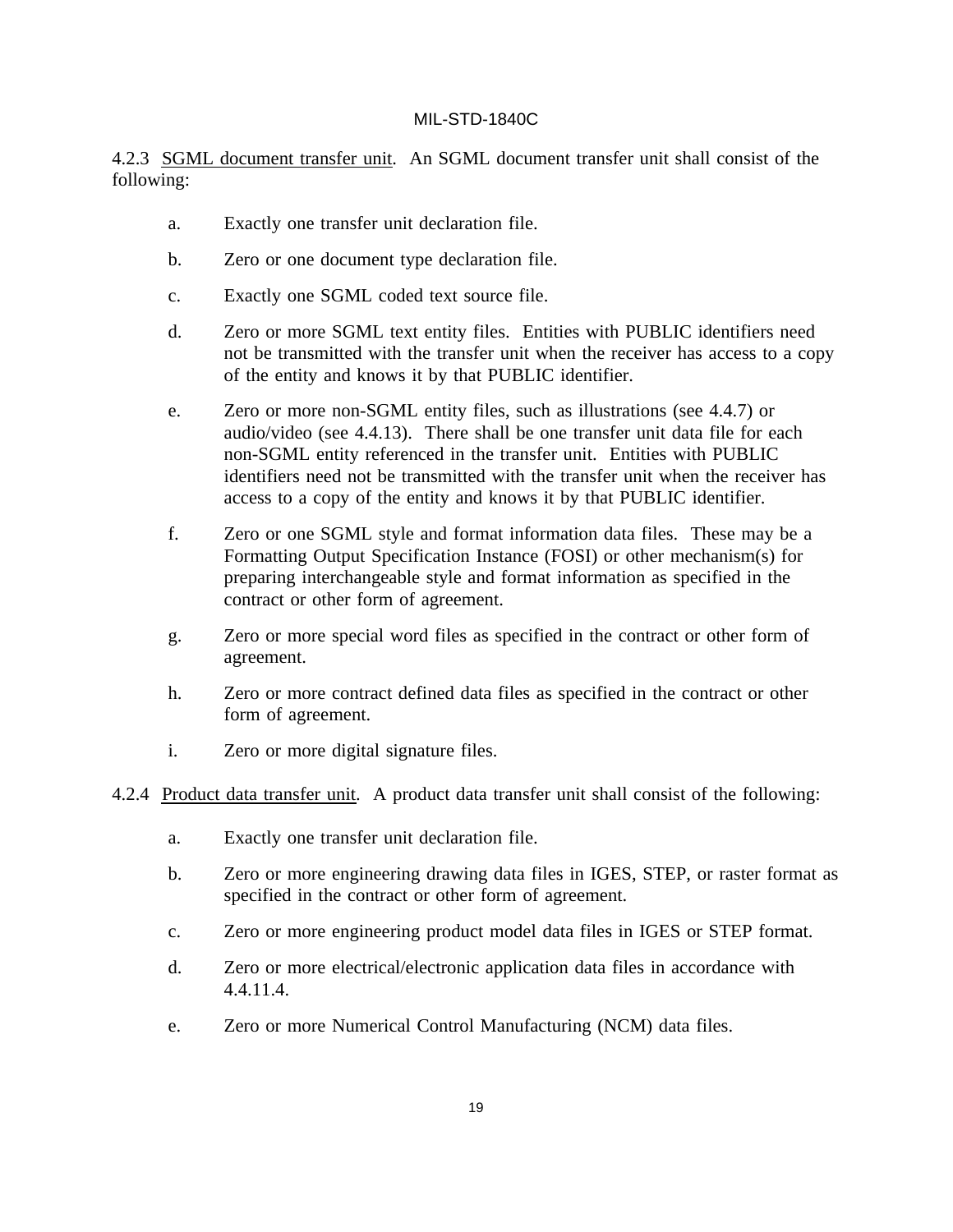f. Zero or more digital signature files.

4.2.5 Miscellaneous transfer unit. A miscellaneous transfer unit shall consist of the following:

- a. Exactly one transfer unit declaration file.
- b. At least one data file per transfer unit from among the types listed in 4.4, as specified in the contract or other form of agreement.
- c. Zero or more digital signature files.

4.3 Transfer unit declaration file format. There shall be exactly one transfer unit declaration file with each transfer unit delivered in digital form. This transfer unit declaration file shall uniquely identify a transfer unit delivered in digital form and shall be prepared in accordance with the requirements of section 5 of this standard.

4.4 Transfer unit data file formats. The format for each type of transfer unit data file shall be in accordance with one of the following paragraphs:

4.4.1 Page image data files. Page image data files shall be in accordance with MIL-PRF-28000 for IGES data files, MIL-PRF-28002 for raster image data files, and MIL-PRF-28003 for CGM data files.

4.4.2 Special word data files. Special word data files shall be as specified in the contract or other form of agreement.

4.4.3 PDL data files. PDL data files shall be as specified in the contract or other form of agreement.

4.4.4 Document type declaration files. The requirement for a separate document type declaration file shall be as specified in the contract or other form of agreement. A document type declaration file shall contain the following in the order listed below:

- a. Zero or one SGML declaration (include the SGML declaration only if the SGML document being transmitted does not conform to the SGML declaration as specified in MIL-PRF-28001).
- b. Exactly one document type declaration for the SGML document being transmitted. DTD declaration subset entities referenced in the document type declaration by PUBLIC identifiers do not need to be included if they are known to the destination system by their PUBLIC identifiers.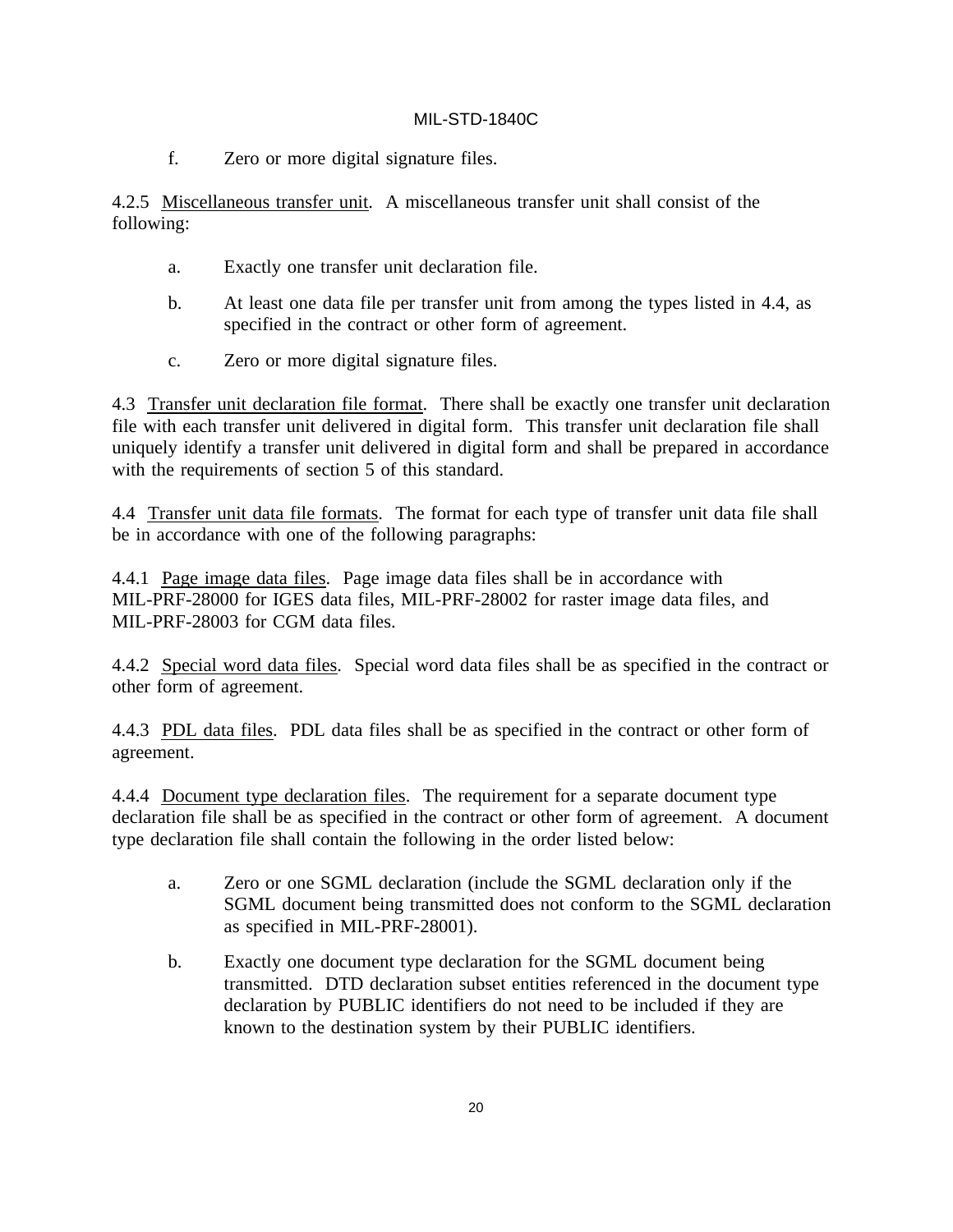4.4.5 SGML coded text source data files. Text source data files shall be ASCII text files, SGML coded and marked up (tagged) in accordance with MIL-PRF-28001, or as specified in the contract or other form of agreement. An SGML coded text source data file shall contain the following in the order listed below:

- a. Zero or one SGML declaration (include the SGML declaration only if the SGML document being transmitted does not conform to the SGML declaration specified in MIL-PRF-28001 or has not been transmitted by any other means).
- b. Exactly one document type declaration for the SGML document being transmitted (include the document type declaration only if a document type declaration file is not present in the SGML transfer unit). DTD declaration subset entities referenced in the document type declaration by PUBLIC identifiers do not need to be included if they are known to the destination system by their PUBLIC identifiers.
- c. Exactly one document instance.

4.4.6 SGML text entity files. SGML text entity files are included in SGML document transfer units as part of the exchange of an SGML document, and also included in miscellaneous transfer units as stand-alone SGML text entity files, such as a DTD. The file shall contain the content of the SGML text entity in accordance with MIL-PRF-28001. The SGML text entity SYSTEM identifier or PUBLIC identifier shall be specified in the appropriate header record.

4.4.7 Illustration data files. Each set of text source files for a technical publication shall be supported with an illustration data file for each graphic entity in the technical publication, except where there are multiple instances of the same graphic entity in different locations in the technical publication. In this situation, a single illustration data file may be used to satisfy all of the graphic entity instances. The illustration data files shall contain digital data encoded in raster (MIL-PRF-28002), IGES (MIL-PRF-28000, Class 1), or CGM (MIL-PRF-28003) format.

4.4.7.1 IGES illustration data files. IGES illustration data files shall be in accordance with MIL-PRF-28000, and shall be Class 1 application subsets, or as specified in the contract or other form of agreement.

4.4.7.2 Raster illustration data files. Raster illustration data files shall be in accordance with MIL-PRF-28002, or as specified in the contract or other form of agreement.

4.4.7.3 CGM illustration data files. CGM illustration data files shall be in accordance with MIL-PRF-28003, which specifies such files in monochrome, grayscale, or color format, or as specified in the contract or other form of agreement.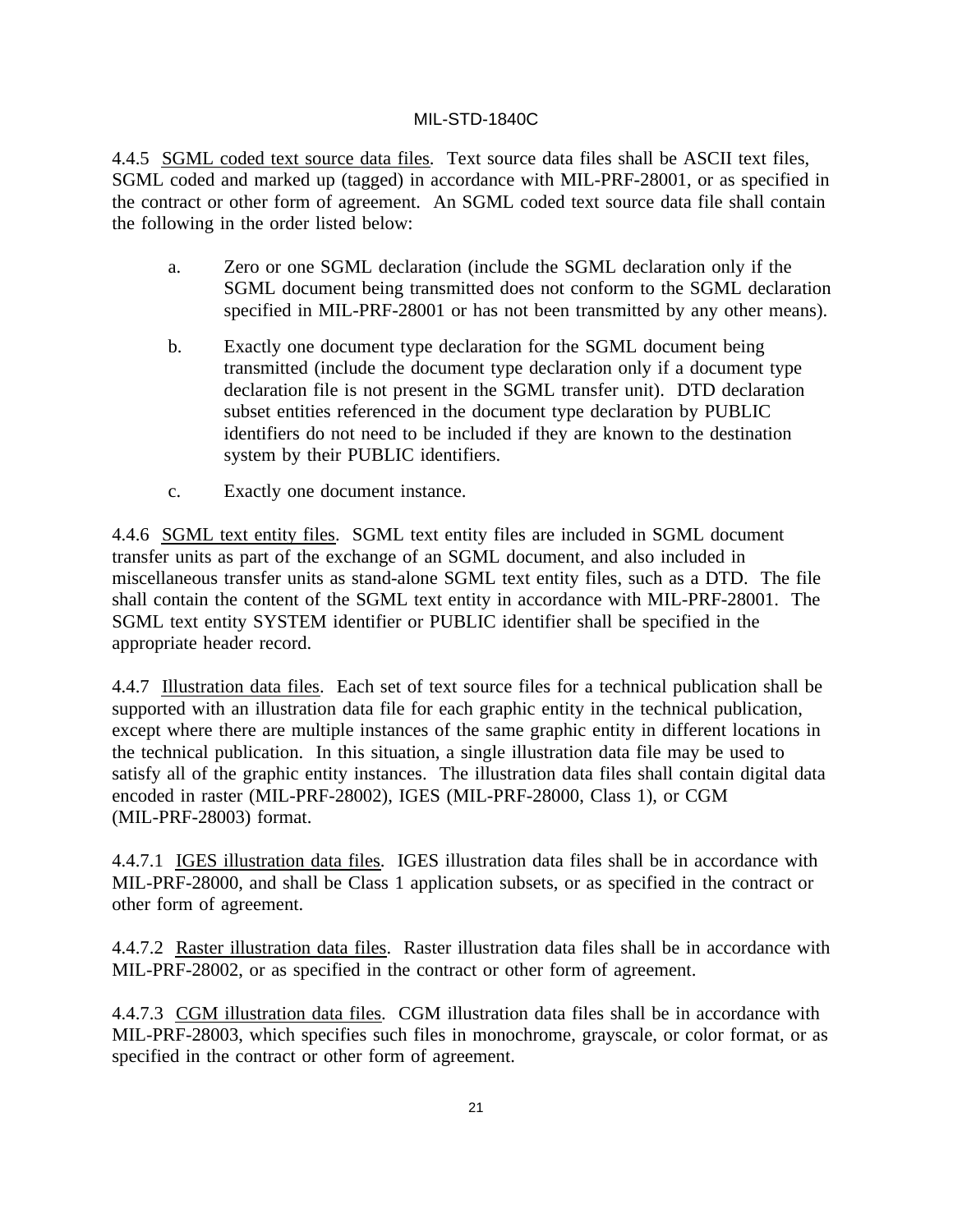4.4.7.4 JPEG illustration data files. JPEG illustration data files shall be in accordance with ISO/IEC 10918-1, or as specified in the contract or other form of agreement.

4.4.8 Style and format information data files. Style and format information data files shall define the style and display format of the document in accordance with MIL-PRF-28001, or as specified in the contract or other form of agreement.

4.4.9 Contract defined data files. Contract defined data file formats shall be as specified in the contract or other form of agreement.

4.4.10 Engineering drawing data files. The engineering data file representations of engineering drawings shall be IGES, STEP, or raster files. The specific form of the transferred files shall be as specified in the contract or other form of agreement.

4.4.10.1 IGES engineering drawing data files. IGES engineering drawing data files shall be Class 2 application data subsets in accordance with MIL-PRF-28000.

4.4.10.2 Raster engineering drawing data files. Raster engineering drawing data files shall be in accordance with MIL-PRF-28002.

4.4.10.3 STEP engineering drawing data files. The engineering data file representation shall be in an ISO 10303-21 physical file exchange format for an ISO 10303-201 AP drawing or other ISO 10303 drawing AP as specified in the contract or other form of agreement.

4.4.11 Product data. Engineering product data files for the exchange of design, analysis, manufacturing/production, or repair information in digital format shall be as specified herein.

4.4.11.1 Product data – STEP physical files. STEP product data sets shall be in accordance with the ISO 10303-21 physical exchange file format for an ISO 10303 Application Protocol conformance class that is specified in the contract or other form of agreement.

4.4.11.2 Product data – mechanical and structural. Engineering product model data shall be encoded as IGES or STEP data. The specific file format or AP of the transferred files shall be as specified in the contract or other form of agreement.

4.4.11.2.1 IGES product model data. Product model data files in IGES format shall be in accordance with MIL-PRF-28000.

4.4.11.2.2 IGES three-dimensional (3D) piping. Three-dimensional piping data files shall conform to IGES Class 5 Application Protocol in accordance with MIL-PRF-28000 and US PRO/IPO-110-1996.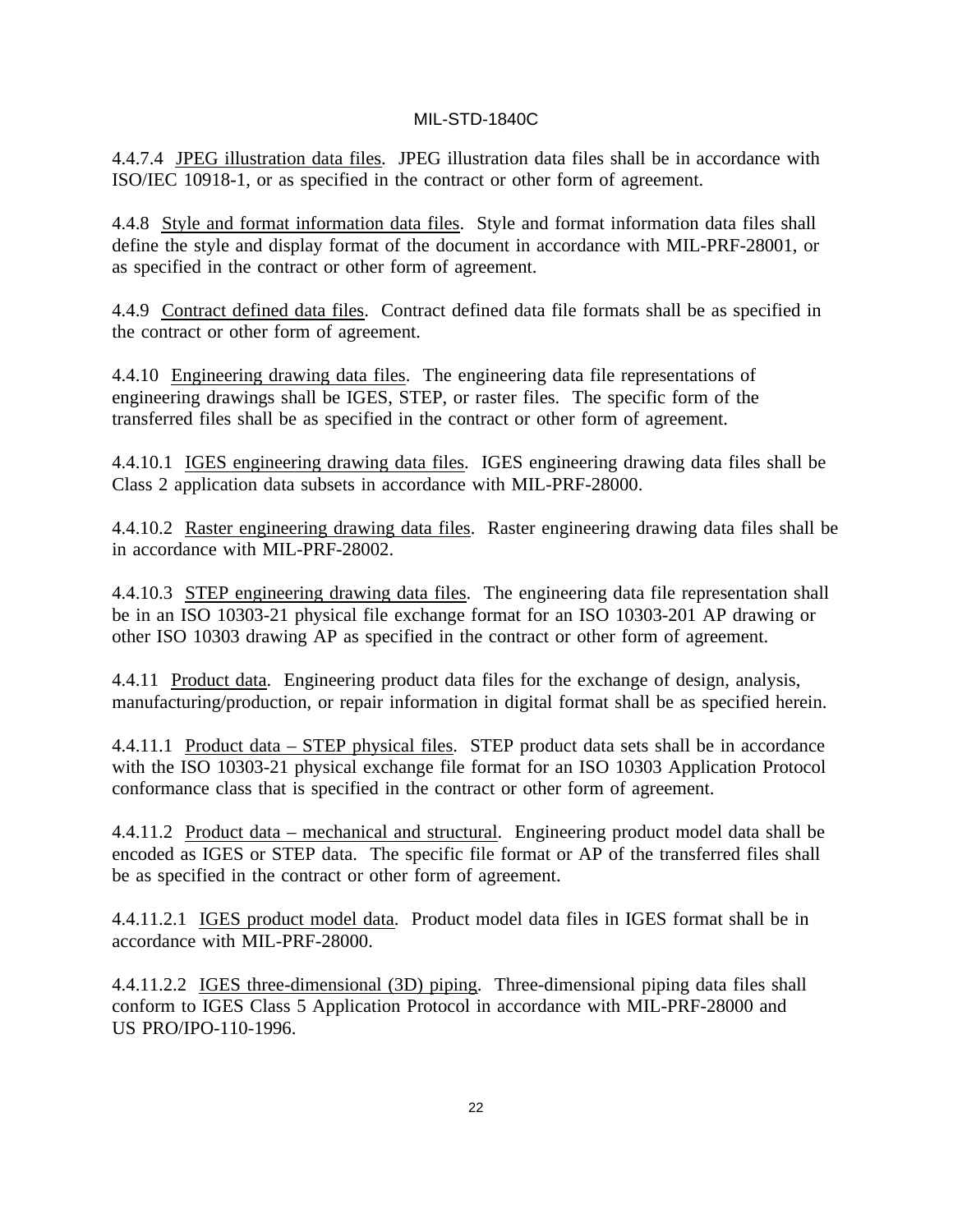4.4.11.2.3 Configuration control design data files. STEP product data sets for configuration control design shall comply with the ISO 10303-203 AP conformance classes specified in the contract or by other form of agreement.

4.4.11.3 Product data – NCM data files. Unless otherwise specified in the contract or other form of agreement, NCM data files shall be Class 4 application data subsets in accordance with MIL-PRF-28000, or a STEP compliant NCM data file.

4.4.11.4 Product data – electrical and electronic. Electrical/electronic application data files shall be delivered in one or more of the following file formats as specified in the contract or other form of agreement.

4.4.11.4.1 EDIF electrical/electronic application data files. Electrical/electronic application data files of this form shall be delivered in accordance with the EDIF product description and file format standard as defined in EIA 548.

4.4.11.4.2 VHDL electronic application data files. Electronic application data files of this form shall be delivered in accordance with the Very High Speed Integrated Circuit (VHSIC) Hardware Description Language (VHDL) product description and file format standard as defined in IEEE 1076. VHDL electronic application data files will comply with the following, in descending order of precedence:

- a. The Data Item Description (DID) for VHDL Documentation (Identification Number DI-EGDS-80811.)
- b. The industry AP EIA 5670000 Commercial Component Model Specification.

4.4.11.4.3 IGES electrical/electronic application data files. IGES electrical/electronic application data files shall comply with the Layered Electrical Product (LEP) AP in accordance with ANS US PRO/IPO-111-1997.

4.4.11.4.4 IPC electrical/electronic application data files. Electrical/electronic application data files of this form shall be delivered in accordance with the IPC product description and file format standard in accordance with IPC-D-350 through IPC-D-352, IPC-D-354, and IPC-D-356.

4.4.12 Grayscale or color illustration data files. Requirements for half-tone or color illustration shall be as specified in the contract or other form of agreement.

4.4.13 Audio/video files. Audio/video or multiplexed audio and video data files shall be MPEG files in accordance with the ISO/IEC 11172 specification parts.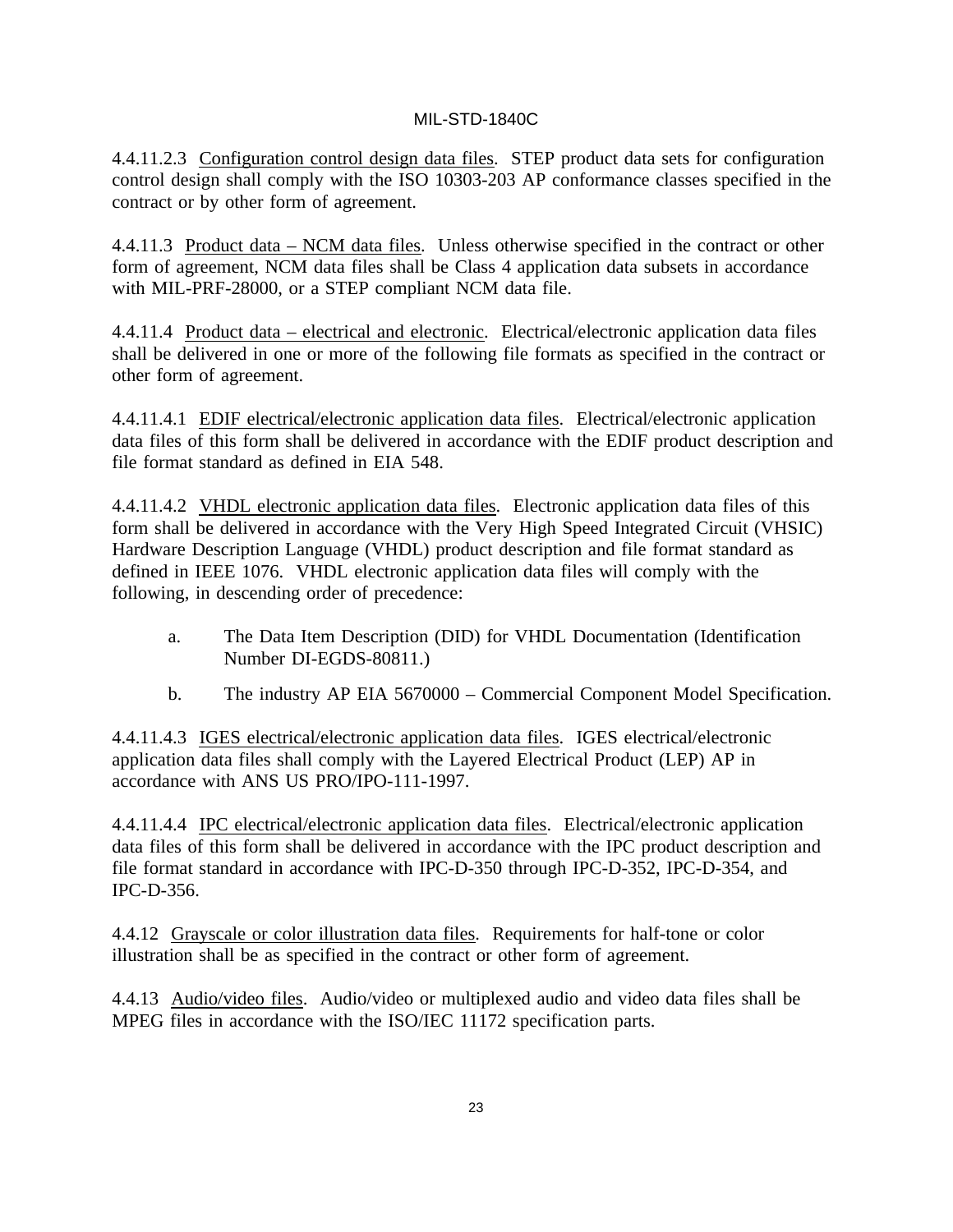4.4.13.1 Multiplexed audio and video data files. Unless otherwise specified in the contract or other form of agreement, multiplexed audio and video data files shall conform to ISO/IEC 11172-1.

4.4.13.2 Video data files. Unless otherwise specified in the contract or other form of agreement, video data files shall conform to ISO/IEC 11172-2.

4.4.13.3 Audio data files. Unless otherwise specified in the contract or other form of agreement, audio data files shall conform to ISO/IEC 11172-3.

4.4.14 Multipurpose Internet Mail Extensions (MIME) files. Data encapsulated in MIME format shall be in accordance with IETF Request for Comment (RFC) 2045, RFC 2046, RFC 2047, and RFC 2049.

4.4.15 Digital signature files. Data files containing a digital signature for the external authentication of other data shall be in accordance with 5.5.2.

4.4.16 Generic text files. Generic text-based data files shall be in accordance with ANSI X3.4 unless otherwise specified in the contract or other form of agreement. Text-based data files which are formatted in accordance with other data types defined herein, such as SGML coded and marked up (tagged) files, shall not be transferred as generic text files.

4.5 Declaration file and header record date and time formats. All transfer set data fields containing date information shall be formatted to include a 4-digit year in accordance with FIPS PUB 4-1. All date and date-time entries shall use the "YYYYMMDD/HHHH: SS" format, where "YYYY" is the four-digit year, "MM" is the month, "DD" is the day of the month, "HHHH" is the hour using a 24-hour clock, and "SS" is the seconds. All time references are based on Coordinated Universal Time (UTC). For example, the date: "November 14, 1997 at 3:21 p.m., 33 seconds UTC," would be represented as:

19971114/1521:33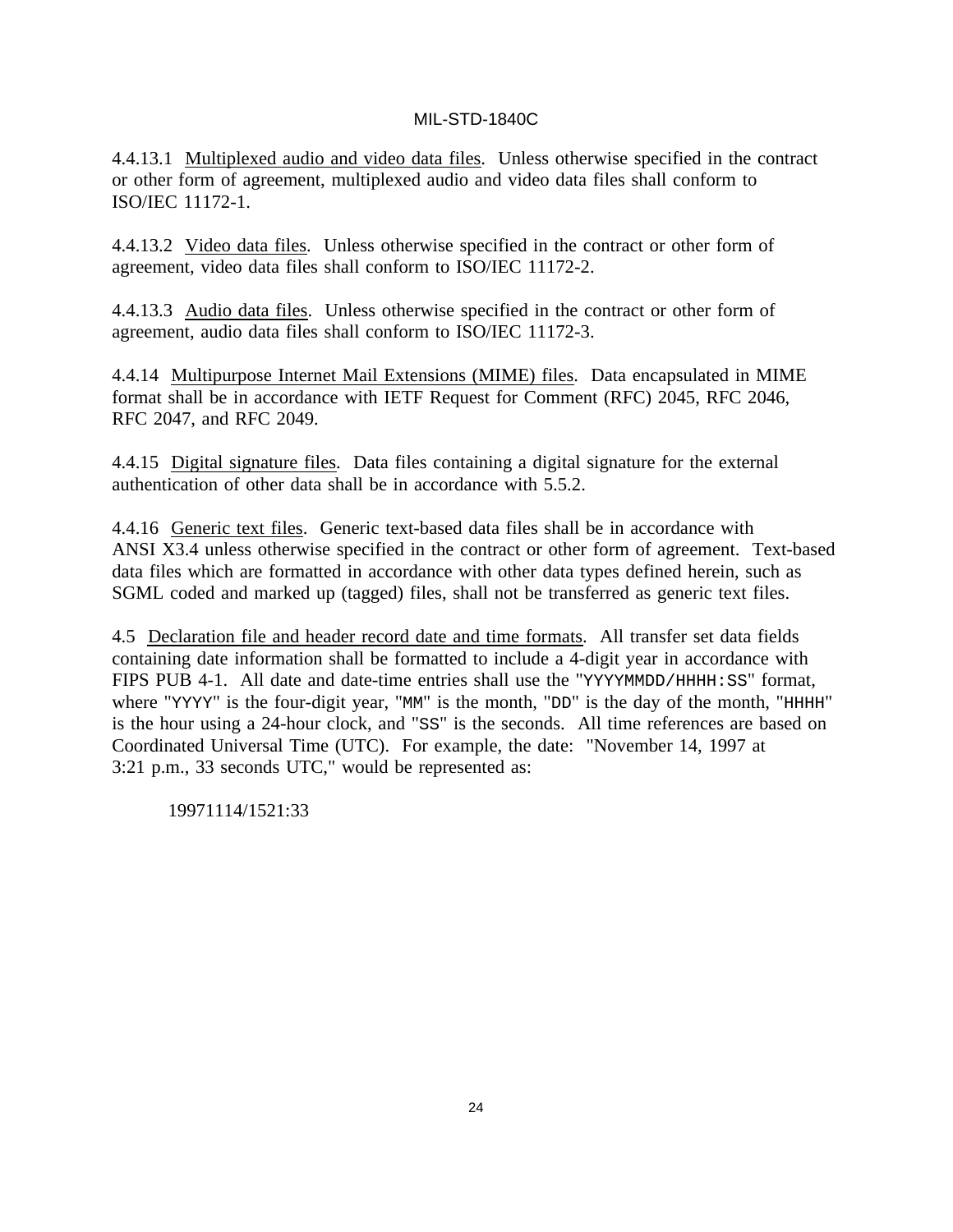### 5. DETAILED REQUIREMENTS

5.1 General. This section applies to all transfer media and specifies the structure, content, media options, and packaging requirements of the digital information which constitute a transfer package.

5.2 Transfer package structure. File naming, file types, and file structure set forth in this section shall be implemented on all media. A transfer package shall consist of one or more transfer sets except for sequential media which shall consist of one transfer set (see appendix A). The structure and content of each file shall conform to the requirements set forth in this section. Figure 1 provides a graphic representation of a transfer package.



FIGURE 1. Transfer package contents.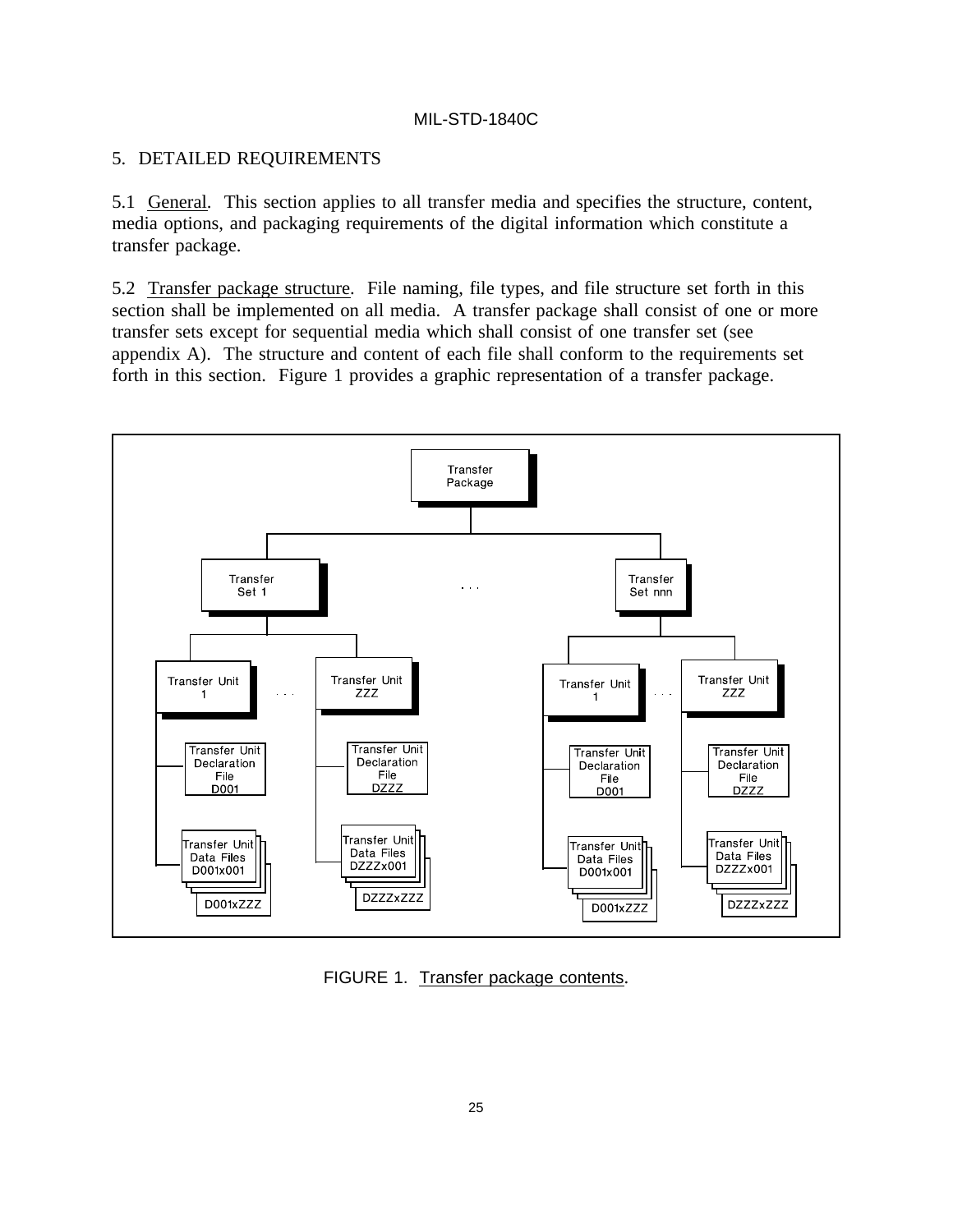5.3 Transfer unit format. This section specifies the naming convention, format, and content of transfer unit declaration files and transfer unit data files. A transfer unit shall consist of one transfer unit declaration file and at least one transfer unit data file. Specific types of transfer unit data files are described in section 4.

5.3.1 Transfer unit declaration file. The transfer unit declaration file provides all information necessary to uniquely identify the transfer unit and contains the count of each transfer unit data file type contained in the transfer unit (see 6.5). Transfer unit declaration files shall be as specified herein.

5.3.1.1 Transfer unit declaration file name. The file name used for each transfer unit declaration file shall be four characters long; the first character shall be "D"; the last three characters shall be the ASCII representation of an alphanumeric identifier for the transfer unit. This four character identifier provides a unique name for each transfer unit contained in a transfer set. The alphanumeric identifier for each transfer unit declaration shall begin at "001" and shall be incremented in ASCII collating sequence for each additional transfer unit contained in a transfer set. The following restrictions on the construction of valid alphanumeric identifiers shall apply:

- a. After numbers "001" to "999" have been exhausted as identifiers, the ASCII upper case letters "A" to "Z" shall be used to lexicographically extend the set of identifiers.
- b. The lexical progression shall occur from "001" to "zzz" as follows:

001...999, A00...A09, A0A...A0Z, A10...A1Z, ..., AY0...AYZ, AZ0...AZZ B00...B09, B0A...B0Z, B10...B1Z, ..., BY0...BYZ, BZ0...BZZ . . . Z00...Z09, Z0A...Z0Z, Z10...Z1Z, ..., ZY0...ZYZ, ZZ0...ZZZ

5.3.1.2 Transfer unit declaration file content. The transfer unit declaration file shall be written in fixed length records of 128 bytes each. Each record has a dedicated use, and each record is required. All of the record data shall be encoded in ASCII character format. Each record shall have a record identifier string from table I as the first characters in the record; the last two characters in the identifier string shall be the ASCII colon character followed by the ASCII space character (": "). The ASCII comma character followed by the ASCII space character (", "), shall be used for the data field delimiter. The first space after a comma is not significant as data. Subsequent spaces are part of the data. Transfer unit declaration file records shall always occur in the order in which they are presented in table I. When data to be placed in a record exists (known or unknown) but is not supplied, the ASCII character string "EMPTY" shall be used. When the data required by a record is not applicable to the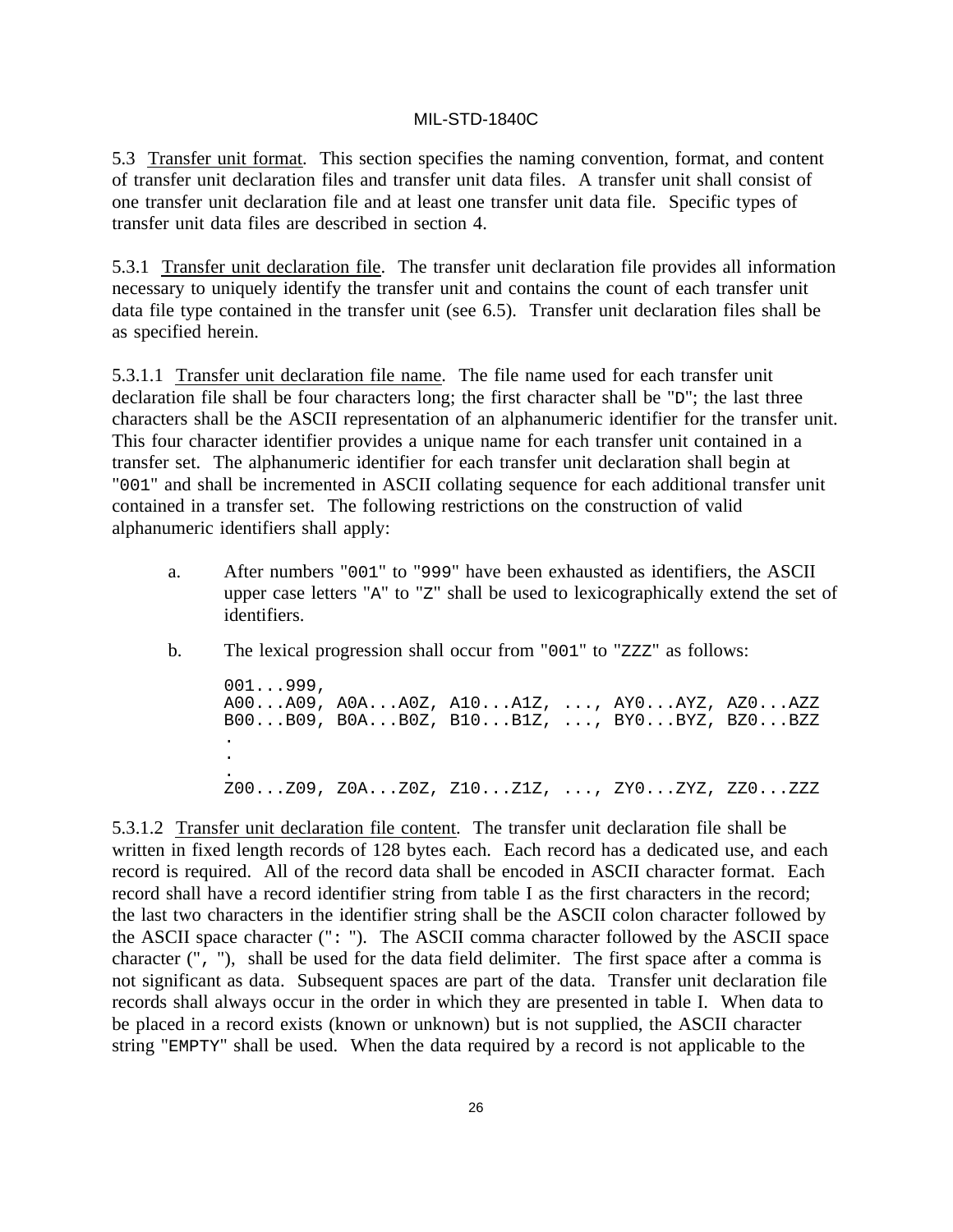transfer unit, the ASCII character string "NA" shall be used. When data to be placed in a record does not exist, the ASCII character string "NONE" shall be used (see 5.3.1.3). The content of data appearing in transfer unit declaration file records shall be specified in the contract or other form of agreement prior to actual transmission of a transfer package. An example of a declaration file is shown on figure 2.

5.3.1.3 Prohibition on use of the NULL character. Use of the ASCII NULL character (position 0/0 on the ASCII table) is prohibited in transfer unit declaration files and all MIL-STD-1840 header records.

5.3.2 Transfer unit data file types. Transfer unit data files may be of the types shown in table III and shall be as specified herein. Required data files not enumerated herein shall be as specified in the contract or other form of agreement.

- a. Document type declaration and SGML coded text source files. Consistent with MIL-PRF-28001.
- b. FOSI files. Consistent with MIL-PRF-28001.
- c. Illustration files. Raster, IGES, JPEG, or CGM format, containing the illustrations of the transfer set.
- d. Product data files. Raster, IGES, STEP, VHDL, EDIF, IPC, or tool path (cutter location) format.
- e. Page image files. Raster or CGM format.
- f. Contract defined data and format.
- g. Special word files. A special word file shall be as specified in the contract or other form of agreement.
- h. Audio/video files (see 4.4.13).
- i. MIME-encapsulated data files. Arbitrary type of data file(s) encapsulated in a registered MIME media type.
- j. Digital signature files. Identification of the signature or encryption algorithms used, plus the digital signature hash(es)/digest(s) for parts of or for the complete transfer set (see 5.5.2.4).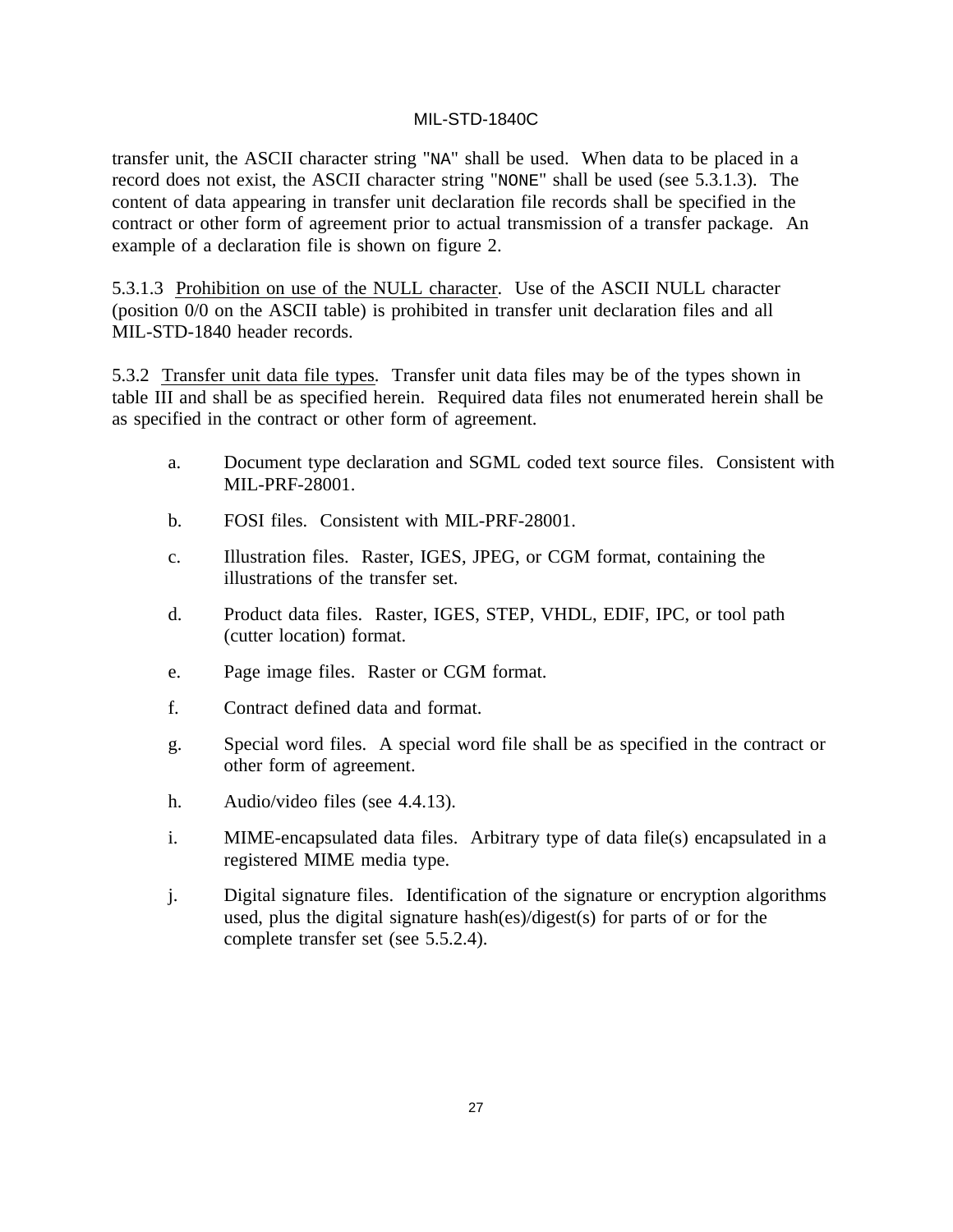| <b>RECORD ID</b> | <b>RECORD NAME</b>                                      | <b>DESCRIPTION</b>                                                                                                                                                                                                                                                                 |
|------------------|---------------------------------------------------------|------------------------------------------------------------------------------------------------------------------------------------------------------------------------------------------------------------------------------------------------------------------------------------|
| version:         | Version                                                 | A character string containing the military standard,<br>revision level, change level, and effective date of the<br>revision of the standard under which the transfer unit is<br>transmitted. For transfer units transmitted under this<br>standard, the character string shall be: |
|                  |                                                         | version: MIL-STD-1840C, 0, 19970626                                                                                                                                                                                                                                                |
| srcsys:          | Source system                                           | A character string containing the name, address, and<br>other information as specified in the contract or other<br>form of agreement needed to identify the system from<br>which the transfer unit originated.                                                                     |
| srcdocid:        | Source system<br>document<br>identifier                 | The character string used by the source system to<br>uniquely identify a document (such as a technical<br>publication number, engineering drawing number, or<br>database file set identifier).                                                                                     |
| srcrelid:        | Source system<br>related<br>document<br>identifier      | A character string used by the source system to identify<br>another document to which this document is closely<br>related (such as when this document is a supplement to<br>another document).                                                                                     |
| chglvl:          | Change/revision<br>level and date of<br>the document or | A character string indicating the revision, change level,<br>and date of the change to the document or product data<br>in the following format:                                                                                                                                    |
|                  | product data                                            | chglvl: CHG TYPE, REV LEVEL, CHG LEVEL, DATE                                                                                                                                                                                                                                       |
|                  |                                                         | (See table II for an explanation of each entry for this<br>record. The date-time format shall be<br>"YYYYMMDD/HHHH:SS".)                                                                                                                                                           |
| dteisu:          | Date of issue of<br>the document                        | This shall be the date and time of issue of the original<br>document or the latest revision to the document. The<br>date-time format shall be "YYYYMMDD/HHHH: SS".                                                                                                                 |
| dstsys:          | <b>Destination</b><br>system                            | A character string containing the name, address, and<br>other information as specified in the contract or other<br>form of agreement needed to identify the destination<br>system to which the transfer unit is going.                                                             |

# TABLE I. Transfer unit declaration file records.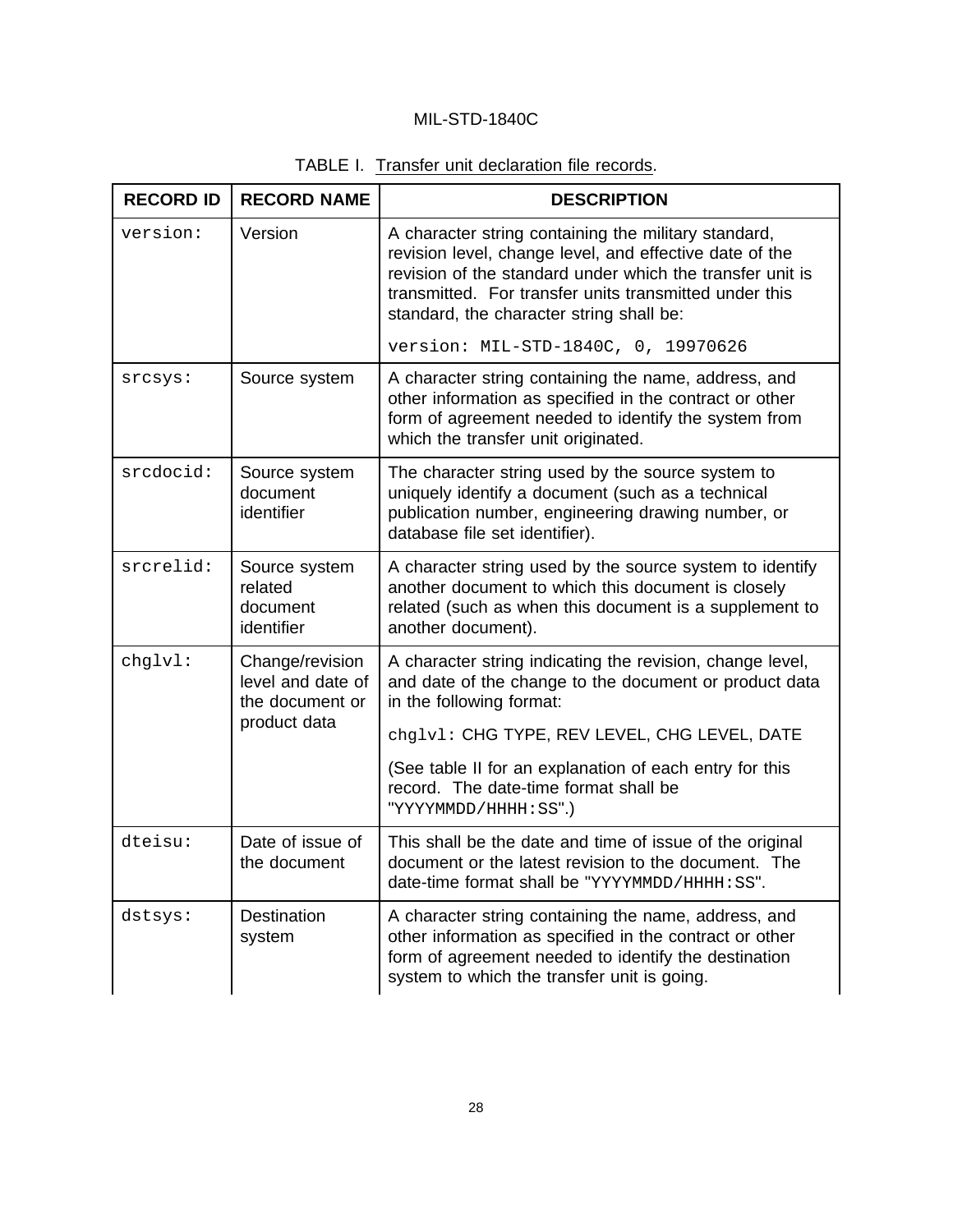| <b>RECORD ID</b> | <b>RECORD NAME</b>                                             | <b>DESCRIPTION</b>                                                                                                                                                                                                                                                                                                                                                                                                                                        |
|------------------|----------------------------------------------------------------|-----------------------------------------------------------------------------------------------------------------------------------------------------------------------------------------------------------------------------------------------------------------------------------------------------------------------------------------------------------------------------------------------------------------------------------------------------------|
| dstdocid:        | <b>Destination</b><br>system<br>document<br>identifier         | A character string used by the destination system to<br>uniquely identify the transferred document. This shall be<br>the service or agency document number if one exists<br>(such as a technical publication number or title,<br>engineering drawing number, or database file set name).                                                                                                                                                                  |
| dstrelid:        | <b>Destination</b><br>system related<br>document<br>identifier | A character string used by the destination system to<br>identify another document to which this document is<br>closely related (such as when this document is a<br>supplement to another document).                                                                                                                                                                                                                                                       |
| dtetrn:          | Date of transfer                                               | The date the transfer unit was transferred by the source<br>system to the transmission media. The date-time format<br>shall be "YYYYMMDD/HHHH: SS".                                                                                                                                                                                                                                                                                                       |
| dlvacc:          | Delivery<br>Accounting                                         | Free form record giving delivery information as specified<br>in the contract or other form of agreement, such as<br>contract number or CDRL item.                                                                                                                                                                                                                                                                                                         |
| filcnt:          | File count                                                     | A character string count of the numbers of each type of<br>data file in the transfer unit. Precede each file count with<br>the "Data File Type" code letter from table III used to<br>identify the type of file. The fields shall be separated by<br>the ASCII comma character followed by the ASCII space<br>character (", "). If there are no files of a particular type<br>in a transfer unit, then the letter and file count are<br>omitted. Example: |
|                  |                                                                | filcnt: T8, Q4, C1, R1                                                                                                                                                                                                                                                                                                                                                                                                                                    |
|                  |                                                                | This example record indicates that the transfer unit<br>includes eight text files, four IGES files, one CGM file,<br>and one raster data file. No other file types are included<br>in this transfer unit.                                                                                                                                                                                                                                                 |
| ttlcls:          | Title security<br>label                                        | A character string stating the security/sensitivity level or<br>other restrictions on the title of the document. The<br>"ttlcls: " record is mandatory for all transfers; use the<br>string "NA" as the record value if security is not<br>applicable in a given transfer unit.                                                                                                                                                                           |

# TABLE I. Transfer unit declaration file records - Continued.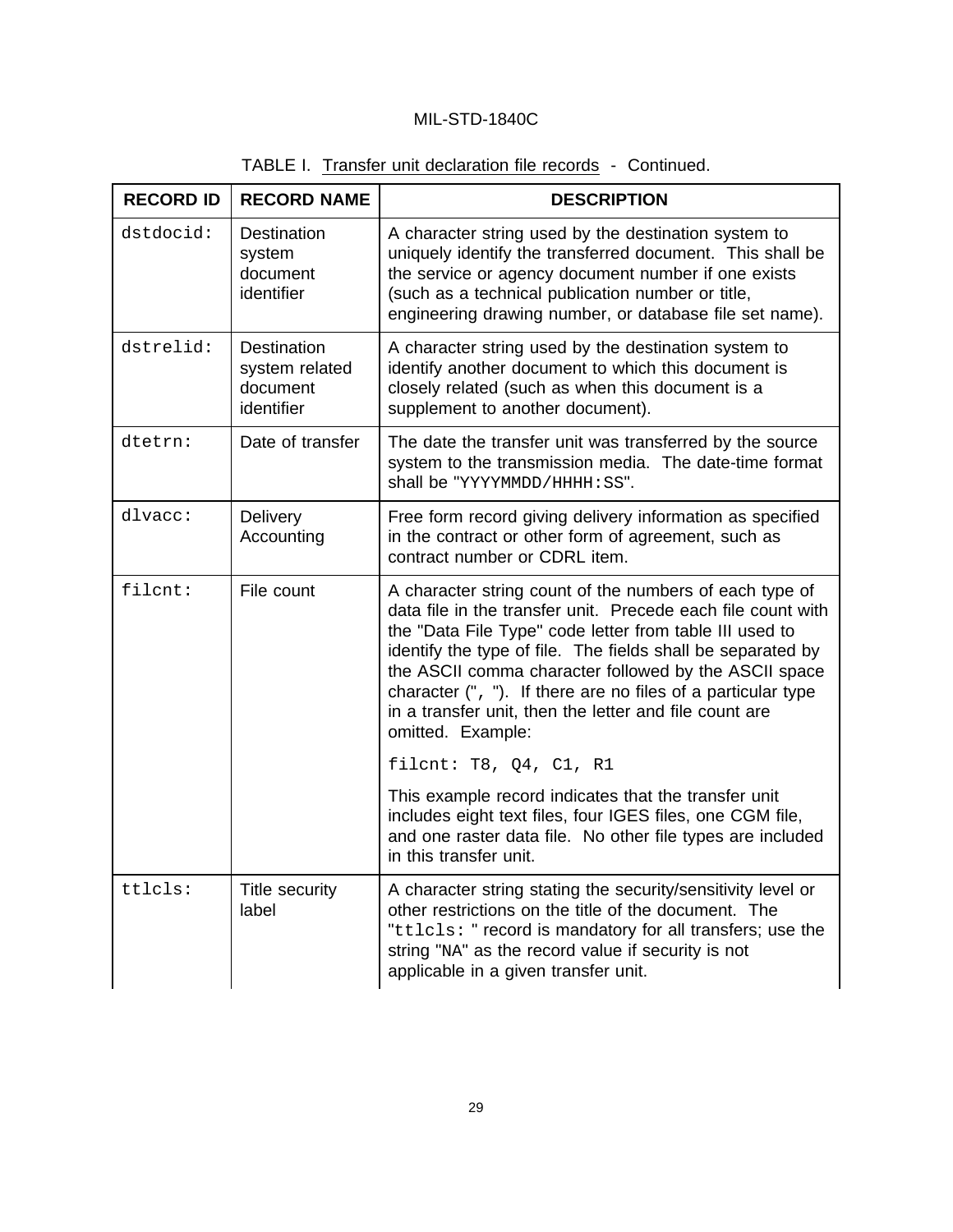| <b>RECORD ID</b> | <b>RECORD NAME</b>         | <b>DESCRIPTION</b>                                                                                                                                                                                                                                                                                                                                                                                                                                                          |
|------------------|----------------------------|-----------------------------------------------------------------------------------------------------------------------------------------------------------------------------------------------------------------------------------------------------------------------------------------------------------------------------------------------------------------------------------------------------------------------------------------------------------------------------|
| doccls:          | Document<br>security label | A character string stating the highest security/sensitivity<br>level or other restrictions on any file in the transfer unit.<br>The "doccls: " record is mandatory for all transfers; use<br>the string "NA" as the record value if security is not<br>applicable in a given transfer unit.                                                                                                                                                                                 |
| doctyp:          | Document type              | A character string used by the source system to uniquely<br>identify a document or engineering drawing type (such as<br>"SUPPLEMENT", "JOB GUIDE", "SCHEMATIC DIAGRAM",<br>"WORK CARD", Or "ASSEMBLY DRAWING").                                                                                                                                                                                                                                                             |
| docttl:          | Document title             | A character string identifying the document (such as a<br>technical publication or engineering drawing title).                                                                                                                                                                                                                                                                                                                                                              |
| transacttyp:     | Transfer unit<br>type      | A character string specifying the transfer unit type.<br>Allowable transfer unit types shall be one of the following<br>in accordance with 4.2: "PAGE IMAGE", "PDL", "SGML",<br>"PRODUCT DATA", OI "MISCELLANEOUS".                                                                                                                                                                                                                                                         |
| rootfilid:       | Root File<br>Identifier    | Identifier of the primary document (or "root") data file for<br>a complex document, such as an Interactive Electronic<br>Technical Manual (IETM). This is the "first" data file in<br>the group of data files comprising the transfer unit (for<br>example, the first node or document of an IETM).<br>There shall be only one root file per transfer unit.<br>This character string shall contain the root data file name<br>(required), root data file date-time stamp in |
|                  |                            | "YYYYMMDD/HHHH: SS" format (optional), and root data<br>file size in bytes (optional). The fields shall be separated<br>by the ASCII comma character followed by the ASCII<br>space character (", "). Example:                                                                                                                                                                                                                                                              |
|                  |                            | rootfilid: D001T010, 19980415/0800:00, 8437                                                                                                                                                                                                                                                                                                                                                                                                                                 |
| sighash:         | Signature hash             | A character string identifying a data file which has been<br>digitally signed, the digital signature algorithm and<br>version used, and containing the digital signature hash or<br>digest itself. There shall be one "sighash: " record per<br>signed file (see 5.5.2.4).                                                                                                                                                                                                  |

# TABLE I. Transfer unit declaration file records - Continued.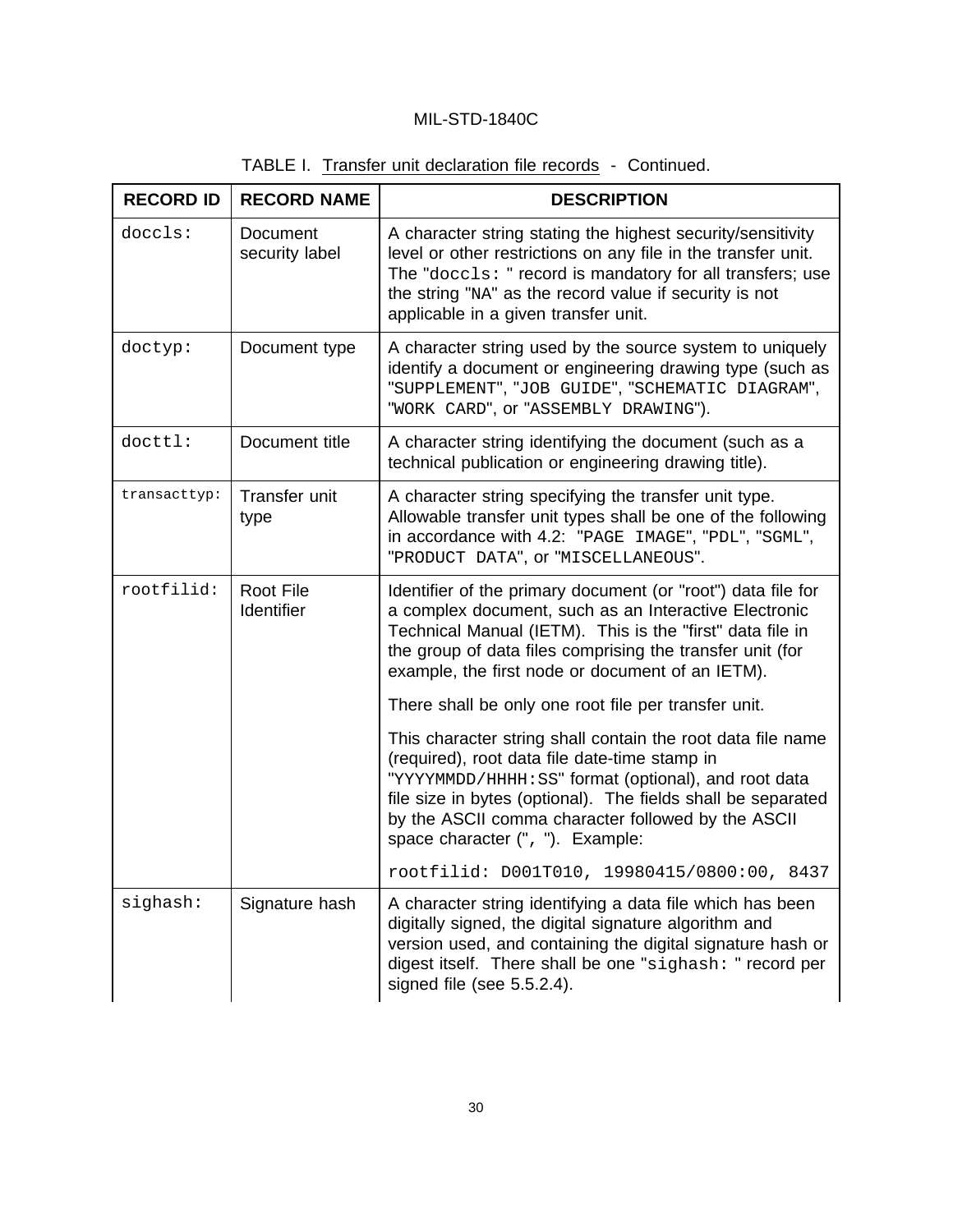| <b>RECORD ID</b>                                                                                                                                                                                                                                                                                                    | <b>RECORD NAME</b>       | <b>DESCRIPTION</b>                                                                                                                                                                                                                                                      |  |  |
|---------------------------------------------------------------------------------------------------------------------------------------------------------------------------------------------------------------------------------------------------------------------------------------------------------------------|--------------------------|-------------------------------------------------------------------------------------------------------------------------------------------------------------------------------------------------------------------------------------------------------------------------|--|--|
| siginfo:                                                                                                                                                                                                                                                                                                            | Signatory<br>information | A character string containing the signatory identification<br>information required to authenticate a digitally-signed<br>data file. There shall be one "siginfo: " record per<br>signature (see 5.5.2.4).                                                               |  |  |
| sigdata:                                                                                                                                                                                                                                                                                                            | Signature data           | A character string containing the digital signature and<br>hash algorithm, version, and sequence information<br>needed to use the digital signature to authenticate a data<br>file. There shall be one "sigdata: " record per<br>signature (see 5.5.2.4).               |  |  |
| encdata:                                                                                                                                                                                                                                                                                                            | Encryption data          | A character string identifying a data file which has been<br>encrypted, the encryption algorithm and version used,<br>and containing parameters needed to decrypt the data<br>file. There shall be one "encdata: " record per<br>encrypted file (see 5.5.3.2).          |  |  |
| dstinfo:                                                                                                                                                                                                                                                                                                            | Recipient<br>information | A character string containing the algorithm and version,<br>Interchange Key (IK), and recipient identification required<br>to decrypt an encrypted data file. There shall be one<br>"dstinfo: " record for each recipient of the encrypted<br>data files (see 5.5.3.2). |  |  |
| cmpdata:                                                                                                                                                                                                                                                                                                            | Compression<br>data      | A character string identifying a data file which has been<br>compressed, the compression algorithm, and the version<br>used. There shall be one "cmpdata: " record per<br>compressed file (see 5.6.1).                                                                  |  |  |
| NOTE: All date and date-time entries shall use the "YYYYMMDD/HHHH: SS" format, where<br>"YYYY" is the four-digit year, "MM" is the month, "DD" is the day of the month, "HHHH" is the<br>hour using a 24-hour clock, and "SS" is the seconds. All time references are based on<br>Coordinated Universal Time (UTC). |                          |                                                                                                                                                                                                                                                                         |  |  |

| TABLE I. Transfer unit declaration file records - Continued. |
|--------------------------------------------------------------|
|--------------------------------------------------------------|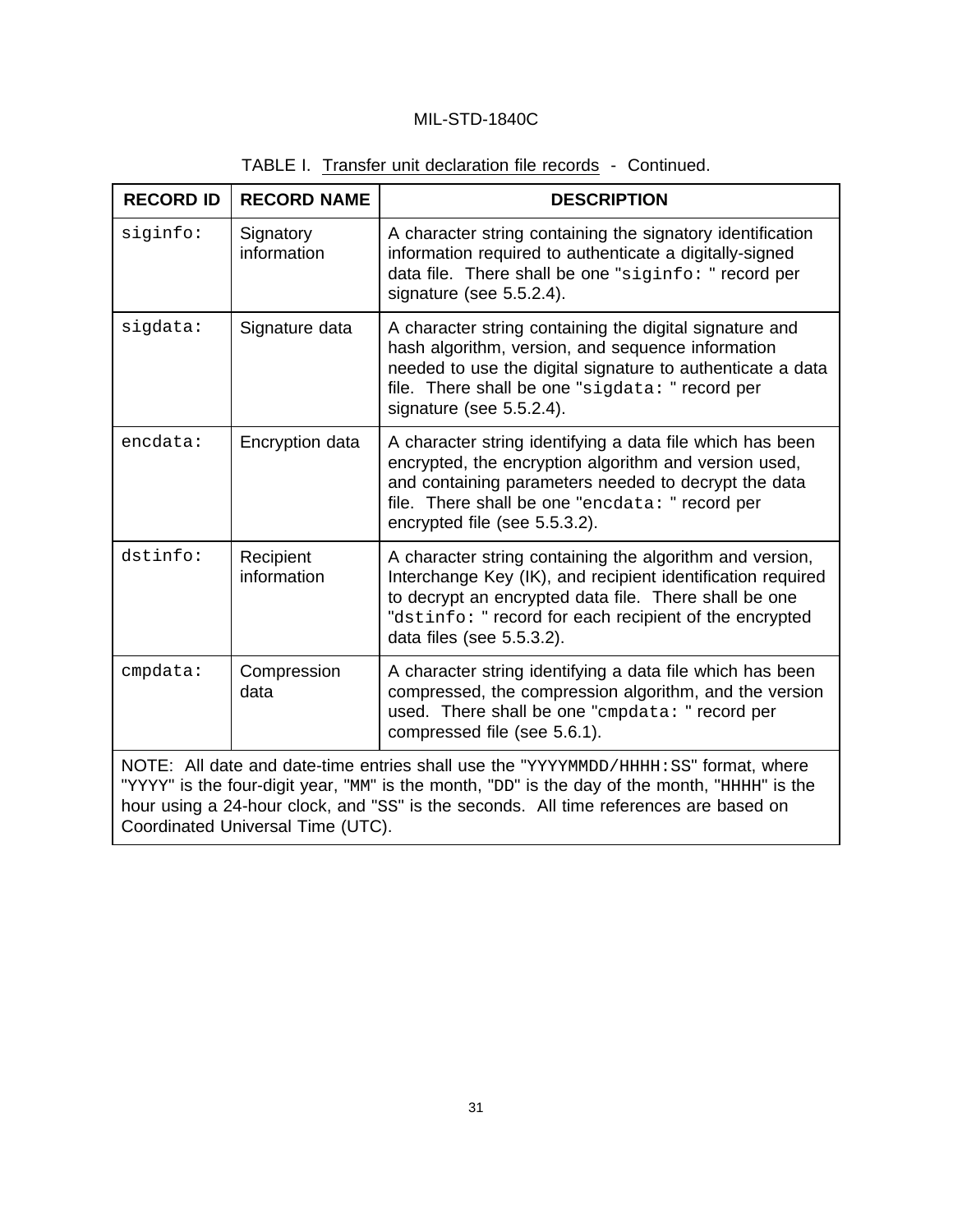| <b>CHG TYPE</b>   | <b>REV LEVEL</b>                 | <b>CHG LEVEL</b>                        | <b>MEANING</b>                                                                                                        |
|-------------------|----------------------------------|-----------------------------------------|-----------------------------------------------------------------------------------------------------------------------|
| ORIGINAL          | $\Omega$                         | $\Omega$                                | The document or product data is<br>the original.                                                                      |
| ORTGINAL<br>W/CHG | $\Omega$                         | Highest level<br>change included        | The document or product data is<br>the original with changes<br>incorporated.                                         |
| <b>REVISION</b>   | <b>Current revision</b><br>level | $\Omega$                                | The document or product data is<br>a complete revision to a<br>document or product data.                              |
| REVISION<br>W/CHG | <b>Current revision</b><br>level | Highest level<br>change included        | The document or product data is<br>a complete revision of a<br>document or product data with<br>changes incorporated. |
| <b>CHANGE</b>     | 0                                | <b>Highest level</b><br>change included | The document or product data is<br>change material to an original,<br>revision, or supplement                         |
| OTHER             | $\Omega$                         | $\Omega$                                | Used when none of the above<br>change types applies                                                                   |

### TABLE II. Change level ("chglvl: ") header record entries.

### NOTES:

1. "REV LEVEL" shall have a value of "0" when the revision level is the original level or revision tracking does not apply to the data.

2. "CHG LEVEL" shall have a value of "0" when the change level is the original or change tracking does not apply to the data.

3. Note that change levels typically apply to technical manuals while revisions typically apply to engineering drawings. However, engineering drawings may have revisions with Engineering Change Orders (ECOs) associated with the drawing as a change level.

4. Notices to military standards and handbooks, and amendments to military specifications, shall be indicated using the "CHG LEVEL" field.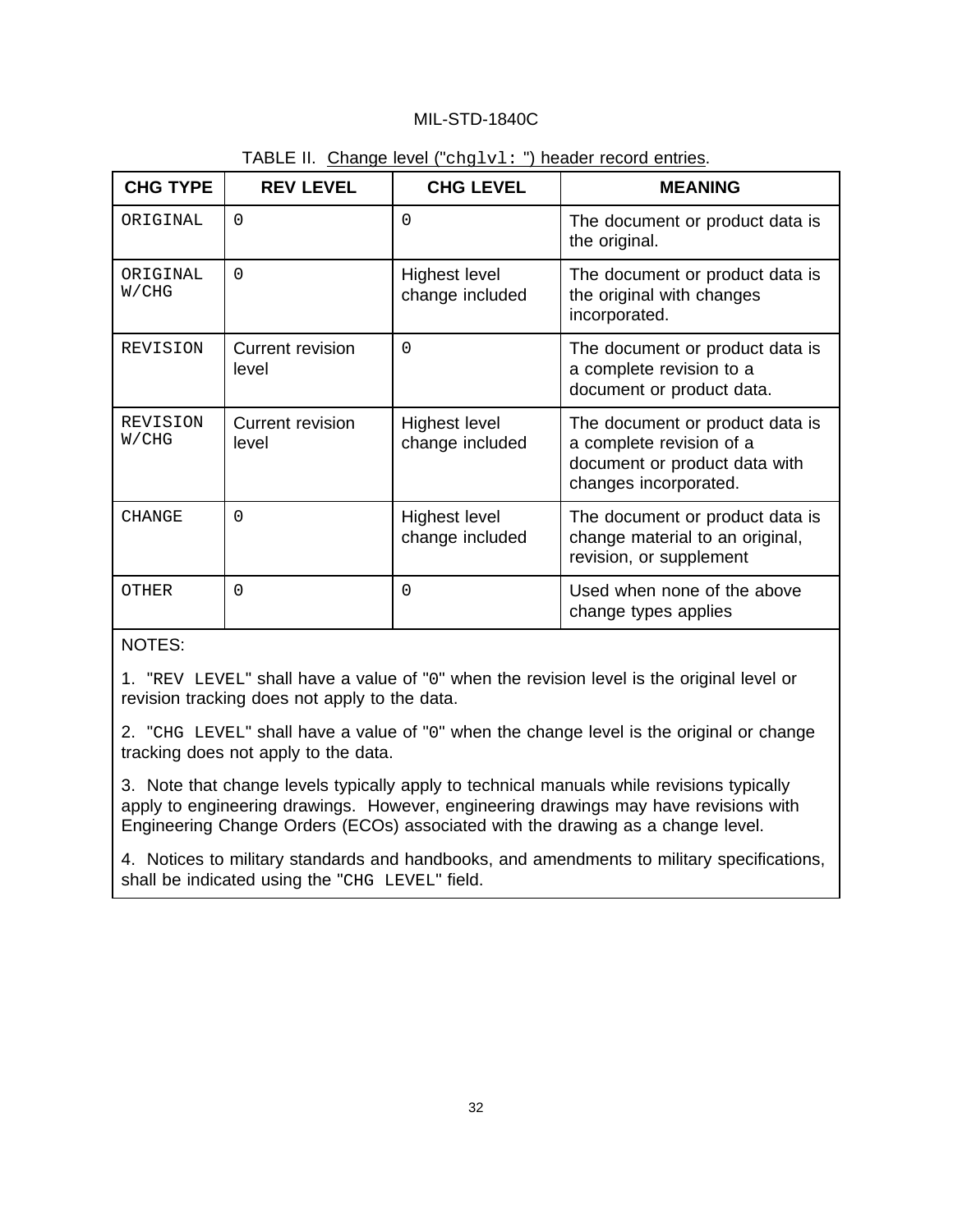version: MIL-STD-1840C, 0, 19970626 srcsys: AJAX Inc., 100 Doe St, San Diego, CA 92110 srcdocid: Fire control system ver 14 srcrelid: F-16 avionics system ver 12 chglvl: REVISION W/CHG, G, 2, 19970804/1209:03 dteisu: 19970804/0000:00 dstsys: ABC System, Wright Patterson AFB, OH, 45433 dstdocid: 4SA6-11-4 dstrelid: 4SA6-11 dtetrn: 19970911/1400:31 dlvacc: CDRL item A006 of Contract N33400-93-C-1052, Due 19970915 filcnt: T8, Q4, C1, R1 ttlcls: UNCLASSIFIED doccls: UNCLASSIFIED doctyp: System schematic docttl: F-16 fire control system transacttyp: SGML rootfilid: D001T007, 19970830/0800:00, 54317 sighash: D001, SHA, 1, 1, 0, 467CD86C8E8CC10E2A8BD5FB045C50B834DC556F siginfo: D001, Jane Buck, Data Specialist, 19970902/2359:42, 1, NONE sigdata: D001, DSS, 1, NONE, NONE, 1, 0, 6C8BD8E8CC50ECD4678201FBA4556FCDC50B8345 sighash: D001T003, MD5, 1, 0, 0, 21FE567DD01A34BEC89012FF765C9DA2 siginfo: D001T003, Jane Buck, Data Specialist, 19970902/2359:43, 1, NONE sigdata: D001T003, MD5, 1, RSA, 1, 0, 0, DE01A9822FE5CE41376FBD0089A3625D encdata: D001, DES-CBC, 1, 0, FE54DC3201AB89347655B7D01276A631 dstinfo: D001, 3DES, 1, Joe Datsa, 0, 021DCEF354DDED7674E4FBA1CCBCAC29 encdata: D001C001, DES-CBC, 1, 0, 01AB32CDFE5476CB89AA482FED8999CE dstinfo: D001C001, 3DES, 1, Joe Datsa, 0, FDE0530DAD1935C98B1B045E334353D6 cmpdata: D001, ZIP, 2.04G cmpdata: D001Q004, ZIP, 2.04G

NOTE: The records "version: " and "transacttyp: " are not present in MIL-STD-1840A transfer units, but are used in MIL-STD-1840B and subsequent versions of this standard.

FIGURE 2. Example of a declaration file.

5.3.2.1 Transfer unit data file name. The file name for transfer unit data files shall be eight characters long, with the first four characters being the same as the transfer unit declaration file name (see 5.3.1.1). The fifth character shall be a code from table III, identifying the type of data file. The last three characters shall be a character representation of an alphanumeric identifier from "001" to "ZZZ" and the identifier shall increment sequentially for each transfer unit data file within the same transfer unit data file type for a given transfer unit, such that each transfer unit data file has a unique name represented by the first four and last four characters of the eight character string. The alphanumeric identifier for each transfer unit declaration file shall begin at "001" and shall be incremented in ASCII collating sequence for each additional transfer unit contained in a transfer set. The following restrictions on the construction of valid alphanumeric identifiers shall apply:

a. After numbers "001" to "999" have been exhausted as identifiers, the ASCII upper case letters "A" to "Z" shall be used to lexicographically extend the set of identifiers.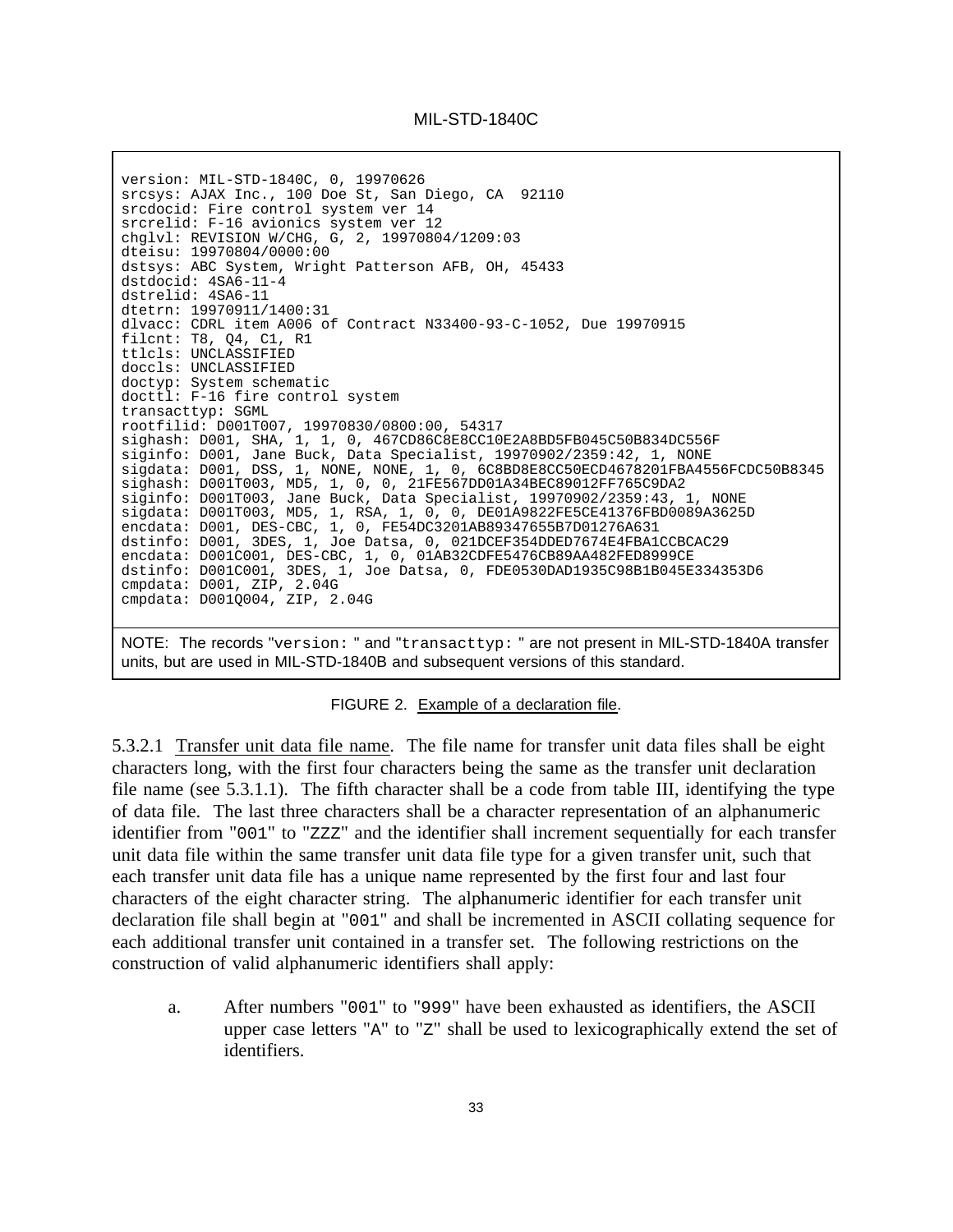b. The lexical progression shall occur from "001" to "zzz" as follows:

001...999, A00...A09, A0A...A0Z, A10...A1Z, ..., AY0...AYZ, AZ0...AZZ B00...B09, B0A...B0Z, B10...B1Z, ..., BY0...BYZ, BZ0...BZZ . . . Z00...Z09, Z0A...Z0Z, Z10...Z1Z, ..., ZY0...ZYZ, ZZ0...ZZZ

5.3.2.2 Transfer unit data file header records. Each data file shall have identifying header records encoded in 7-bit ASCII and as specified herein. The records shall contain only those characters permitted by ANSI X3.4-1986. Table IV is a complete list of all possible data file record identifiers. Each record identifier in table IV is followed by a description of the record and the specific restrictions on the content of the record. Table V specifies which records are mandatory for each data file type. Each data file shall contain the mandatory records shown in table V. Any optional records which may accompany the file are also identified in table V. Though not all header records are present in each data file type and not all values are required, data file header records shall always occur in the order in which they are listed in table IV. All data file header records shall be of fixed length. Record lengths for all data file types shall be in accordance with table III. Each record shall have its record identifier string from table IV as the first characters in the record; the last two characters in the record identifier string shall always be the ASCII colon character followed by the ASCII space character (": ", see 5.3.1.2). When alphanumeric data to be placed in a record does not exist, the ASCII character string "NONE" shall be used (see 5.3.1.3). When the data for this record is not provided, the ASCII character "0" shall be used. The header record shall be padded with the ASCII space character (" ", position 2/0 of the ASCII table).

5.4 Transfer media options. All media used for data file transfers shall implement the file types cited in table III. All media shall permit the transmission of a transfer package. Some types of media may permit the transmission of more than one transfer package on a single unit of that medium. The location, arrangement, or other structuring of transfer packages on such media shall be as specified in the contract or other form of agreement (see 6.3.2). The location, arrangement, or other structuring of transfer sets, transfer units, and files within a transfer package shall be as specified herein. See appendix A for options and recommendations on alternative media types for information transfer.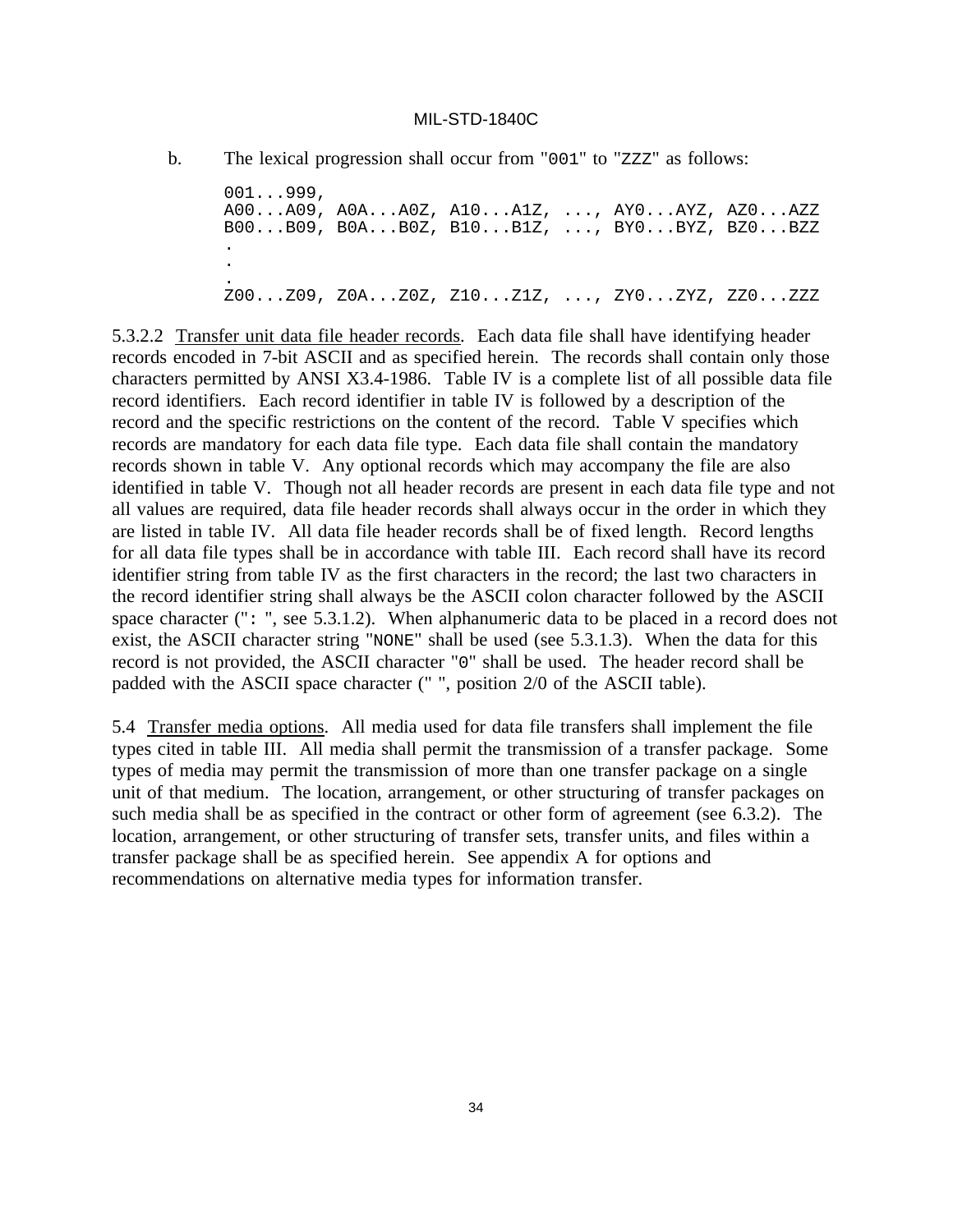| <b>CODE</b><br><b>LETTER</b> | <b>DATA FILE TYPE</b>                                         | <b>FIXED</b><br><b>HEADER</b><br><b>RECORD</b><br><b>ENGTH</b> | <b>FIXED</b><br><b>HEADER</b><br><b>BLOCK</b><br><b>LENGTH</b> |
|------------------------------|---------------------------------------------------------------|----------------------------------------------------------------|----------------------------------------------------------------|
| Α                            | Contract defined, or mutually agreed upon, data file          | 256                                                            | 2048                                                           |
| B                            | MIME file                                                     | 256                                                            | 2048                                                           |
| $\mathcal{C}$                | <b>CGM</b> file                                               | 80                                                             | 800                                                            |
| D                            | Digital signature file                                        | 256                                                            | 2048                                                           |
| Ε                            | <b>EDIF</b> file                                              | 80                                                             | 800                                                            |
| $\mathbf F$                  | Generic text file                                             | 80                                                             | 800                                                            |
| ${\mathsf G}$                | Document type declaration file with no contained text<br>data | 256                                                            | 2048                                                           |
| $\rm H$                      | Style and format information data file                        | 256                                                            | 2048                                                           |
| I                            | <b>IPC</b> file                                               | 80                                                             | 800                                                            |
| J                            | JPEG file                                                     | 128                                                            | 2048                                                           |
| М                            | Audio/video file                                              | 128                                                            | 2048                                                           |
| N                            | SGML text entity file                                         | 256                                                            | 2048                                                           |
| $\circ$                      | <b>NCM</b> file                                               | 80                                                             | 800                                                            |
| $\mathbf P$                  | PDL file                                                      | 128                                                            | 2048                                                           |
| Q                            | <b>IGES</b> file                                              | 80                                                             | 800                                                            |
| R                            | Raster file                                                   | 128                                                            | 2048                                                           |
| S                            | <b>STEP file</b>                                              | 80                                                             | 800                                                            |
| T                            | SGML coded text file                                          | 256                                                            | 2048                                                           |
| V                            | <b>VHDL</b> file                                              | 80                                                             | 1920                                                           |
| Χ                            | Special word file                                             | 256                                                            | 2048                                                           |
| $\overline{z}$               | Grayscale / color illustration data file                      | 128                                                            | 2048                                                           |

#### TABLE III. Data file name code letters and file header format.

NOTES:

1. The first block of each transfer unit data file, containing the header records, shall be the fixed block length (in bytes) specified herein regardless of media type.

2. All data file header records shall be contained in the first logical block of the data file. Each header record shall be padded to the appropriate length in bytes with the ASCII space character (" ", position 2/0 of the ASCII table).

3. Data file header blocks shall be filled with the ASCII space character (" ", position 2/0 of the ASCII table) to the appropriate length in bytes. The block size therefore determines the beginning of the actual data content of the transferred file, regardless of any other impact it has on the data.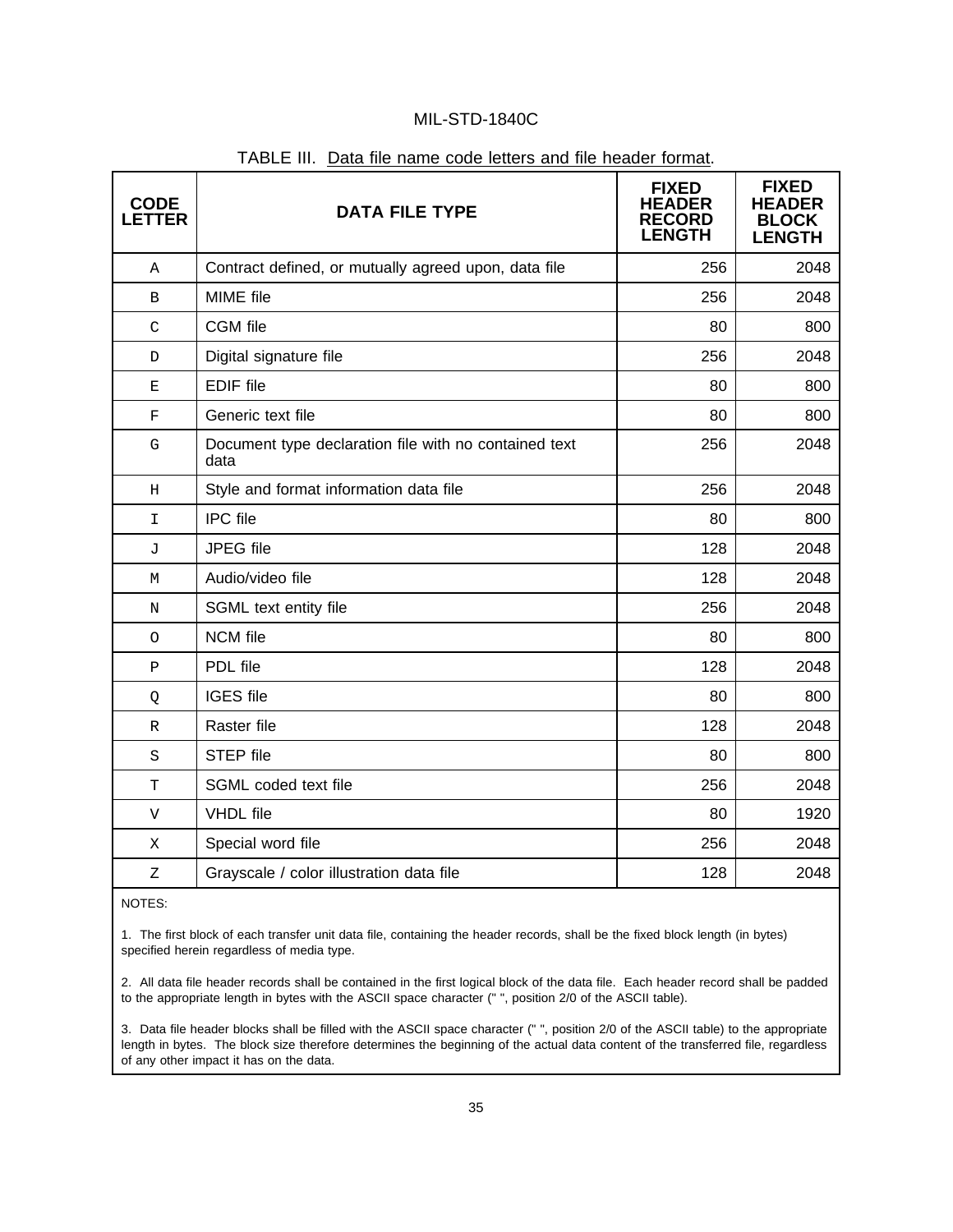# TABLE IV. Transfer unit data file header records.

| <b>RECORD ID</b> | <b>RECORD</b><br><b>NAME</b>               | <b>DESCRIPTION</b>                                                                                                                                                                                                                                                                                                                                                                                                                                                   |
|------------------|--------------------------------------------|----------------------------------------------------------------------------------------------------------------------------------------------------------------------------------------------------------------------------------------------------------------------------------------------------------------------------------------------------------------------------------------------------------------------------------------------------------------------|
| specversion:     | Specification<br>version                   | For any transfer unit data file type other than "A", a<br>character string identifying the document number, revision<br>level, change level, and date of the specification governing<br>the format and content of the data file. The date format<br>shall be "YYYYMMDD". Example:                                                                                                                                                                                    |
|                  |                                            | specversion: MIL-PRF-28002, B, 1, 19930930                                                                                                                                                                                                                                                                                                                                                                                                                           |
|                  |                                            | For a transfer unit data file type of "A", use the ISO formal<br>PUBLIC identifier "text identifier". Note that this replaces<br>the "specversion: " document number, revision level,<br>change level, and date fields with the single field containing<br>the formal PUBLIC identifier. Example:                                                                                                                                                                    |
|                  |                                            | specversion: PUBLIC "-//USA-DOD//DTD NAVSEA<br>ETM CLASS 2 REV C 960830//EN"                                                                                                                                                                                                                                                                                                                                                                                         |
| srcdocid:        | Source<br>system<br>document<br>identifier | This is a character string used by the source system to<br>uniquely identify this document (such as the technical<br>publication number) to which this file belongs, comprises, or<br>applies.                                                                                                                                                                                                                                                                       |
|                  |                                            | 1. This character string shall be the same as the source<br>system document identifier ("srcdocid: ") of the transfer<br>unit declaration file except for product data transfer units.                                                                                                                                                                                                                                                                               |
|                  |                                            | 2. For product data transfer units, the first 69 bytes of the<br>"srcdocid: " header record shall be in accordance with<br>table VI. The remaining bytes shall be padded with the<br>ASCII space character (" "), or used as specified in the<br>contract or other form of agreement. This record facilitates<br>the transfer of information included when the product data<br>originates in aperture card form or is required for<br>subsequent issue in that form. |
|                  |                                            | Either "srcdocid: " or "srcdocdx: " shall be used for a<br>single product data transfer unit. If the "srcdocid: " is<br>populated, then the receiving system shall ignore any<br>entries in the "srcdocdx: " record.                                                                                                                                                                                                                                                 |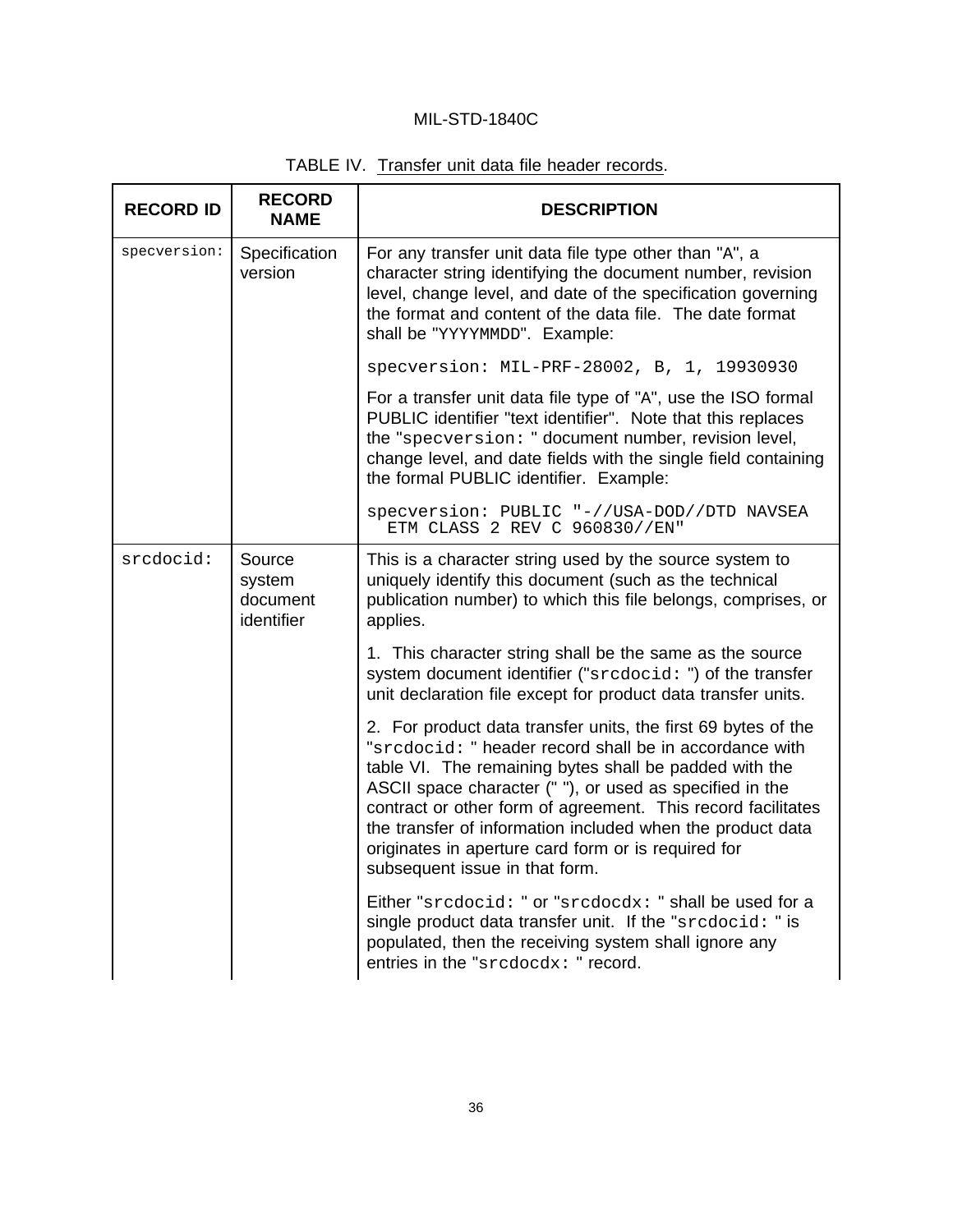| TABLE IV. Transfer unit data file header records - Continued. |  |  |  |  |  |  |
|---------------------------------------------------------------|--|--|--|--|--|--|
|---------------------------------------------------------------|--|--|--|--|--|--|

| <b>RECORD ID</b> | <b>RECORD</b><br><b>NAME</b>                           | <b>DESCRIPTION</b>                                                                                                                                                                                                                                                                                                                                                                                                                                                         |
|------------------|--------------------------------------------------------|----------------------------------------------------------------------------------------------------------------------------------------------------------------------------------------------------------------------------------------------------------------------------------------------------------------------------------------------------------------------------------------------------------------------------------------------------------------------------|
| srcdocdx:        | Source<br>system<br>document<br>index                  | This is a character string which passes indexing and other<br>associated data about the document (such as engineering<br>drawing or Technical Variance Document (TVD)) from the<br>source system to the receiving system (especially a<br>JEDMICS repository). The "srcdocdx: " header record<br>shall be used in accordance with table VII.                                                                                                                               |
|                  |                                                        | Either "srcdocid: " or "srcdocdx: " shall be used for a<br>single product data transfer unit. If the "srcdocid: " is<br>populated, then the receiving system shall ignore any<br>entries in the "srcdocdx: " record.                                                                                                                                                                                                                                                       |
| dstdocid:        | <b>Destination</b><br>system<br>document<br>identifier | This character string shall be the same as the destination<br>system document identifier ("dstdocid: ") of the transfer<br>unit declaration file. The parenthetical words "(Multiple<br>Documents)" shall be appended to the identifier if the<br>entity is intended for use in more than one transfer unit.                                                                                                                                                               |
| datfilid:        | Data file<br>identifier                                | This record shall contain the contract specified description,<br>identifying the content and processing of this file. For<br>example, the contract might require this record to indicate<br>the type of processing needed to use the data.                                                                                                                                                                                                                                 |
| moduleid:        | Module<br>identifier                                   | For SGML document file sets, this is the PUBLIC identifier<br>by which this module is known in the SGML document. If<br>there is a document type declaration file, the "moduleid: "<br>for the document type declaration file and SGML coded text<br>file shall be identical. For an SGML external entity that has<br>no PUBLIC identifier, the "moduleid: " shall be the entity<br>name from the entity declaration in the transfer element<br>document type declaration. |
| dtype:           | Data type                                              | This record shall be used to indicate the specific subtype or<br>class of the data file. Unless otherwise specified in the<br>contract or other form of agreement, this record shall be<br>encoded in accordance with appendix D.                                                                                                                                                                                                                                          |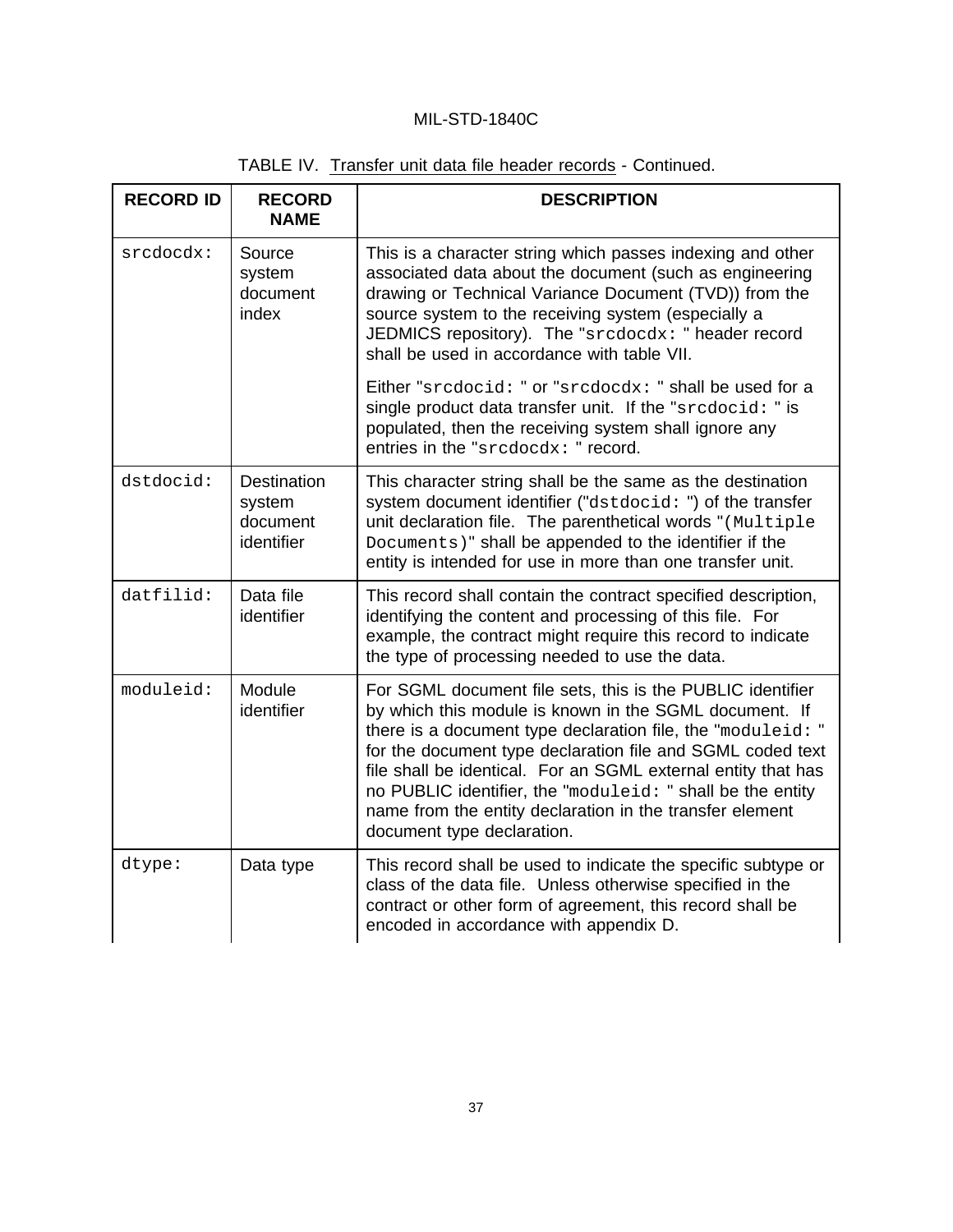|  |  | TABLE IV. Transfer unit data file header records - Continued. |
|--|--|---------------------------------------------------------------|
|--|--|---------------------------------------------------------------|

| <b>RECORD ID</b> | <b>RECORD</b><br><b>NAME</b>           | <b>DESCRIPTION</b>                                                                                                                                                                                                                                                                                                                                                                                                                                                                                                                                                                                                                                                                                                            |
|------------------|----------------------------------------|-------------------------------------------------------------------------------------------------------------------------------------------------------------------------------------------------------------------------------------------------------------------------------------------------------------------------------------------------------------------------------------------------------------------------------------------------------------------------------------------------------------------------------------------------------------------------------------------------------------------------------------------------------------------------------------------------------------------------------|
| rorient:         | Raster image<br>orientation            | Two, right-justified, three-character strings separated by the<br>ASCII comma character followed by the ASCII space<br>character (", "), specifying respectively the direction of the<br>progression of successive pels along a line relative to the<br>horizontal, and the direction of the progression of<br>successive lines relative to the pel path. If the value is<br>fewer than three characters, the string shall be padded with<br>the ASCII space character (" "). If more than one value is<br>applicable to the data file, the ASCII character string<br>"MIXED" shall be used. Permissible and default pel path<br>and line direction values are listed in MIL-PRF-28002.<br>Example:<br>rorient:<br>270,<br>90 |
| rpelcnt:         | Raster image<br>pel count              | Two, right-justified, six character strings separated by the<br>ASCII comma character followed by the ASCII space<br>character (", "), specifying respectively the integer count of<br>pels contained per line in the pel path direction, and the<br>integer count of lines contained in the line progression<br>direction. If the value is fewer than six characters, the string<br>shall be padded with the ASCII space character (""). If<br>more than one value is applicable to the data file, the ASCII<br>character string "MIXED" shall be used. Example:<br>rpelcnt:<br>4400,<br>6800                                                                                                                                |
| rdensity:        | Raster image<br>density                | One, right-justified, four character string, representing the<br>numerical value of the raster image density. If the value is<br>fewer than four characters, the string shall be padded with<br>the ASCII space character (" "). If more than one value is<br>applicable to the data file, the ASCII character string<br>"MIXED" shall be used. Permissible and default image<br>density values are listed in MIL-PRF-28002. Example:<br>rdensity:<br>200                                                                                                                                                                                                                                                                     |
| didid:           | Data Item<br>Description<br>identifier | This record shall contain the applicable Data Item<br>Description (DID) identification number.                                                                                                                                                                                                                                                                                                                                                                                                                                                                                                                                                                                                                                |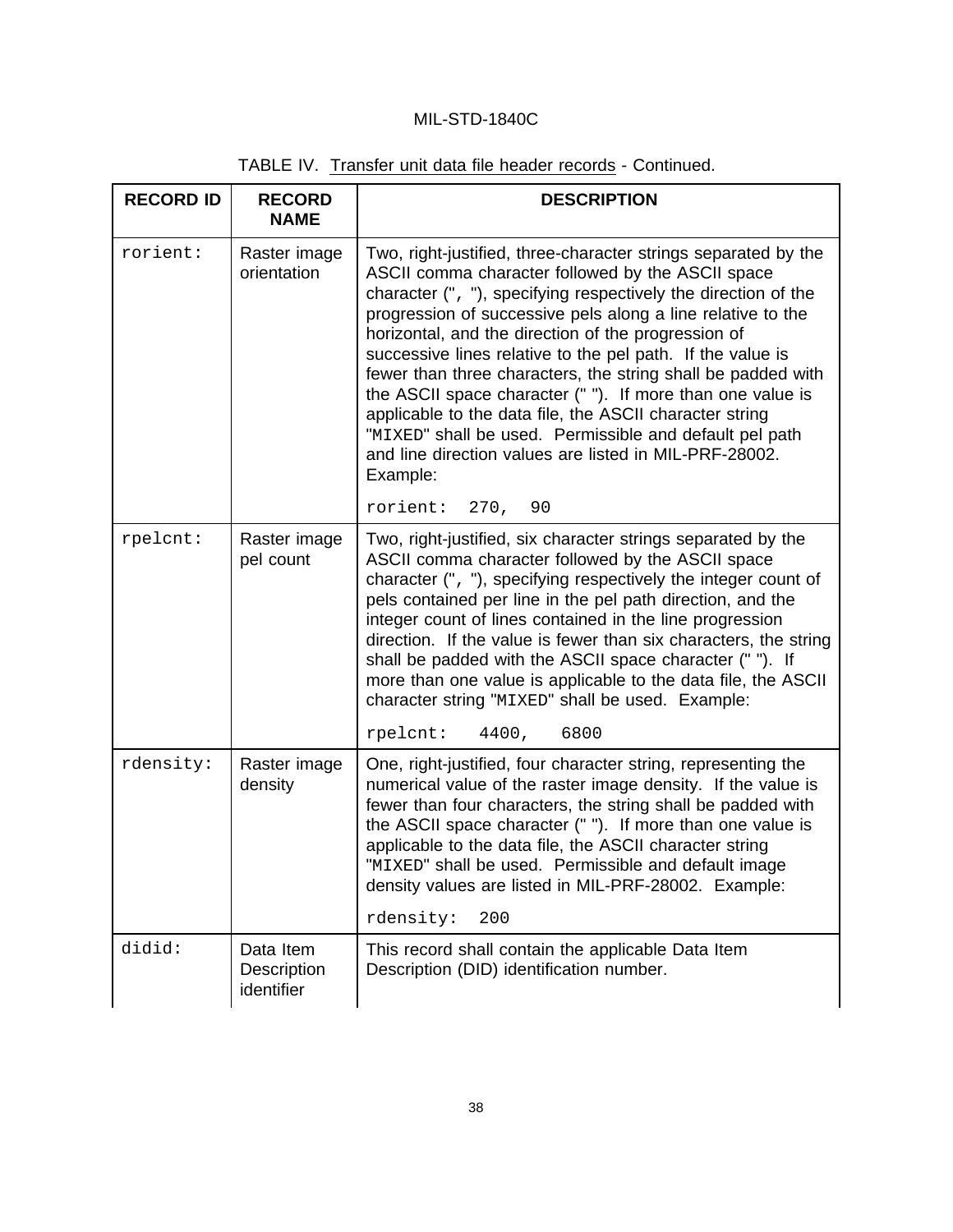|  | TABLE IV. Transfer unit data file header records - Continued. |
|--|---------------------------------------------------------------|
|  |                                                               |

| <b>RECORD ID</b>                                                                                                                                                                                                                                                                                                    | <b>RECORD</b><br><b>NAME</b>                                   | <b>DESCRIPTION</b>                                                                                                                                                                                                                                                                                                                                                                                                                                                                                                                                     |  |
|---------------------------------------------------------------------------------------------------------------------------------------------------------------------------------------------------------------------------------------------------------------------------------------------------------------------|----------------------------------------------------------------|--------------------------------------------------------------------------------------------------------------------------------------------------------------------------------------------------------------------------------------------------------------------------------------------------------------------------------------------------------------------------------------------------------------------------------------------------------------------------------------------------------------------------------------------------------|--|
| doccls:                                                                                                                                                                                                                                                                                                             | <b>Document</b><br>security label                              | Character string stating the security/sensitivity level or other<br>restrictions on the data file. The "doccls: " record is<br>mandatory for all transfers; use the string "NA" as the record<br>value if security is not applicable in a given transfer unit.                                                                                                                                                                                                                                                                                         |  |
| fosipubid:                                                                                                                                                                                                                                                                                                          | <b>PUBLIC</b><br>identifier of an<br>associated<br><b>FOSI</b> | For the document type declaration or text source file<br>containing the document type declaration of the document<br>being transmitted, this string is the established PUBLIC<br>identifier of the FOSI to be used in formatting the document.<br>If the FOSI for the document does not have an SGML<br>PUBLIC identifier established, this record may be omitted<br>from the document type declaration or text source file. This<br>header record shall not be used with any text source file<br>that does not contain the document type declaration. |  |
| origfilid:                                                                                                                                                                                                                                                                                                          | Original data<br>file name                                     | This character string shall contain the original data file name<br>from the source system (required), original data file<br>date-time stamp in "YYYYMMDD/HHHH: SS" format (optional),<br>and original data file size in bytes (optional). The fields<br>shall be separated by the ASCII comma character followed<br>by the ASCII space character (", "). Example:<br>origfilid: Bracket_Design_Sheet01.01,<br>19970731/1659:59, 1167129                                                                                                                |  |
| notes:                                                                                                                                                                                                                                                                                                              | <b>Notes</b>                                                   | Notes shall consist of free form text consistent with the<br>number of characters permitted for header records in each<br>file type.                                                                                                                                                                                                                                                                                                                                                                                                                   |  |
| NOTE: All date and date-time entries shall use the "YYYYMMDD/HHHH: SS" format, where<br>"YYYY" is the four-digit year, "MM" is the month, "DD" is the day of the month, "HHHH" is the<br>hour using a 24-hour clock, and "SS" is the seconds. All time references are based on<br>Coordinated Universal Time (UTC). |                                                                |                                                                                                                                                                                                                                                                                                                                                                                                                                                                                                                                                        |  |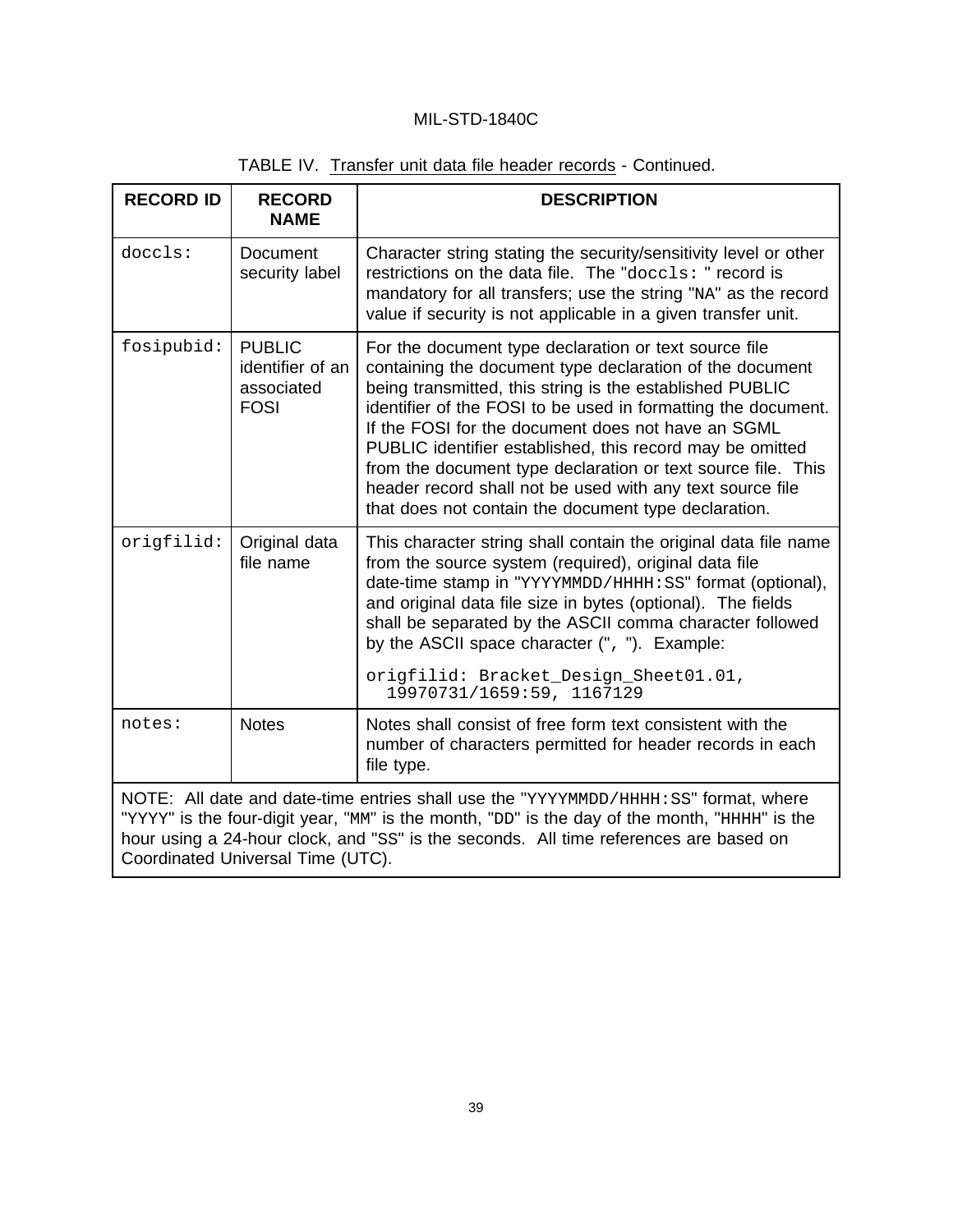| <b>DATA FILE HEADER</b>      |                                            |                | DATA FILE CODE LETTER (SEE TABLE III) |                |       |                |                |           |                |                |              |                |
|------------------------------|--------------------------------------------|----------------|---------------------------------------|----------------|-------|----------------|----------------|-----------|----------------|----------------|--------------|----------------|
| <b>RECORD</b><br><b>NAME</b> | <b>DESCRIPTION</b>                         |                | B                                     | $\mathbf C$    | D     | E              | F              | G         | н              |                | J            | M              |
| specversion:                 | Specification version                      | M              | M                                     | M              | м     | M              | M              | м         | м              | м              | м            | м              |
| srcdocid:                    | Source system document<br>identifier       |                | $A^*$                                 | $A^*$          | $A^*$ | $A^*$          | $A^*$          | $A^*$     | $A^*$          | $A^*$          | $A^*$        | $A^*$          |
| srcdocdx:                    | Source system document<br>index            |                | $A^*$                                 | $A^*$          | $A^*$ | $A^*$          | $A^*$          | $A^*$     | $A^*$          | $A^*$          | $A^*$        | $A^*$          |
| dst.docid:                   | Destination system<br>document identifier  | $M^*$          | $M^*$                                 | M*             | $M^*$ | $M^*$          | $M^*$          | $M^*$     | $M^*$          | $M^*$          | $M^*$        | $M^*$          |
| datfilid:                    | Data file identifier                       | M              | M                                     | N <sub>l</sub> | ΝI.   | ΝI             | N <sub>1</sub> | <b>NI</b> | N <sub>1</sub> | N <sub>1</sub> | NI           | N <sub>1</sub> |
| moduleid:                    | Module identifier                          |                | O                                     | $\mathbf{I}$   | ΝI.   | O              | O              | M         | м              | O              | $\mathsf{I}$ | $\mathbf{I}$   |
| dtype:                       | Data type                                  | O              | М                                     | M              | М     | O              | М              | O         | м              | O              | $\circ$      | м              |
| rorient:                     | Raster image orientation                   |                | N <sub>1</sub>                        | N <sub>l</sub> | ΝI.   | N <sub>1</sub> | N <sub>1</sub> | <b>NI</b> | N <sub>1</sub> | ΝI             | м            | <b>NI</b>      |
| rpelcnt:                     | Raster image pel count                     | <b>NI</b>      | N <sub>1</sub>                        | N <sub>l</sub> | ΝI.   | N <sub>1</sub> | N <sub>l</sub> | ΝI.       | N <sub>1</sub> | N <sub>l</sub> | м            | N <sub>1</sub> |
| rdensity:                    | Raster image density                       | N <sub>l</sub> | N <sub>1</sub>                        | N <sub>l</sub> | ΝI    | ΝI             | ΝI             | NI        | N <sub>1</sub> | ΝI             | м            | N <sub>1</sub> |
| didid:                       | Data Item Description<br>identifier        | $\circ$        | $\circ$                               | $\Omega$       | O     | $\Omega$       | $\Omega$       | O         | $\Omega$       | $\Omega$       | O            | O              |
| doccls:                      | Document security label                    | M              | M                                     | M              | M     | M              | M              | ΝI.       | N <sub>1</sub> | M              | M            | M              |
| fosipubid:                   | PUBLIC identifier of an<br>associated FOSI | ΝI             | ΝI                                    | NI             | ΝI    | ΝI             | ΝI             | M+        | ΝI             | ΝI             | N            | ΝI             |
| origfilid:                   | Original data file name                    | $\Omega$       | O                                     | $\Omega$       | O     | O              | O              | O         | O              | $\Omega$       | O            | O              |
| notes:                       | <b>Notes</b>                               | м              | M                                     | M              | м     | M              | м              | м         | м              | M              | M            | M              |

#### TABLE V. Record identifiers for transfer unit data files.

LEGEND:

A – Alternate, mandatory (either "srcdocid: " or "srcdocdx: " is required).<br>I – Mandatory (the header record is required) except in product data transacti

- Mandatory (the header record is required) except in product data transactions.

M – Mandatory (the header record is required).

NI – Not Included (the header record shall not be included).<br>  $O -$  Optional (the header record shall be included as specifity – Shall be identical to the corresponding transfer declaration

- Optional (the header record shall be included as specified in the contract or other form of agreement).

- Shall be identical to the corresponding transfer declaration file record (see table IV), except in product data transfers. + – Mandatory when a public identifier exists. If a document type declaration file does not exist, this record shall be

included with the SGML coded text file header when a public identifier exists.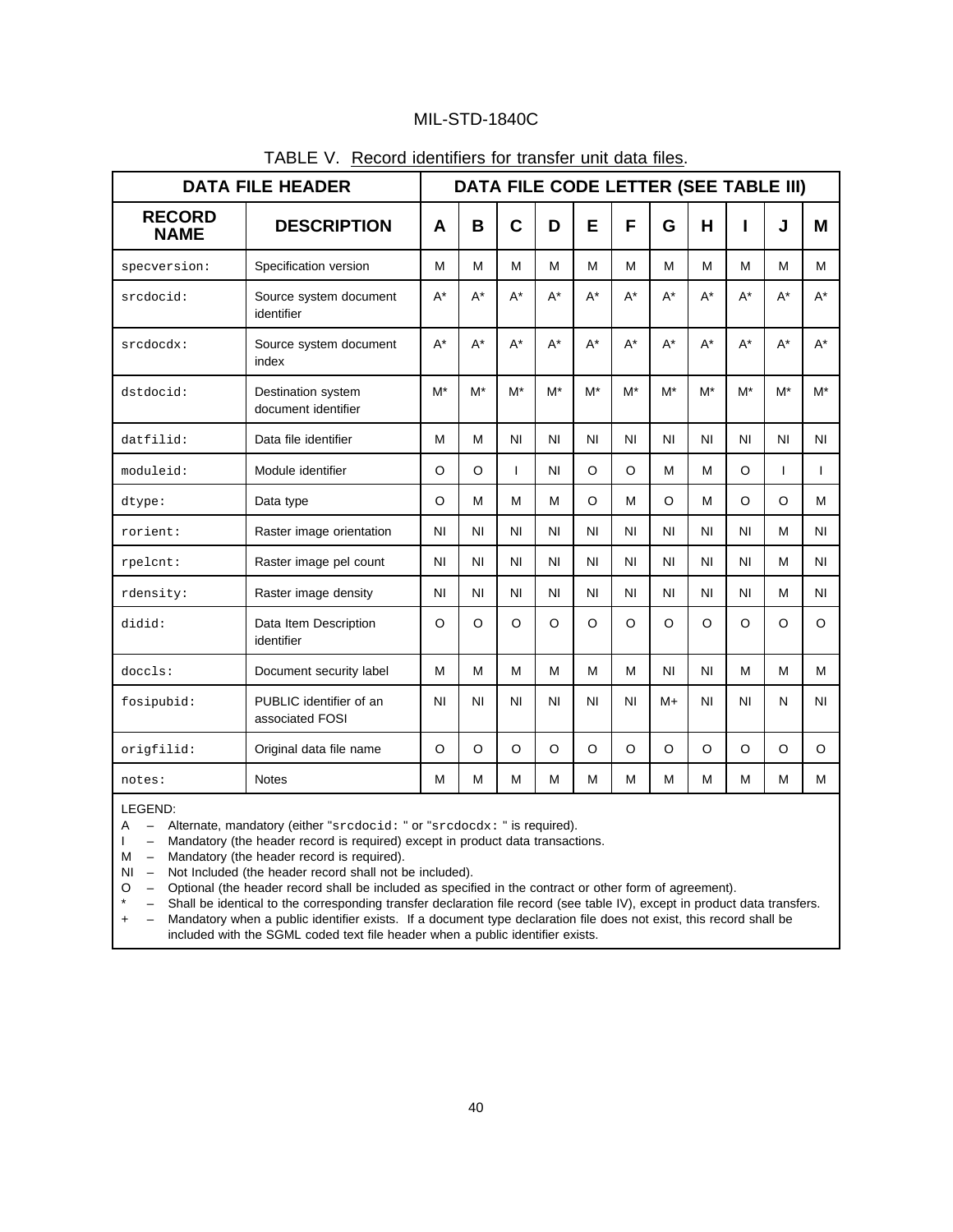| <b>DATA FILE HEADER</b>      |                                            |                |                      |                |                | DATA FILE CODE LETTER (SEE TABLE III) |                |                |                |                |                |
|------------------------------|--------------------------------------------|----------------|----------------------|----------------|----------------|---------------------------------------|----------------|----------------|----------------|----------------|----------------|
| <b>RECORD</b><br><b>NAME</b> | <b>DESCRIPTION</b>                         | N              | O                    | P              | Q              | $\mathsf{R}$                          | S              | T              | $\mathsf{V}$   | X              | Z              |
| specversion:                 | Specification version                      | M              | M                    | M              | M              | M                                     | M              | M              | M              | M              | M              |
| srcdocid:                    | Source system document<br>identifier       | $A^*$          | $\mathsf{A}^{\star}$ | $A^*$          | $A^*$          | $A^*$                                 | $A^*$          | $A^*$          | $A^*$          | $A^*$          | $A^*$          |
| srcdocdx:                    | Source system document<br>index            | $A^*$          | $\mathsf{A}^{\star}$ | $A^*$          | $A^*$          | $A^*$                                 | $A^*$          | $A^*$          | $A^*$          | $A^*$          | $A^*$          |
| dstdocid:                    | Destination system<br>document identifier  | $M^*$          | $M^*$                | $M^*$          | $M^*$          | $M^*$                                 | $M^*$          | $M^*$          | $M^*$          | $M^*$          | $M^*$          |
| datfilid:                    | Data file identifier                       | N <sub>1</sub> | N <sub>1</sub>       | N <sub>1</sub> | N <sub>1</sub> | N <sub>1</sub>                        | N <sub>l</sub> | N <sub>l</sub> | N <sub>1</sub> | N <sub>l</sub> | N <sub>1</sub> |
| moduleid:                    | Module identifier                          | M              | ı                    | $\circ$        | T              | ı                                     | T              | M              | $\circ$        | $\circ$        | $\circ$        |
| dtype:                       | Data type                                  | $\circ$        | M                    | M              | M              | M                                     | M              | M              | $\Omega$       | $\circ$        | $\circ$        |
| rorient:                     | Raster image orientation                   |                | N <sub>1</sub>       | N <sub>l</sub> | NI             | M&                                    | N <sub>l</sub> | N <sub>l</sub> | N <sub>l</sub> | N <sub>l</sub> | N <sub>1</sub> |
| rpelcnt:                     | Raster image pel count                     | N <sub>1</sub> | N <sub>1</sub>       | NI             | <b>NI</b>      | M&                                    | N <sub>l</sub> | <b>NI</b>      | <b>NI</b>      | N <sub>1</sub> | N <sub>1</sub> |
| rdensity:                    | Raster image density                       | N <sub>1</sub> | N <sub>1</sub>       | NI             | N <sub>1</sub> | M&                                    | N <sub>1</sub> | N <sub>1</sub> | N <sub>l</sub> | N <sub>l</sub> | N <sub>1</sub> |
| didid:                       | Data Item Description<br>identifier        | $\Omega$       | $\Omega$             | $\circ$        | $\circ$        | $\Omega$                              | $\circ$        | $\Omega$       | M              | $\circ$        | $\circ$        |
| doccls:                      | Document security label                    | M              | M                    | M              | M              | M                                     | M              | M              | M              | M              | M              |
| fosipubid:                   | PUBLIC identifier of an<br>associated FOSI | <b>NI</b>      | <b>NI</b>            | NI             | NI             | N <sub>1</sub>                        | N <sub>1</sub> | $M+$           | N <sub>l</sub> | N <sub>l</sub> | N <sub>1</sub> |
| origfilid:                   | Original data file name                    | $\circ$        | $\circ$              | $\circ$        | $\circ$        | $\circ$                               | $\Omega$       | $\circ$        | $\circ$        | $\circ$        | $\circ$        |
| notes:                       | <b>Notes</b>                               | M              | М                    | M              | M              | M                                     | M              | M              | M              | M              | M              |

### TABLE V. Record identifiers for transfer unit data files - Continued.

LEGEND:<br>A – Al<br>I – M

A – Alternate, mandatory (either "srcdocid: " or "srcdocdx: " is required).

I – Mandatory (the header record is required) except in product data transactions.

M – Mandatory (the header record is required).

NI – Not Included (the header record shall not be included).

O – Optional (the header record shall be included as specified in the contract or other form of agreement).

- Shall be identical to the corresponding transfer declaration file record (see table IV), except in product data transfers.

+ – Mandatory when a public identifier exists. If a document type declaration file does not exist, this record shall be included with the SGML coded text file header when a public identifier exists.

& – Mandatory for Type 1 raster. Not included for Type 2, Type 3, or Type 4 raster data files (see 6.6).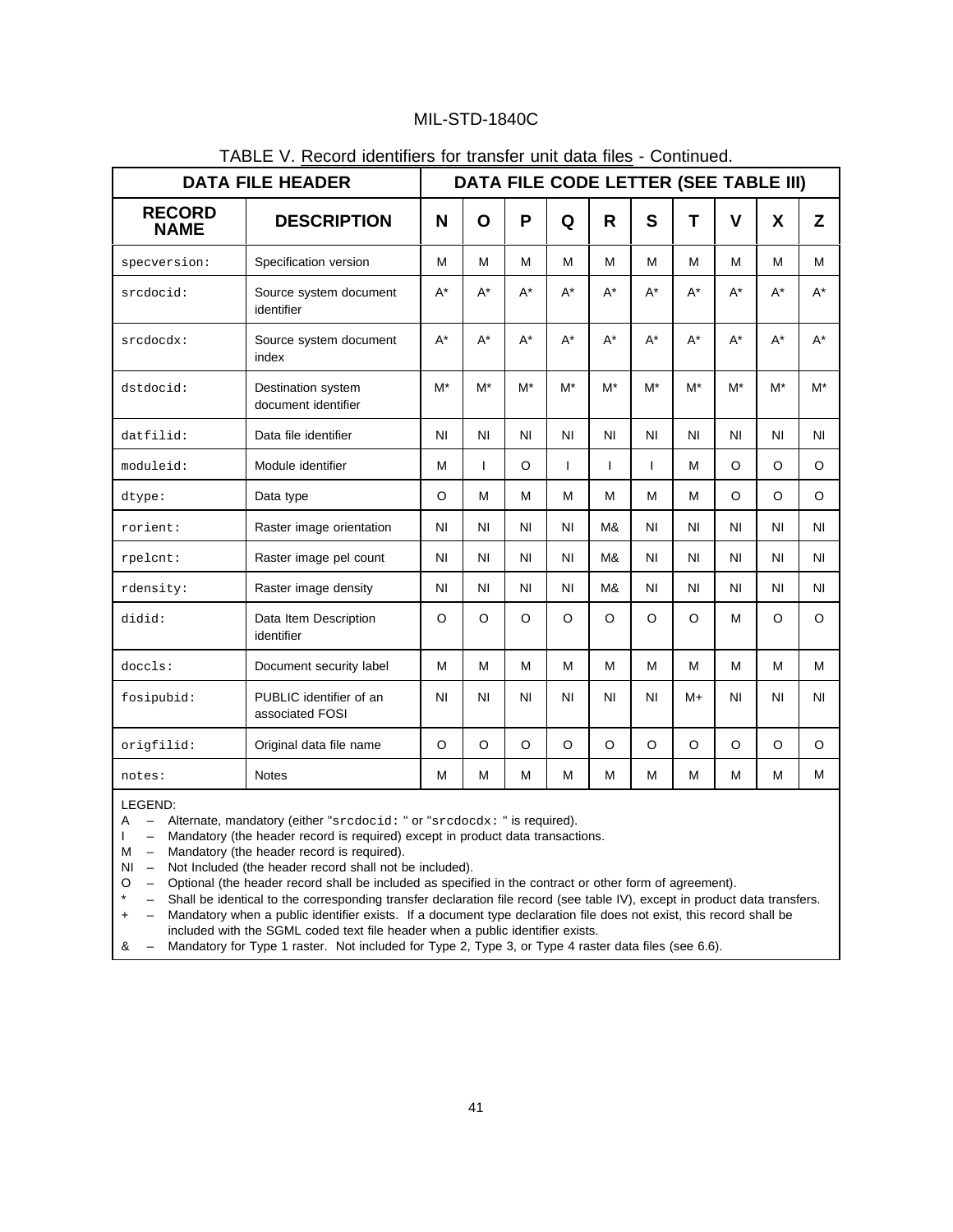| <b>POSITION</b>  | <b>DATA</b><br><b>ELEMENT</b><br><b>NAME</b>   | <b>CONTENT</b>                                                                                                                                                                                                                                                                                                                              |
|------------------|------------------------------------------------|---------------------------------------------------------------------------------------------------------------------------------------------------------------------------------------------------------------------------------------------------------------------------------------------------------------------------------------------|
| $1 - 10$         | Record<br>identifier                           | The character string "srcdocid: " includes the ASCII space<br>character (" ") in the tenth position following the colon.                                                                                                                                                                                                                    |
| $11 - 12$<br>а   | Type of<br>document                            | Code identifying the type of document that this image<br>represents or of which it is a part. Use the "Type of<br>Document" code in accordance with table C-I unless<br>otherwise specified in the contract or other form of<br>agreement.                                                                                                  |
| $13 - 27$<br>a/n | Document<br>identifier or<br>drawing<br>number | Alphanumeric sequence assigned by the originating<br>organization or as specified in the contract or other form of<br>agreement. This shall be an identifier unique to the assigning<br>organization (such as drawing number, parts list number, or<br>document identifier of a Defense Standardization Program<br>document).               |
| 28-32<br>a/n     | CAGE code                                      | Commercial and Government Entity (CAGE) code of the<br>original design activity, facility, or company as indicated on<br>and assigned to the drawing or document.                                                                                                                                                                           |
| 33-34<br>a/n rj  | <b>Revision letter</b>                         | Sheet/image revision level. If there are multiple<br>sheets/images to the document, then sheet/image one will<br>identify the highest revision level of the set. If the revision<br>level is numeric, convert it to an alpha code using table C-III.                                                                                        |
| 35-36<br>a/n     | Accompanying<br>documentation<br>kind          | Code identifying the type of document accompanying the<br>document identified in position 11-34. This data element is<br>used to identify accompanying and related Engineering<br>Change Notices (ECNs). Use the "Document" code in<br>accordance with table C-II unless otherwise specified in the<br>contract or other form of agreement. |
| $37 - 43$<br>a/n | Accompanying<br>document<br>identifier         | Alphanumeric sequence assigned by the originating<br>organization or as specified in the contract or other form of<br>agreement. This shall be an identifier unique to the assigning<br>organization (such as drawing number, parts list number, or<br>document identifier of a Defense Standardization Program<br>document).               |
| 44<br>а          | Accompanying<br>document<br>revision           | Revision level of the accompanying document. If the revision<br>level is numeric, convert it to an alpha code using table C-III.                                                                                                                                                                                                            |
| 45-48<br>a/n     | Weapon<br>system code                          | Code assigned to the weapon system by contract.                                                                                                                                                                                                                                                                                             |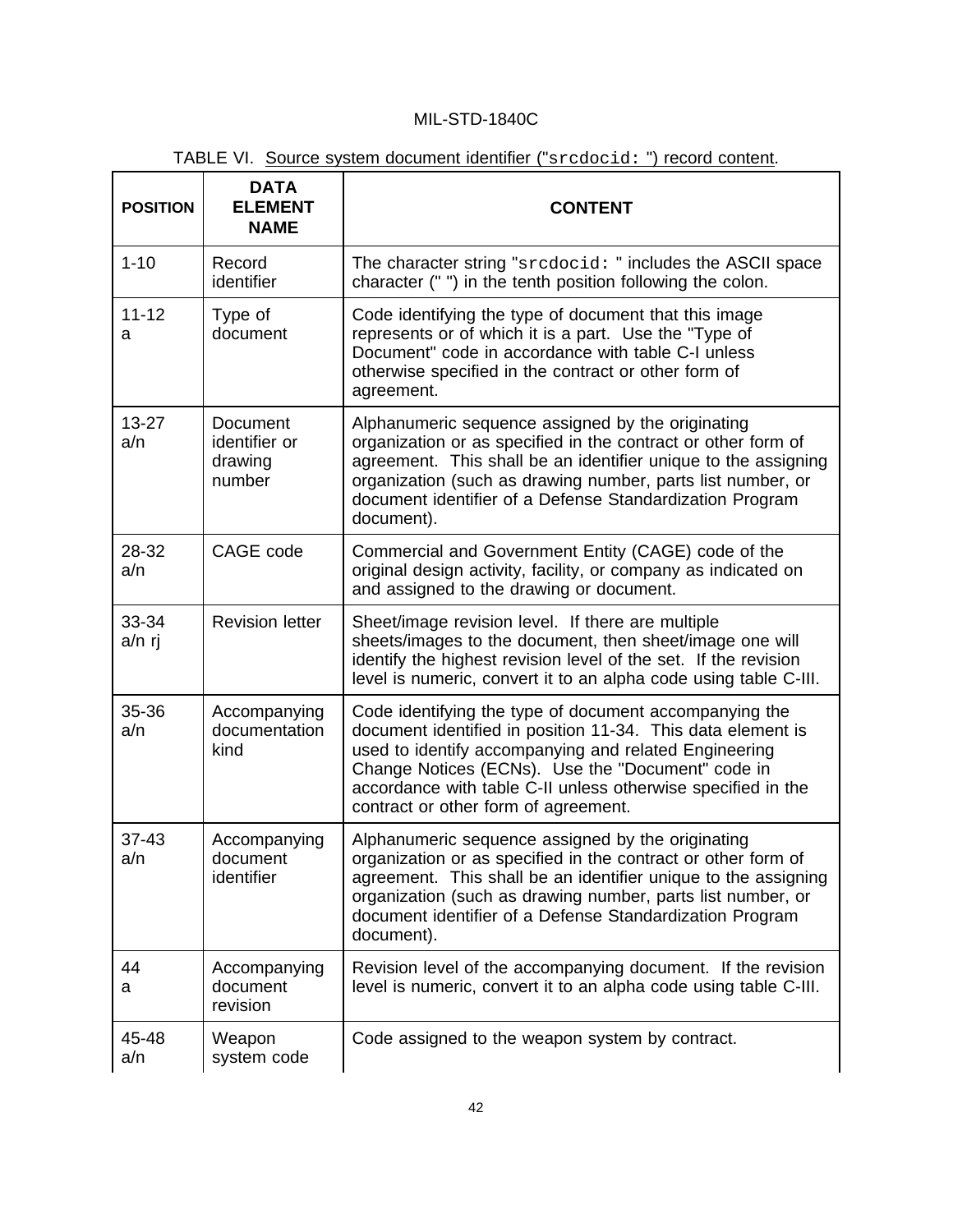| TABLE VI. Source system document identifier ("srcdocid: ") record content - Continued. |  |  |
|----------------------------------------------------------------------------------------|--|--|
|----------------------------------------------------------------------------------------|--|--|

| <b>POSITION</b>                      | <b>DATA</b><br><b>ELEMENT</b><br><b>NAME</b>     | <b>CONTENT</b>                                                                                                                                                                                                                                             |
|--------------------------------------|--------------------------------------------------|------------------------------------------------------------------------------------------------------------------------------------------------------------------------------------------------------------------------------------------------------------|
| 49-52<br>n                           | Image number                                     | Number assigned to the image in accordance with table C-IV.                                                                                                                                                                                                |
| 53-56<br>n                           | Total number of<br>images                        | The total number of file images per individual sheet-page of a<br>document shall be used in accordance with table C-IV (for<br>Army, this equals images for a specific number of drawing<br>revision level).                                               |
| 57<br>a                              | Data rights                                      | A code identifying the data rights associated with the<br>document. Unless otherwise specified in the contract or other<br>form of agreement, this code shall be "L" for limited, or "U" for<br>unlimited rights to the data contained in the document.    |
| 58-59<br>a/n                         | Control activity                                 | The code for the control activity in accordance with<br>MIL-HDBK-331, or as specified in the contract or other form<br>of agreement.                                                                                                                       |
| 60<br>a                              | Card format<br>code                              | Identify the aperture card format code, if applicable $("H", "T",$<br>or the ASCII space character, " "; see C.4.4).                                                                                                                                       |
| 61<br>а                              | Security<br>classification                       | Identify the security classification assigned to the<br>sheet/image. Use the appropriate code as specified in the<br>contract or other form of agreement.                                                                                                  |
| 62-65<br>n                           | Sheet number                                     | A document sheet/page identification shall be used in<br>accordance with table C-V.                                                                                                                                                                        |
| 66-67<br>a/n rj                      | Drawing size                                     | ldentify the drawing size (acceptable size codes are "A" to "K"<br>and " $\overline{A4}$ " to " $\overline{A0}$ ").                                                                                                                                        |
| 68<br>a                              | <b>Distribution</b>                              | Identify the distribution code in accordance with<br>MIL-STD-1806.                                                                                                                                                                                         |
| 69<br>а                              | Data control<br>code                             | Identify the export data control code in accordance with<br>MIL-STD-1806.                                                                                                                                                                                  |
| 70-73<br>n                           | <b>Total sheets</b>                              | The total number of sheets which exist for the document<br>specified in positions 13-27 (see table C-V).                                                                                                                                                   |
| 74-75<br>a/n                         | Aperture card/<br>hollerith card<br>dialect code | The JEDMICS program dialect code defining the applicable<br>data fields for the document. If this code is unknown or not<br>applicable, this field shall be left empty by the use of two<br>ASCII space characters (", see 6.3.4).                         |
| LEGEND:<br>a<br>a/n<br>ij<br>n<br>rj | Upper case ASCII letters only.                   | Alphanumeric; upper case ASCII letters and numbers only.<br>Left justified, padded with the ASCII space character (" ").<br>Numeric; ASCII numbers"0" through "9" only, with leading ASCII zeros ("0").<br>Right justified, preceded by ASCII zeros ("0"). |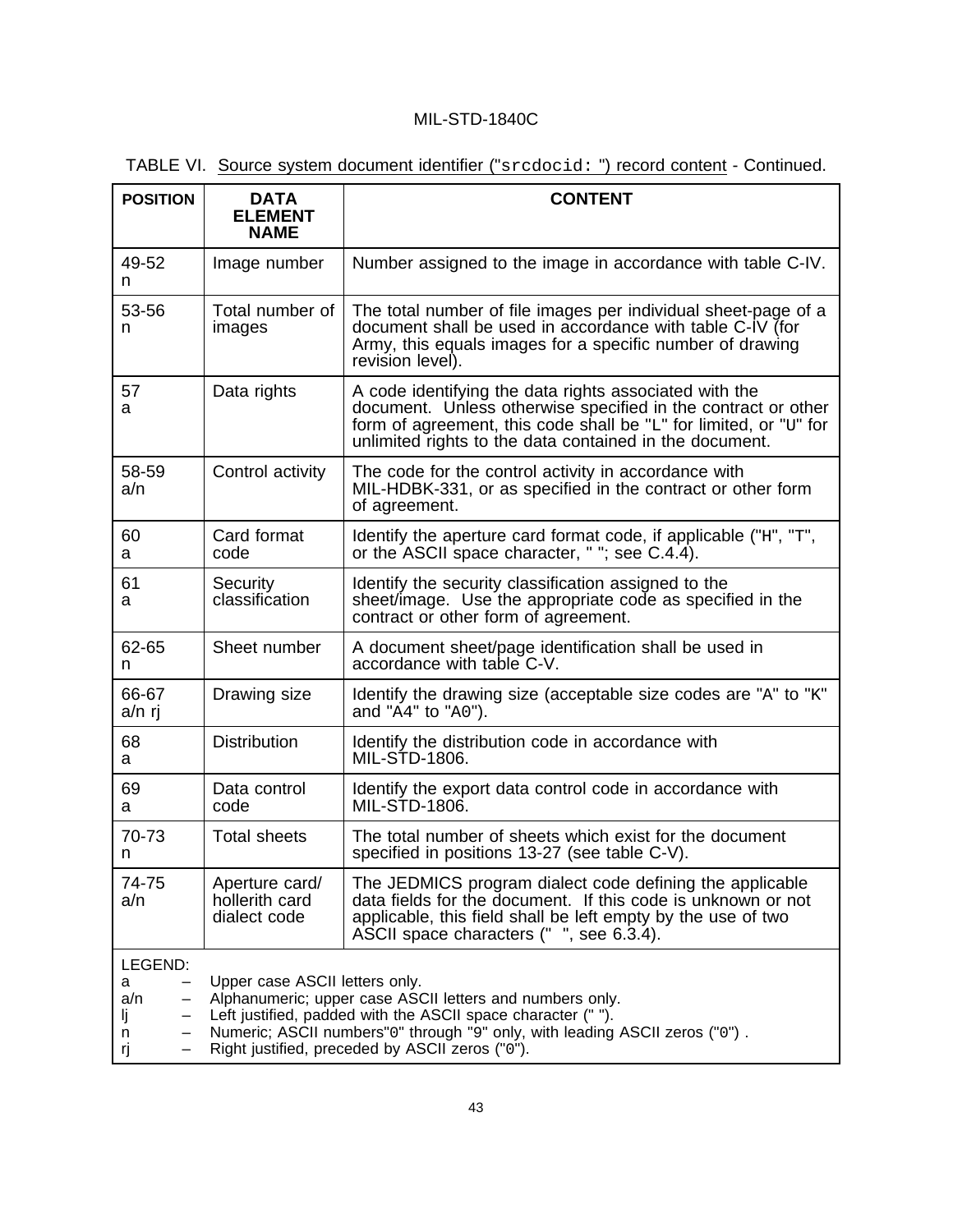| <b>POSITION</b>          | <b>DATA</b><br><b>ELEMENT</b><br><b>NAME</b>   | <b>CONTENT</b>                                                                                                                                                                                                                             |
|--------------------------|------------------------------------------------|--------------------------------------------------------------------------------------------------------------------------------------------------------------------------------------------------------------------------------------------|
| $1 - 10$                 | Record<br>identifier                           | The character string " $\text{sredock}:$ " includes the ASCII space<br>character (" ") in the tenth position following the colon.                                                                                                          |
| $11 - 12$<br>n           | Dialect type                                   | A two digit code indicating which system of dialects was used<br>to encode the dialect identifier (see 6.3.4).                                                                                                                             |
| $13 - 16$<br>n.          | Dialect identifier                             | A four digit code indicating which combination of data fields<br>are active and what meaning is intended for them (see 6.3.4).                                                                                                             |
| $17 - 21$<br>a/n         | CAGE code                                      | Commercial and Government Entity (CAGE) code of the<br>original design, activity, or company as indicated on and<br>assigned to the drawing number.                                                                                        |
| 22-53<br><b>ASCII Ii</b> | Document<br>identifier or<br>drawing<br>number | A sequence of letters, numbers, and certain punctuation<br>marks which have been assigned by the originating<br>organization as a unique identifier.                                                                                       |
| 54-56<br>a/n             | Type of<br>document                            | Code identifying the type of document that this image<br>represents or of which it is a part. Use the "Type of<br>Document" code in accordance with table C-I unless<br>otherwise specified in the contract or other form of<br>agreement. |
| 57-62<br>a/n lj          | Revision                                       | Either the Drawing Revision, Sheet Revision, or Technical<br>Variance Document (TVD) Revision depending on the dialect<br>type. If the revision level is numeric, convert it to an alpha<br>code using table C-III.                        |
| 63-76<br>ASCII Ij        | Sheet number                                   | The number or other identifying sequence of characters and<br>punctuation which identify this sheet within the drawing.                                                                                                                    |
| 77-82<br>a/n lj          | Image number                                   | Either the Image Number, Card Number, Frame Number or<br>Numeric Sequential Designator, depending on the dialect<br>type.                                                                                                                  |
| 83-84                    | Accompanying<br>document kind                  | Either the code for Accompanying Document Kind in<br>accordance with table C-III, or the TVD type in accordance<br>with MIL-M-38761/2. The meaning of this data element<br>depends on the dialect type.                                    |
| 85-96<br>a/n             | Accompanying<br>document<br>identifier         | Either the accompanying document number or the TVD<br>number, depending on the dialect type.                                                                                                                                               |
| 97<br>a/n                | Accompanying<br>document<br>revision           | Accompanying document revision level. If the revision level is<br>numeric, convert it to an alpha code using table C-III.                                                                                                                  |

TABLE VII. Source system document index ("srcdocdx: ") record content.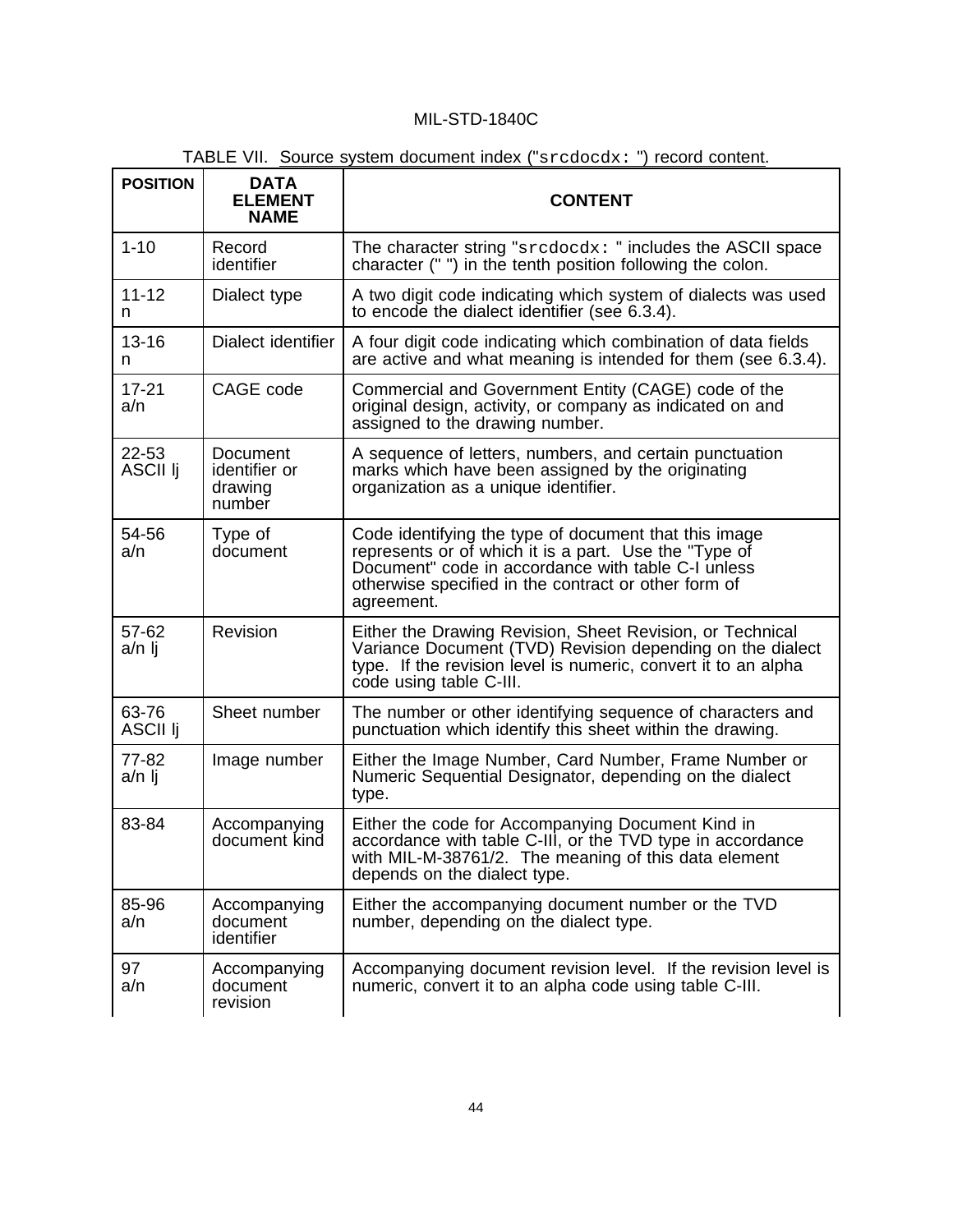| <b>POSITION</b>                                                | <b>DATA</b><br><b>ELEMENT</b><br><b>NAME</b>                                                                                                                                                                                                                                                                                                                                                             | <b>CONTENT</b>                                                                                                                                                                                                                                                                                                            |  |  |
|----------------------------------------------------------------|----------------------------------------------------------------------------------------------------------------------------------------------------------------------------------------------------------------------------------------------------------------------------------------------------------------------------------------------------------------------------------------------------------|---------------------------------------------------------------------------------------------------------------------------------------------------------------------------------------------------------------------------------------------------------------------------------------------------------------------------|--|--|
| 98<br>а                                                        | Data rights                                                                                                                                                                                                                                                                                                                                                                                              | A code identifying the data rights associated with the<br>document. Unless otherwise specified in the contract or other<br>form of agreement, this code shall be "L" for limited, or "U" for<br>unlimited rights to the data contained in the document.                                                                   |  |  |
| 99-100<br>а                                                    | <b>EDRS</b> activity<br>code                                                                                                                                                                                                                                                                                                                                                                             | The Engineering Data Repository System (EDRS) activity<br>code assigned to the DoD engineering data repository<br>responsible for distributing copies of the document.                                                                                                                                                    |  |  |
| 101<br>а                                                       | Security<br>classification                                                                                                                                                                                                                                                                                                                                                                               | Either the Drawing Security Classification, or Sheet Security<br>Classification, depending on the dialect type.                                                                                                                                                                                                           |  |  |
| 102<br>а                                                       | <b>Distribution</b><br>statement code                                                                                                                                                                                                                                                                                                                                                                    | A code indicating restriction on the distribution of the drawing.<br>Distribution statement codes shall be in accordance with<br>MIL-STD-1806.                                                                                                                                                                            |  |  |
| 103<br>a                                                       | Export control<br>code                                                                                                                                                                                                                                                                                                                                                                                   | A code indicating whether or not the drawing is subject to<br>export control laws. Use "Y" for "yes," or "N" for "no."                                                                                                                                                                                                    |  |  |
| 104-105<br>a/n rj                                              | Drawing size                                                                                                                                                                                                                                                                                                                                                                                             | Either the Sheet Size, Card Size, or Image Size depending on<br>the dialect type. Drawing size codes shall be in accordance<br>with ANSI $Y$ 14.1.                                                                                                                                                                        |  |  |
| 106-117<br>a/n lj                                              | Weapon<br>system code                                                                                                                                                                                                                                                                                                                                                                                    | Either the Army Materiel Category (MATCAT), Air Force<br>Materiel Management Aggregation Code (MMAC), Navy<br>Special Material Identification Code (SMIC), Training Device<br>Code, or Aircraft System Code applicable to the document,<br>depending on the dialect type.                                                 |  |  |
| 118-120<br>a/n                                                 | <b>WBS</b> code                                                                                                                                                                                                                                                                                                                                                                                          | Work Breakdown Structure (WBS) element: either the Ship<br>Work Breakdown Structure (SWBS) element, Extended Ship<br>Work Breakdown Structure (ESWBS) element, Configuration<br>Identification Number (CIN), or Group Code applicable to the<br>drawing, accompanying document, or TVD, depending on the<br>dialect type. |  |  |
| 121-124<br>a lj                                                | Ship type                                                                                                                                                                                                                                                                                                                                                                                                | A code indicating the general type of ship (for example, "CV"<br>for an aircraft carrier) to which the drawing, accompanying<br>document, or TVD applies, depending on the dialect type.                                                                                                                                  |  |  |
| 125-128<br>a/n rj                                              | Hull number                                                                                                                                                                                                                                                                                                                                                                                              | An identifier used with Ship Type to uniquely identify the ship<br>to which the drawing, accompanying document, or TVD<br>applies, depending on the dialect type.                                                                                                                                                         |  |  |
| LEGEND:<br>a<br>a/n<br><b>ASCII</b><br>-<br>IJ<br>n<br>rj<br>- | Upper case ASCII letters only.<br>Alphanumeric; upper case ASCII letters and numbers only.<br>Upper case ASCII letters, numbers, and certain punctuation marks (such as "-", "/",<br>".", " " (space)).<br>Left justified, padded with the ASCII space character ("").<br>Numeric; ASCII numbers"0" through "9" only, with leading ASCII zeros ("0").<br>Right justified, preceded by ASCII zeros ("0"). |                                                                                                                                                                                                                                                                                                                           |  |  |

| TABLE VII. Source system document index ("srcdocdx: ") record content - Continued. |  |  |
|------------------------------------------------------------------------------------|--|--|
|------------------------------------------------------------------------------------|--|--|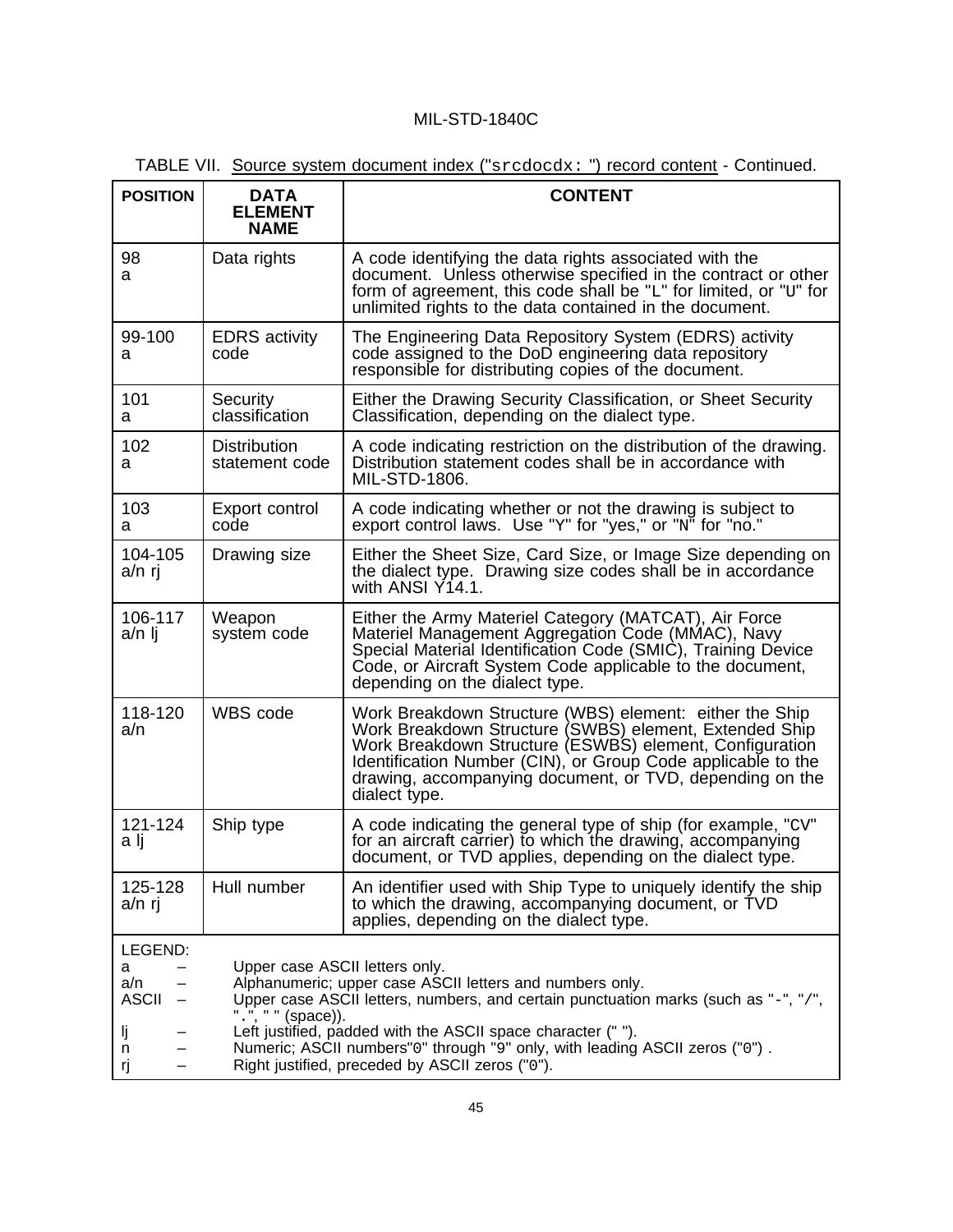5.5 Information Security (INFOSEC). Data file transfers of commercially sensitive or military classified data shall comply with all established organizational INFOSEC policies and regulations. Transfers requiring INFOSEC features shall be as specified herein, or as specified in the contract or other form of agreement.

5.5.1 Classified and sensitive data. The physical security and protection of the data and data header records contained in a transfer set shall be the responsibility of the security features or practices of the source and destination systems of the transfer. That is, only a "known secure" (certified and accredited) source system, transfer medium, and destination system together can ensure a secure transfer. This is an organizational security responsibility and shall be as specified in the contract or other form of agreement (see 6.3.6). The mandatory document security label header record defined in tables IV and V shall be used for all data files in a transfer, as specified in the contract or other form of agreement.

5.5.2 Digital signatures. Digital signatures can be used to certify the contents of all or part of a data file transfer. Use of digital signatures can detect if the data has changed during transfer. A single signature is used to protect the transfer unit declaration file and one or more of the transfer unit data files, or the entire transfer package. Digital signatures do not protect classified data from being disclosed or compromised (see 5.5.1 and 5.5.3).

5.5.2.1 Digital signature concepts. A digital signature is a stream of digits computed according to a set of rules such that the identity of the signatory and the integrity of the data can be verified. The digital signature and its application to data file transfers employs a secure hashing algorithm. A hashing algorithm generates a digest or number from the contents of a data file. The generated digest, or "hash," is called secure if it is computationally infeasible to find a message that corresponds to the given digest or to find two different data files that will produce the same digest. Any change to the data file during transfer will, with a very high probability, result in a different digest or hash, and the signature will not pass verification.

5.5.2.2 Digital signature applicability. Digital signatures are useful when the integrity of the data is important and when the detection of altered data is necessary. This capability can be used to detect unauthorized changes or the unintended corruption of data during a file transfer. Digital signatures may be used where protection of the data from disclosure is not a concern or disclosure is prevented by other means. Digital signatures are distinct from encryption in that they do not change the encoding of the data, but instead derive a digest or hash to be used for data authentication. Computing a digital signature generally requires fewer computations than encrypting the data file, and the digital signature is generally smaller than the data being signed. Although a digital signature can certify whether or not a change has occurred to the signed data, it cannot detect where the change was made.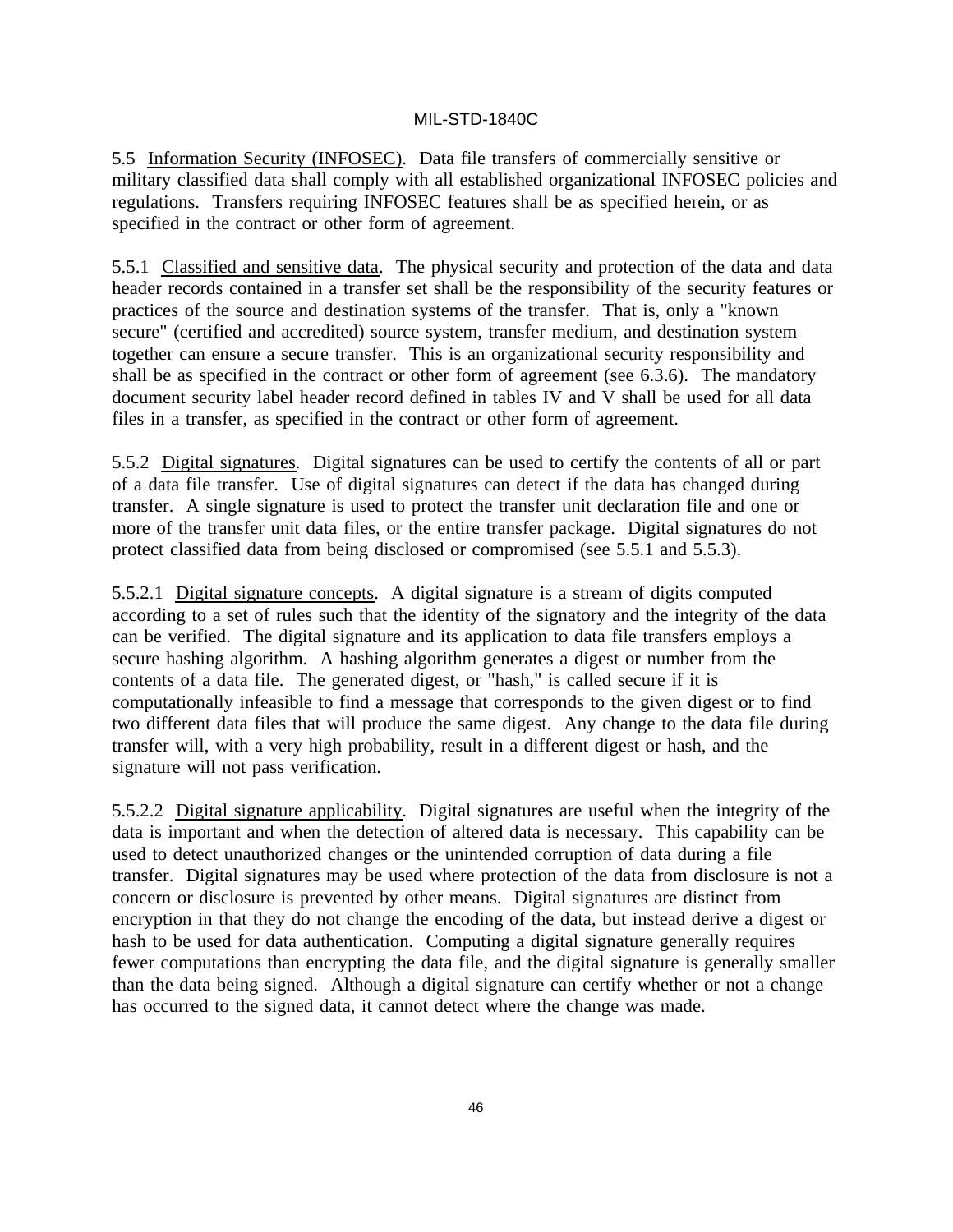5.5.2.3 Signature header records. Signature header records shall be encoded in accordance with table VIII and this paragraph. Signature of data files is optional (see 6.3.6). One or more individual data files, or an entire transfer unit, may be signed before transfer. For each data file to be signed, a secure hash shall be generated in accordance with 5.5.2.4. The resulting bit stream shall be converted to ASCII characters in accordance with 5.5.2.7. These ASCII characters shall be recorded in a "sighash: " header record in the transfer unit declaration file. The transfer unit declaration file shall contain one "sighash: " record for each signature of the transfer unit, plus one "sighash: " record for each transfer unit data file which is signed. In addition to the "sighash: " record, one accompanying "siginfo: " and "sigdata: " record is required for each signature. Signature records shall be stored in the transfer unit declaration file in the order specified in table I. In the case of multiple signatures, the signature records for the transfer unit signature(s) shall be stored first, in "seq-no" order, followed by the signature records for any transfer unit data files which have been signed individually, in transfer unit data file name lexical order and "seq-no" order (see 5.3.2.1, 5.5.2.9, and figure 2).

| <b>RECORD</b> | <b>RECORD FIELD</b> | <b>DEFINITION</b>                                                                                                                                                                                                                                                                  |
|---------------|---------------------|------------------------------------------------------------------------------------------------------------------------------------------------------------------------------------------------------------------------------------------------------------------------------------|
|               |                     | sighash: filename, hshalgid, hshversion, despad, bitpad, hash                                                                                                                                                                                                                      |
|               | filename            | The name of the transfer unit declaration file (four<br>characters; for example, "D001") or the transfer unit<br>data file (eight characters; for example, "D001S002")<br>being signed.                                                                                            |
|               | hshalgid            | Identification of the hash algorithm (see table IX).                                                                                                                                                                                                                               |
|               | hshversion          | The version, if any, of the hash algorithm. If there is no<br>version, the value of "hshversion" shall be "0".                                                                                                                                                                     |
|               | despad              | The number of ending binary zeros applied to the DES<br>hash result to create a hash length which is an integral<br>multiple of 8 bits, before its binary-to-ASCII conversion<br>(for DES only; see 5.5.2.6 and 5.5.2.7). If there is no<br>pad, the value of despad shall be "0". |
|               | bitpad              | The number of ending binary zeros applied to the<br>signature hash to create a bit stream length which is an<br>integral multiple of 4 bits, before its binary-to-ASCII<br>conversion (see 5.5.2.7). If there is no pad, the value<br>of "bitpad" shall be "0".                    |
|               | hash                | The ASCII encoded computed hash or digest of the<br>data (see 5.5.2.7).                                                                                                                                                                                                            |

TABLE VIII. Digital signature header records.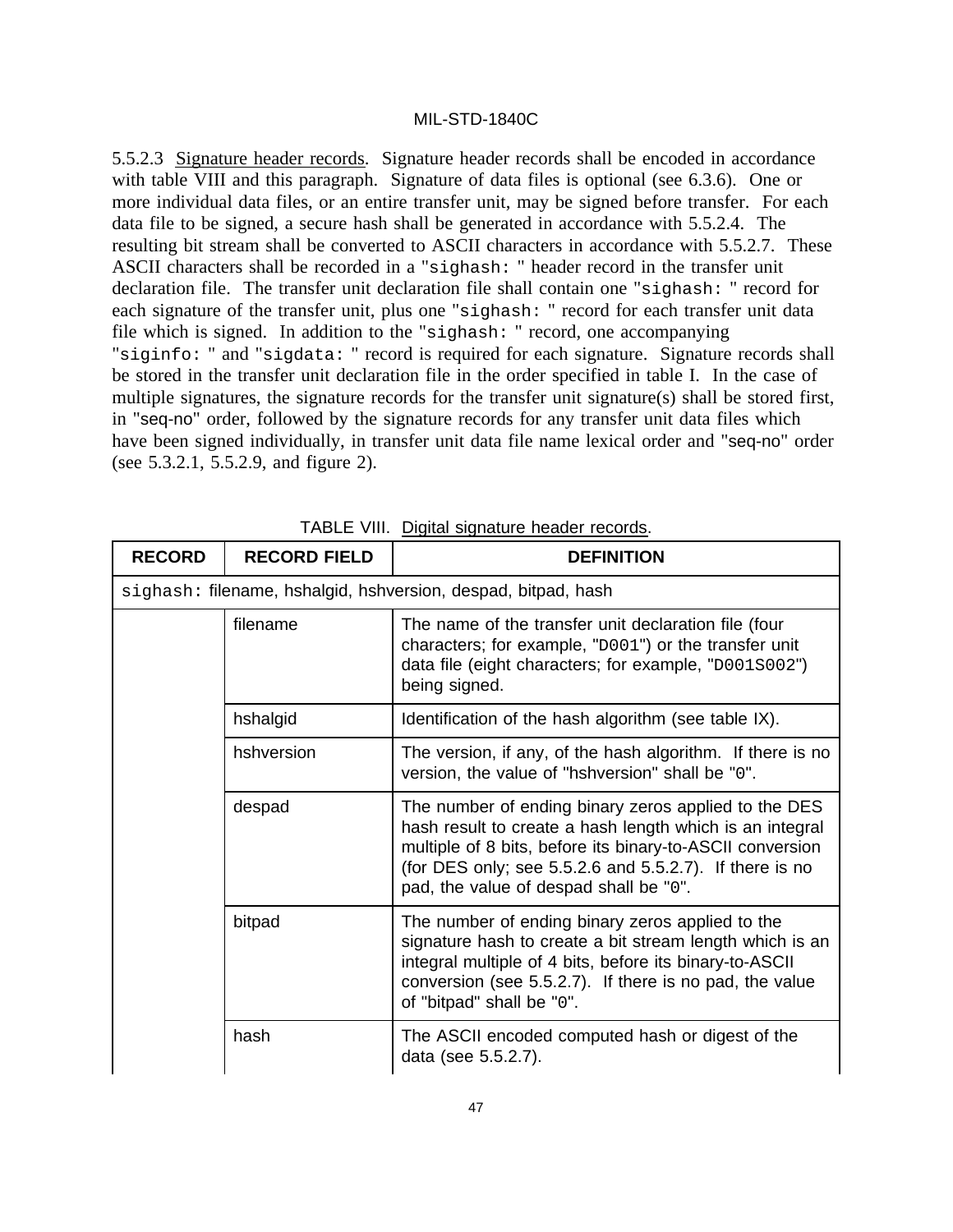| <b>RECORD</b> | <b>RECORD FIELD</b>                                   | <b>DEFINITION</b>                                                                                                                                                                                                                                                                                                                                                 |  |
|---------------|-------------------------------------------------------|-------------------------------------------------------------------------------------------------------------------------------------------------------------------------------------------------------------------------------------------------------------------------------------------------------------------------------------------------------------------|--|
|               | siginfo: filename, name, title, date-time, seq-no, id |                                                                                                                                                                                                                                                                                                                                                                   |  |
|               | filename                                              | The name of the transfer unit declaration file (four<br>characters; for example, "D001") or the transfer unit<br>data file (eight characters; for example, "D001S002")<br>being signed.                                                                                                                                                                           |  |
|               | name                                                  | The signatory's name.                                                                                                                                                                                                                                                                                                                                             |  |
|               | title                                                 | The signatory's title.                                                                                                                                                                                                                                                                                                                                            |  |
|               | date-time                                             | The time-stamp for the signature, with the form<br>"YYYYMMDD/HHHH: SS", where "YYYY" is the four-digit<br>year, "MM" is the month, "DD" is the day of the month,<br>"HHHH" is the hour using a 24-hour clock, and "SS" is<br>the seconds. All time references are based on<br>Coordinated Universal Time (UTC).                                                   |  |
|               | seq-no                                                | Identifies the sequence number order in which the<br>signature corresponding to this record was applied.<br>The first signatory has a sequence number of "1".<br>Successive sequential signatories shall increment the<br>"seq-no" value by 1. Signatories in parallel shall use<br>the same sequence number. If "seq-no" is not used, its<br>value shall be "1". |  |
|               | id                                                    | A character string used to identify a particular (public)<br>key belonging to the signatory. If "id" is not used, its<br>value shall be "NONE" (see 5.5.2.10).                                                                                                                                                                                                    |  |

## TABLE VIII. Digital signature header records - Continued.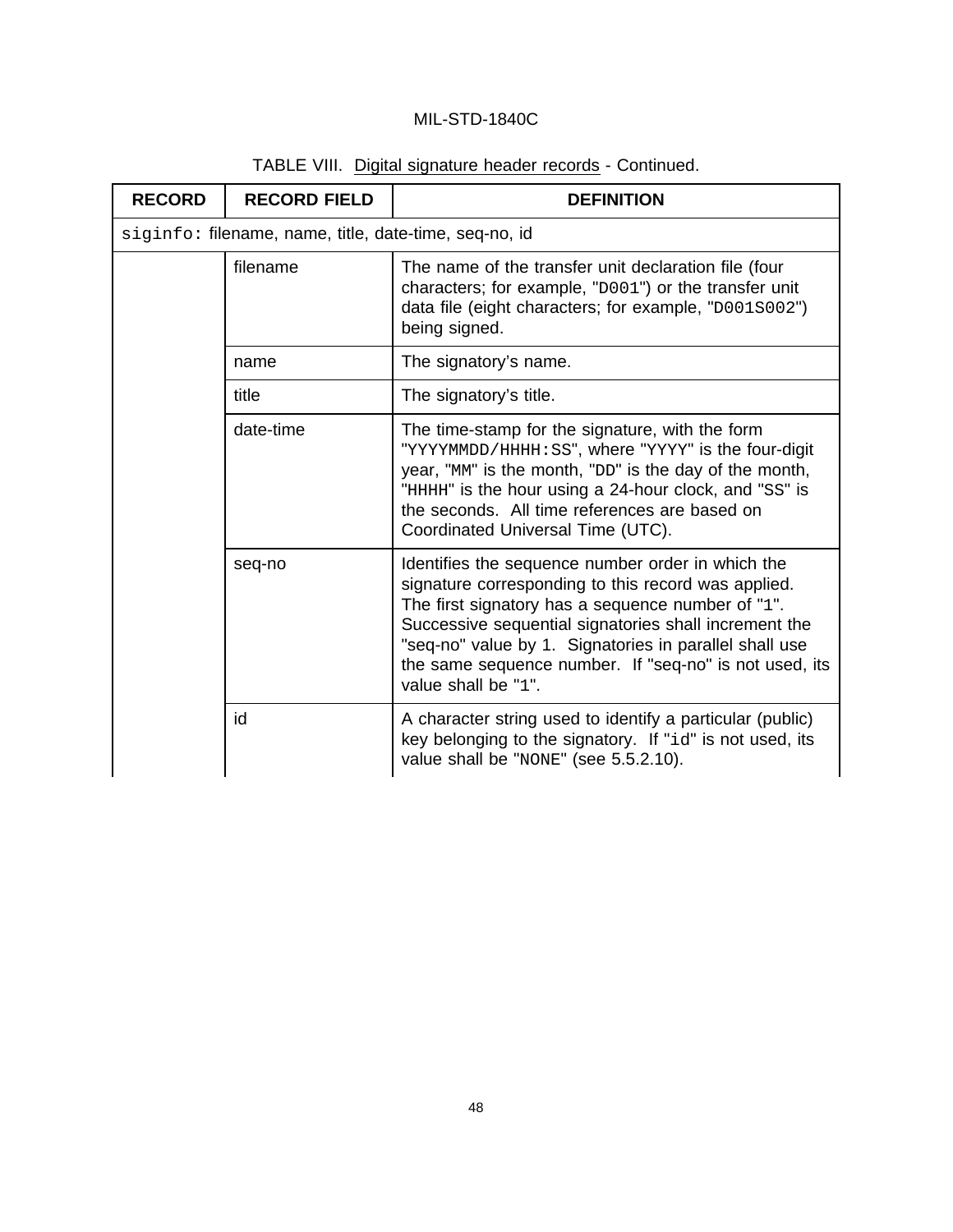| <b>RECORD</b>                                                                      | <b>RECORD FIELD</b> | <b>DEFINITION</b>                                                                                                                                                                                                                                                                                                                                                 |
|------------------------------------------------------------------------------------|---------------------|-------------------------------------------------------------------------------------------------------------------------------------------------------------------------------------------------------------------------------------------------------------------------------------------------------------------------------------------------------------------|
| sigdata: filename, sigalgid, sigversion, hshalgid, hshversion, seq-no, bitpad, sig |                     |                                                                                                                                                                                                                                                                                                                                                                   |
|                                                                                    | filename            | The name of the transfer unit declaration file (four<br>characters; for example, "D001") or the transfer unit<br>data file (eight characters; for example, "D001S001")<br>being signed.                                                                                                                                                                           |
|                                                                                    | sigalgid            | Identifies the algorithm used to generate the digital<br>signature (see table IX).                                                                                                                                                                                                                                                                                |
|                                                                                    | sigversion          | The version, if any, of the "sigalgid" algorithm. If there<br>is no version, the value of "sigversion" shall be "0".                                                                                                                                                                                                                                              |
|                                                                                    | hshalgid            | Identifies the algorithm used to generate the hash (see<br>table IX).                                                                                                                                                                                                                                                                                             |
|                                                                                    | hshversion          | The version, if any, of the "hshalgid" algorithm. If there<br>is no version, the value of "hshalgid" shall be "0".                                                                                                                                                                                                                                                |
|                                                                                    | seq-no              | Identifies the sequence number order in which the<br>signature corresponding to this record was applied.<br>The first signatory has a sequence number of "1".<br>Successive sequential signatories shall increment the<br>"seq-no" value by 1. Signatories in parallel shall use<br>the same sequence number. If "seq-no" is not used, its<br>value shall be "1". |
|                                                                                    | bitpad              | The number of ending binary zeros applied to the<br>signature hash to create a bit stream length which is<br>and integral multiple of 4 before its binary-to-ASCII<br>conversion. If there is no pad, the value of "bitpad"<br>shall be "0" (see 5.5.2.7).                                                                                                        |
|                                                                                    | sig                 | The signature encoded as ASCII characters (see<br>$5.5.2.7$ ).                                                                                                                                                                                                                                                                                                    |

# TABLE VIII. Digital signature header records - Continued.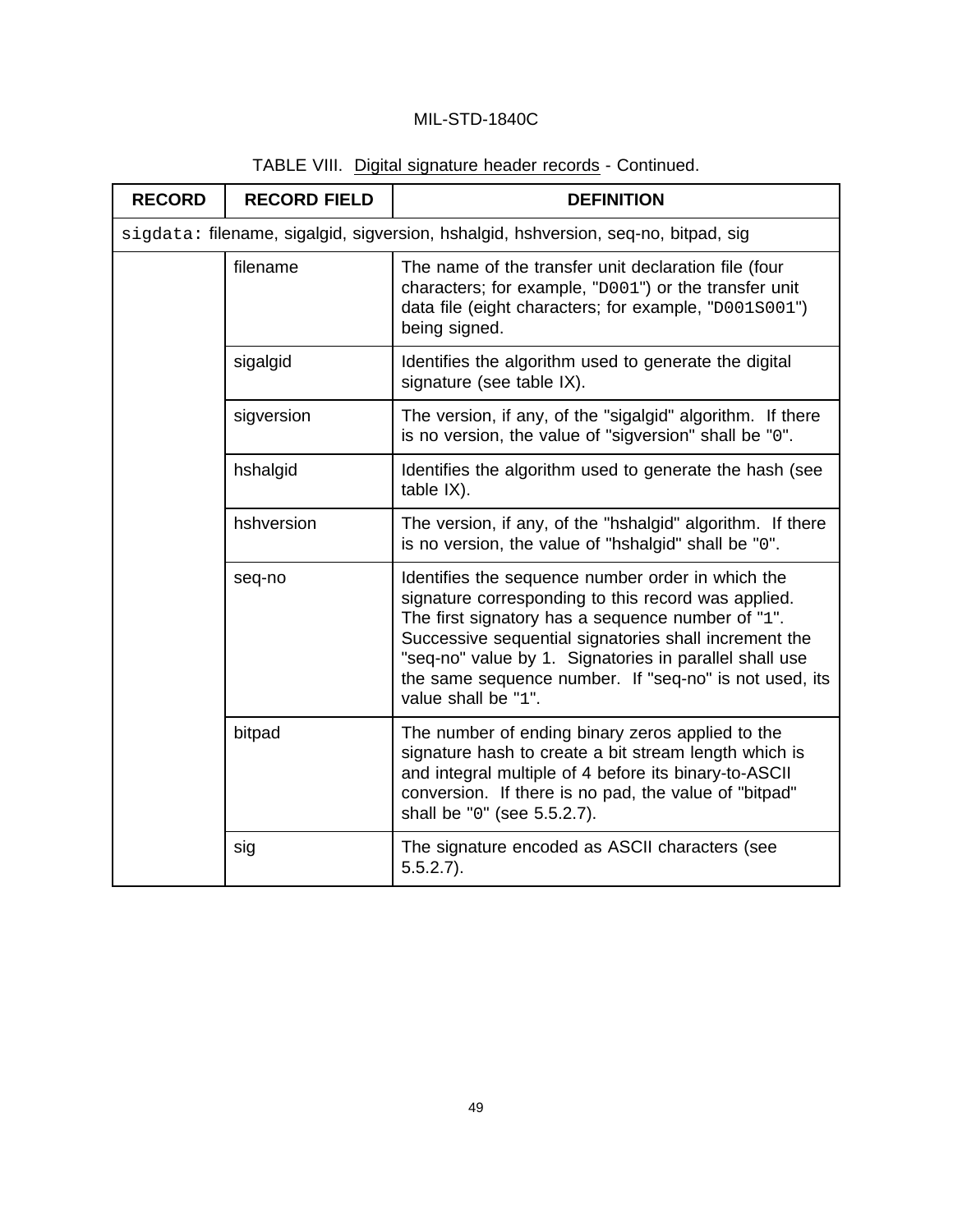5.5.2.4 Digital signature of data to be transferred. The secure hash and digital signature shall be computed on the data as it will be transmitted. That is, the block of header data which accompanies the data file during transfer is included when computing the file's hash. The computation of the hash shall occur after the data has been formatted for the transport medium by the source system. The signature verification shall be performed before any transformations of the data into the destination system format. Care shall be taken with text data to account for any transformations of line end conventions. Several signatures, in sequence or in parallel, may be applied (see 5.5.2.9). Any signatory signing the transfer unit or transfer unit data file in sequence after previous signatories provides an integrity check on the previous signatures (that is, signed "in turn"). A signatory signing in parallel with, or as a peer to, other signatories does not provide an integrity check for the peer signatures, but does for any previous signatures (such as signature "for coordination").

5.5.2.4.1 Digital signature of transfer units. A transfer unit signature shall be generated by hashing all transfer unit data files, including their header blocks, in lexical order by file name (see 5.3.2.1). A digital signature shall be computed for the entire transfer unit, and the signature results stored in digital signature header records in the transfer unit declaration file (see 5.5.2.3). The digital signature(s) on a transfer unit shall be checked upon receipt by hashing the transfer unit data files with their included headers in the same lexical order (by file name) as was used to generate the signature(s).

5.5.2.4.2 Digital signature of transfer unit data files. One or more individual transfer unit data files may have a digital signature, exclusive of any transfer unit signature. A transfer unit data file's signature shall be generated by hashing the individual transfer unit data file including its header block. A digital signature shall be computed for this hash, and the signature results stored in digital signature header records for each transfer unit data file in the transfer unit declaration file (see 5.5.2.3). The digital signature(s) on a transfer unit data file shall be checked upon receipt by hashing the transfer unit data file with its included header, as was used to generate the signature(s).

5.5.2.5 Selection of hashing and signature algorithms. The selection of digital hashing and signature algorithms shall be as specified in the contract or other form of agreement (see 6.3.6). The algorithms listed in table IX are not exhaustive. If an algorithm in table IX is used, the indicated field value shall be used for "sigalgid" or "hshalgid". When the "sigalgid" specifies both encryption method and hash algorithm, such as when using the DSS, the values of the "hshalgid" and "hshversion" fields shall be the ASCII string "NONE".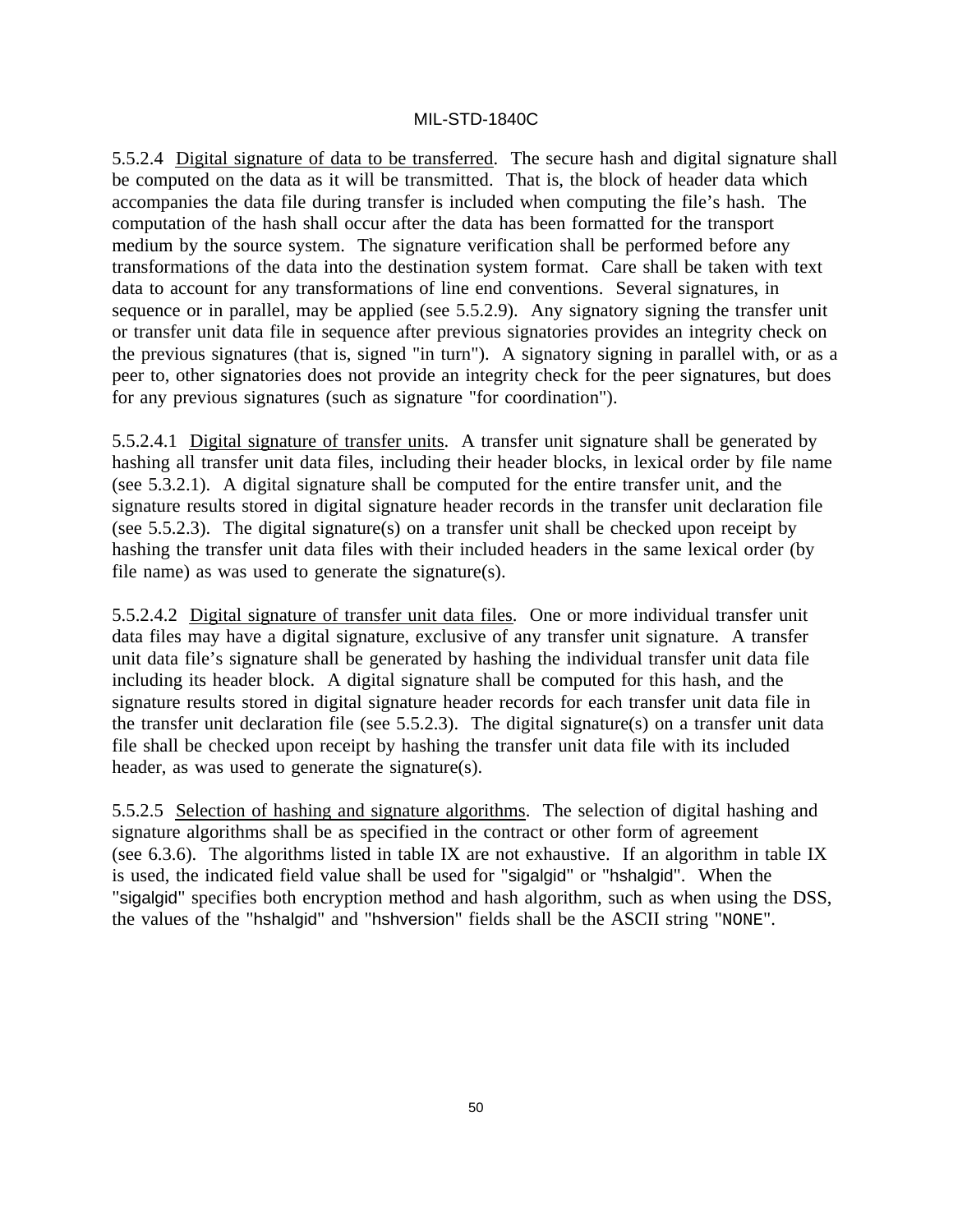| <b>FIELD</b> | <b>FIELD VALUE</b> | <b>DEFINITION</b>                                                                                                                         |
|--------------|--------------------|-------------------------------------------------------------------------------------------------------------------------------------------|
| sigalgid     | 3DES               | Triple Data Encryption Standard (DES) mode, also<br>known as the DES Encrypt-Decrypt-Encrypt (EDE)<br>multiple encryption mode (RFC 1851) |
|              | DES-CBC            | DES, Cipher Block Chaining (CBC) mode<br>(FIPS PUB 113)                                                                                   |
|              | DES-CFB            | DES, Cipher Feedback (CFB) mode (FIPS PUB 81)                                                                                             |
|              | DES-ECB            | DES, Electronic Codebook (ECB) mode<br>(FIPS PUB 81)                                                                                      |
|              | DES-OFB            | DES, Output Feedback (OFB) mode (FIPS PUB 81)                                                                                             |
|              | <b>DSS</b>         | Digital Signature Standard (DSS, FIPS PUB 186)                                                                                            |
|              | <b>RSA</b>         | Rivest-Shamir-Adleman (RSA) signature algorithm<br>employing a complementary key pair (public and<br>private, PKCS #1)                    |
| hshalgid     | DES-CBC            | DES, CBC mode (FIPS PUB 113)                                                                                                              |
|              | MD2                | Message Digest 2 (RFC 1319)                                                                                                               |
|              | MD <sub>5</sub>    | Message Digest 5 (RFC 1321)                                                                                                               |
|              | <b>SHA</b>         | Secure Hash Algorithm (SHA, FIPS PUB 180-1)                                                                                               |

TABLE IX. Hashing and signature algorithm values.

5.5.2.6 Data Encryption Standard (DES) hash padding. When one of the DES algorithms are used to encrypt a hash result, the hash result is divided into 64-bit segments, each segment is encrypted, and the results are concatenated together in the same sequence as the original segments. If padding is required to create a hash with a length that is an integral multiple of 8 bits, the hash shall be padded with ending binary zeros, and the number of padding zeros shall be identified in the "despad" field of the "sighash: " record (see table VIII).

5.5.2.7 Binary-to-ASCII bit stream conversion. Encoding of binary signature hashes and encryption Interchange Keys (IKs) for inclusion in transfer unit declaration files and transfer unit data file header records shall be in accordance with this paragraph. The bit stream representing the data to be encoded is arranged with the most significant digit first. Starting with the most significant (first) four bits, each four-bit block shall be converted to an ASCII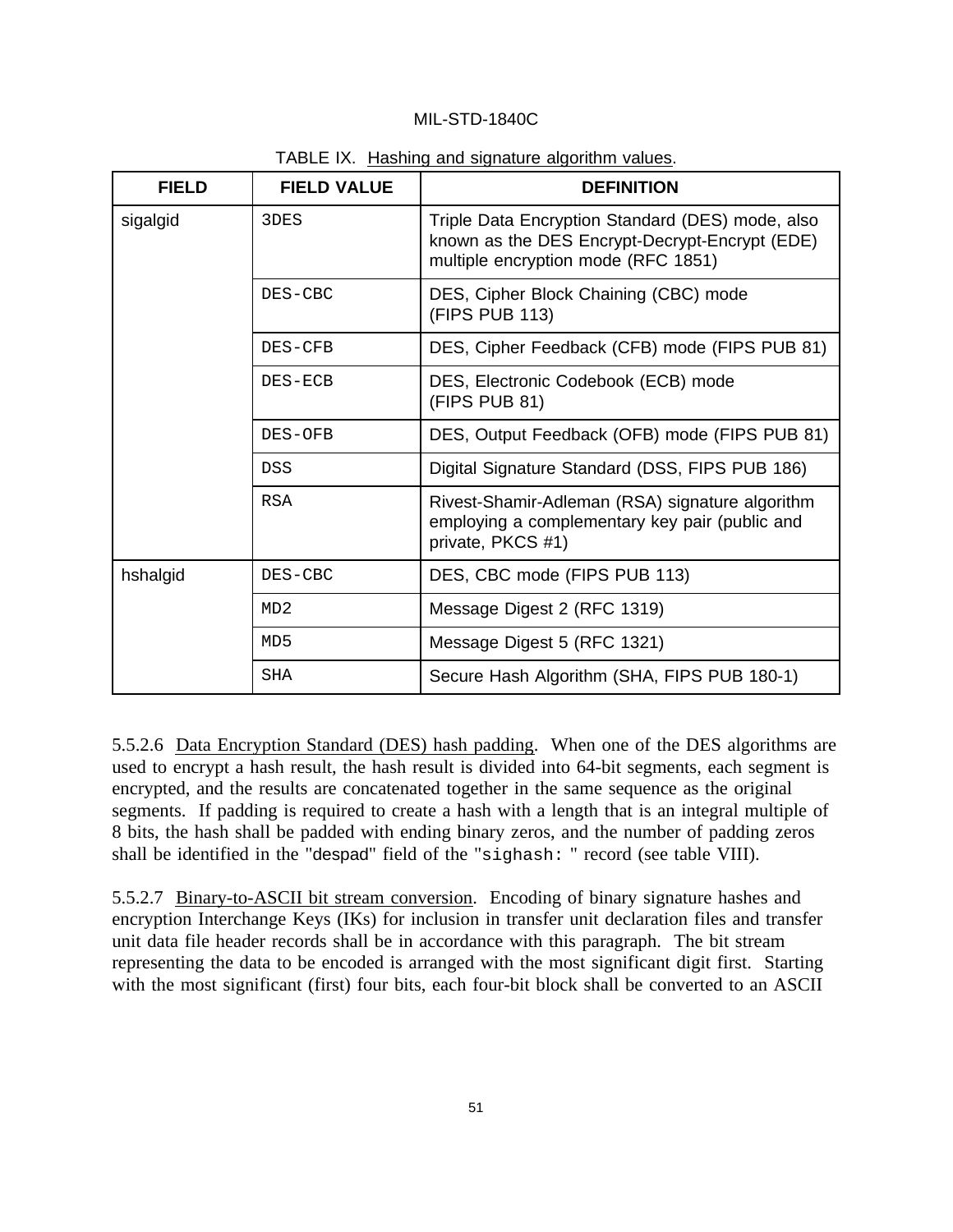character in accordance with table X, resulting in a string of ASCII characters representing the binary stream. If padding of the bit stream is required to create a hash with a length that is an integral multiple of 4, the hash shall be padded with ending binary zeros, and the number of padding zeros identified in the "bitpad" field of the "sighash: " or "dstinfo: " record (for DES padding, see 5.5.2.6). At the completion of the transfer, the signature hashes and encryption IKs shall be returned to their binary form by reversing this conversion. Any padding zeros shall be discarded after the hash or IK is converted back into a binary stream.

| BIT<br><b>STREAM</b>                                                   | <b>ASCII</b><br><b>CHARACTER</b> | <b>BIT</b><br><b>STREAM</b> | <b>ASCII</b><br><b>CHARACTER</b> |
|------------------------------------------------------------------------|----------------------------------|-----------------------------|----------------------------------|
| 0000                                                                   | 0                                | 1000                        | 8                                |
| 0001                                                                   | 1                                | 1001                        | 9                                |
| 0010                                                                   | 2                                | 1010                        | $\mathsf{A}$                     |
| 0011                                                                   | 3                                | 1011                        | B                                |
| 0100                                                                   | 4                                | 1100                        | C                                |
| 0101                                                                   | 5                                | 1101                        | D                                |
| 0110                                                                   | б                                | 1110                        | Е                                |
| 0111                                                                   | 7                                | 1111                        | F                                |
| NOTE: ASCII characters used in this conversion shall be<br>upper case. |                                  |                             |                                  |

TABLE X. Binary-to-ASCII bit stream conversion values.

5.5.2.8 Digital signature file type. Digital signatures as stand-alone data files may be associated with specific data files in a transfer unit. These signatures may be used to verify the integrity of the data contained in individual data files, either after transfer or for archival purposes. Digital signatures for individual data files are contained in a "D" file type (see tables III and V). The data in each "D" file consists solely of the "sighash: ", "siginfo: ", and "sigdata: " records (see table VIII). The "sighash: " record in a "D" file contains the filename field only; all other fields are omitted. The filename value is the transfer unit data file name of the file to which the signatures correspond. The "siginfo: " and "sigdata: " records remain as defined in table VIII.

5.5.2.9 Signature of previously signed transfer data. Multiple signatures on previously signed transfer data shall be performed in accordance with this paragraph. For a transfer unit, the new signature(s) shall be computed in accordance with 5.5.2.4, temporarily appending to the transfer unit any "sighash: ", "siginfo: ", and "sigdata: " records for that transfer unit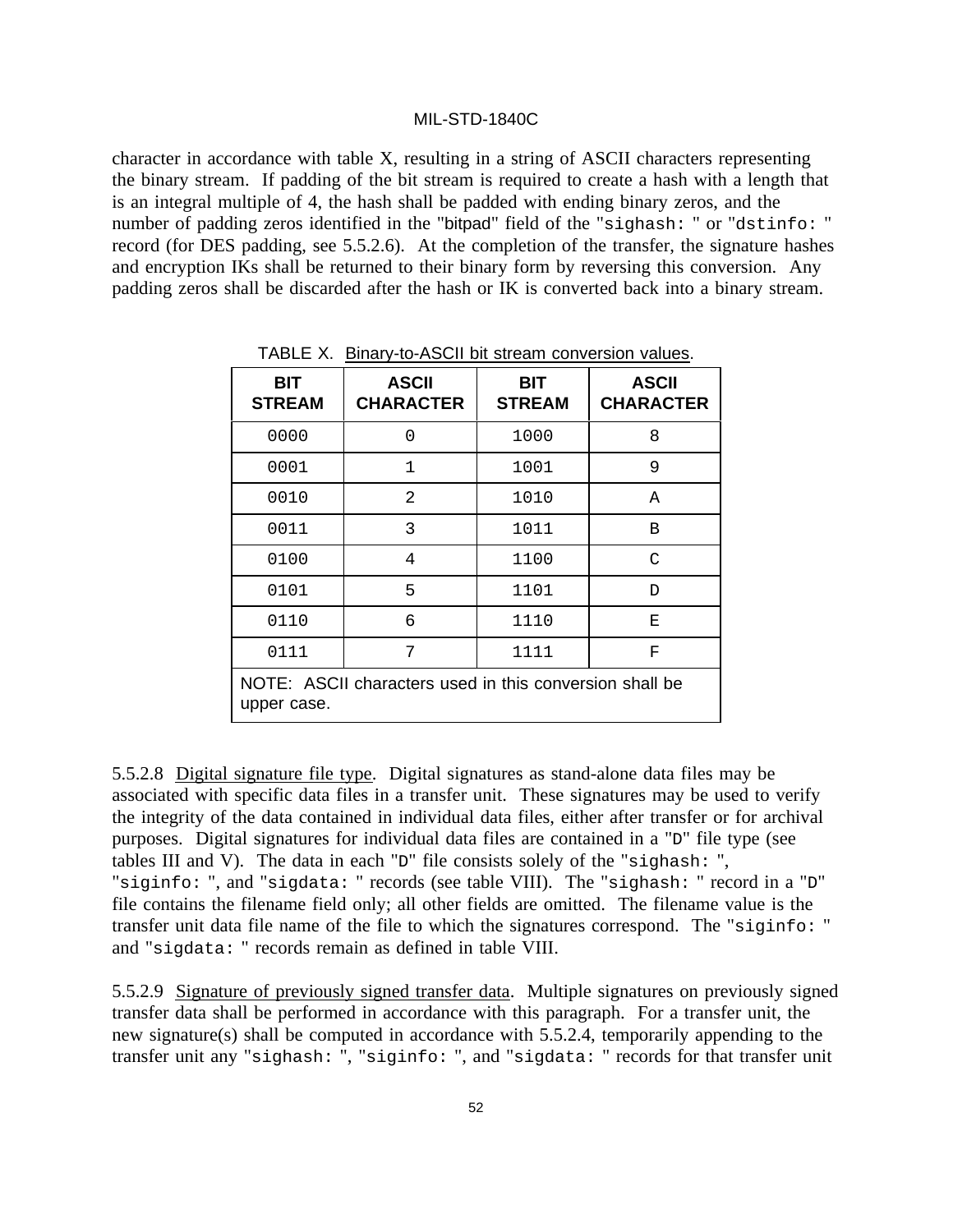whose "seq-no" is less than the signatory's "seq-no". The resulting signature, converted to ASCII characters in accordance with 5.5.2.7, shall be placed in a new "siginfo: " record in the transfer unit declaration file. To ensure interoperability in calculating the signature hashes, the lexical order of data files by file name shall be maintained in accordance with 5.5.2.4.1. A transfer unit data file's digital signature is computed on the data contained in the transfer unit data file identified in the "sighash: " record, including its header block, plus any previous (lower "seq-no") signature(s) contained in the transfer unit declaration file or in an accompanying "D" digital signature file. For the purpose of computing the hash signature element, previous signature records or digital signature files are temporarily appended to the end of the transfer unit data file during the hash calculation.

5.5.2.10 Digital signature authentication infrastructure. The means for authenticating digital signatures and their sources is outside the scope of this standard. Digital signature keys, and their corresponding identifiers, are exchanged between parties participating in a transfer via means that are independent of the data exchange in which they are employed. The management of digital signature data such as effectivity and authority, shall be as specified in the contract or other form of agreement (see 6.3.6).

5.5.3 Data encryption. Data may be protected from disclosure during transfer through the use of encryption. Encryption of data files is optional (see 6.3.6). One or more individual data files, or the entire transfer package, may be encrypted before transfer. The encryption to safeguard a transfer unit or transfer unit data file shall be performed on the data as it will be transmitted. That is, the block of header data which accompanies the data file during transfer is included when encrypting each file. The encryption of the data shall occur after the data has been formatted for the transport medium by the source system. The decryption of the data shall be performed before any transformations of the data into the destination system format. Information about the encryption shall be placed in the "encdata: " and "dstinfo: " records of the transfer unit declaration file. The transfer unit declaration file shall not be encrypted. When both encryption and a secure hash (as part of a digital signature) are applied to the same data file, the encryption algorithm shall be applied first, and the secure hash computed on the encrypted data.

5.5.3.1 Encryption mechanism. Data encryption typically is performed using two keys. First a Data Encryption Key (DEK) is generated and used only for encrypting the data in the exchange. The DEK is then encrypted, using an IK, for transfer in the data exchange along with the encrypted data. The IK may be the recipient's public key from a paired (public and private) key set, or a shared secret key. This approach permits the data to be protected to be encrypted only once, even for multiple recipients.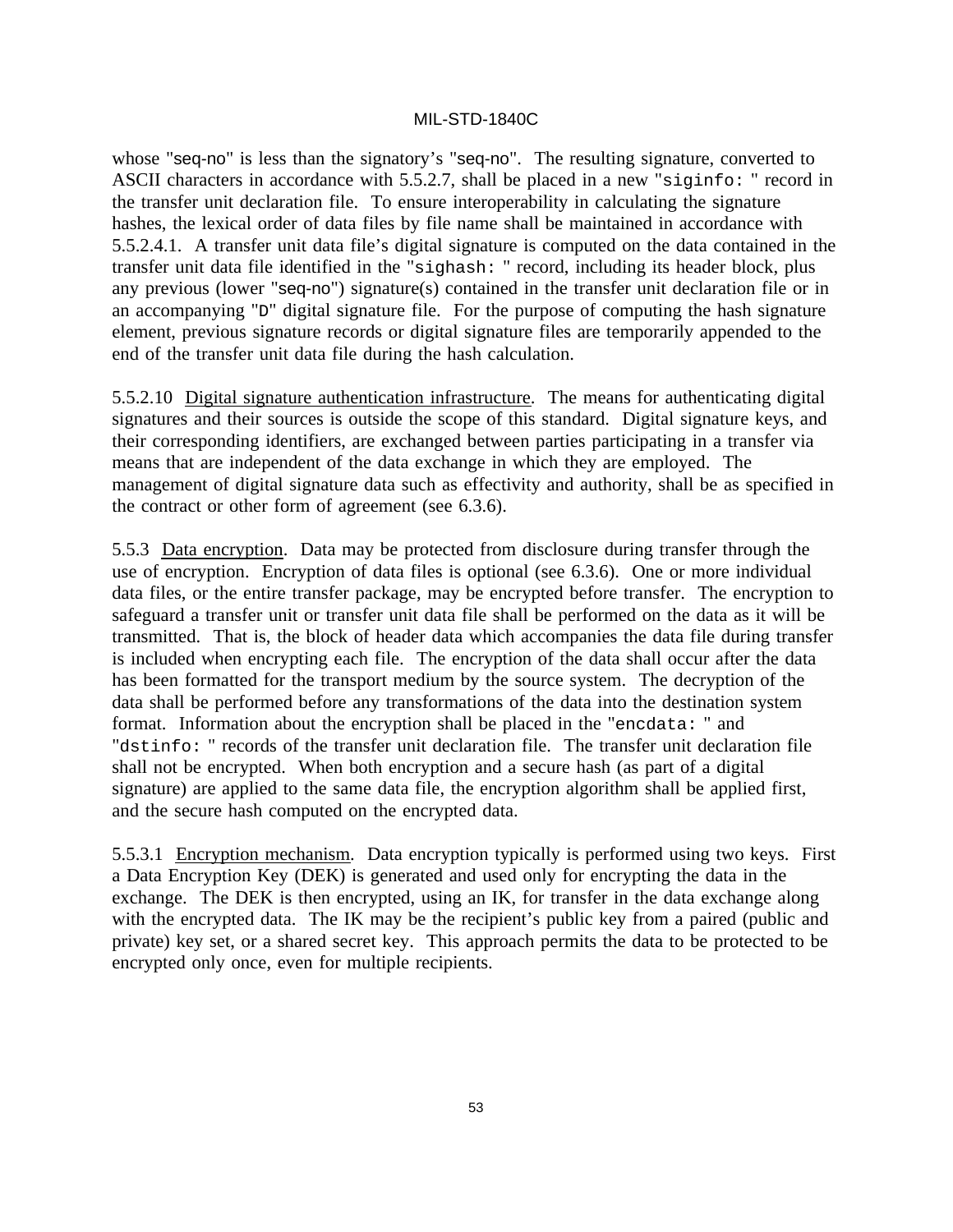5.5.3.2 Encryption header records. Encryption header records shall be encoded in accordance with table XI and this paragraph. An encrypted transfer unit shall contain all transfer unit data files, including their header blocks, in lexical order by file name (see 5.3.2.1). An "encdata: " record shall be added to the transfer unit declaration file. The "encdata: " record identifies the encrypted transfer unit and specifies the algorithm used to encrypt the transfer unit. For each recipient of the encrypted transfer unit, a "dstinfo: " record shall be added to the transfer unit declaration file. The "dstinfo: " record identifies the transfer unit recipient(s), identifies the algorithm used to encrypt the DEK, and provides each recipient with an encrypted copy of the DEK in the "encik" field. For each transfer unit data file in the transfer unit that is encrypted, exclusive of transfer unit encryption, an "encdata: " record shall be added to the transfer unit declaration file. For each recipient of the encrypted data files, a "dstinfo: " record shall be added to the transfer unit declaration file (see figure 2). The fields in the encryption information records shall be separated by the ASCII comma character followed by the ASCII space character (", ").

| <b>RECORD</b> | <b>RECORD</b><br><b>FIELD</b> | <b>DEFINITION</b>                                                                                                                                                                                                                                                                                                                               |
|---------------|-------------------------------|-------------------------------------------------------------------------------------------------------------------------------------------------------------------------------------------------------------------------------------------------------------------------------------------------------------------------------------------------|
|               |                               | encdata: filename, dekalgid, dekversion, bitpad, dekiv                                                                                                                                                                                                                                                                                          |
|               | filename                      | The name of the transfer unit declaration file (four characters;<br>for example, "D001") or the transfer unit data file (eight<br>characters; for example, "D001S001") being encrypted.                                                                                                                                                         |
|               | dekalgid                      | The DEK algorithm identifier for the algorithm used to encrypt<br>the file with the IK (see table XII).                                                                                                                                                                                                                                         |
|               | dekversion                    | Algorithm version, if any, of the "dekalgid". If there is no<br>version, the value of "dekversion" shall be "0".                                                                                                                                                                                                                                |
|               | bitpad                        | The number of ending binary zeros applied to the IK to create<br>a bit stream length which is an integral multiple of 4 before its<br>binary-to-ASCII conversion. If there is no pad, the value of<br>"bitpad" shall be "0" (see 5.5.2.7).                                                                                                      |
|               | dekiv                         | The Digital Encryption Key Initialization Vector parameters to<br>be used when initializing the data encryption algorithm<br>(optional). If present, and a binary value, the "dekiv" shall be<br>enclosed as ASCII characters in accordance with 5.5.2.7. If<br>there is no DEK initialization vector, the value of "dekiv" shall<br>be "NONE". |

TABLE XI. Encryption header records.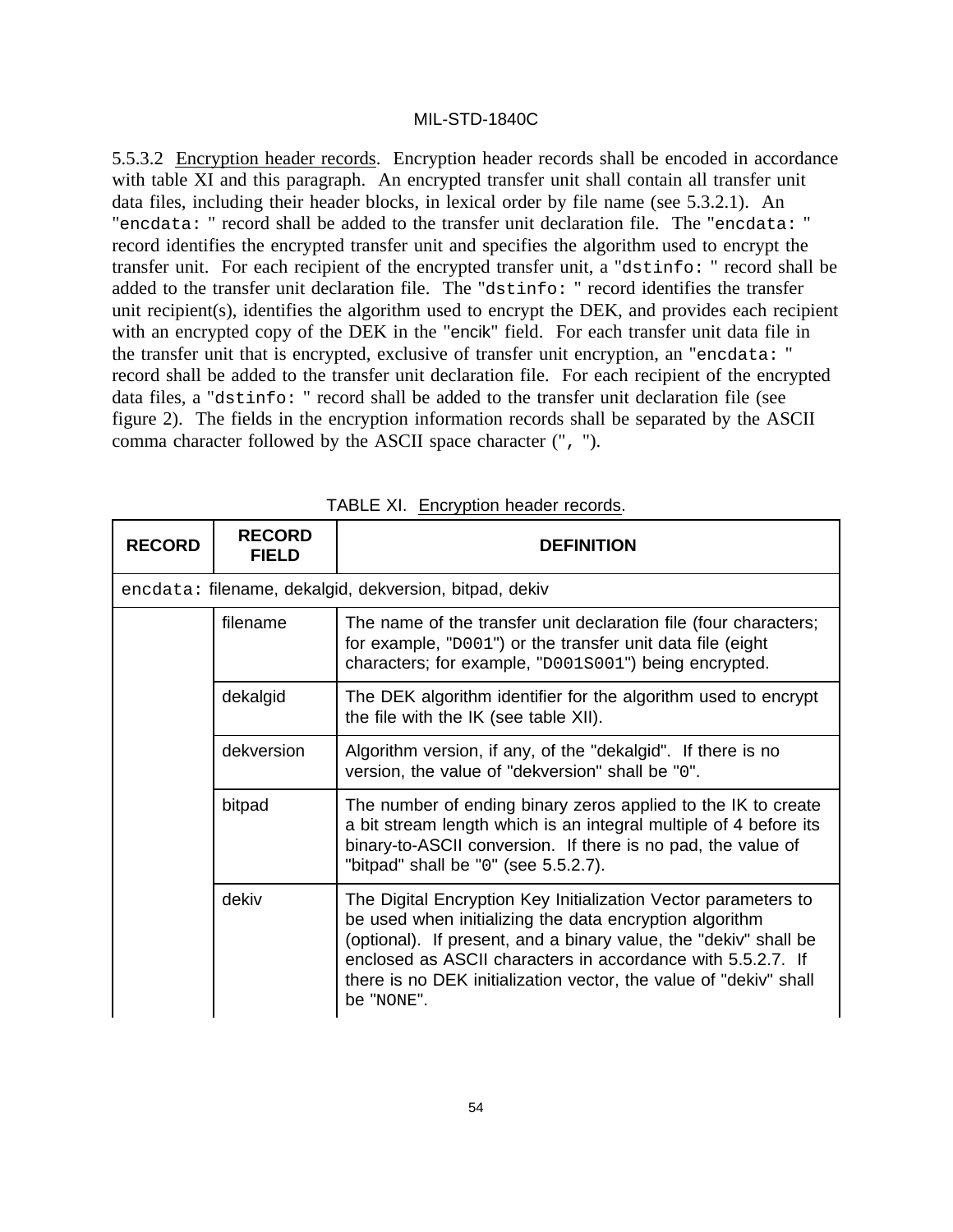| <b>RECORD</b>   | <b>RECORD</b><br><b>FIELD</b>                                                                                                                   | <b>DEFINITION</b>                                                                                                                                                                                                                                                                           |
|-----------------|-------------------------------------------------------------------------------------------------------------------------------------------------|---------------------------------------------------------------------------------------------------------------------------------------------------------------------------------------------------------------------------------------------------------------------------------------------|
|                 |                                                                                                                                                 | dstinfo: filename, ikalgid, ikversion, keyid, bitpad, encik                                                                                                                                                                                                                                 |
|                 | filename                                                                                                                                        | The name of the transfer unit declaration file (four character;<br>for example, "D001") for transfer unit data file (eight<br>characters; for example, "D001S002") being encrypted.                                                                                                         |
|                 | ikalgid                                                                                                                                         | The algorithm used to encode the IK (see table XII).                                                                                                                                                                                                                                        |
|                 | ikversion                                                                                                                                       | Algorithm version, if any, of the "ikalgid". If there is no version,<br>the value of "ikversion" shall be "0".                                                                                                                                                                              |
| keyid<br>bitpad | A string identifying the recipient with whose key the IK was<br>encoded. If "keyid" is not used, its value shall be "NONE" (see<br>$5.5.3.4$ ). |                                                                                                                                                                                                                                                                                             |
|                 |                                                                                                                                                 | The number of ending binary zeros applied to the IK to create<br>a bit stream length which is an integral multiple of 4 before its<br>binary-to-ASCII conversion. If there is no pad, the value of<br>"bitpad" shall be "0" (see 5.5.2.7).                                                  |
|                 | encik                                                                                                                                           | The Encryption Interchange Key (such as the recipient's public<br>key or a shared secret key) which is the encrypted copy of the<br>DEK needed to decrypt the data transfer. If present, and a<br>binary value, "encik" shall be encoded as ASCII characters in<br>accordance with 5.5.2.7. |

### TABLE XI. Encryption header records - Continued.

5.5.3.3 Encryption key algorithms. The selection of encryption key algorithms shall be as specified in the contract or other form of agreement (see 6.3.6). The algorithms listed in table XII are not exhaustive. If an algorithm in table XII is used, the indicated field value shall be used for "dekalgid: " or "ikalgid: ".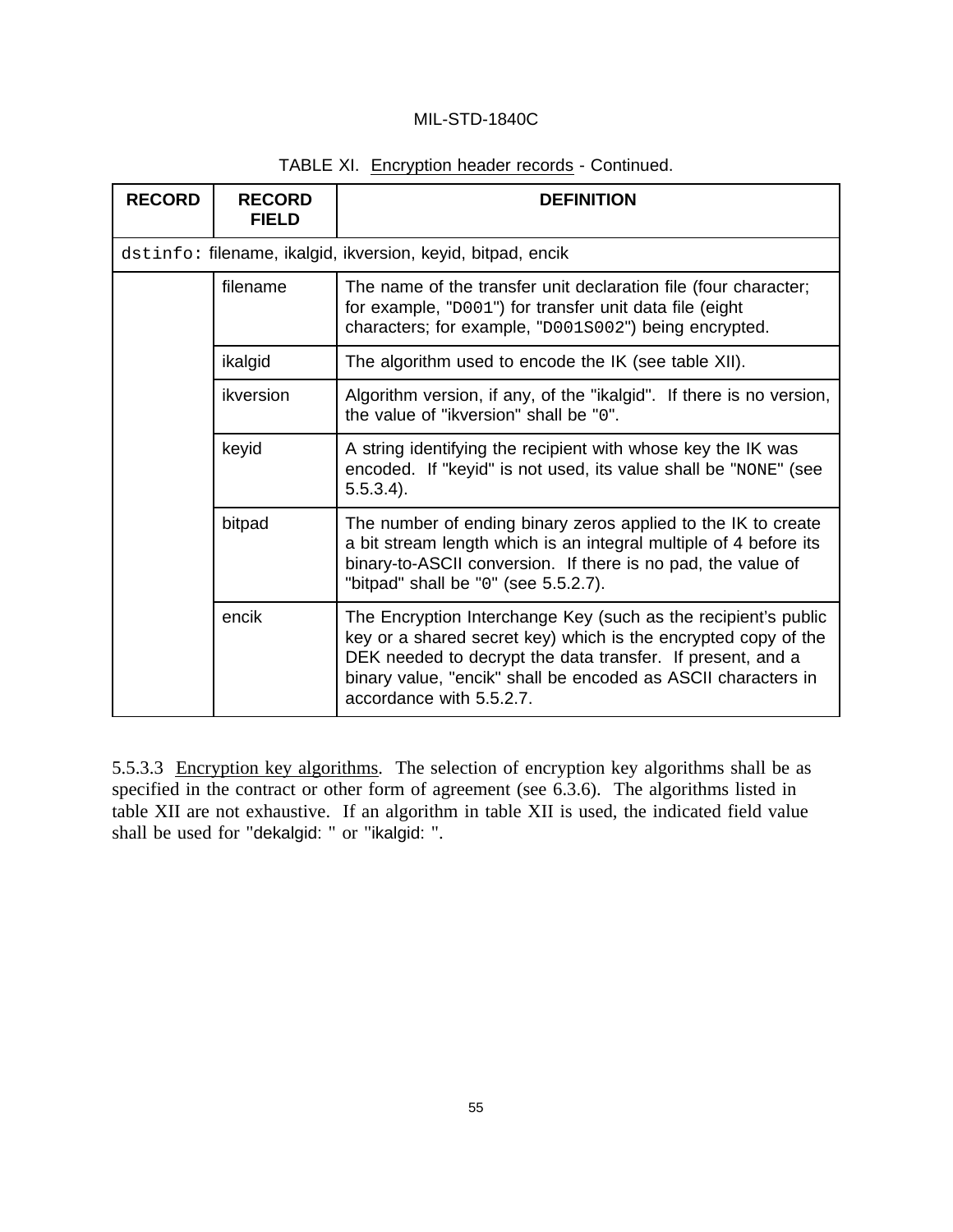| <b>FIELD</b> | <b>FIELD VALUE</b> | <b>DEFINITION</b>                                                                                                       |
|--------------|--------------------|-------------------------------------------------------------------------------------------------------------------------|
| dekalgid     | DES-CBC            | Data Encryption Standard (DES), Cipher Block<br>Chaining (CBC) mode (FIPS PUB 113)                                      |
|              | FORTEZZA           | FORTEZZA encryption services (MD4002101-1.52)                                                                           |
|              | TYPE-I             | Type I Card encryption (formerly known as<br>FORTEZZA Plus, MD4000501-1.52)                                             |
| ikalgid:     | 3DES               | Triple DES mode, also known as the DES<br>Encrypt-Decrypt-Encrypt (EDE) multiple encryption<br>mode (RFC 1851)          |
|              | DES-CBC            | DES, Cipher Block Chaining (CBC) mode<br>(FIPS PUB 113)                                                                 |
|              | DES-CFB            | DES, Cipher Feedback (CFB) mode (FIPS PUB 81)                                                                           |
|              | DES-ECB            | DES, Electronic Codebook (ECB) mode<br>(FIPS PUB 81)                                                                    |
|              | DES-OFB            | DES, Output Feedback (OFB) mode (FIPS PUB 81)                                                                           |
|              | KEA                | Key Exchange Algorithm (KEA, R21-TECH-23-94)                                                                            |
|              | <b>RSA</b>         | Rivest-Shamir-Adleman (RSA) encryption algorithm<br>employing a complementary key pair (public and<br>private, PKCS #1) |

TABLE XII. Encryption algorithm values.

5.5.3.4 Encryption key management. The means for conveying and authenticating interchange keys is outside of the scope of this standard. These encryption keys, and their corresponding identifiers, are exchanged between parties participating in a transfer via means that are independent of the data exchange in which they are employed. The management of encryption keys shall be as specified in the contract or other form of agreement (see 6.3.6).

5.6 Data compression. Data may be compressed before transfer to reduce the quantity of transfer media required or to speed up electronic transfer. Compression of data files is optional (see 6.3.7). One or more individual data files, or the entire transfer package, may be compressed before transfer. The compression shall be performed on the data as it will be transmitted. That is, the block of header data which accompanies the data file during transfer is included when compressing the data. The compression of the data shall occur after the data has been formatted for the transport medium by the source system. The decompression of the data shall be performed before any transformations of the data into the destination system format. Information about the compression shall be placed in a "cmpdata: " record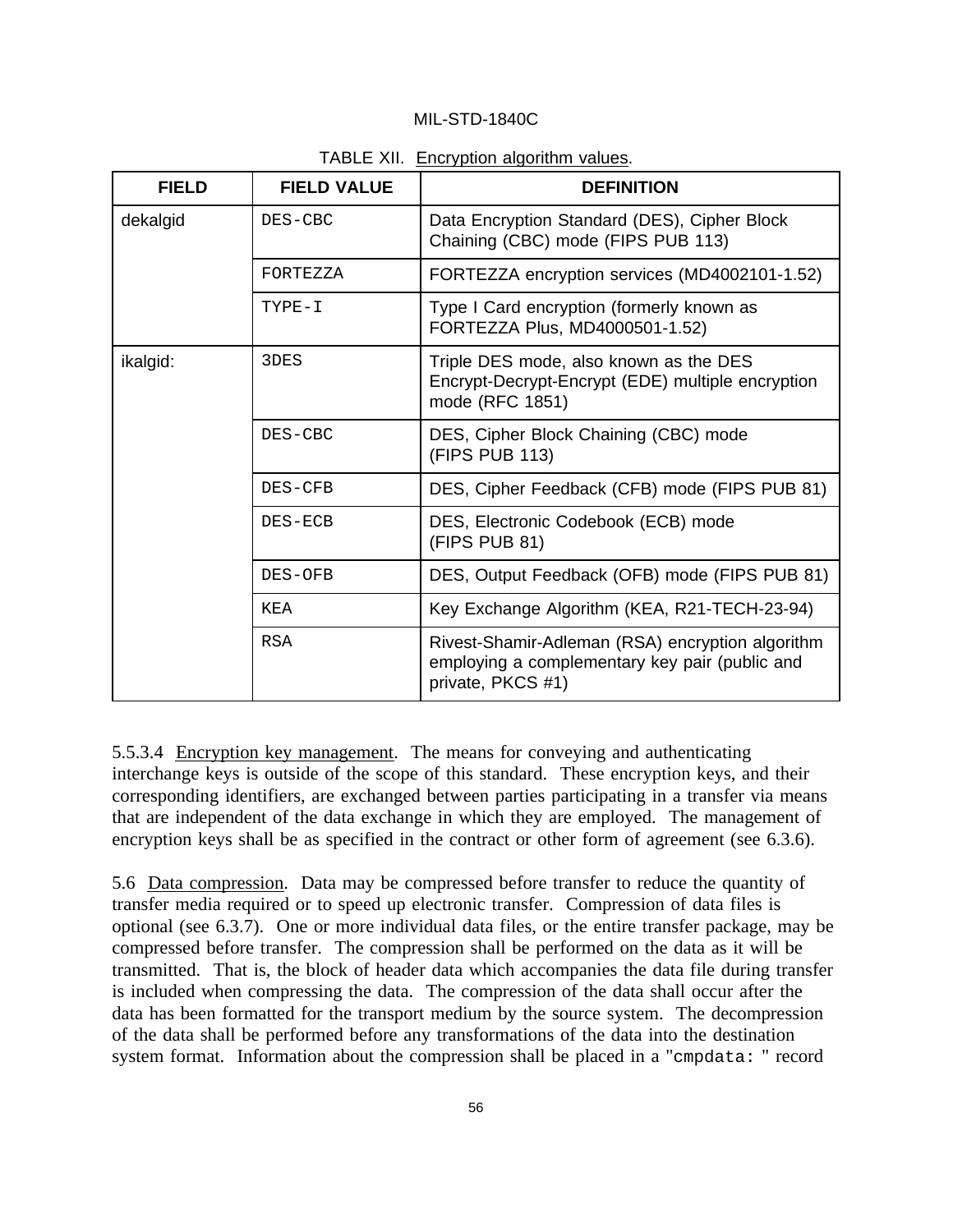in the transfer unit declaration file. The transfer unit declaration file shall not be compressed. When both compression and encryption are applied to the same data, the compression shall be performed first, and the encryption applied to the compressed data.

5.6.1 Compression header records. Compression header records shall be encoded in accordance with table XIII and this paragraph. A compressed transfer unit shall contain all transfer unit data files, including their header blocks, in lexical order by file name (see 5.3.2.1). A "cmpdata: " record shall be added to the transfer unit declaration file. The "cmpdata: " record identifies the compressed transfer unit and specifies the algorithm used to compress the transfer unit. For each transfer unit data file in the transfer unit that is compressed, exclusive of transfer unit compression, a "cmpdata: " record shall be added to the transfer unit declaration file (see figure 2). The fields in the compression information records shall be separated by the ASCII comma character followed by the ASCII space character (", ").

| <b>RECORD</b> | <b>RECORD</b><br><b>FIELD</b>           | <b>DEFINITION</b>                                                                                                                                                                        |
|---------------|-----------------------------------------|------------------------------------------------------------------------------------------------------------------------------------------------------------------------------------------|
|               | empdata: filename, cmpalgid, empversion |                                                                                                                                                                                          |
|               | filename                                | The name of the transfer unit declaration file (four characters;<br>for example, "D001") or the transfer unit data file (eight<br>characters; for example, "D001S001") being compressed. |
|               | cmpalgid                                | The compression algorithm identifier for the algorithm used to<br>compress the data (see table XIV).                                                                                     |
|               | cmpversion                              | Algorithm version, if any, of the "cmpalgid". If there is no<br>version, the value of "cmpversion" shall be "0".                                                                         |

| TABLE XIII. Compression header records. |  |  |  |
|-----------------------------------------|--|--|--|
|-----------------------------------------|--|--|--|

5.6.2 Compression algorithms. The selection of compression algorithms shall be as specified in the contract or other form of agreement (see 6.3.7). The algorithms listed in table XIV are not exhaustive. If an algorithm in table XIV is used, the indicated field value shall be used for "cmpalgid".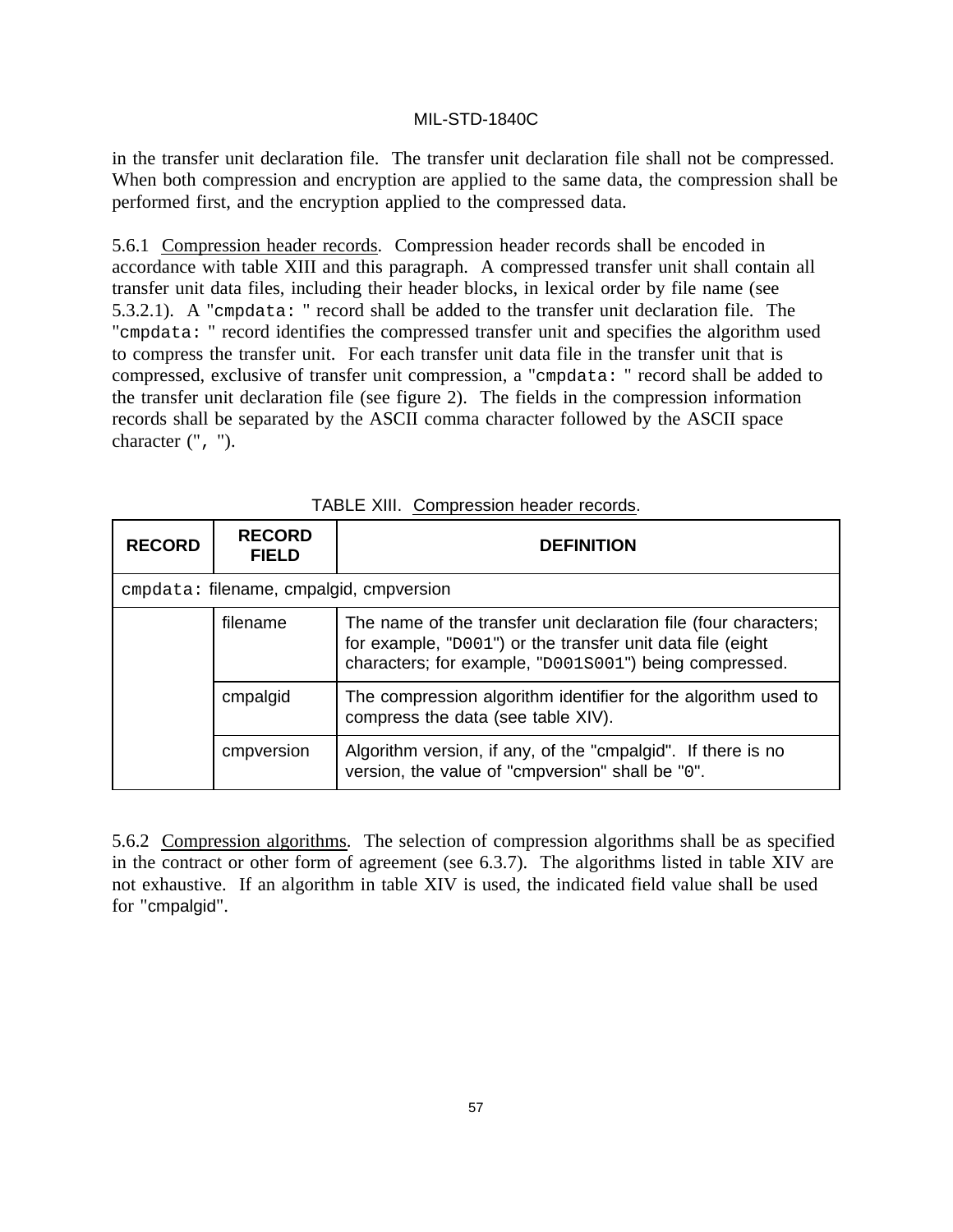| <b>FIELD</b> | <b>FIELD VALUE</b> | <b>DEFINITION</b>                                     |
|--------------|--------------------|-------------------------------------------------------|
| cmpalgid     | COMPRESS           | X/Open Compress (Open Group CAE Specification<br>C436 |
|              | GZIP               | GNU data compression GZIP file format<br>(RFC 1952)   |
|              | X3.225             | ANSI X3.225 compaction algorithm (ANSI X3.225)        |
|              | Z <sub>T</sub> P   | Zip file format (PKWARE APPNOTE.ZIP)                  |

TABLE XIV. Compression algorithm values.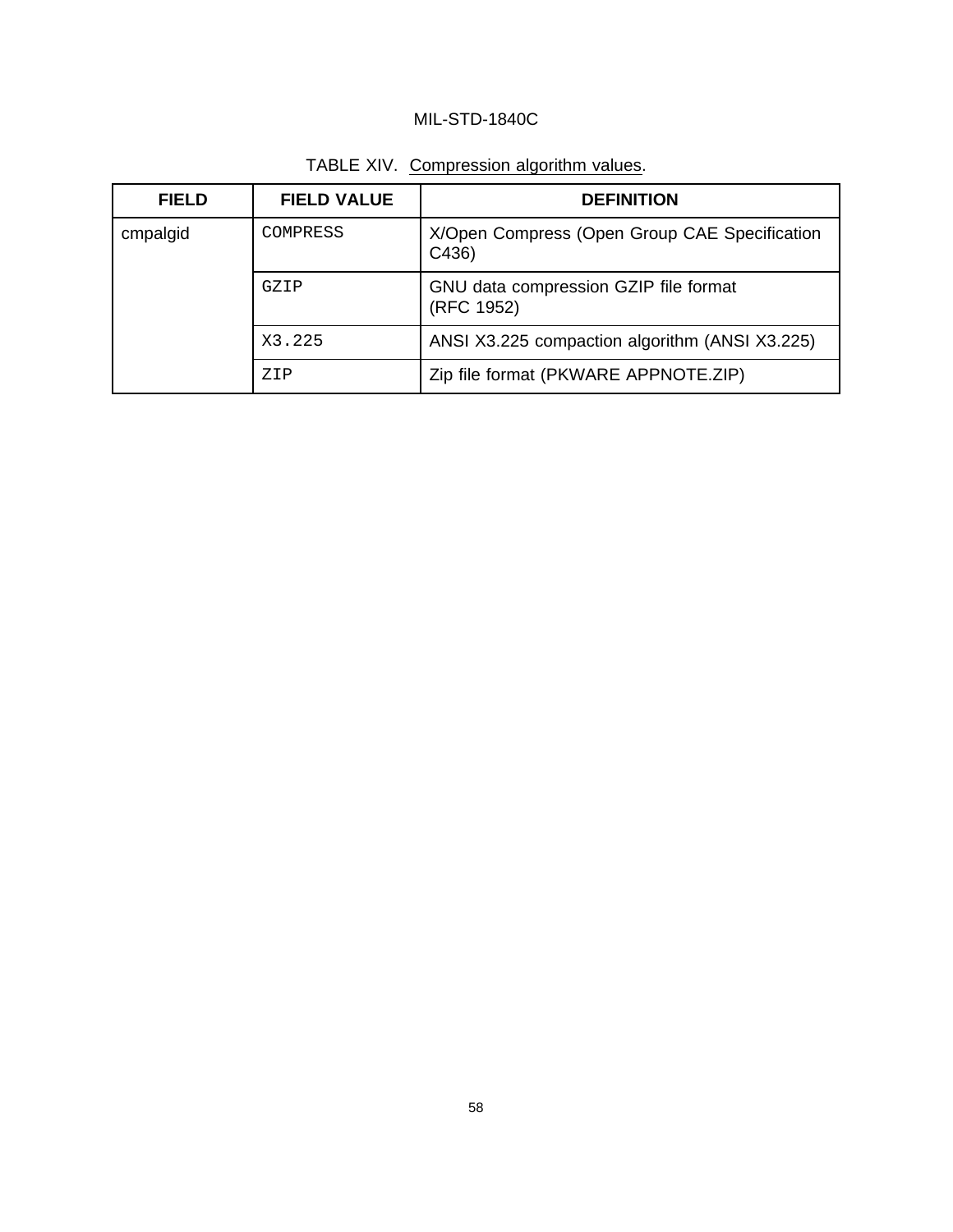## 6. NOTES

(This section contains information of a general or explanatory nature which may be helpful, but is not mandatory.)

6.1 Intended use. This standard directs the application of standards and specifications which are intended to provide the capability for reliable and economical transfer of various digital forms of technical information. The standards implemented herein have been chosen because they are widely supported and accepted by national or international standards bodies. Because of the rapidly evolving technologies involved, many of these standards are themselves evolving significantly, and will be further implemented in future revisions of this standard.

6.2 Issue of Department of Defense Index of Specifications and Standards (DoDISS). When this standard is used in acquisition, the applicable issue of the DoDISS must be cited in the solicitation (see 2.2 and 2.3).

6.3 Tailoring guidance. This standard has been designated as an "Interface Standard" by the DoD, and may be used in acquisition contracts without a waiver. To ensure proper application of this standard, invitations for bids, requests for proposals, and contractual statements of work should tailor the requirements in sections 4 and 5, and appendices A, B, C, and D of this standard to exclude any unnecessary requirements and to stipulate project-specific details. Note that the processing time before, during, and after transfer, and automation system overhead and complexity, may be significantly affected by the options selected for use or imposed by the contract. The frequent use of the term "as specified in the contract or other form of agreement" in sections 4 and 5, and the appendices, highlights the importance of detailed communications and agreement between sender and receiver to ensure complete and successful transfer of data. The following paragraphs indicate specific areas where tailoring should be considered in the application of this interface standard.

6.3.1 Data requirements. When this standard is invoked in the contract, it will only apply to contract data called out in the Contract Data Requirements List (CDRL). Each item in the CDRL will be annotated on the respective DD Form 1423 to indicate that MIL-STD-1840 specifies the format for delivery. The content of the information to be delivered is defined by the DIDs referenced in the CDRL. See MIL-HDBK-59, Continuous Acquisition and Life-Cycle Support (CALS) Implementation Guide, for guidance in developing CALS data requirements for a project.

6.3.2 Media requirements. The transfer media requirements for MIL-STD-1840 technical data exchange must be specified in the contract or other form of agreement. See appendix A for media options and recommendations.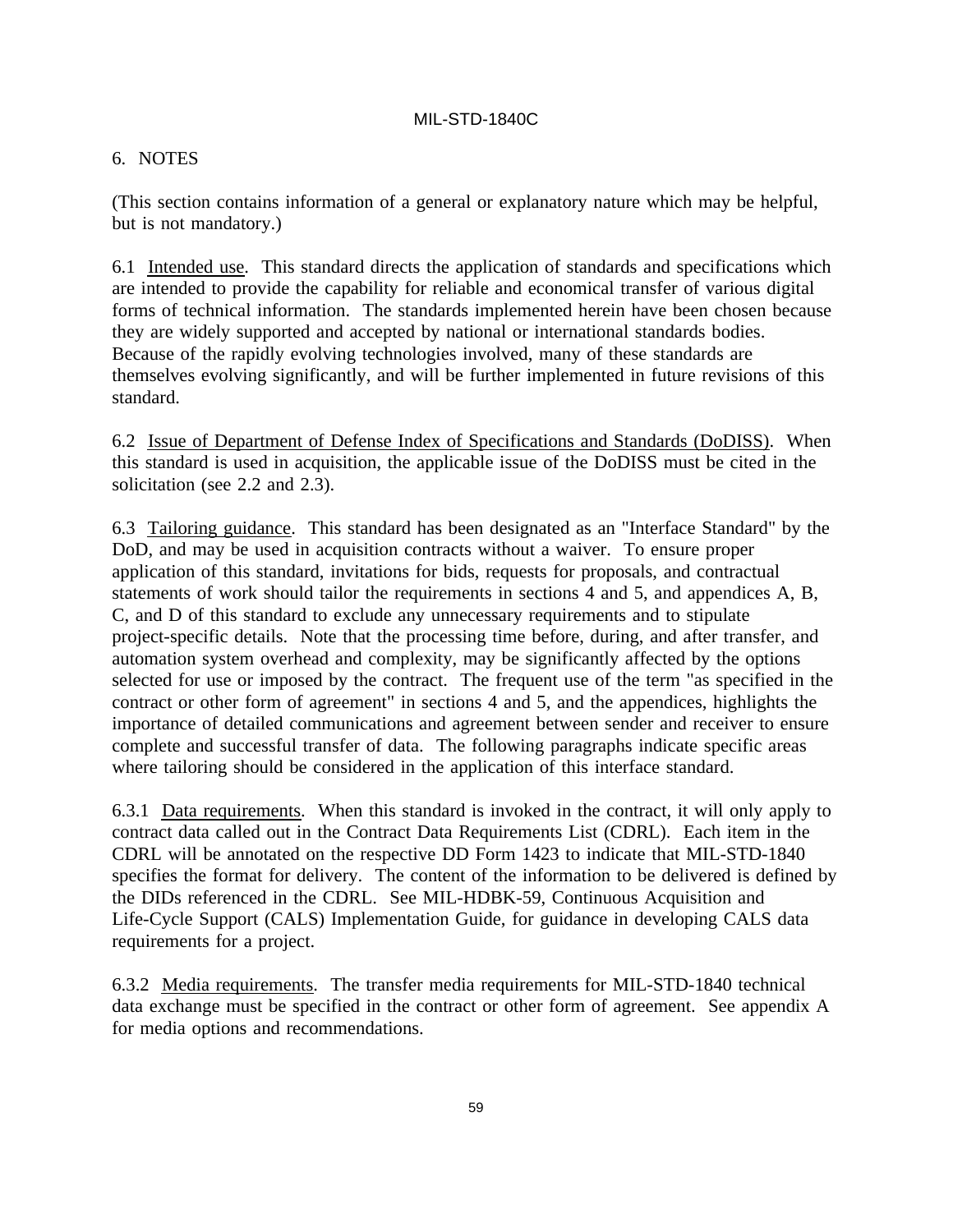6.3.3 Packaging requirements. The physical packaging requirements for MIL-STD-1840 transfer media must be specified in the contract or other form of agreement. See appendix B for packaging options and recommendations.

6.3.4 Product data transfer unit indexing. Engineering data destined for storage in JEDMICS should be associated with indexing information and other metadata. The "srcdocid: " and "srcdocdx: " header records are designed for the transmission of this type of information (see tables VI and VII). The indexing information requirements based on these records must be specified in the contract or other form of agreement. See appendix C for additional engineering data and metadata coding instructions. The JEDMICS Program Management Office (PMO) focal point for JEDMICS dialect type and dialect identifier information is:

Code PML590 JEDMICS PMO Naval Supply Systems Command (NAVSUP) P.O. Box 2050 Mechanicsburg, PA 17055-0791

6.3.5 Data format type and subtype selection. The use of data formats or data format types other than those described in table III must be specified in the contract or other form of agreement. Additionally, the "dtype: " record has been defined for use with table IV to indicate the specific subtype or class of a transfer unit data file. This record is designed as an extensible means of automatically transferring data file subtype information. Use of the "dtype: " record should be specified in the contract or other form of agreement. See appendix D for additional instructions on the use and format of the "dtype: " header record.

6.3.6 Information Security, digital signature, and encryption requirements. When required to meet project needs, the INFOSEC features to be applied during information interchange should be specified in the contract or other form of agreement. The algorithms and conventions for digital signature and encryption of transfer units or transfer unit data files should be specified in the contract or other form of agreement. The infrastructure for digital signature authentication and encryption key management, such as by the use of ITU-T Recommendation X.509, Information Technology – Open Systems Interconnection – The Directory: Authentication Framework, is the responsibility of the project and should be specified in the contract or other form of agreement. See 5.5 for INFOSEC capabilities and requirements.

6.3.6.1 Notes on digital signature authentication. Given an acceptable digital signature management infrastructure, digital signatures both verify and authenticate a transfer. With the number of variables and the speed at which this technology is changing, the implementation of this infrastructure is left to each project at this time. Other than the signature records in the declaration file, a transfer unit contains no internal confirmation that the destination system should or should not expect a digital signature. Therefore, whether transfer units will be signed digitally should be specified in the contract or other form of agreement. Depending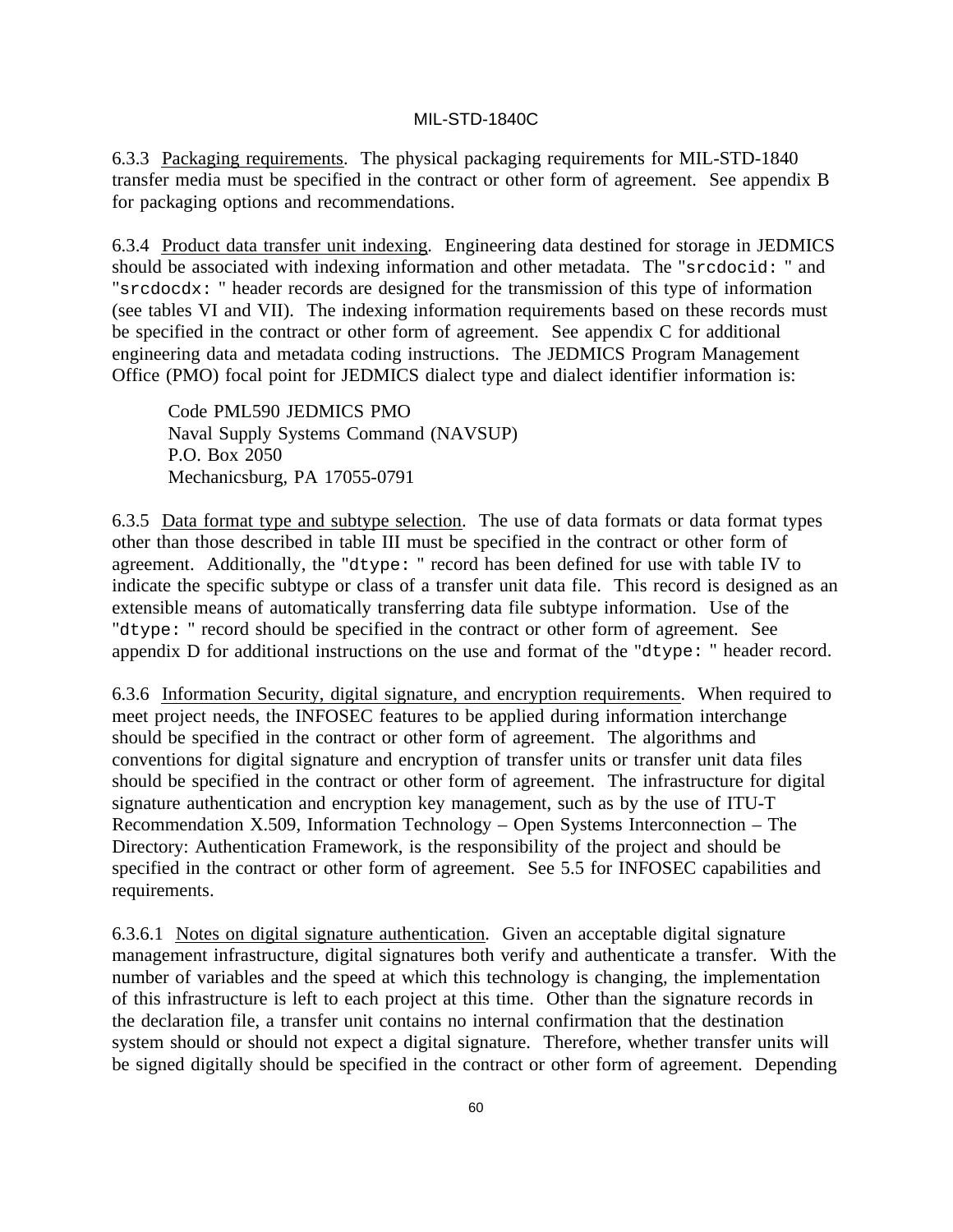on project requirements and local security policies, it may be inappropriate to accept transfer units without a digital signature, because the transfer contents cannot be independently authenticated otherwise. However, receiving encrypted transfer units without digital signatures may be acceptable to a project, because many of the algorithms used will provide an authentication of the source system, and because the transfer unit may contain signatures after it is decrypted.

6.3.6.2 Encryption and digital signature order. During the development of this standard, the decision was made to require the encryption of transfer units before applying the digital signature for transfer when performing both encryption and digital signature on the same transfer unit. This sequence of encryption and signature can logically be performed in either order, and there are security arguments supporting each method. The encrypt-then-sign sequence was selected for operational reasons, so that a transfer unit can be authenticated upon receipt without decrypting the data. This may reduce processing time at the destination system, as non-authenticated transfers will not be decrypted. This sequence also means that encrypted transfer units can be securely handled by non-trusted systems and non-cleared personnel until they are decrypted on the destination system.

6.3.7 Data compression. When required to meet individual project needs, the compression features to be applied during information interchange should be specified in the contract or other form of agreement. The algorithms and conventions for the compression of transfer units or transfer unit data files should be specified in the contract or other form of agreement. See 5.6 for compression capabilities and requirements. Compression is performed before encryption when both are applied to the same data, as encrypted data is randomized and is likely to grow in size if passed through a compression algorithm.

6.3.8 Date and time entries. When users find that some of the values in date-time entries are not relevant, the values used in the date-time entry should be agreed upon in the contract or other form of agreement. An engineering drawing or a technical manual may have no formal "time" stamp, or there might be no "day" in the date stamp of a document that is only dated by month and year. In these cases, a string containing the ASCII character zero ("0"), or the system clock date and time, might be substituted for the field when there is no other value. For example, the date of issue of an engineering drawing might be shown as:

dteisu: 19970804/0000:00

6.4 Destination/source system. Throughout this standard, the phrases "source system" and "destination system" are used in lieu of any specific designation of a military service or DoD agency. This convention does not preclude this standard from being used for information transfer between and among DoD agencies, non-DoD agencies, or private sector organizations.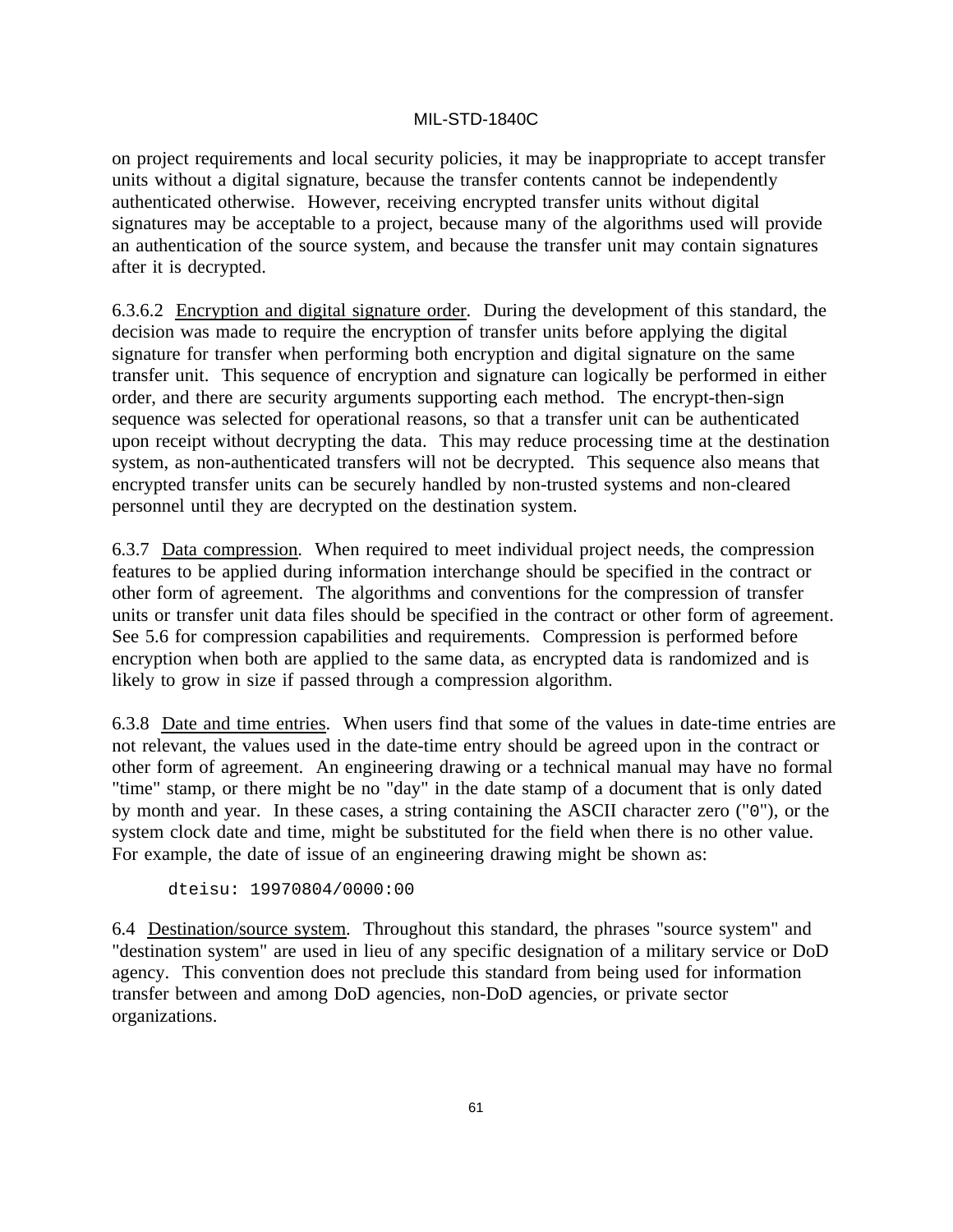6.5 File name and media limitations. For individual transfer units, when the maximum number of unique transfer unit data file names is exceeded, the transfer unit should be divided into two or more transfer units within a transfer set. For a transfer set, when the maximum number of unique transfer unit declaration file names is exceeded, the transfer set should be divided into two or more transfer sets within a transfer package. When the maximum number of unique transfer unit declaration file names is exceeded, the transfer package should be divided into two or more transfer packages. Sequential media are limited to a single transfer set within a transfer package (see A.4). Transfer packages for magnetic tape should be limited to three tape volumes where practical. The alphanumeric naming convention defined in 5.3 allows 34,695 unique data file names and 34,695 unique transfer unit names.

6.6 Raster data file header records. The "rorient: ", "rpelcnt: ", and "rdensity: " header records are now included only in Type 1 raster data files. These three records must not be included in Type 2, Type 3, or Type 4 raster data. They are duplicated within the Type 2 Office Document Architecture (ODA) encoding for raster data. Type 3 and Type 4 raster data files include their own equivalents to these records within their data formats.

6.7 CGM raster. The CGM Tile Array provides a raster graphics capability which is functionally equivalent to other raster encodings such as MIL-PRF-28002 and JPEG. The CGM Tile Array defines tiled raster graphics as images that can be bitonal or in color, and may be compressed according to one of a number of possible methods. The CGM standard defines seven compression types, including International Telecommunications Union Telecommunication Standardization Sector (ITU-T) Group 3 and Group 4, and adds JPEG and Lempel-Ziv-Welch (LZW) compression by the process of registration. Thus, a CGM file may contain an embedded JPEG raster graphic when desired, as an alternative to transferring the JPEG graphic as a "J" file type.

6.8 Information Security metrics and validation. FIPS PUB 190, Guideline for the Use of Advanced Authentication Technology Alternatives, and FIPS PUB 191, Guideline for the Analysis of Local Area Network Security, provide information useful in applying INFOSEC to data transfers. FIPS PUB 140-1, Security Requirements for Cryptographic Modules, is a framework standard which defines security levels for cryptographic services, including digital signature and encryption. The National Institute of Standards and Technology (NIST) Computer Systems Laboratory (CSL) administers the Cryptographic Module Validation (CMV) program to validate cryptographic modules for conformity with FIPS PUB 140-1, and maintains a Validated Products List of conforming products. Users may refer to FIPS PUB 140-1 and the CMV program for assistance in measuring and validating the INFOSEC levels of their automated data exchange systems.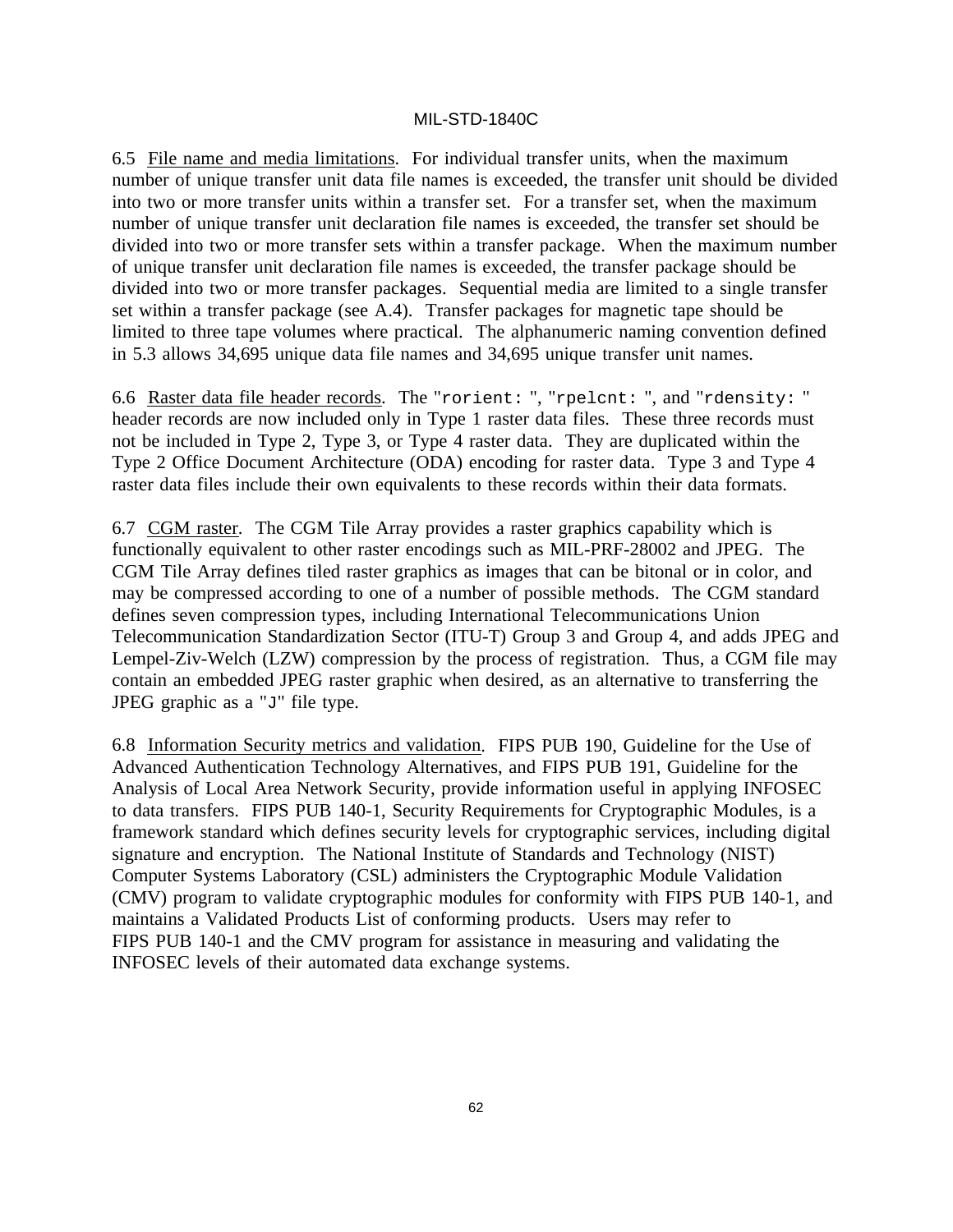6.9 Software processors for MIL-STD-1840 transfers. Header records may be added or changed in future versions of MIL-STD-1840. This will affect software written using hard-coded byte offset values or other hard-coded variables based on the current definitions. Developers of software interpreters or processor utilities for the preparation and interchange of data files are advised to not rely on counting the offsets to determine where the data content begins, as some header records may be of arbitrary length or non-existent in future revisions.

6.10 Operating system considerations. The line end conventions of text-based files may differ between operating systems. Although this is not explicitly a MIL-STD-1840 information interchange issue, users should be aware that some data files may need carriage returns or line feeds changed to work properly on their local system.

6.11 Year 2000 (Y2K) compliance. To ensure proper data interchange into the 21st century, all new software and data acquired by DoD should be Y2K compliant. That is, both software and data should be capable of explicitly expressing and representing date fields with full four-digit years. Years should be properly represented and computed beyond the year 1999. The year 2000 should be recognized properly by calendar functions as a leap year. Software and data intended for use in 2000 and beyond should represent a year as four (4) digits.

6.12 Subject term (key word) listing. The following subject terms (key words) are applicable:

CALS  $CGM$ Data Transfer Digital Signature EDI Electronic Commerce Electronic Data Interchange Encryption IGES Information Security INFOSEC JEDMICS Language, Page Description Manuals, technical MIME Product Data Exchange Publications, technical Publishing, electronic Raster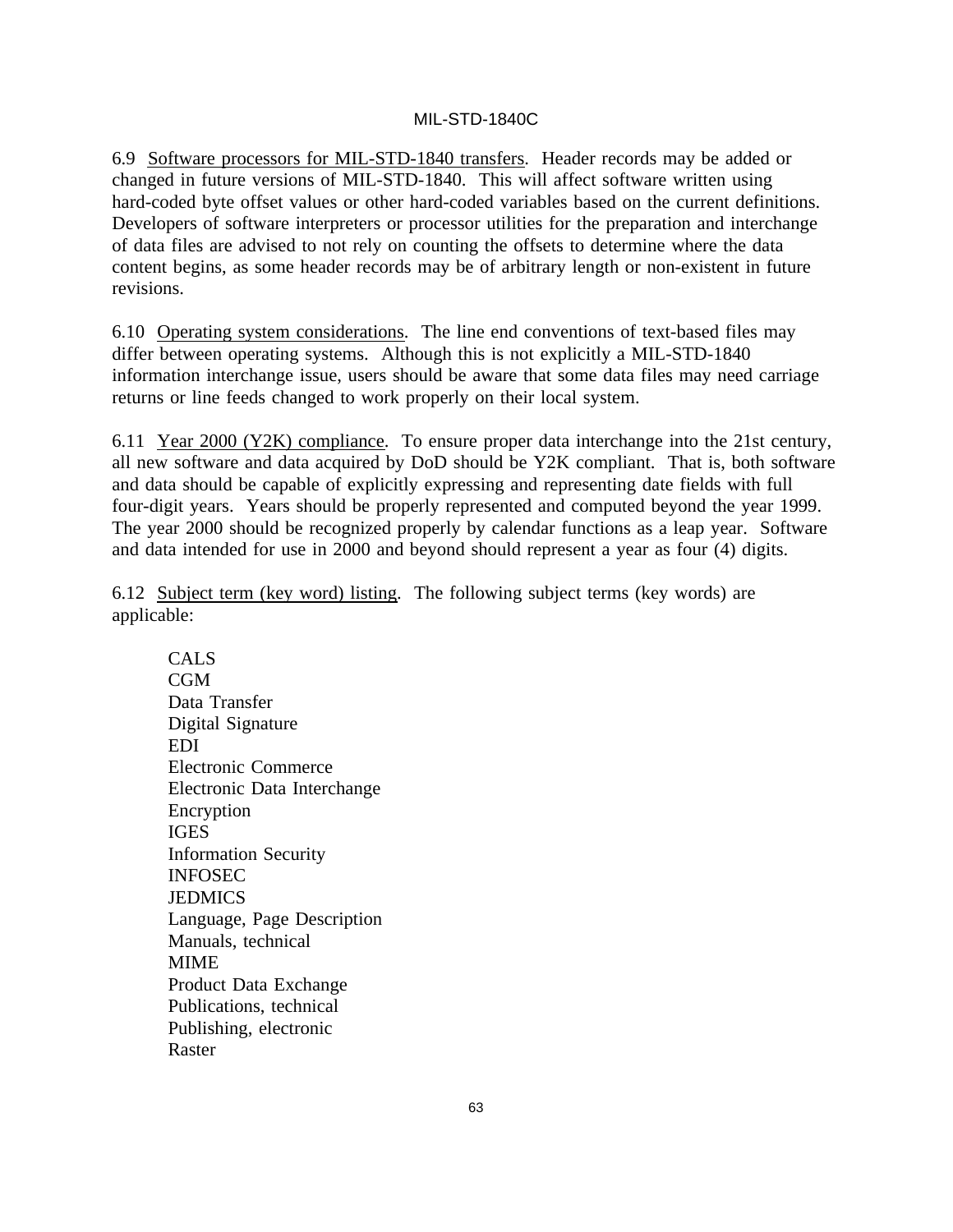SGML STEP Transfer Package Transfer Unit Year 2000 Y2K

6.13 Changes from previous issue. Marginal notations are not used in this revision to identify changes with respect to the previous issue due to the extent of the changes.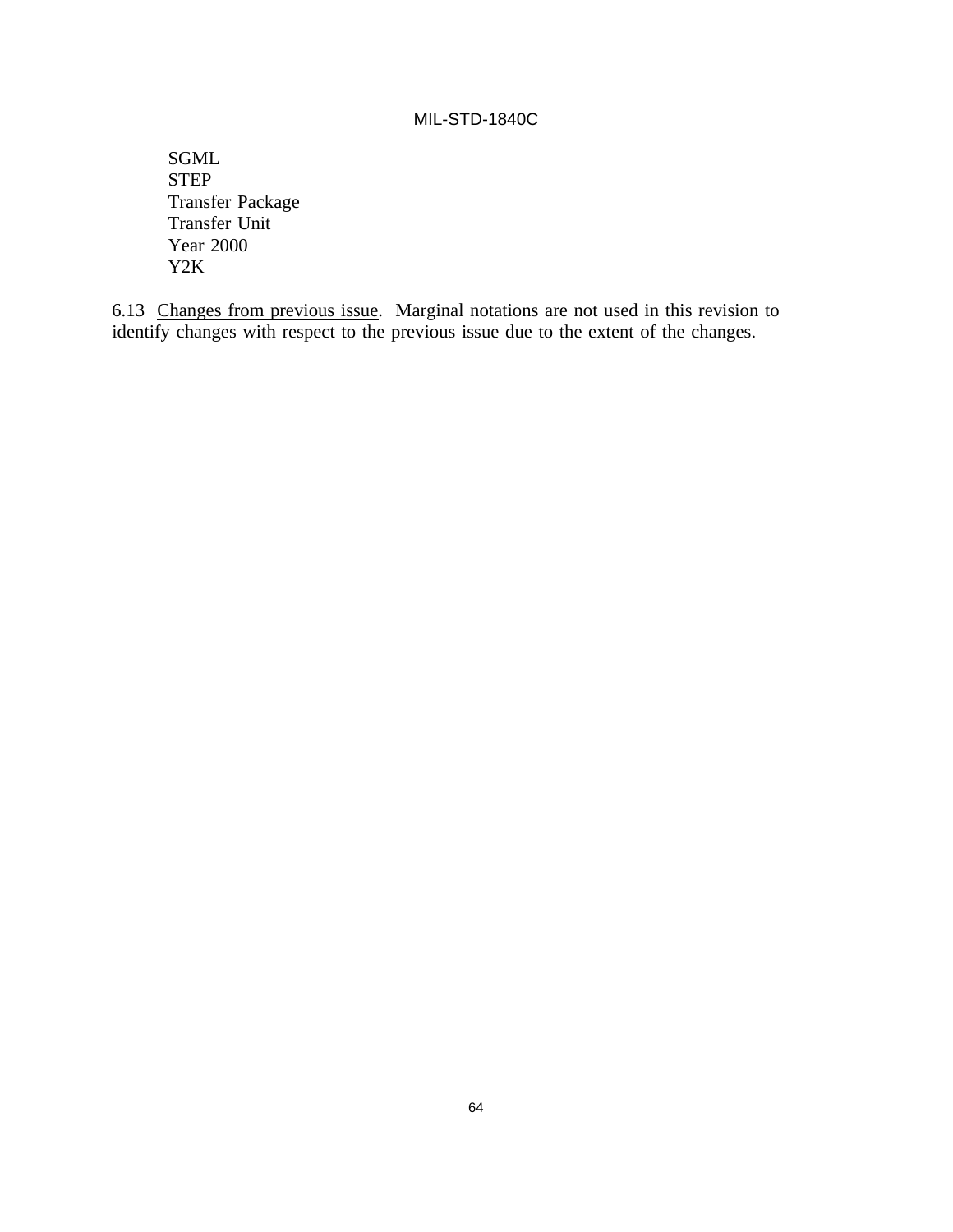## APPENDIX A

### TRANSFER MEDIA OPTIONS

## A.1 SCOPE

A.1.1 Scope. This appendix defines the physical and electronic media options available for data transfers using this standard. Selection of one or more media types should be as specified in the individual project requirements, and support a life cycle data management strategy (see 6.3.2). Media types are presented in this appendix in the order of increasing complexity, with no implied priority. This appendix is a mandatory part of the standard. The information contained herein is intended for compliance.

## A.2 APPLICABLE DOCUMENTS

A.2.1 General. The documents listed in this section are specified in this appendix. While every effort has been made to ensure the completeness of this list, document users are cautioned that they must meet all specified requirements documents cited in this appendix, whether or not they are listed.

#### A.2.2 Government documents.

A.2.2.1 Specifications, standards, and handbooks. The following specifications, standards, and handbooks form a part of this document to the extent specified herein. Unless otherwise specified, the issues of these documents are those listed in the issue of the Department of Defense Index of Specifications and Standards (DoDISS) and supplement thereto, cited in the solicitation (see 6.2).

#### FEDERAL INFORMATION PROCESSING STANDARDS (FIPS)

FIPS PUB 161-2 – Electronic Data Interchange (EDI).

(Copies of the Federal Information Processing Standards (FIPS) are available to Department of Defense activities from the Standardization Document Order Desk, 700 Robbins Avenue, Building 4D, Philadelphia, PA 19111-5094. Others must request copies of FIPS from the National Technical Information Service, 5285 Port Royal Road, Springfield, VA 22161-2171. Electronic copies of the FIPS publications can be accessed via the Internet. Download from the World Wide Web, URL http://www.itl.nist.gov/div897/pubs/ .)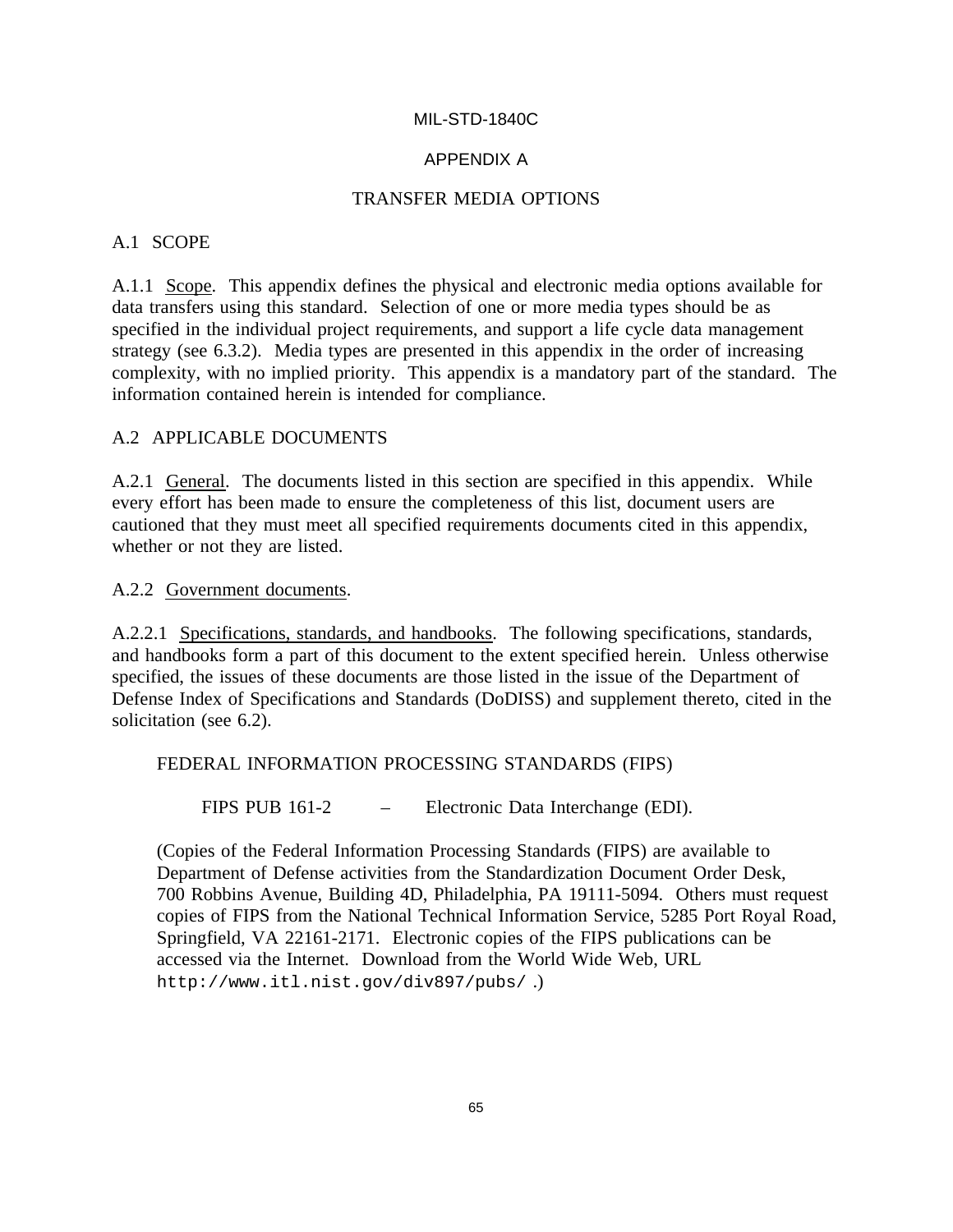#### APPENDIX A

#### DEPARTMENT OF DEFENSE STANDARDS

| MIL-STD-974 | Contractor Integrated Technical Information Service |
|-------------|-----------------------------------------------------|
|             | (CITIS)                                             |

#### DEPARTMENT OF DEFENSE HANDBOOKS

| MIL-HDBK-59   | $\overline{\phantom{m}}$ | Continuous Acquisition and Life-Cycle Support<br>(CALS) Implementation Guide. |
|---------------|--------------------------|-------------------------------------------------------------------------------|
| MIL-HDBK-9660 | $\overline{\phantom{a}}$ | DoD-Produced CD-ROM Products.                                                 |

(Unless otherwise indicated, copies of the above specifications, standards, and handbooks are available from the Standardization Document Order Desk, 700 Robbins Avenue, Building 4D, Philadelphia, PA 19111-5094.)

A.2.3 Non-Government publications. The following documents form a part of this document to the extent specified herein. Unless otherwise specified, the issues of the documents which are DoD adopted are those listed in the issue of the DoDISS cited in the solicitation. Unless otherwise specified, the issues of documents not listed in the DoDISS are the issues of the documents cited in the solicitation (see 6.2).

#### INTERNATIONAL ORGANIZATION FOR STANDARDIZATION (ISO)

ISO 9660 – Volume and File Structure of CD-ROM for Information Interchange

(Application for copies should be addressed to the Standardization Document Order Desk, 700 Robbins Avenue, Building 4D, Philadelphia, PA 19111-5094, for issue to DoD activities only. All other requestors should obtain documents from the American National Standards Institute, 11 West 42nd Street, 13th Floor, New York, NY 10036.)

#### AMERICAN NATIONAL STANDARDS INSTITUTE (ANSI)

| ANSI X3.27-1987 | $\overline{\phantom{a}}$ | File Structure and Labeling of Magnetic Tapes for<br>Information Interchange.            |
|-----------------|--------------------------|------------------------------------------------------------------------------------------|
| ANSI X3.39-1986 | $\sim$                   | Recorded Magnetic Tape for Information Interchange<br>$(1600 \text{ CPI}, \text{P.G.}).$ |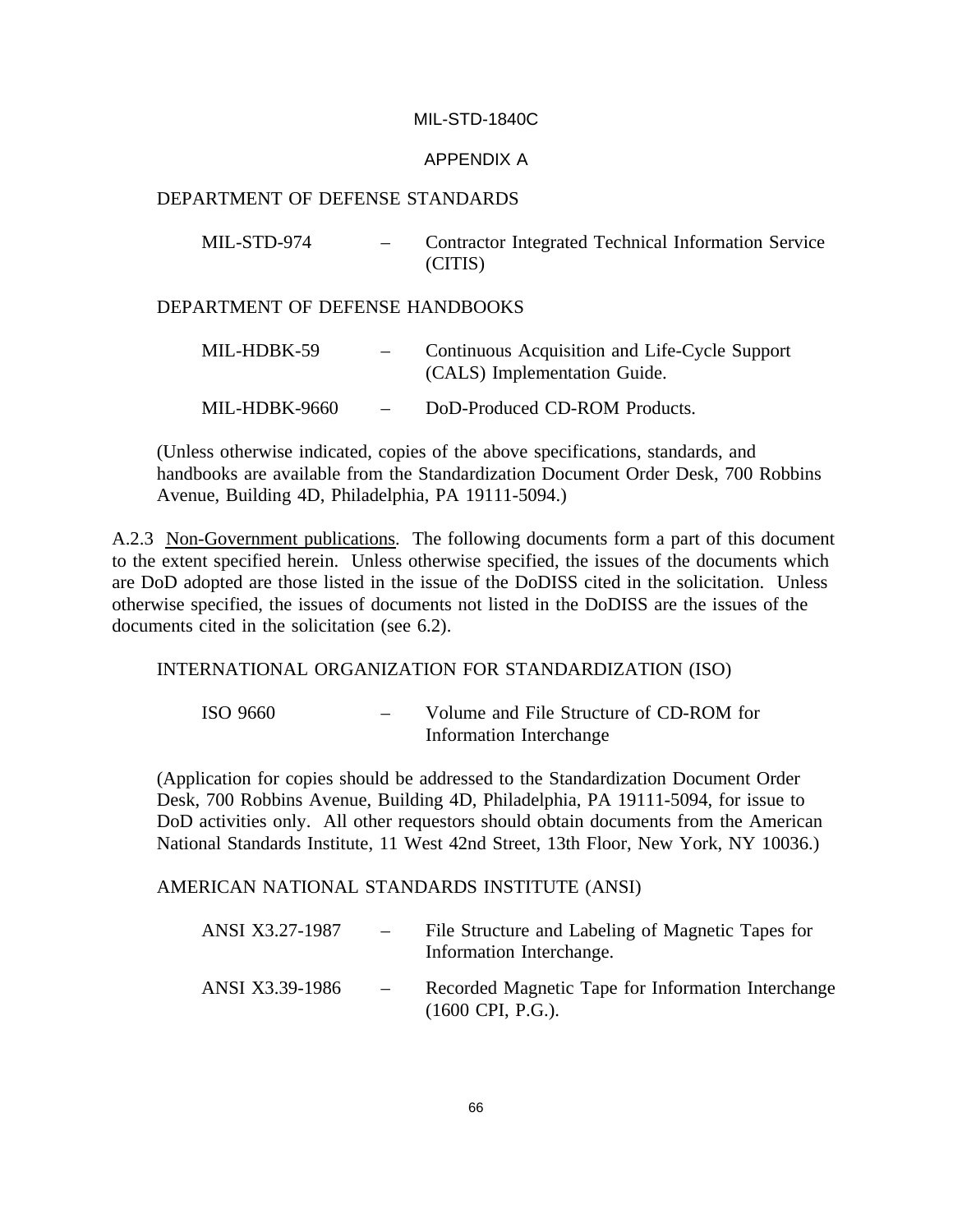#### APPENDIX A

| ANSI X3.54-1986         | $\sim$ | Recorded Magnetic Tape for Information Interchange<br>(6250 CPI, Group coded Recording). |
|-------------------------|--------|------------------------------------------------------------------------------------------|
| ANSI ASC<br>X12.51-1995 |        | Transaction Set 841, Specifications/Technical<br>Information                             |

(Application for copies should be addressed to the American National Standards Institute, 11 West 42nd Street, 13th Floor, New York, NY 10036.)

#### INTERNET ENGINEERING TASK FORCE (IETF)

| RFC 822  | Standard for the Format of ARPA Internet Text<br>Messages.                                                        |
|----------|-------------------------------------------------------------------------------------------------------------------|
| RFC 1421 | Privacy Enhancement for Internet Electronic Mail:<br>Part I: Message Encryption and Authentication<br>Procedures. |

(Application for copies should be addressed to the Internet Engineering Task Force (IETF). Copies of these documents can be accessed via the Internet. Download from the World Wide Web, URL http://www.ietf.org/ , or the IETF library at http://ds.internic.net/ds/dspg0intdoc.html .)

(Non-Government standards and other publications are normally available from the organizations that prepare or distribute the documents. These documents also may be available via libraries or other informational services.)

A.2.4 Order of precedence. In the event of a conflict between the text of this document and the references cited herein, the text of this document takes precedence. Nothing in this document, however, supersedes applicable laws and regulations unless a specific exemption has been obtained.

#### A.3 DEFINITIONS

A.3.1 Abbreviations and acronyms used in this appendix. The abbreviations and acronyms used in this appendix are defined as follows:

| a.             | ARPA | $\mathcal{L} = \mathcal{L}$     | <b>Advanced Research Projects Agency</b> |
|----------------|------|---------------------------------|------------------------------------------|
| b.             | BOT. | $\frac{1}{2}$ and $\frac{1}{2}$ | Beginning of Tape                        |
| $\mathbf{c}$ . | -RPI | $\sim$ 100 $\sim$               | Bits Per Inch                            |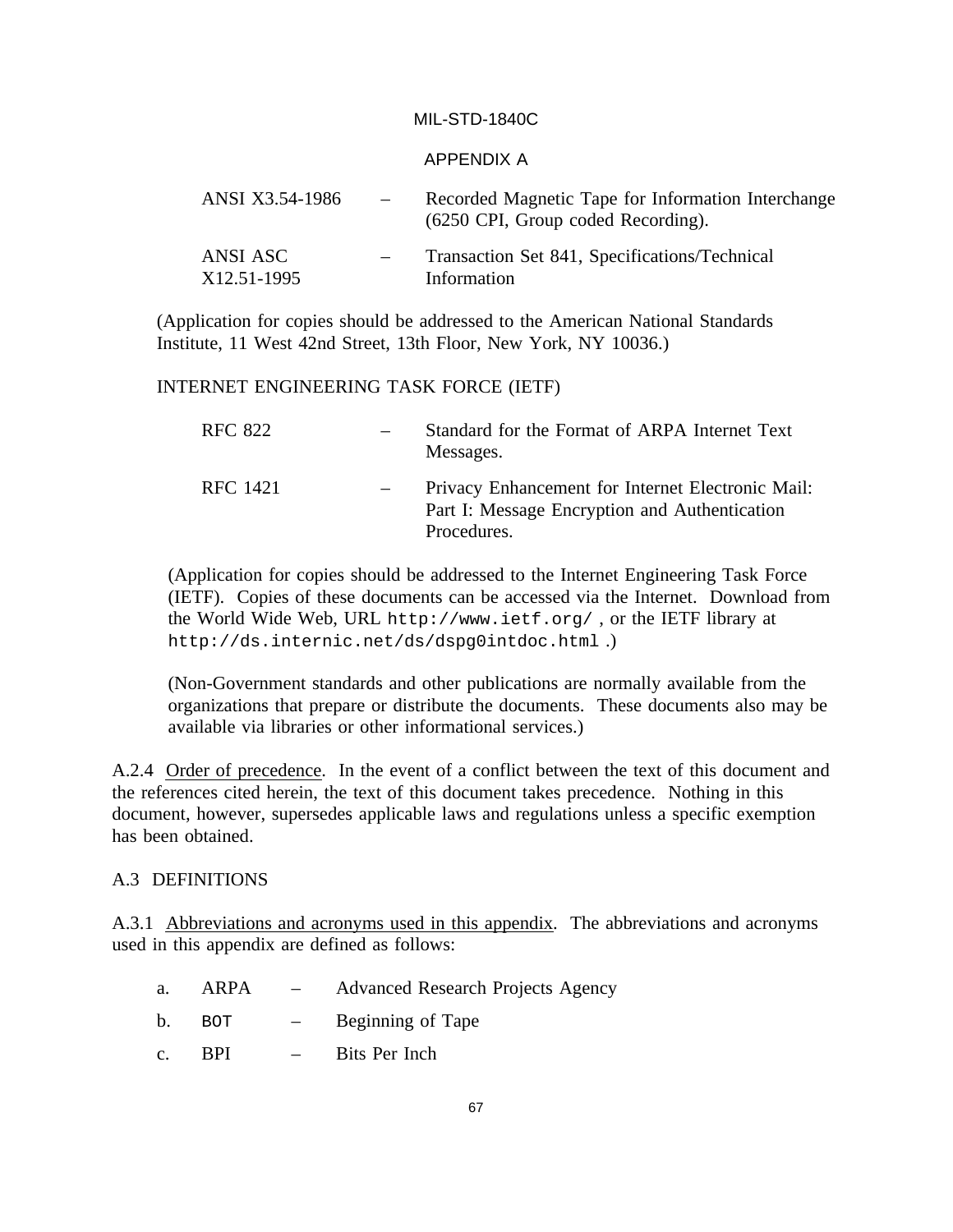## APPENDIX A

| d. | CD-ROM       | $\overline{\phantom{a}}$ | <b>Compact Disc Read-Only Memory</b>                |  |
|----|--------------|--------------------------|-----------------------------------------------------|--|
| e. | <b>CITIS</b> |                          | Contractor Integrated Technical Information Service |  |
| f. | <b>CPI</b>   |                          | <b>Characters Per Inch</b>                          |  |
| g. | cpio         | $\qquad \qquad -$        | Copy file archives in and out                       |  |
| h. | <b>DAT</b>   |                          | Digital Audio Tape                                  |  |
| i. | <b>EOF</b>   |                          | End of File                                         |  |
| j. | <b>EOT</b>   |                          | End of Tape                                         |  |
| k. | <b>EOV</b>   |                          | End of Volume                                       |  |
| 1. | <b>FTP</b>   | $\qquad \qquad -$        | <b>File Transfer Protocol</b>                       |  |
| m. | <b>GB</b>    |                          | Gigabyte(s)                                         |  |
| n. | HDR          |                          | Tape File Header Label                              |  |
| Ο. | <b>IANA</b>  | $\overline{\phantom{m}}$ | <b>Internet Assigned Numbers Authority</b>          |  |
| p. | <b>MB</b>    | $\qquad \qquad -$        | Megabyte(s)                                         |  |
| q. | mm           | —                        | Millimeter                                          |  |
| r. | QIC          |                          | Quarter-Inch Cartridge                              |  |
| S. | <b>SNA</b>   | —                        | <b>Systems Network Architecture</b>                 |  |
| t. | tar          | —                        | Tape archive                                        |  |
| u. | TM           | $\overline{\phantom{0}}$ | Tape Mark                                           |  |
| V. | <b>VOL</b>   |                          | Tape Volume                                         |  |

#### A.4 SELECTION OF TRANSFER MEDIA – GENERAL

A.4.1 Selection of media for data transfers. A variety of computer media are available and in widespread use for the transfer of technical information. Because of the wide range of media capabilities and delivery modes, the most appropriate media for transfers will vary by delivery situation. Therefore, the medium, or combination of media, to be used shall be as specified in the contract or other form of agreement (see 6.3.2). The media types described in this appendix may be used, in accordance with the requirements of 5.4.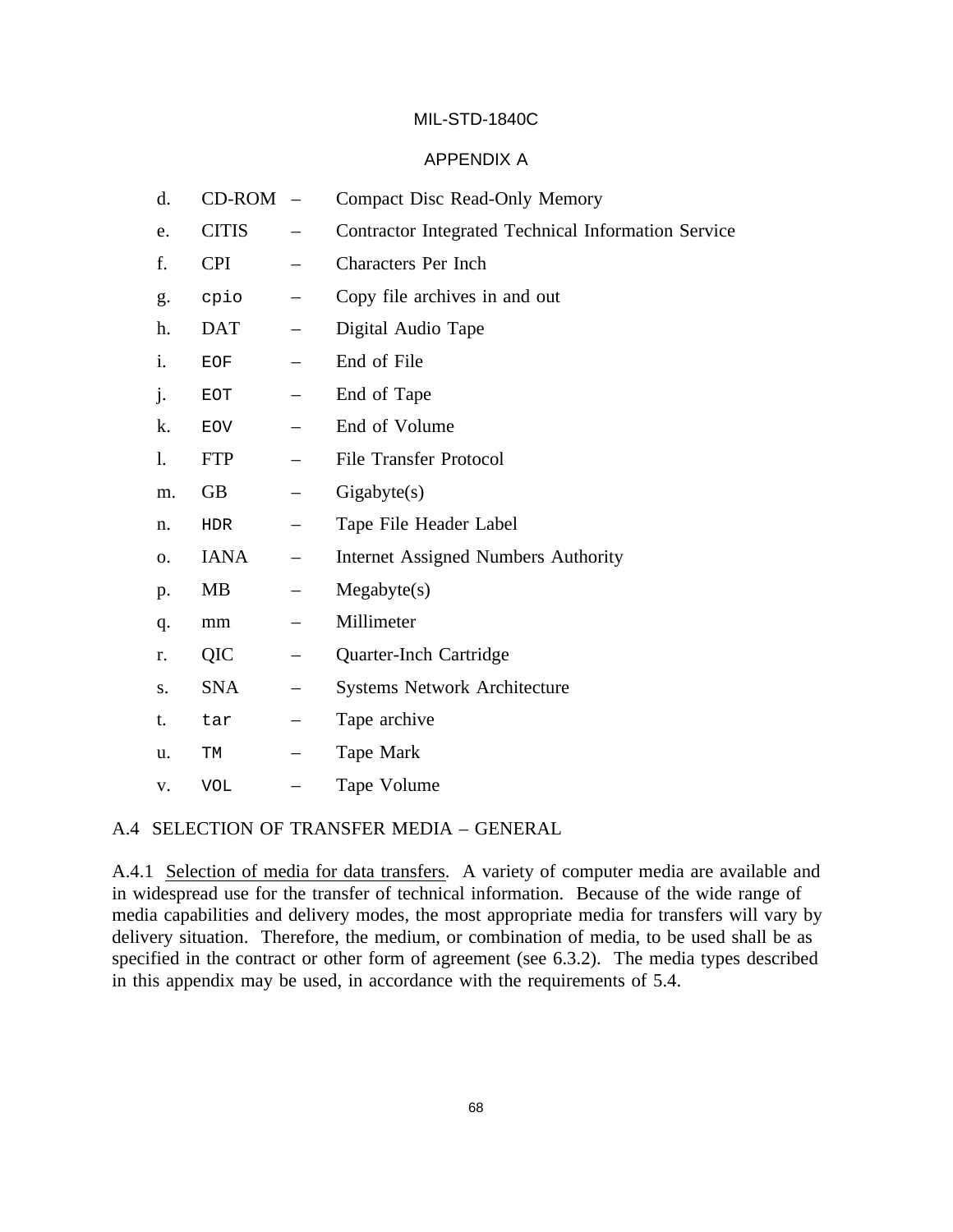### APPENDIX A

A.4.2 Transfer unit declaration file. No matter which transfer medium or combination of media is selected, the transfer unit declaration file shall be prepared, named, and used in accordance with 5.3.1.

A.4.3 Transfer unit data files. Transfer unit data files shall be in accordance with 5.3.2. The file naming conventions defined in 5.3.2.1 shall be used. The record length required for the various transfer unit data files shall be the same as in table III. Header records shall occur at the beginning of each data file in accordance with 5.3.2.2.

A.4.4 Limitations – general. MIL-STD-1840 is designed as an interface standard for the exchange of technical data, rather than for long-term archival storage. Because of the header records included with each data file in a transfer set, the use of files directly from the transfer media is not possible without post-processing for the removal of MIL-STD-1840 headers, and the possible renaming of files to meet destination system requirements. Specific limitations for each media type are discussed in A.5, A.6, and A.7.

A.4.5 Recommended practices – general. In selecting an optimized mix of transfer media types, consider both project life cycle requirements and the automation platforms which will be used. Sequential magnetic tape and random access magnetic or optical media are effective for the transfer of large quantities of electronic data. Electronic telecommunications transfer using Electronic Data Interchange or electronic mail can move limited quantities of technical information very rapidly, but may be time consuming and expensive for large transfers. Media types based on open standards are recommended over those which rely on proprietary standards, especially for long-term projects, as proprietary standards are vulnerable to unforeseeable changes in the commercial marketplace. MIL-HDBK-59 provides additional guidelines for data transfer and alternatives. Specific recommendations for each media type are discussed in A.5, A.6, and A.7.

## A.5 SEQUENTIAL MEDIA TYPES

A.5.1 Sequential magnetic media. The traditional medium for large technical data transfers has been sequential magnetic tape. The physical media may take the form of 9-track reel tape or one of several types of tape cartridges. Transfer packages for sequential media shall be limited to a single transfer set.

A.5.2 9-track magnetic tape. 9-track magnetic tape is available and reliable, benefitting from decades of widespread use. The standards for 9-track tape are mature, open, and well documented. Several tape tools are available in the public domain to assist in MIL-STD-1840 transfers.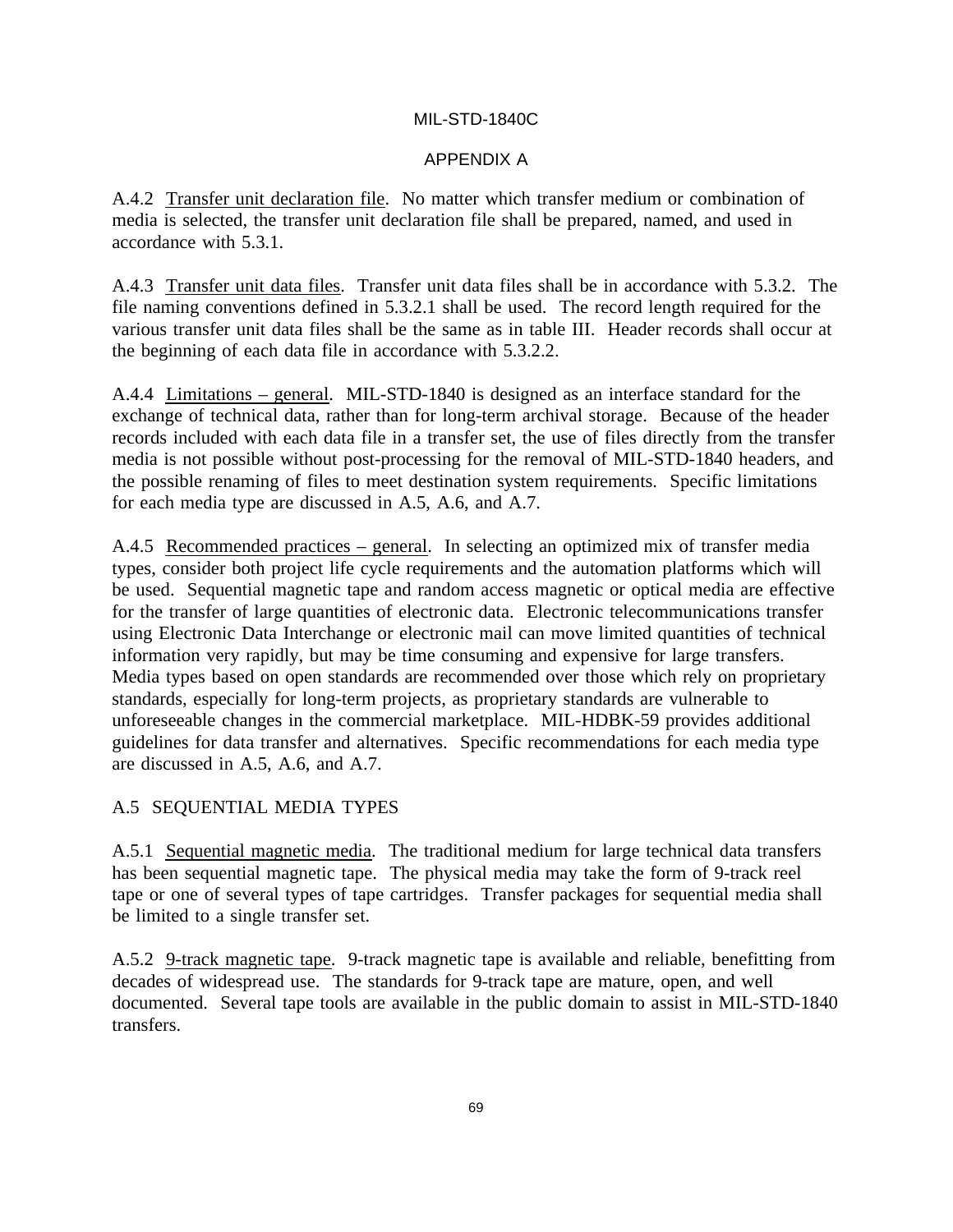### APPENDIX A

A.5.2.1 Format. The file structure and labeling of 9-track magnetic tapes for delivery of the files to a destination system shall be written in accordance with ANSI X3.27-1987. The tape volume labels and file labels shall comply with Level 1, 2, 3, or 4 of ANSI X3.27-1987. All records shall be fixed length implementing ANSI type-F fixed length record files. Acceptable recording densities for 9-track magnetic tape are 1600 CPI and 6250 CPI only, on 9-track magnetic tapes, in accordance with ANSI X3.39-1986 and ANSI X3.54-1986, respectively. The 17 character ANSI file label field shall contain the file name of the associated transfer unit declaration file (see 5.3.1.1) or transfer unit data file (see 5.3.2.1).

A.5.2.1.1 Transfer unit declaration file for 9-track tape media. The transfer unit declaration file content for sequential media shall be in accordance with 5.3.1. The maximum block length of a transfer unit declaration file for sequential media shall be 2048 bytes.

A.5.2.1.2 Transfer unit data files for 9-track tape media. The record type, record length and block length required for the various data files shall be the same as in table III. The appropriate header records as defined in 5.3.2.2 shall be written in the first physical block of the file. The remainder of the header block shall be padded to the appropriate block size with the ASCII space character (" ", position 2/0 of the ASCII table). The second and subsequent blocks of the file shall contain the data encoded in the appropriate data form for the type of data file being transferred.

A.5.2.1.3 Order of files for 9-track tape media. Files within a transfer set written to 9-track tape sequential media shall be ordered as follows:

- a. For transfer sets which contain one transfer unit, the transfer unit declaration file shall be the first file written to the media followed by all associated transfer unit data files. The transfer unit data files may be written in any order.
- b. For transfer sets which contain more than one transfer unit, all transfer unit declaration files shall be written as a contiguous group and precede all transfer unit data files in order to facilitate locating a specific transfer unit. Transfer unit data files may be written in any order, but transfer unit data files of each transfer unit shall form a contiguous group. These groups of transfer unit data files shall be written in the same order as the respective transfer unit declaration files.

A.5.2.1.4 Volume identifier. The tape volume identifier shall consist of a six character name; the first four characters are arbitrarily assigned to identify the set and the last two are the tape number. The tape number for the first tape shall be "01"; subsequent tape numbers shall increase sequentially beginning with "02". The character set shall be limited to the ASCII number characters from zero ("0") to nine ("9") and the upper case ASCII letter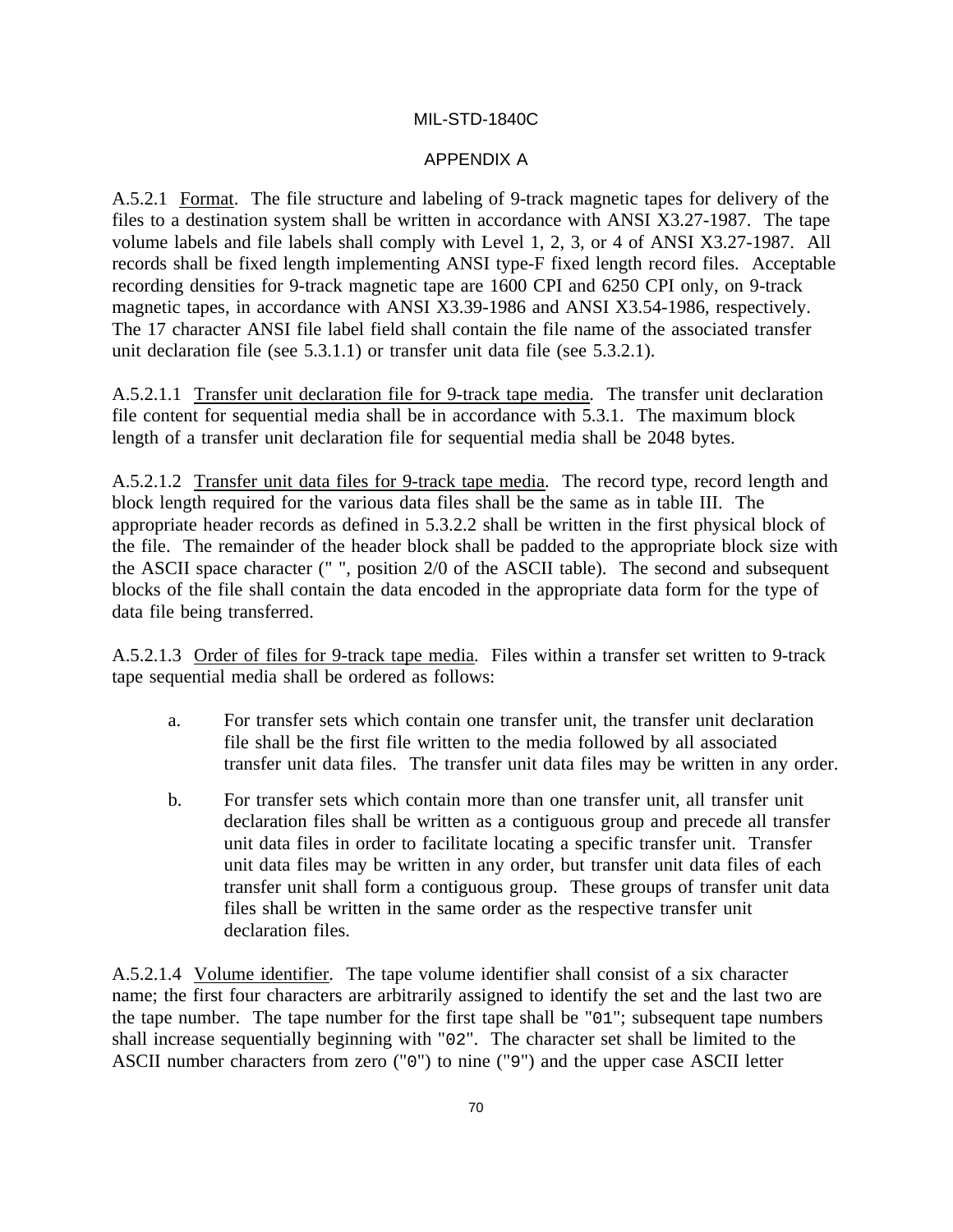#### APPENDIX A

characters. The first character of the volume name shall be an upper case letter. The owner and accessibility fields of the volume label shall be ignored when the tapes are read into the destination system.

A.5.2.1.5 Volume tape set example. Figure A.1 shows a representative tape volume and file configuration written in ANSI Level 3 format.

- a. Following the physical Beginning Of Tape (BOT) mark on the tape, there shall be the volume header label (VOL1).
- b. The first file shall immediately follow the volume header label (VOL1). Each file shall be encoded on the tape as follows with only one exception (see A.5.2.1.5.d):
	- (1) File Header Labels (HDR1, HDR2, ... HDR9)
	- (2) Tape Mark (TM)
	- (3) File Section (data encoded into appropriate blocks)
	- (4) Tape Mark (TM)
	- (5) End Of File Header Labels (EOF1, EOF2, ... EOF9)
	- (6) Tape Mark (TM)
- c. The last file in a tape volume set shall be followed by a second consecutive tape mark.
	- (1) File Header Labels (HDR1, HDR2, ... HDR9)
	- (2) Tape Mark (TM)
	- (3) File Section (data encoded into appropriate blocks)
	- (4) Tape Mark (TM)
	- (5) End Of File Header Labels (EOF1, EOF2, ... EOF9)
	- (6) Tape Mark (TM)
	- (7) Tape Mark (TM)
- d. The exception to A.5.2.1.5.b occurs when the End Of Tape ( $EOT$ ) is encountered while one of the items listed in A.5.2.1.5.b is being written. In this case, the following items shall be written immediately after the current operation (if the current operation is writing a data block) or after the next data block is written.
	- (1) Tape Mark (TM)
	- (2) End Of Volume Header Labels (EOV1, EOV2, ... EOV9)
	- (3) Tape Mark (TM)
	- (4) Tape Mark (TM)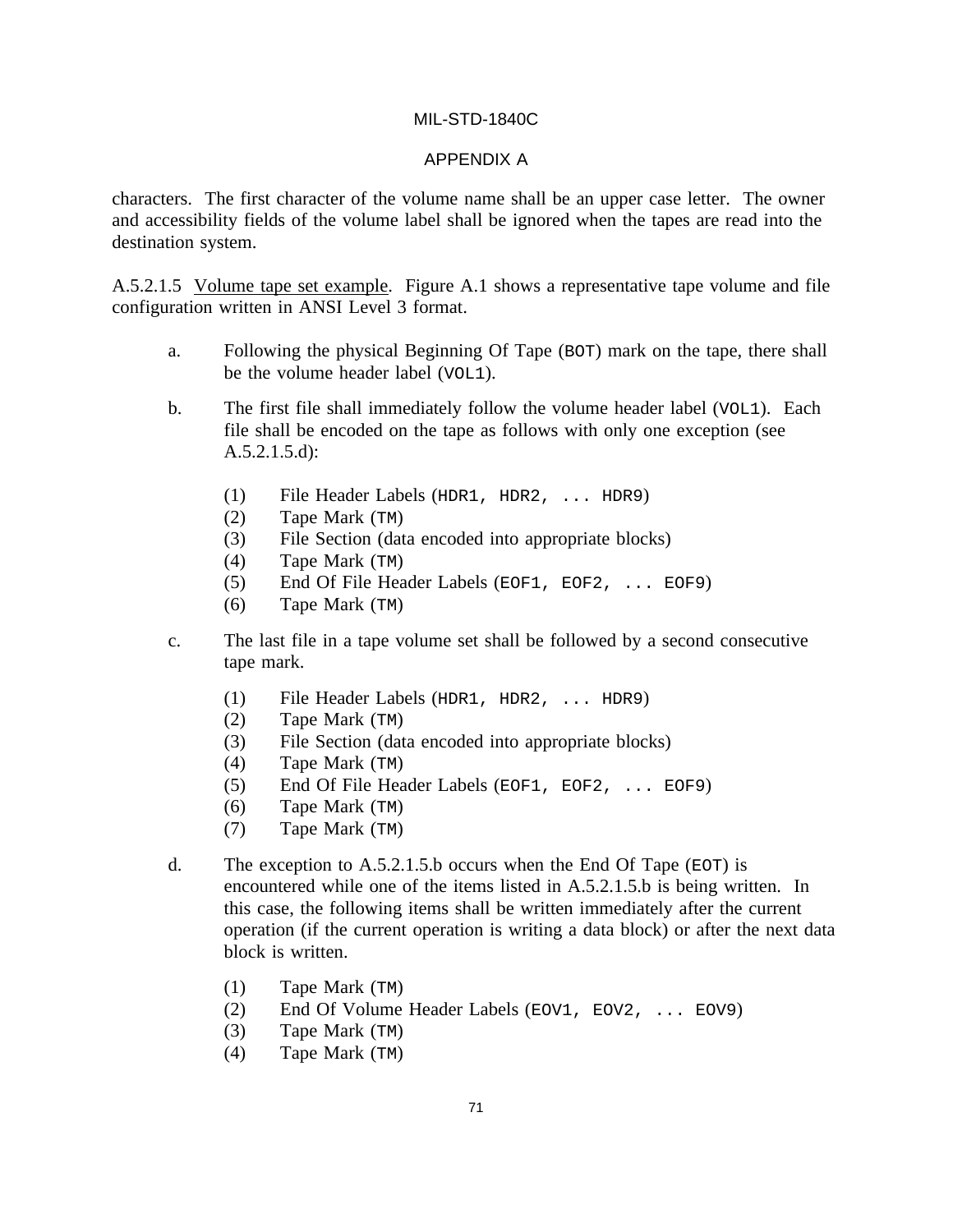#### APPENDIX A

(New Volume; reel of tape)

- (5) Volume Header Label (VOL1)
- (6) File Header Labels (HDR1, HDR2, ... HDR9)



FIGURE A.1. Volume tape set example.

e. If the last data block written in A.5.2.1.5.d is the end of the data file, and the last data file in the transfer set, the following items shall be written instead: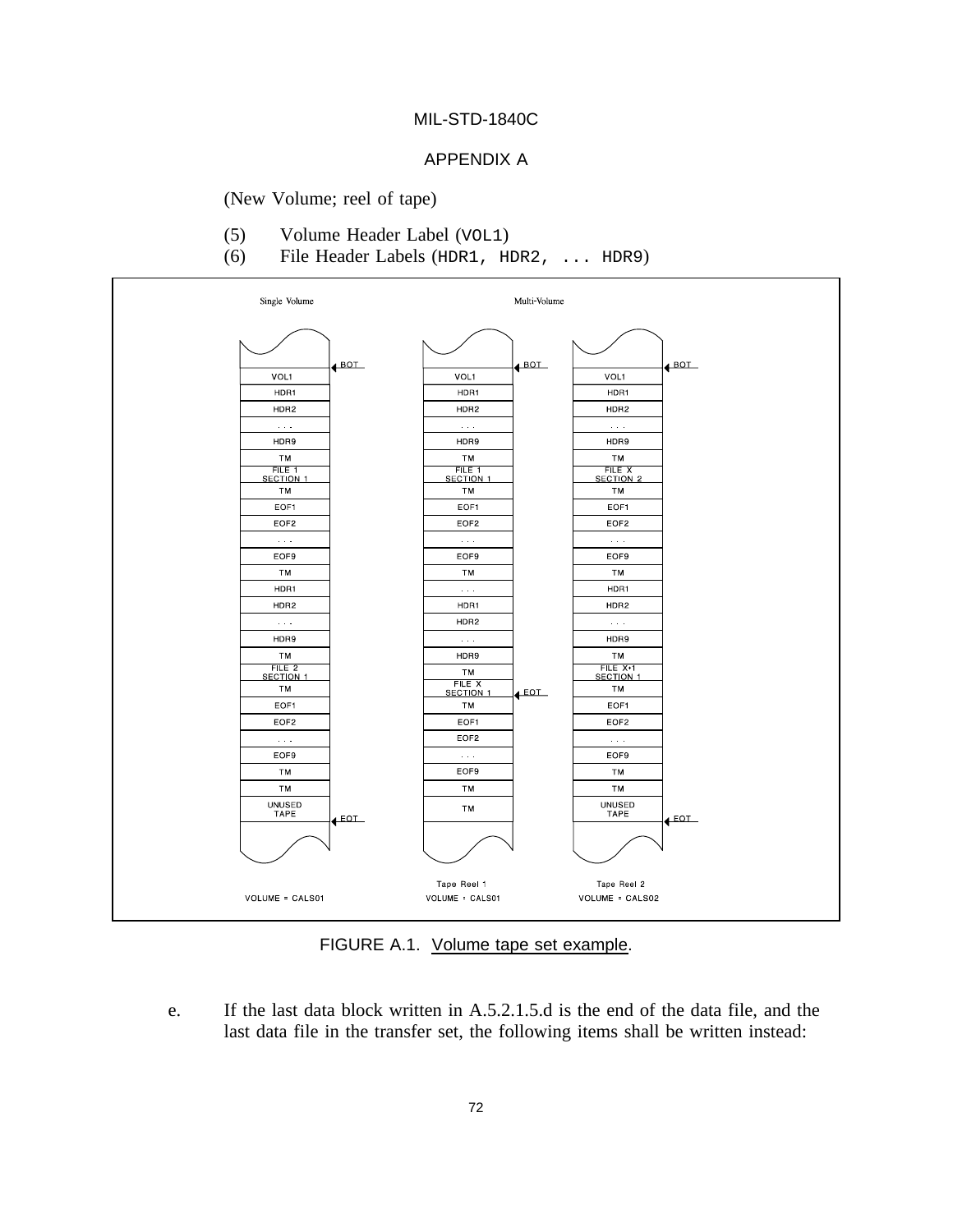#### APPENDIX A

- (1) Tape Mark (TM)
- (2) End Of File Header Labels (EOF1, EOF2, ... EOF9)
- (3) Tape Mark (TM)
- (4) Tape Mark (TM)

(Labels HDR3-9, EOF3-9 and, EOV3-9 may be written by the sending system. The destination system shall be able to ignore these labels if the destination system cannot process them.)

A.5.2.2 Limitations. Compared to more modern media types, 9-track tape reels have a limited storage capacity. A 9-track tape reel written at 6250 BPI will hold approximately 175 MB of data. Large transfer packages may require several tape reels where a single tape cartridge or optical disk would have sufficed (see 6.5). Transfer packages for magnetic tape should be limited to three tape volumes where practical. Reels of 9-track tape may be more expensive than other media. Reel tapes require protective packaging during transit (see appendix B).

A.5.2.3 Recommended practices. 9-track magnetic tape media remains an alternative for the transfer of technical information. Public domain and low-cost software and support tools, plus the longevity of the tape standards, provide an installed base to keep the time investment low for this medium. 9-track magnetic tape remains the lowest common denominator for the transfer of technical data.

A.5.3 Cartridge magnetic tape. While 9-track tape is a versatile medium, large transfer sets may require multiple tape reels. Cartridge tape systems provide a higher density data structure than reel tape, and therefore more data per media unit. These media are also widely available, with several mature standards. Cartridge tape systems have the additional benefit of higher levels of physical protection than reel tapes.

A.5.3.1 Format. The transfer unit declaration file content for sequential media shall be in accordance with 5.3.1. The maximum block length of a transfer unit declaration file for sequential media shall be 2048 bytes. The "tape archive (tar)" and "copy file archives in and out (cpio)" formats are available on a variety of computer systems. Tapes created using these formats are transferable between systems. Benchmark tests show that the "tar" format with cartridge tapes provides very fast overall reading/writing capabilities (for example, 11259 sample data files of 540 bytes each were transferred to a cartridge magnetic tape in less than 5 minutes). The "cpio" format may be more flexible in the presence of errors. Because of the differing storage capabilities and formats for tape cartridges, the cartridge type and size to be employed shall be as specified in the contract or other form of agreement.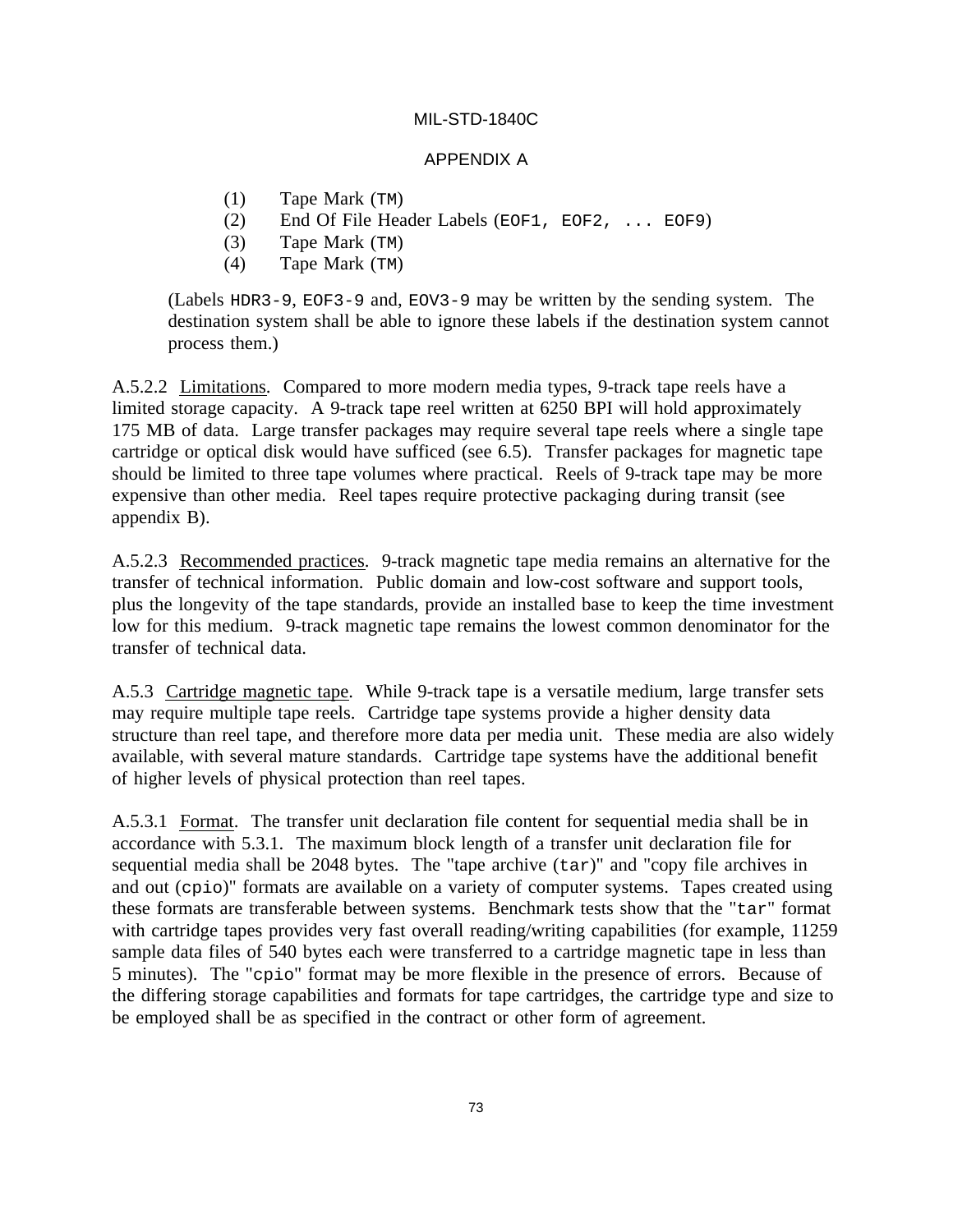## APPENDIX A

A.5.3.1.1 Quarter-Inch Cartridge (QIC). QIC tape subsystems are available for most desktop and workstation computer systems. Transfer densities ranging from 60 MB to over 500 MB per tape unit are available.

A.5.3.1.2 Digital Audio Tape (DAT) cartridge. DAT tape subsystems are available for most desktop and workstation computer systems. The DAT format permits very high data density per unit of media. Formats for both 4 millimeter (mm) and 8 mm tapes permit transfer sets of up to 8 gigabytes (GB). For comparison, one 4 GB DAT can hold roughly as much information as 24 reels of 9-track tape.

A.5.3.2 Limitations. Although the standards governing both QIC and DAT are mature and stable, variations between differing implementations require the selected transfer media to be as specified in the contract or other form of agreement.

A.5.3.3 Recommended practices. When creating "tar" or "cpio" tapes for transfer, system limitations require that a subdirectory be transferred. Transferring from within a directory results in a limitation of approximately 1000 data files. To ensure the data can be read by the destination system, the permissions shall be set to "read all" prior to writing the tape. Failure to accomplish this step will require the destination system at the receiving site to change permissions at the highest operating system levels.

## A.6 RANDOM ACCESS MEDIA TYPES

A.6.1 Random access media. Random access media permit data files to be accessed without having to read the complete media unit in a serial manner from its "front." Random access transfer media may be in the form of floppy disks, removable hard disk drives or drive cartridges, rewritable optical media, or Compact Disc Read-Only Memory (CD-ROM).

A.6.2 Floppy disks. Floppy disks are acceptable for smaller data transfers. Floppy disks are inexpensive, compact, and nearly universal among desktop and workstation computers. Additionally, floppy disks are a reasonably rugged transfer medium, usually requiring only a disk mailer for physical protection.

A.6.2.1 Format. Floppy disks that are written with an MS-DOS format are readable among many different systems, including both desktop and workstation computers. Floppy disks are available in both 3.5-inch and 5.25-inch sizes. Up to 1.44 MB of data can be transferred on a single normally formatted 3.5-inch high density disk, and 1.2 MB on a single 5.25-inch high density disk. Formats and formatting densities for floppy disks shall be as specified in the contract or other form of agreement.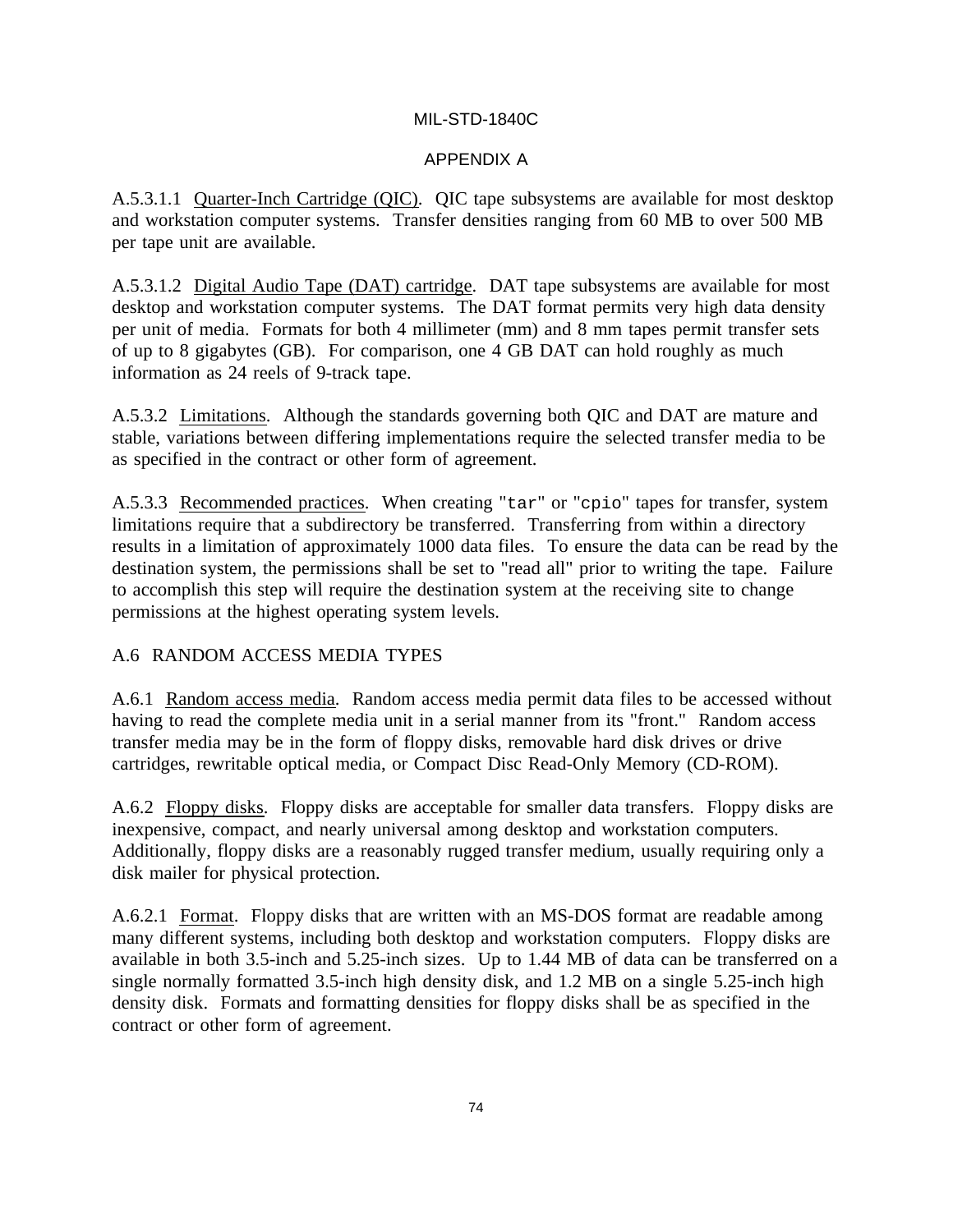#### APPENDIX A

A.6.2.2 Limitations. MS-DOS format floppy disks are limited to 224 files in the root directory. By creating a subdirectory structure, the number of files on a disk is limited only by the available media. For practical throughput, floppy disks should be limited to approximately 500 data files each. Because of the media structure, adding over 500 files will cause the data writing processes to slow down. Individual files may require as much as two minutes to write to a floppy disk, for very large files. 5.25-inch floppy drives and media are becoming less common, and many newer desktop and workstation computers will accept only 3.5-inch floppy disks.

A.6.2.3 Recommended practices. In general, floppy disk data transfers are best used for a small number of files, such as sample data sets. To ensure reliable interoperability, the use of disk format compression techniques is not recommended. Data compression of the transfer unit or transfer unit data files before transfer is acceptable (see 5.6).

A.6.3 Removable disk drives and disk cartridges. Several high capability removable drive systems are available. These include both removable hard disk drives and removable disk cartridges. Removable media are often used in a classified or sensitive data environment for its ease of securing the data when not in use (such as by storing a disk or cartridge in a safe). Removable hard disk drives and drive cartridges share the cartridge tape's advantage of high data density in a small, reusable package. These two classes of removable media are capable of holding from 44 MB to over 500 MB of data on a single hard disk drive or disk cartridge.

A.6.3.1 Format. Removable hard disk drives are functionally identical to fixed hard disk drives found on desktop and workstation computer systems. Removable hard disk drives typically employ industry-standard formatting, and occasionally vendor-specific proprietary formats. Removable disk cartridges are functionally similar to floppy disks, with performance and storage capabilities approaching those of hard disk drives. Currently available removable disk cartridges use vendor-specific proprietary formats. Formats used for both media classes shall be as specified in the contract or other form of agreement.

A.6.3.2 Limitations. As with fixed hard disk drives, a maximum of 512 files can be placed in the root directory. Creating a subdirectory structure and placing data files in the subdirectories will permit the entire media to be used. In a benchmark test, sample files of 540 bytes each were placed in a subdirectory on a commercial removable disk cartridge at a rate of five files per second. When the number of files approached 11,000 files, the transfer rate had decreased to one file every one minute and eight seconds. Removable hard disk drives should be protected from physical damage during shipment (see appendix B). Removable disk cartridges should be protected in the same manner as floppy disks.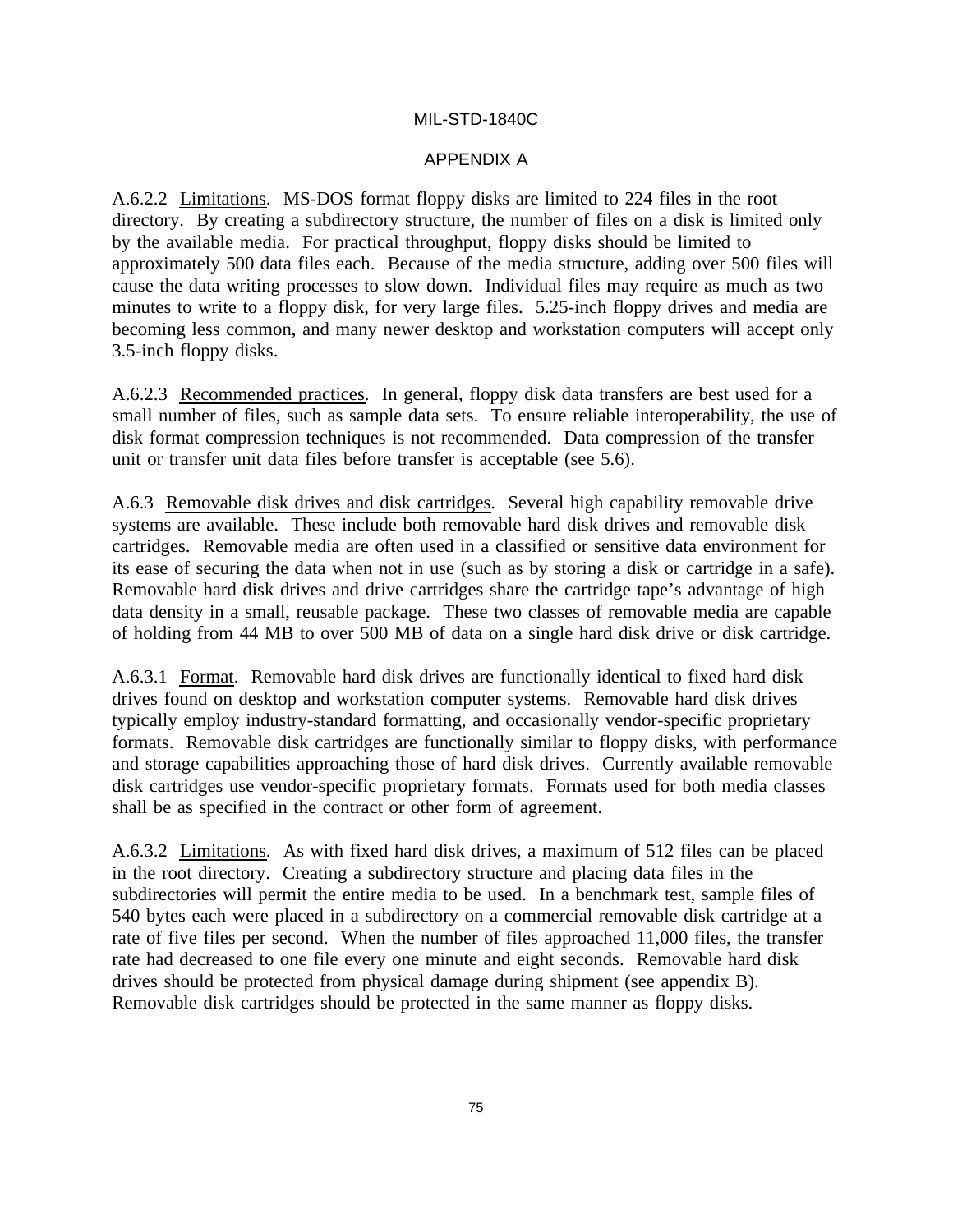## APPENDIX A

A.6.3.3 Recommended practices. If more than one data set is delivered on a removable drive, each set shall be located in a separate directory. It is recommended that no more than one thousand (1,000) files be placed in any one subdirectory. For reliable interoperability, the use of disk format compression techniques is not recommended. Data compression of the transfer unit or transfer unit data files before transfer is acceptable (see 5.6).

A.6.4 Optical media. Optical media can transfer large quantities of data on an individual physical media unit. For example, a single CD-ROM can carry data transfer sets of up to 550 MB. Rewritable or write-once optical media is available in sizes from 25 MB to 20 GB.

A.6.4.1 Format. CD-ROMs shall be formatted in accordance with ISO 9660. Most rewritable or write-once optical media currently employs vendor-specific proprietary formats. Formats for these media types shall be as specified in the contract or other form of agreement.

A.6.4.2 Limitations. No limitations other than overall media size are noted for the number of data files in the root or subdirectory structures. While CD-ROMs have large storage capacities, their throughput performance is similar to that of floppy disk drives. For rewritable and write-once optical media, the variations between differing implementations require the selected transfer media to be specified by the contract or other form of agreement.

A.6.4.3 Recommended practices. The use of optical media for data transfer should follow the recommendations in MIL-HDBK-9660, or as specified in the contract or other form of agreement. Specifically, the labeling and destruction of CD-ROMS used to deliver data should be in accordance with MIL-HDBK-9660. Each transfer unit shall be placed on the optical media in a separate directory. Shipment of optical media is similar to that for floppy disks, with the advantage of being immune to magnetic fields.

# A.7 ELECTRONIC MEDIA TYPES

A.7.1 Electronic transfers. Transfer of technical data using electronic media (telecommunications networks) is becoming practical on a large scale basis. Due to the rapidly-changing nature and evolving capabilities of the types of telecommunications networks which may be used, electronic transfers shall be defined and performed as specified in the contract or other form of agreement.

A.7.2 Electronic transfer considerations. The following limitations and recommended practices for the automated transfer of technical information apply to all types of electronic transfers such as CITIS, EDI, electronic mail, File Transfer Protocol (FTP), Telnet, and Systems Network Architecture (SNA).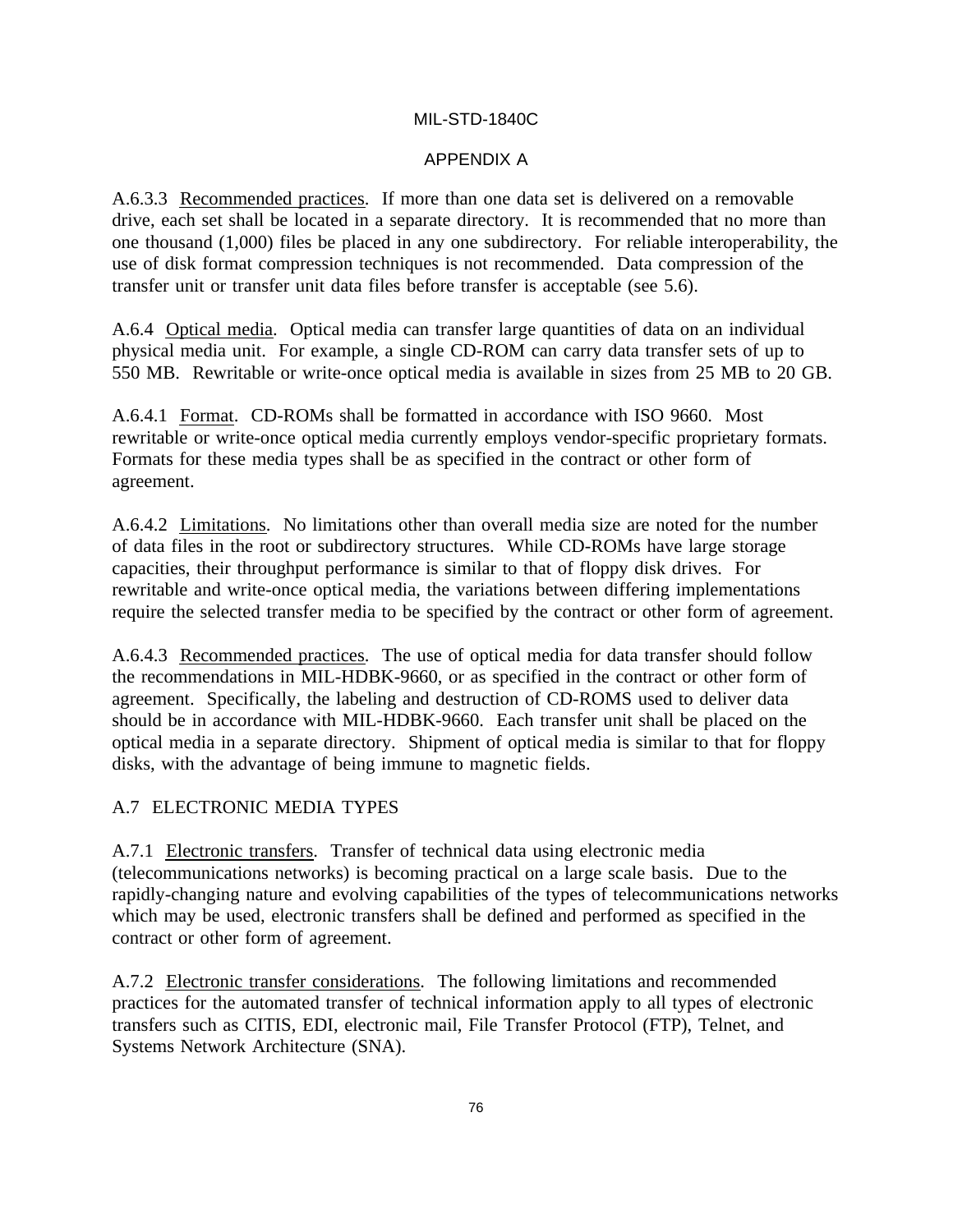### APPENDIX A

A.7.2.1 Limitations. All current implementations of telecommunications networks are subject to variable, sometimes diminished, throughput for data being transferred. The actual transfer time for a given data file will depend not only on its total size, but also on the network's speed, bandwidth, loading, and utilization limitations. In general, these factors are beyond user control unless the network is dedicated to a single source and destination system for data transfer. Overall network service costs are directly dependent on total transfer time. Security of the data and the reliability of the transfer may also be concerns, depending on the network being used.

A.7.2.2 Recommended practices. Because of the likelihood of extended transfer times for large volumes of data, and the associated costs, other media types should be considered before an electronic transfer is used for multi-megabyte quantities of data. Large-volume file transfers may be accomplished more economically using magnetic media transfers via an overnight delivery service (see figure A.2). Compression of the transfer unit or transfer unit data files may be used to reduce transfer times (see 5.6). Users of telecommunications networks for electronic transfer should consider applying one or more of the INFOSEC methods supported by this standard (see 5.5).

One 9-track tape at 6250 BPI, containing 175 MB, shipped by express mail at 1700 hours in the evening and arriving at 0900 the next morning, yields an effective transfer rate of 10.9 MB per hour.

Data transfer over a T1 telecommunications line, rated at 1.54 megabits per second, yields a theoretical transfer rate of 693 MB per hour including transfer packet overhead, and assuming full utilization (no glitches and no other users). Resource sharing may severely impact any individual user's throughput. Additionally, telecommunications throughput is limited to the slowest component in the network. In practice, a telecommunications network may achieve an effective data transfer rate of from 60 to 100 MB per hour.

One 4 GB DAT cartridge, shipped by express mail at 1700 hours in the evening and arriving at 0900 the next morning, yields an effective transfer rate of 250 MB per hour.

FIGURE A.2. Comparison of transfer rates for media types.

A.7.3 Contractor Integrated Technical Information Service (CITIS). MIL-STD-974 defines a set of core and tailorable CITIS functions which constitute a contractor provided service for electronic access to and delivery of contractually required digital data. CITIS includes information services, data configuration management to maintain the validity and integrity of contained data, data item index, security and access control, and other core functions.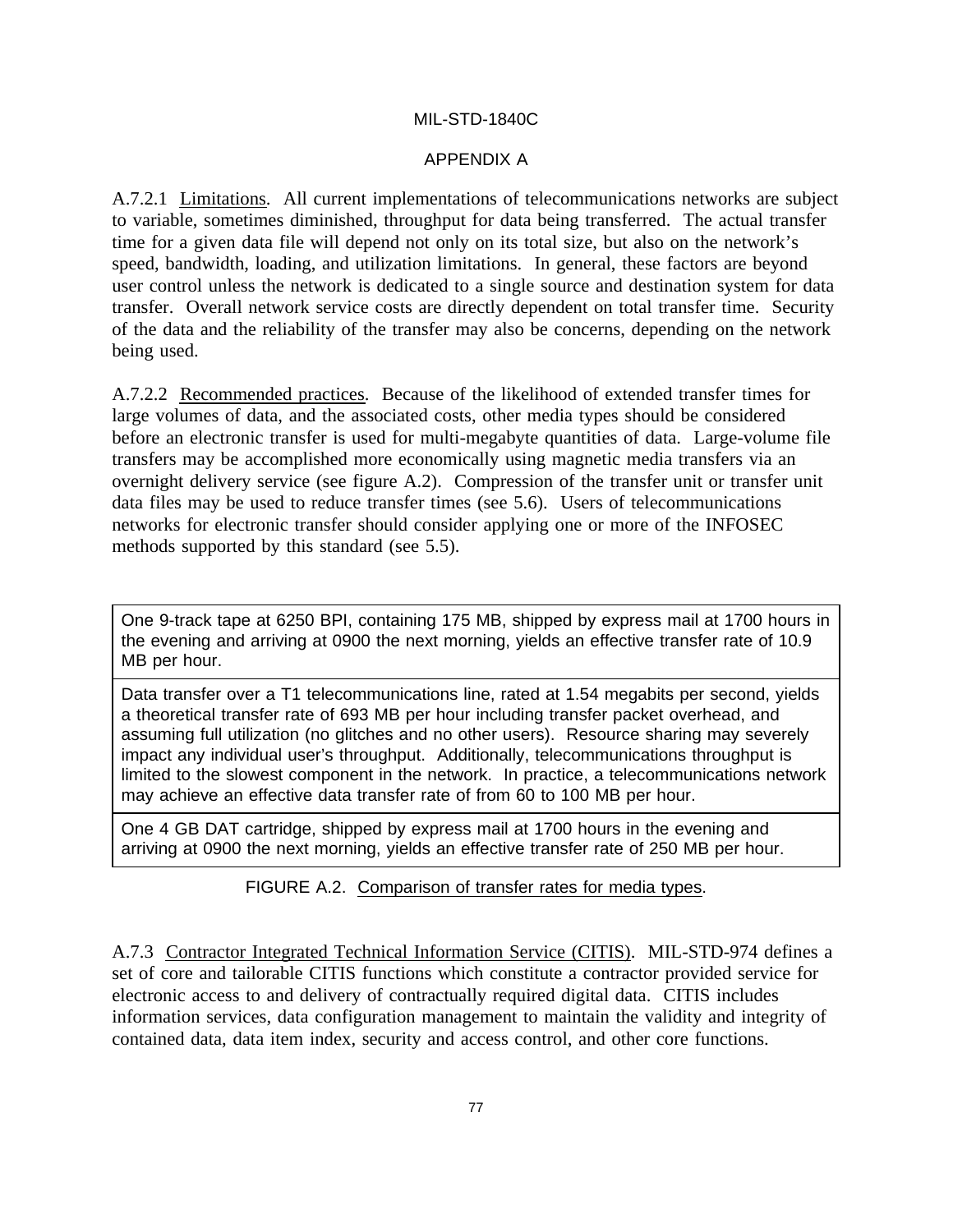## APPENDIX A

A.7.3.1 Format. CITIS shall transfer data between the contractor and the Government in accordance with this interface standard.

A.7.4 Electronic Data Interchange (EDI). EDI transactions may be used for automated technical data transfer.

A.7.4.1 Format. EDI transfers shall be in accordance with the ANSI ASC X12 841 "Specifications/Technical Information" transaction set and FIPS PUB 161-2. The implementation convention used for EDI transfers shall be as specified in the contract or other form of agreement.

A.7.5 Electronic mail. The MIME provide an open, well-documented, and tested network-based transport medium using electronic mail. "Application/CALS-1840" is a registered media type for the electronic exchange of transfer packages via the Internet using MIME.

A.7.5.1 Format. Transfer units using MIME shall be in accordance with RFC 1895 and as specified herein. The set of related files constituting a transfer unit corresponds to a single "Multipart/Mixed" MIME entity. Each transfer unit shall include a transfer unit declaration file (see 5.3.1), which shall be an "Application/CALS-1840" MIME entity and shall be the first body part in the "Multipart/Mixed" entity. Several transfer units may be included in a single MIME message.

A.7.5.1.1 Registration information. Table A-I presents the key Internet Assigned Numbers Authority (IANA) registration information for the MIME "Application/CALS-1840" media content-type/subtype.

| <b>VARIABLE</b>          | <b>VALUE</b>                                   |  |
|--------------------------|------------------------------------------------|--|
| Media Type name:         | Application                                    |  |
| Media subtype name:      | CALS-1840                                      |  |
| Required parameters:     | filename, version                              |  |
| Optional parameters:     | None                                           |  |
| Encoding considerations: | Base64 MIME encoding shall be used             |  |
| Security considerations: | Depends on the referenced type (see A.7.5.1.4) |  |

TABLE A-I. Application/CALS-1840 registration information.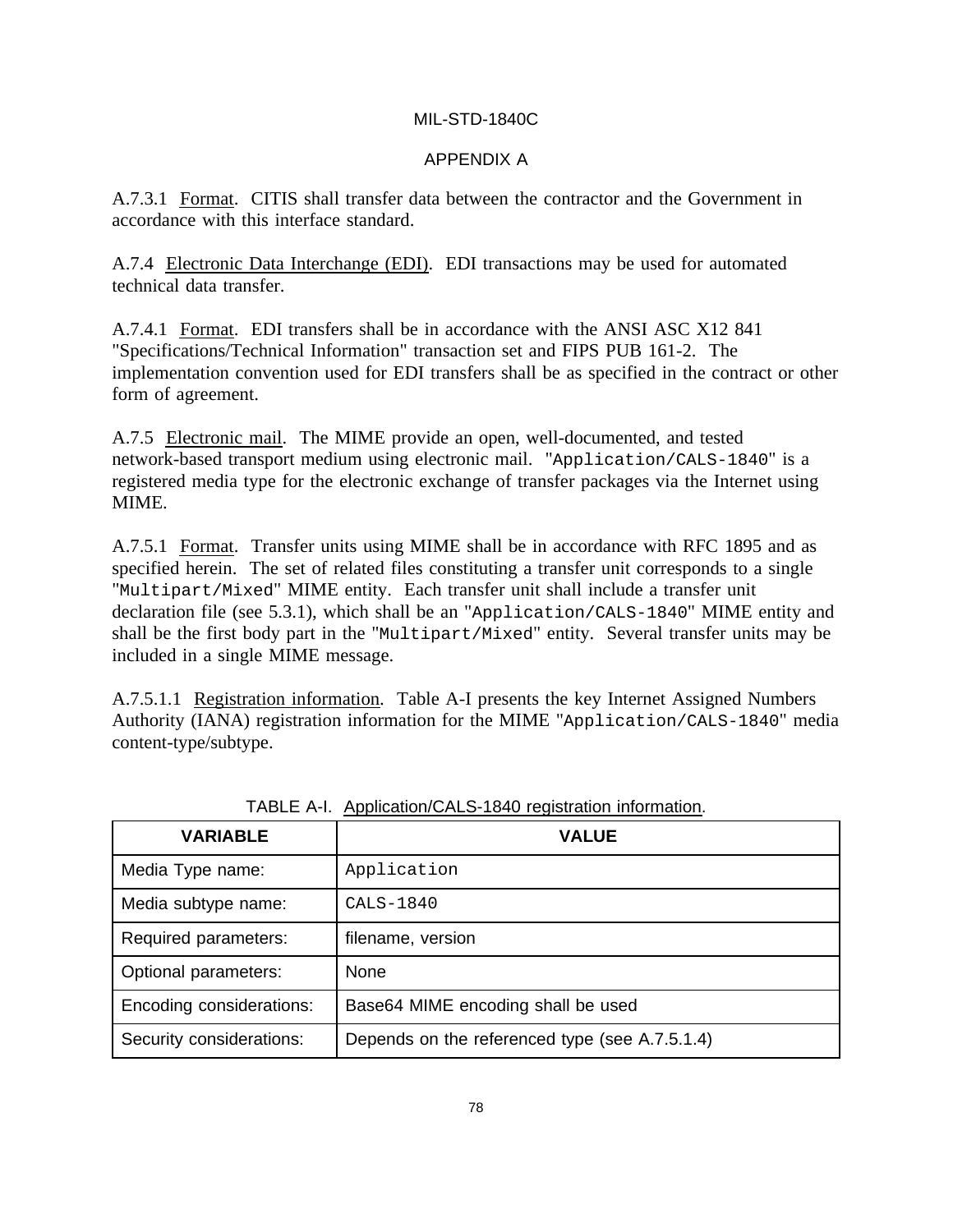### APPENDIX A

A.7.5.1.2 The filename parameter. The filename parameter gives the transfer unit name as defined by 5.3.1.1. This name shall be formatted in accordance with figure A.3. Each transfer unit shall be contained in a single "Multipart/Mixed" MIME entity which consists solely of "Application/CALS-1840" body parts. All Application/CALS-1840 body parts in a single "Multipart/Mixed" MIME entity shall have the same transfer unit sequence number ("1840-tuseq"). Within a single message all name values shall be unique.

FIGURE A.3. Application/CALS-1840 filename parameter.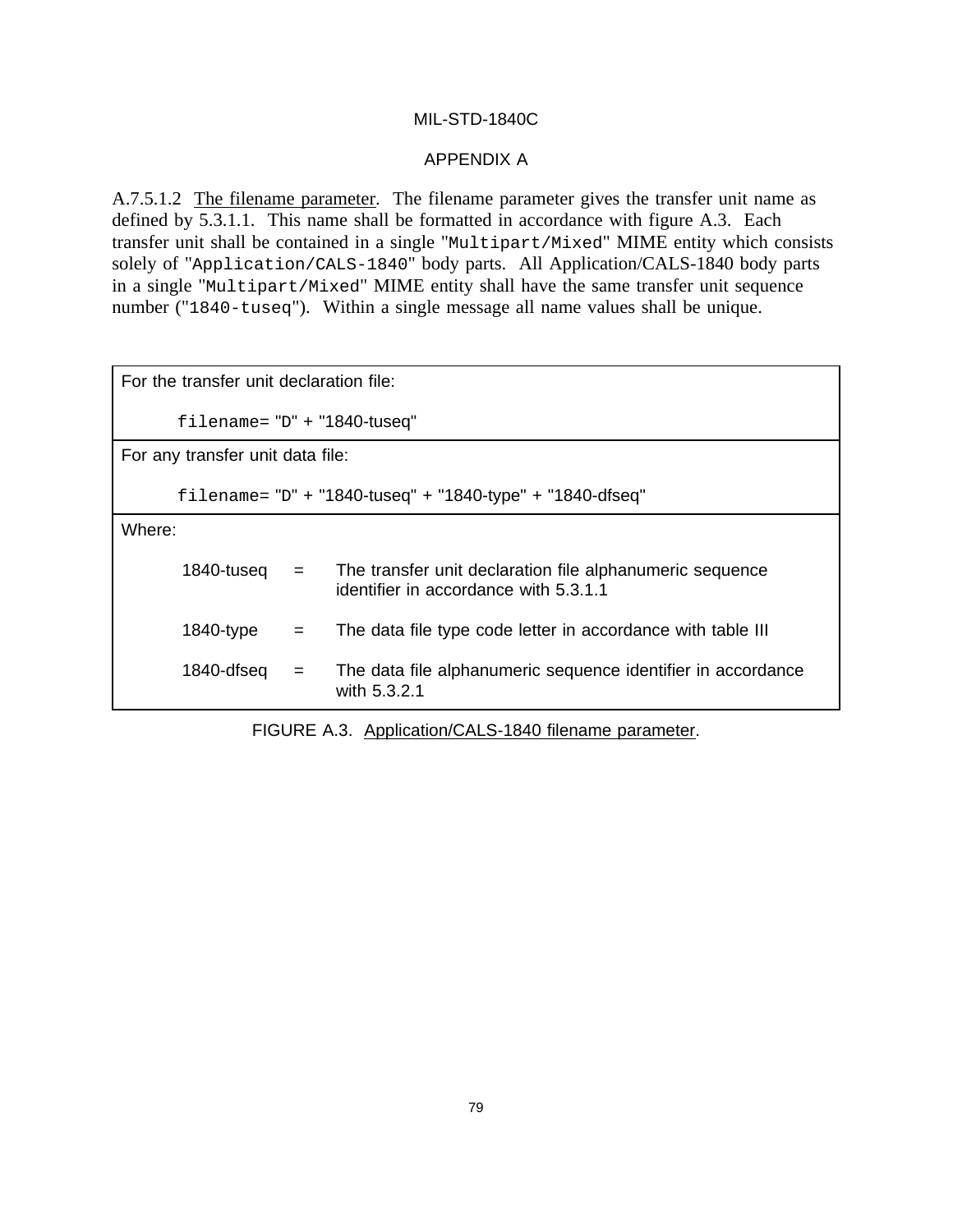## APPENDIX A

A.7.5.1.3 The version parameter. The value of the "Application/CALS-1840" version parameter shall indicate the particular version of MIL-STD-1840 to which the data conforms. Valid version values appear on figure A.4.

version= "revision level", "change level", "date of standard" Where the valid values are: MIL-STD-1840C, 0, 19970626 or MIL-STD-1840B, 0, 19921103 or MIL-STD-1840A, 0, 19871222 NOTE: The embedded blanks in the above strings are required, hence the value shall be enclosed in quotation marks (").

FIGURE A.4. Application/CALS-1840 version parameter.

A.7.5.1.4 Security considerations. No classified information, nor any other information that cannot be disclosed except to authorized personnel, shall be sent via the Internet without using appropriately approved cryptographic systems. Users intending to transfer classified or sensitive data must consult their cognizant security authority for prevailing policy restrictions.

A.7.5.1.5 System integrity considerations. None of the MIME body parts, as constituted for transfer, present executable data. When the file is post-processed after transfer, the resultant data may be executable. Processing will be under the control of the process associated with "Application/CALS-1840".

A.7.5.1.6 MIME data transfer example. The example on figure A.5 illustrates an Internet mail message containing a single transfer unit as the transfer set. The example product data transfer unit consists of three (3) body parts: the transfer unit data file, a STEP product model data file, and a digital signature file. The headers and data are in accordance with the "Application/CALS-1840" MIME type. The Base64 content-transfer-encoding preserves the transferred files' fixed record lengths.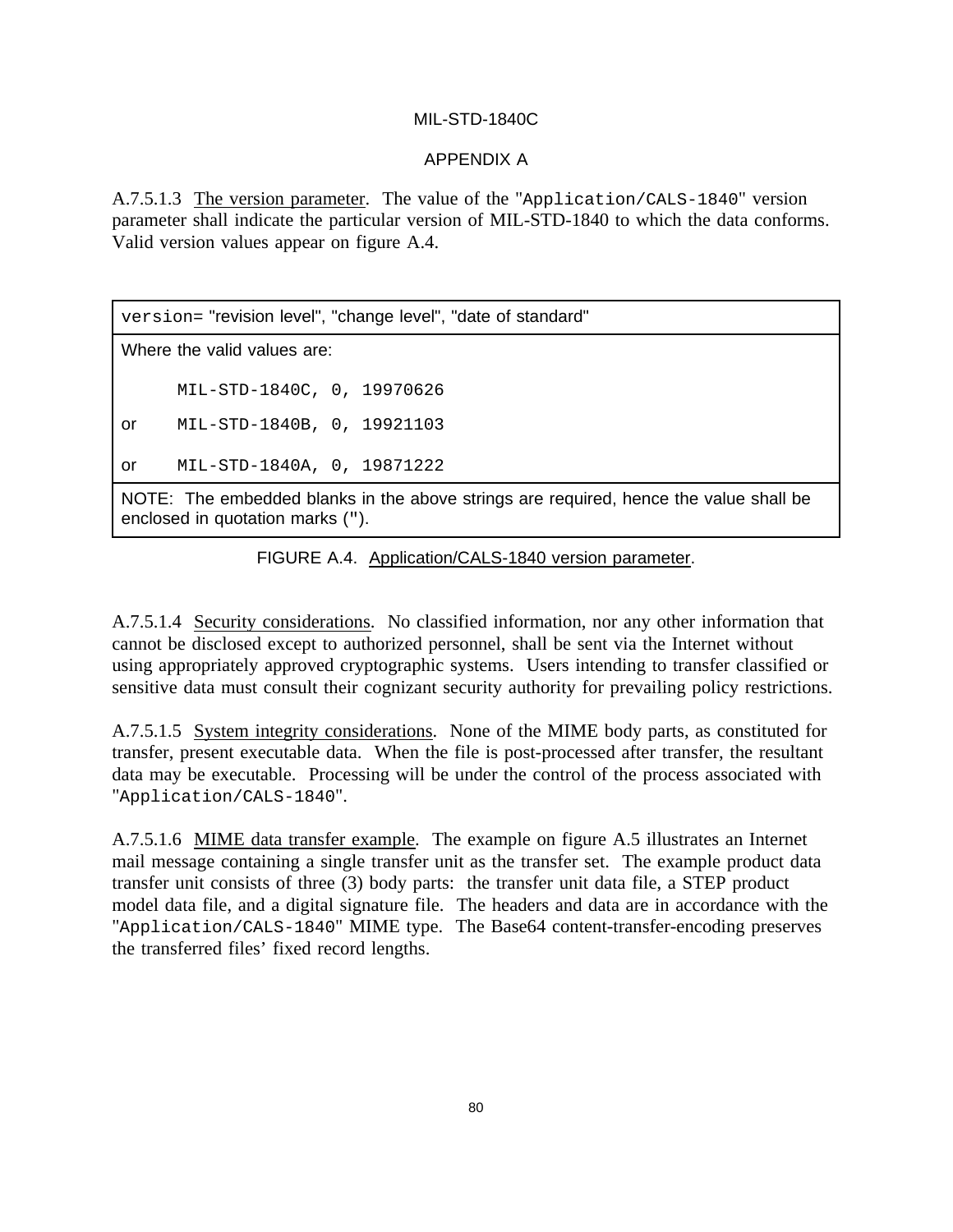#### APPENDIX A

To: you@some.org From: me@here.com Date: Tue, 11 Feb 1998 18:23:10 -0500 MIME-Version: 1.0 Content-Type: Multipart/Mixed; Boundary="Transfer\_Example" --Transfer\_Example Content-Type: Application/CALS-1840; filename=D001; version="MIL-STD-1840C, 0, 19970626" Content-Transfer-Encoding: Base64 [Declaration File Contents] --Transfer\_Example Content-Type: Application/CALS-1840; filename=D001S001; version="MIL-STD-1840C, 0, 19970626" Content-Transfer-Encoding: Base64 [Data File -- STEP Content, Including Header Records] --Transfer\_Example Content-Type: Application/CALS-1840; filename=D001D001; version="MIL-STD-1840C, 0, 19970626" Content-Transfer-Encoding: Base64 [Data File -- Digital Signature Content, Including Header Records] --Transfer\_Example--

FIGURE A.5. MIME data transfer example.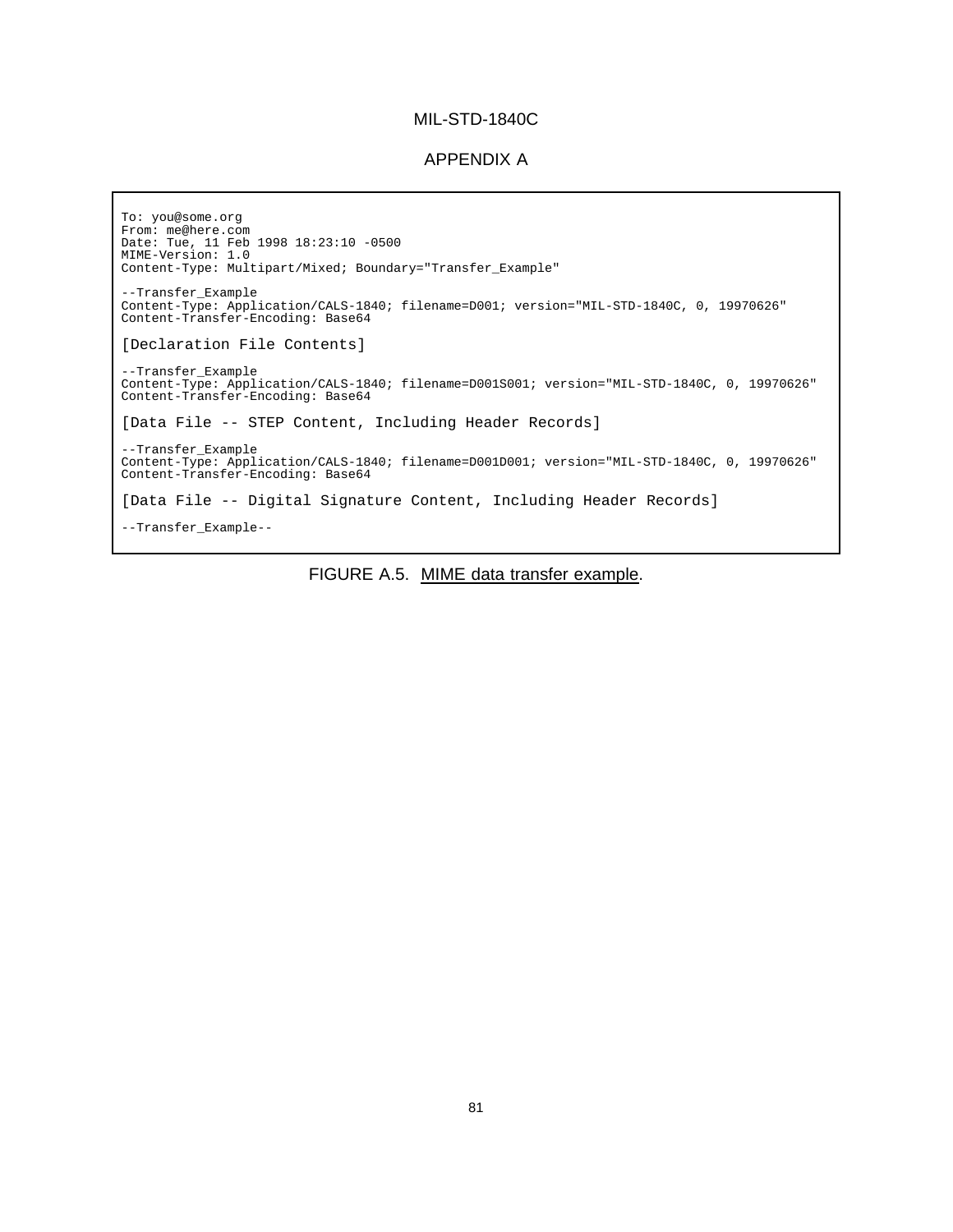## APPENDIX B

## PACKAGING AND MARKING

#### B.1 SCOPE

B.1.1 Scope. This appendix defines packaging and marking options for the shipment of physical computer media containing data transfer sets. This appendix is not a mandatory part of the standard. The information contained herein is intended for guidance only (see 6.3.3).

## B.2 APPLICABLE DOCUMENTS

B.2.1 General. The documents listed in this section are specified in this appendix. While every effort has been made to ensure the completeness of this list, document users are cautioned that they must meet all specified requirements documents cited in this appendix, whether or not they are listed.

#### B.2.2 Government documents.

B.2.2.1 Specifications, standards, and handbooks. The following specifications, standards, and handbooks form a part of this document to the extent specified herein. Unless otherwise specified, the issues of these documents are those listed in the issue of the Department of Defense Index of Specifications and Standards (DoDISS) and supplement thereto, cited in the solicitation (see 6.2).

#### FEDERAL SPECIFICATIONS

| PPP-B-636  | $-$ | Boxes, Shipping, Fiberboard.                                        |
|------------|-----|---------------------------------------------------------------------|
| PPP-C-1842 | $-$ | Cushioning Material, Plastic, Open Cell (for<br>Packaging Purpose). |

DEPARTMENT OF DEFENSE STANDARDS

| MIL-STD-1189 | $\overline{\phantom{0}}$ | Standard Department of Defense Bar Code |
|--------------|--------------------------|-----------------------------------------|
|              |                          | Symbology.                              |

(Unless otherwise indicated, copies of the above specifications, standards, and handbooks are available from the Standardization Document Order Desk, 700 Robbins Avenue, Building 4D, Philadelphia, PA 19111-5094.)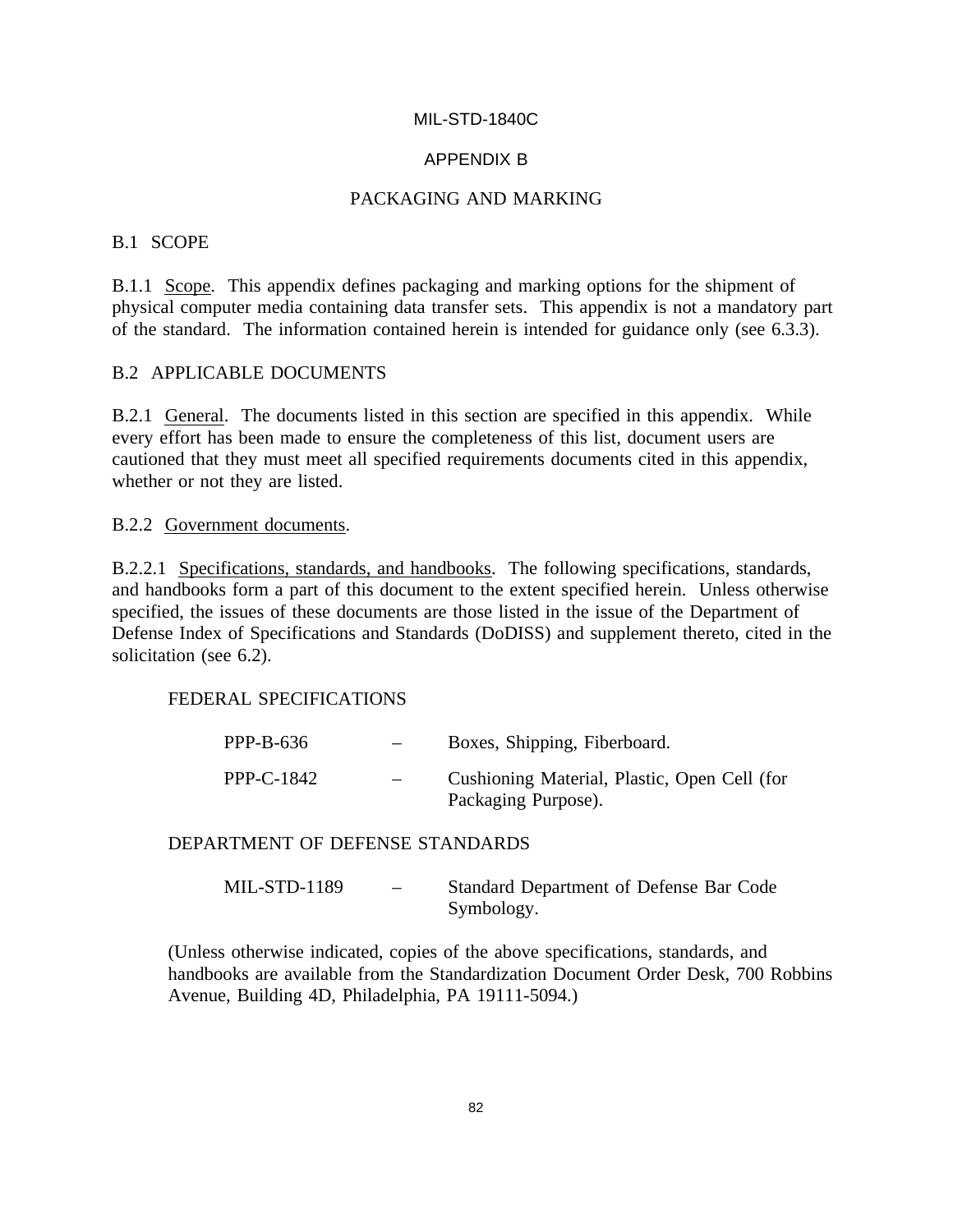### APPENDIX B

B.2.3 Non-Government publications. The following documents form a part of this document to the extent specified herein. Unless otherwise specified, the issues of the documents which are DoD adopted are those listed in the issue of the DoDISS cited in the solicitation. Unless otherwise specified, the issues of documents not listed in the DoDISS are the issues of the documents cited in the solicitation (see 6.2).

## AMERICAN NATIONAL STANDARDS INSTITUTE (ANSI)

(Application for copies should be addressed to the American National Standards Institute, 11 West 42nd Street, 13th Floor, New York, NY 10036.)

(Non-Government standards and other publications are normally available from the organizations that prepare or distribute the documents. These documents also may be available via libraries or other informational services.)

B.2.4 Order of precedence. In the event of a conflict between the text of this document and the references cited herein, the text of this document takes precedence. Nothing in this document, however, supersedes applicable laws and regulations unless a specific exemption has been obtained.

#### B.3 DEFINITIONS

B.3.1 Abbreviations and acronyms used in this appendix. The acronyms and abbreviations used in this appendix are defined as follows:

- a. CPI Characters Per Inch
- b POC Point of Contact

#### B.4 SHIPMENT OF TRANSFER MEDIA

B.4.1 Packaging. The sender of digitally encoded transfer packages will be responsible for protection of the transfer medium or media sets.

ANSI MH10.8M – American National Standard Material Handling Bar Code Symbols on Unit Loaded Transport Packages.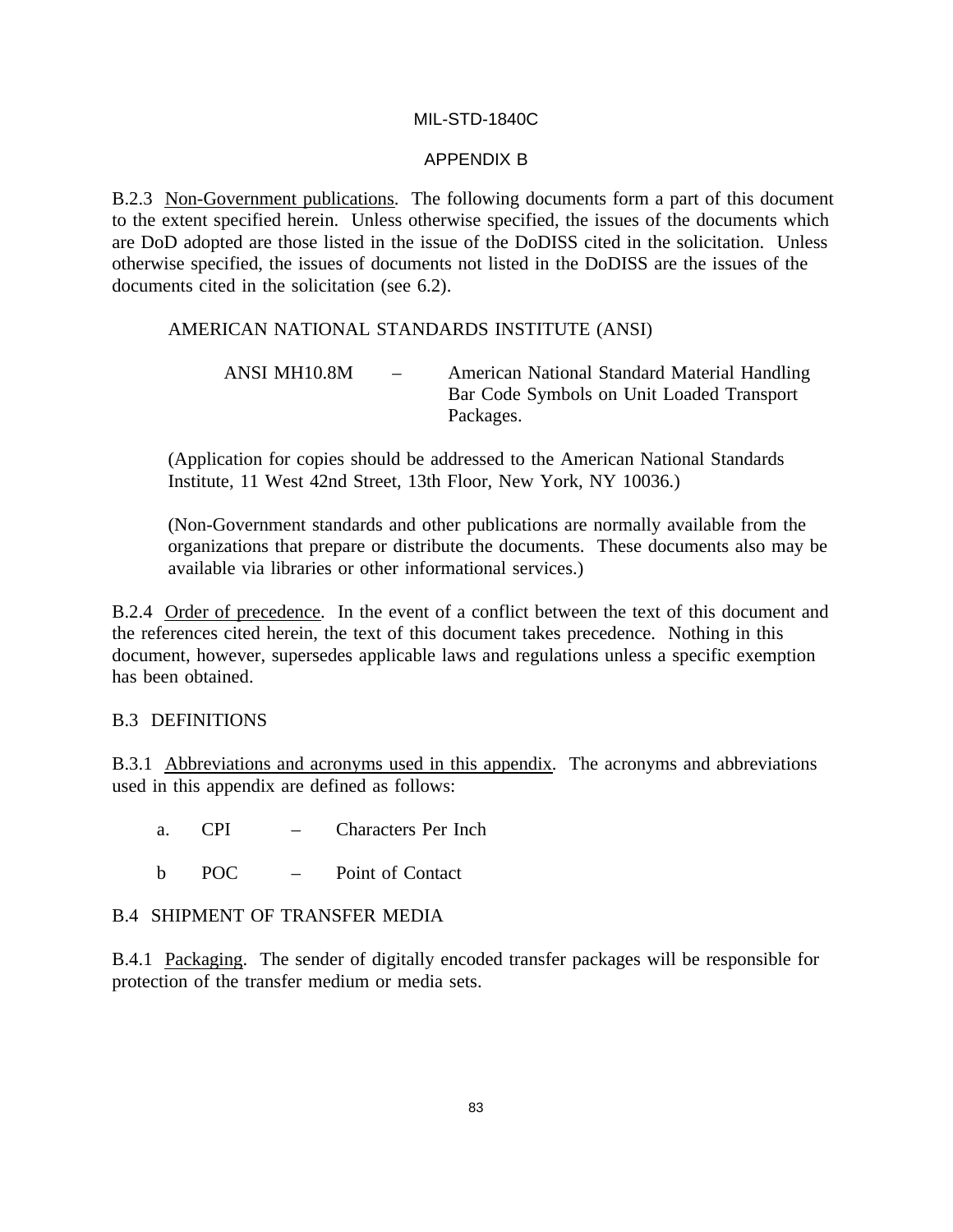#### APPENDIX B

B.4.2 Media labeling. All transfer media will have a media label affixed to it. Figure B.1 is an example of a media label. The media label will contain the following information as a minimum:

- a. Name/organization The company name or Government organization of the sender.
- b. Date The date the transfer package was transferred by the source system to the transmission media, the format will be "YYYYMMDD/HHHH:SS".
- c. Version A character string containing the military standard, revision level, change level, of the standard under which the transfer unit is transmitted. For transfer units transmitted under this standard, the character string will be:

version: MIL-STD-1840C, 0, 19970626

- d. CAGE code Commercial and Government Entity (CAGE) code of the sender.
- e. Volume identifier (id) See A.5.2.1.4.
- f. Density/capacity The density of the tape (such as 1600 CPI or 6250 CPI) or the capacity of the alternative media (such as 1.2 MB or 1.44 MB).
- g. Media number Provides the sequence number of the specific volume for multi-volume media sets (such as 1 of 2, 2 of 2).
- h. Point of contact (POC) The name, phone number, and organization of a person who is knowledgeable about the contents of the transfer unit and who may be contacted for detailed information.

```
Name/organization: ABC Corporation
Date: 19970902/1935:00
Version: MIL-STD-1840C, 0, 19970626
CAGE code: K1234
Volume id: CALS01
Density/capacity: 6250 CPI
Media number: 1 of 2
POC: Mr. Joe Hill (510) 555-6300
     ABC Corporation
```
FIGURE B.1. Example of a media label.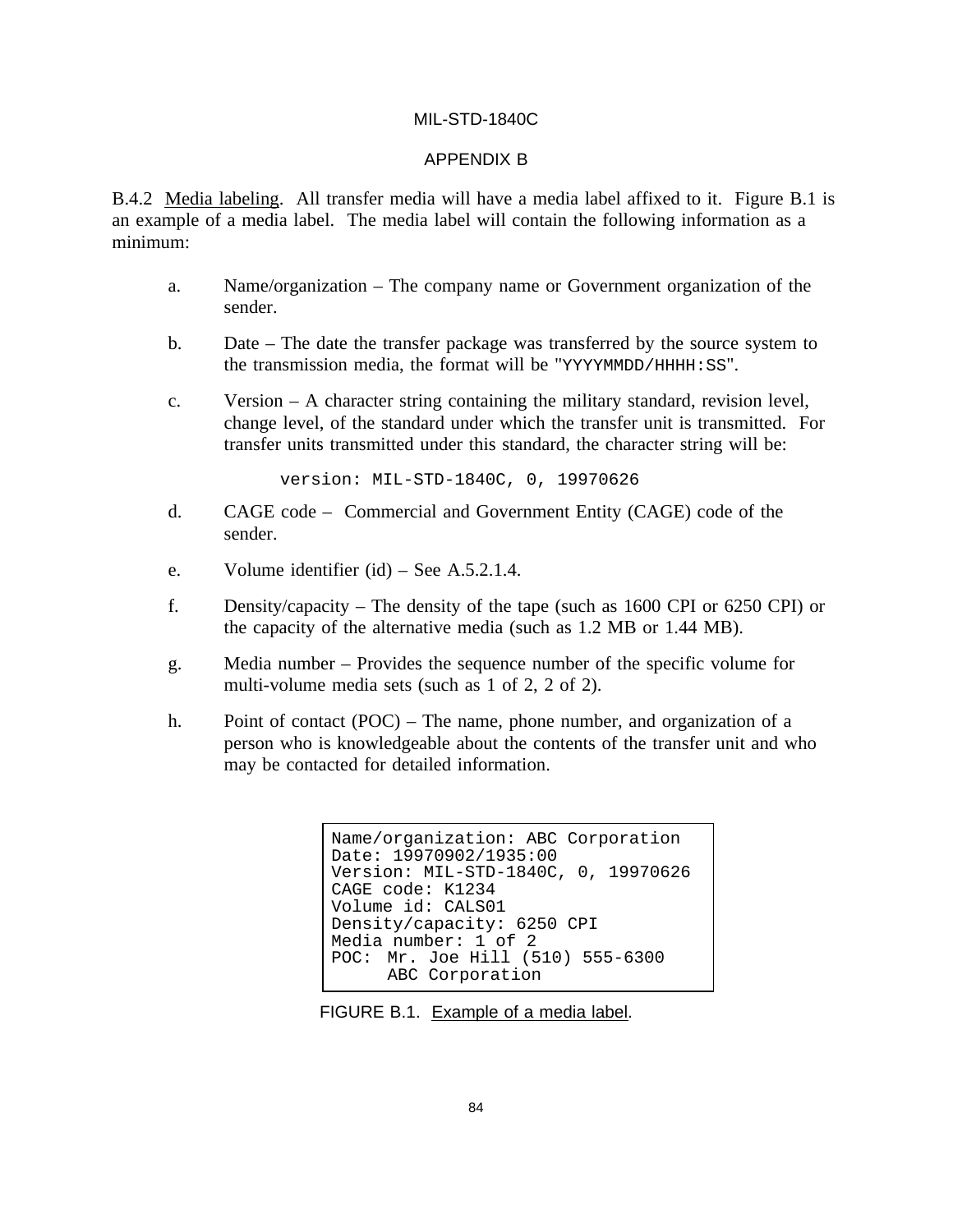## APPENDIX B

B.4.2.1 Labeling of optical media. CD-ROMs should be labeled in accordance with MIL-HDBK-9660.

B.4.3 Encoded magnetic computer media. A packing slip showing the names and volume numbers of each reel, cartridge, or disk will be included in each package. A printed listing of the included transfer unit declaration files will be on the packing slip or attached to it.

B.4.3.1 Protection. Encoded magnetic tapes, cartridges, disks, and other electromagnetically inscribed information transfer media will be protected against dirt, moisture, and electrostatic discharge damage. For 9-track magnetic tape, place the protected tape(s) in a PPP-B-636 conforming box, allowing enough space for the addition of cushioning material. Fill the extra internal box spaces with PPP-C-1842 conforming cushioning material. For transfer media other than 9-track magnetic tape, the media will be protected against dirt, moisture, and electrostatic discharge damage and packaged for shipment using best commercial practices.

B.4.3.2 Marking. Encoded magnetic computer tape, cartridge, or disk shipping containers will be conspicuously labeled with a warning as shown on figure B.2.



FIGURE B.2. Example of a warning label.

B.4.4 Other physical computer media. Instructions for protection, packaging, and marking will be as specified in the contract or other form of agreement.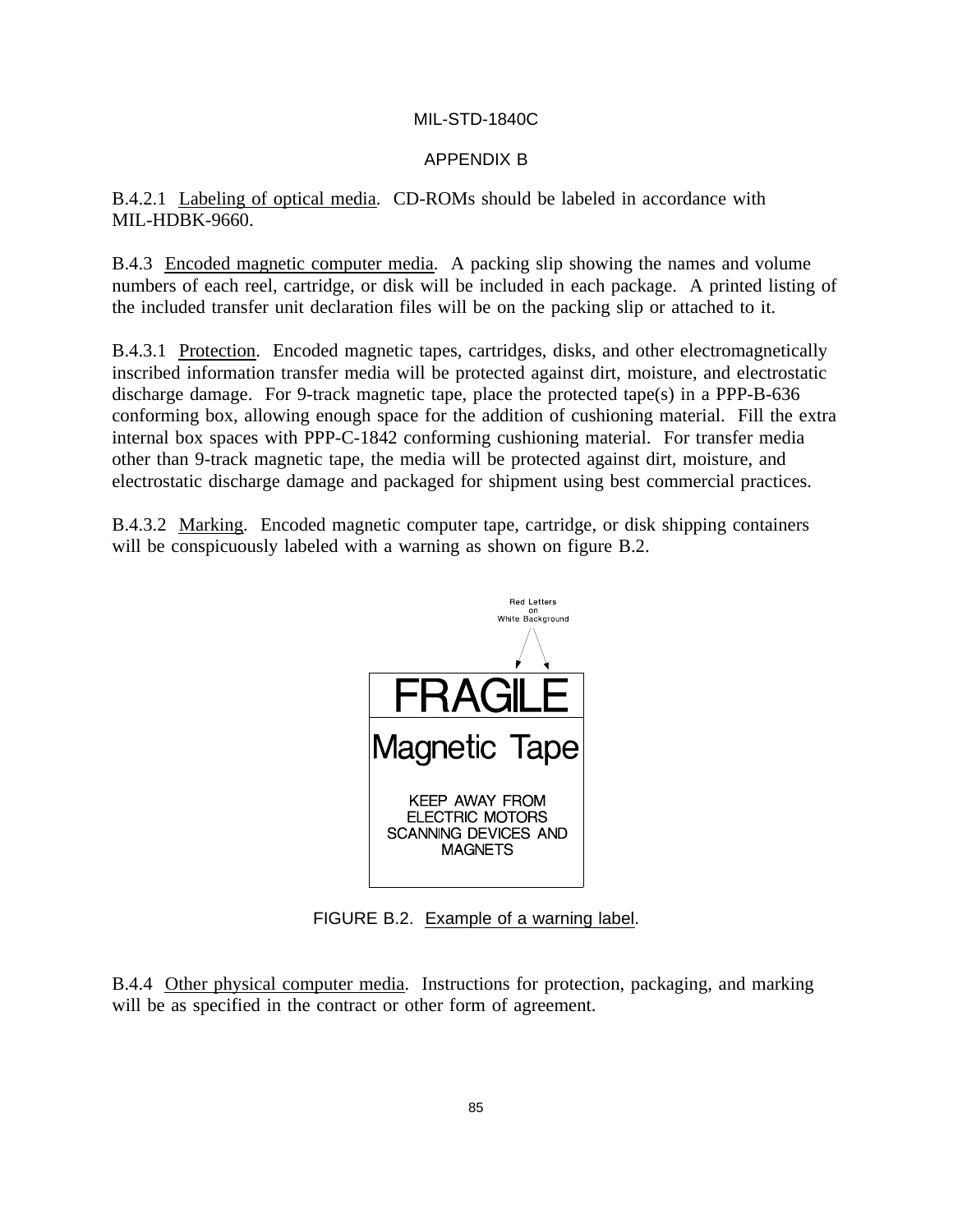# APPENDIX B

B.4.5 Bar-coded labels. The preparing, affixing, and reading of bar-coded transfer media labels will be in accordance with MIL-STD-1189 and ANSI MH10.8M, or as specified in the contract or other form of agreement.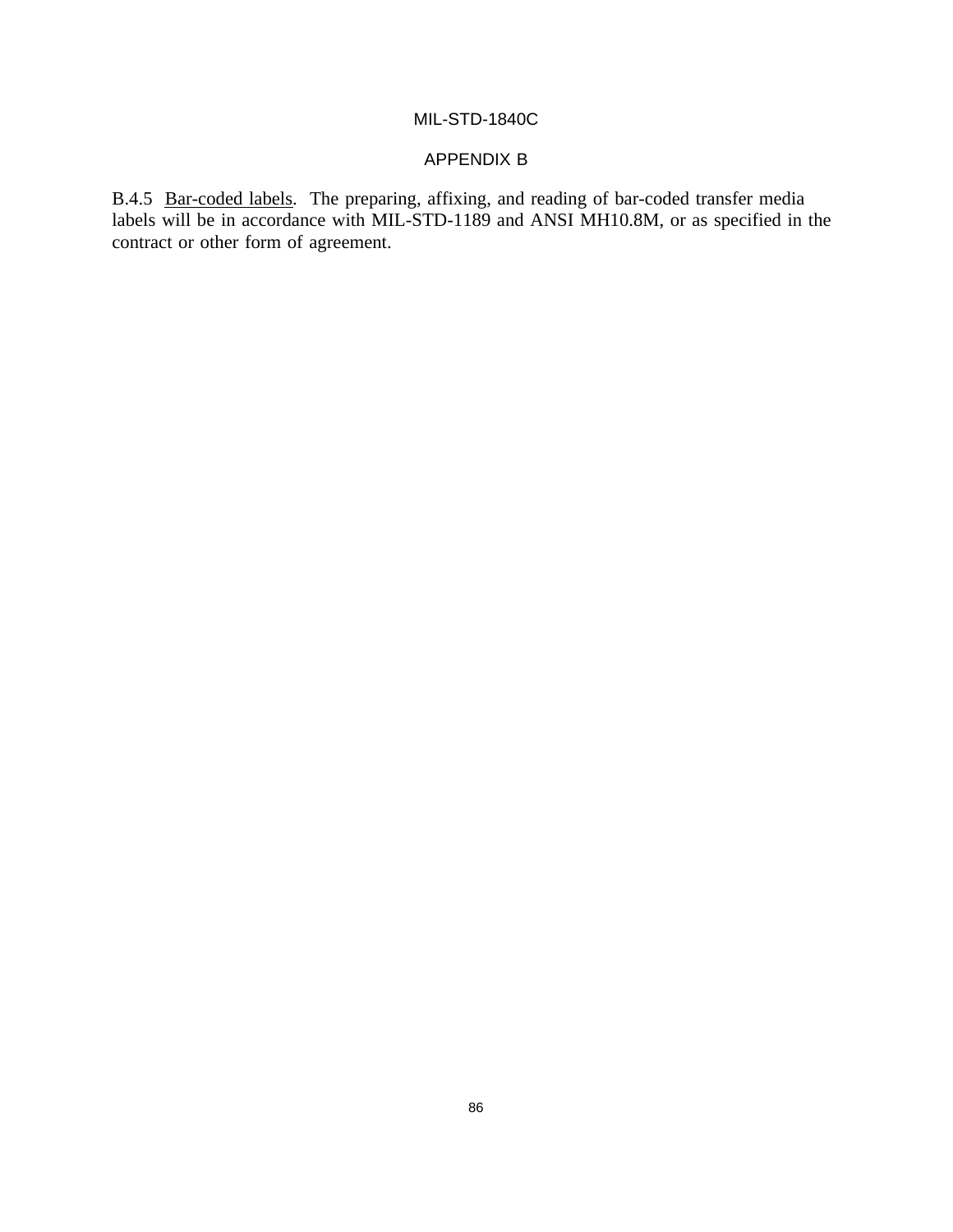# APPENDIX C

# PRODUCT DATA INDEX AND METADATA CODING

## C.1 SCOPE

C.1.1 Scope. This appendix provides supporting instructions for the preparation of document identification and indexing metadata in product data transfers. This appendix is a mandatory part of the standard. The information contained herein is intended for compliance.

C.1.2 Purpose. The supplementary product data identification information included in this appendix specifically addresses legacy engineering data encoded on aperture cards, but may be used for the transmission of indexing information for any data type on any transfer medium.

## C.2 APPLICABLE DOCUMENTS

This section is not applicable to this appendix.

## C.3 DEFINITIONS

C.3.1 Abbreviations and acronyms used in this appendix. The acronyms and abbreviations used in this appendix are defined as follows:

a. ECO – Engineering Change Order

C.4 PRODUCT DATA CODING

C.4.1 Product data coding explanations. This appendix provides supplementary data for use with table VI, "Source system document identifier (srcdocid: ) record content", and table VII, "Source system document index (srcdocdx: ) record content". This appendix should be tailored in accordance with 6.3.4.

C.4.2 Type of document. When applicable, the codes listed in table C-I shall be used in this field. Alternately, when specified in the contract or other form of agreement, the codes in table C-I will be used as prefixes to drawing numbers (see tables VI and VII). In these cases, leave the type of document field empty by using two ASCII space characters (" "). Additional codes may be used as specified in the contract or other form of agreement.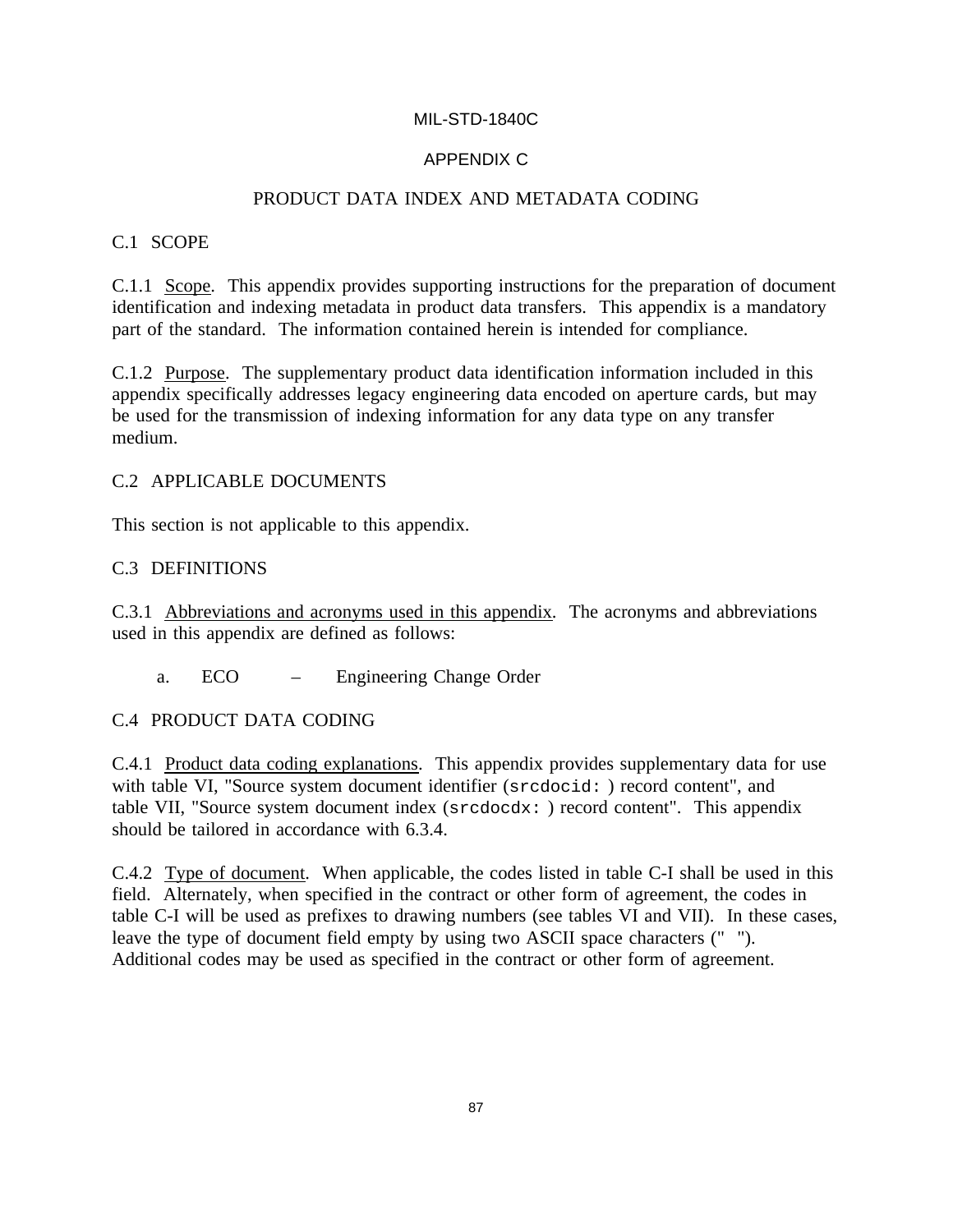## APPENDIX C

C.4.3 Accompanying document kind. When applicable, the codes listed in table C-II shall be used in this field. Additional codes may be used as specified in the contract or other form of agreement. These codes are only applicable when a base document is accompanied by Engineering Change Orders (ECOs) or similar changing, revising, or appending documents. When not applicable, leave empty by the use of two ASCII space characters (" ").

C.4.4 Card format code. This is an aperture card specific formatting code for legacy engineering data. The two applicable codes are "H" (upper legends) and "T" (lower legends) formatted cards. If this code is unknown or not applicable, leave the Card Format Code field empty by the use of the ASCII space character (" ").

C.4.5 Numeric-to-alpha conversion chart. If the revision level of a document, sheet, or image is numeric, the revision level shall be converted to an alpha value using the chart in table C-III (see table VI).

C.4.6 Determination of numeric entries for positions 49-56, 62-65, and 70-73 of "srcdocid: ". The values for the Image Number, Total Number of Images, Sheet Number, and Total Sheets fields are interrelated. Use table C-IV to determine the correct values for "srcdocid: " positions 49 through 56. Use table C-V to determine the correct values for "srcdocid: " positions 62 through 65 and 70 through 73. See figure C.1 for image content examples of the values in tables C-IV and C-V. See table VI for a description of each field in the "srcdocid: " record.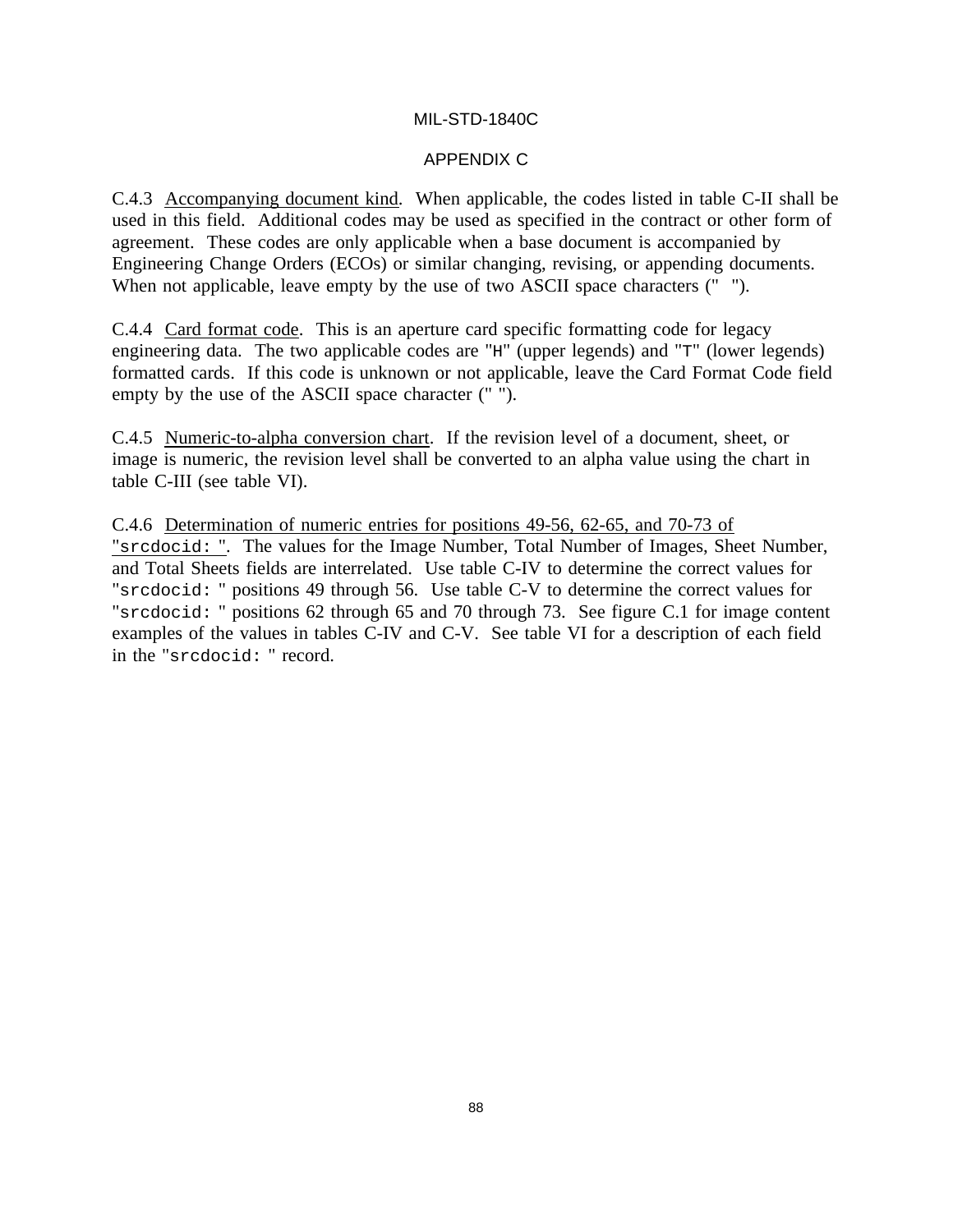### APPENDIX C

| <b>CODE</b>                                                                          | <b>TYPE OF DOCUMENT</b>               | <b>CODE</b>    | <b>TYPE OF DOCUMENT</b>              |  |  |
|--------------------------------------------------------------------------------------|---------------------------------------|----------------|--------------------------------------|--|--|
| AL                                                                                   | <b>Application/Auxiliary List</b>     | QL             | <b>Qualified Product List</b>        |  |  |
| ΑW                                                                                   | Art Work                              | <b>RD</b>      | <b>Redistribution List</b>           |  |  |
| $\mathbb{C}\mathbb{B}$                                                               | <b>Circuit Board</b>                  | <b>RL</b>      | <b>Running List</b>                  |  |  |
| CC                                                                                   | <b>Classification Characteristics</b> | ${\tt SD}$     | Schematic Diagram                    |  |  |
| $\mathsf{CP}$                                                                        | <b>Company Specification</b>          | SL             | <b>Specification List</b>            |  |  |
| $\mathbb{C}\mathbf{S}$                                                               | <b>Company Standard</b>               | SS             | <b>System Schematic</b>              |  |  |
| D7                                                                                   | <b>Undimensioned Drawing</b>          | TB             | <b>Test Bulletin</b>                 |  |  |
| DL                                                                                   | Document/Drawing List                 | TD             | <b>Tool Drawing or List</b>          |  |  |
| ЕL                                                                                   | <b>Equipment List</b>                 | TL             | <b>Tabulating List</b>               |  |  |
| FL                                                                                   | <b>Function List</b>                  | TP             | <b>Test Procedures</b>               |  |  |
| GL                                                                                   | Gauge List                            | TR             | <b>Test Requirements</b>             |  |  |
| ΙL                                                                                   | <b>Index List</b>                     | TS             | <b>Test Specifications</b>           |  |  |
| KD                                                                                   | <b>Kit Drawings</b>                   | UL             | <b>Usage List</b>                    |  |  |
| ${\rm LD}$                                                                           | Logic Diagram                         | WВ             | Wiring Board or Wire Print Board     |  |  |
| $\mathbb{M} \mathbb{I}$                                                              | Master Index List                     | <b>WD</b>      | Wiring Diagram                       |  |  |
| МL                                                                                   | <b>Material List</b>                  | WН             | <b>Wiring Harness</b>                |  |  |
| MP                                                                                   | <b>Master Pattern</b>                 | WГ             | <b>Wiring List</b>                   |  |  |
| $\rm NC$                                                                             | <b>Numerical Control Data</b>         | WT             | <b>Wire Table</b>                    |  |  |
| NO.                                                                                  | Nuclear Ordnance Data                 | 1L             | <b>Acquisition Data Only</b>         |  |  |
| PB                                                                                   | Program Bulletin                      | 1 <sub>N</sub> | <b>Revision Notice</b>               |  |  |
| PD                                                                                   | Program Document                      | 2L             | Maintenance Data Only                |  |  |
| PL                                                                                   | Parts List                            | 3L             | Acquisition and Maintenance Data     |  |  |
| QA                                                                                   | <b>Quality Assurance Data</b>         | 4L             | <b>Acquisition Data Package List</b> |  |  |
| NOTE: Only use code "1N" when the notice is filmed as an accompanying document (when |                                       |                |                                      |  |  |

## TABLE C-I. Codes for type of document.

NOTE: Only use code "1N" when the notice is filmed as an accompanying document (when code "NT" is in the accompanying document kind field) or the notice will drive a future revision to a basic document (see table C-II).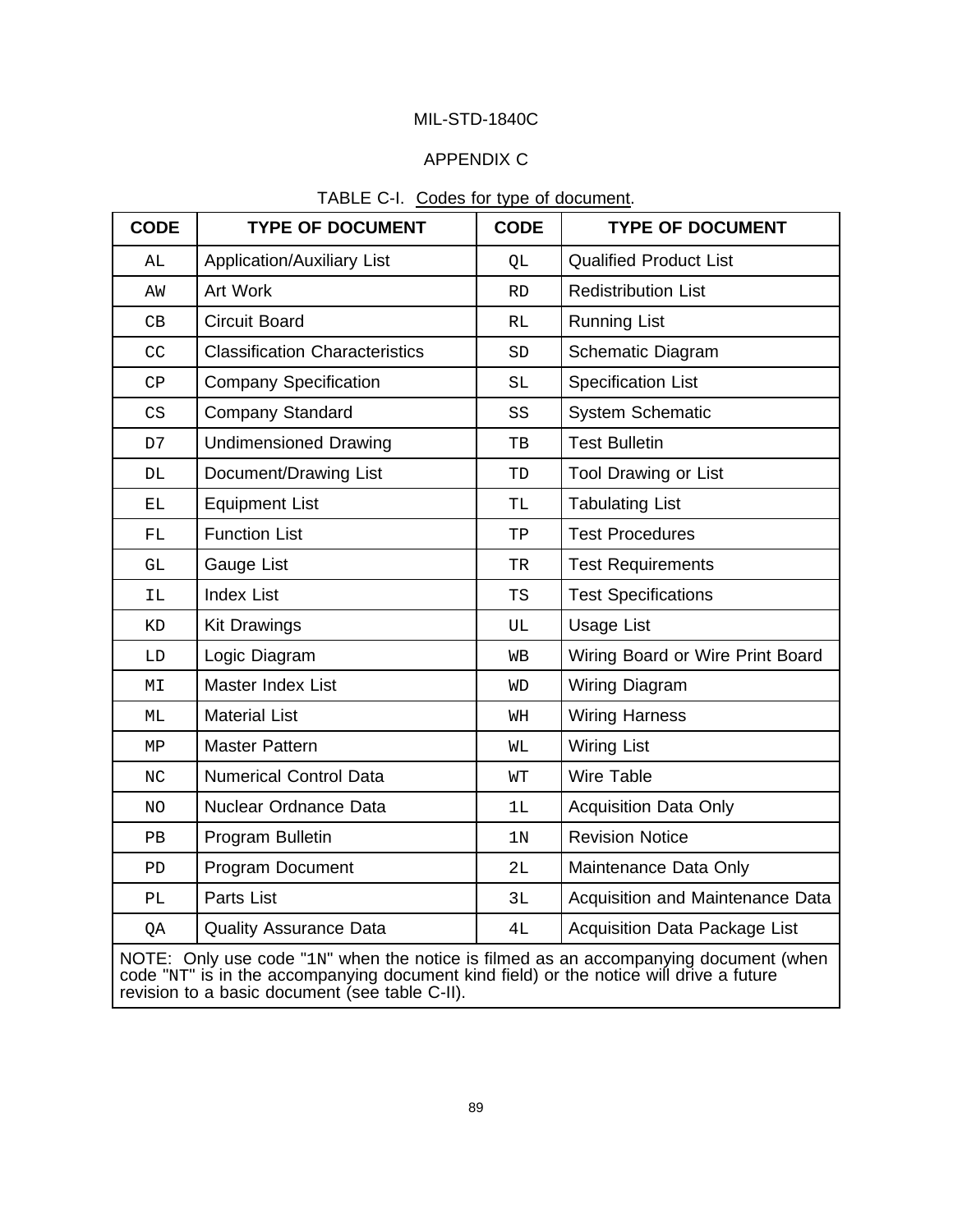# APPENDIX C

# TABLE C-II. Codes for accompanying document kind.

| <b>CODE</b>                                                                                                                                                                               | <b>DOCUMENT</b>                                                                            |  |
|-------------------------------------------------------------------------------------------------------------------------------------------------------------------------------------------|--------------------------------------------------------------------------------------------|--|
| AD                                                                                                                                                                                        | Addendum                                                                                   |  |
| AM                                                                                                                                                                                        | Amendment                                                                                  |  |
| ΑN                                                                                                                                                                                        | Annex                                                                                      |  |
| AP                                                                                                                                                                                        | Appendix                                                                                   |  |
| AR                                                                                                                                                                                        | Article                                                                                    |  |
| AΤ                                                                                                                                                                                        | Attachment                                                                                 |  |
| ΝT                                                                                                                                                                                        | Notice (safety, engineering, Engineering Change Proposals (ECPs), or<br>ECO <sub>s</sub> ) |  |
| SP                                                                                                                                                                                        | Specification (slash sheet or other similar types of associated specifications)            |  |
| SU                                                                                                                                                                                        | Supplement                                                                                 |  |
| NOTE: When the notice (Code " $NT$ ") is of a nature that will drive a future revision to a<br>basic document, Code "1N" shall also appear in the type of document field (see table C-I). |                                                                                            |  |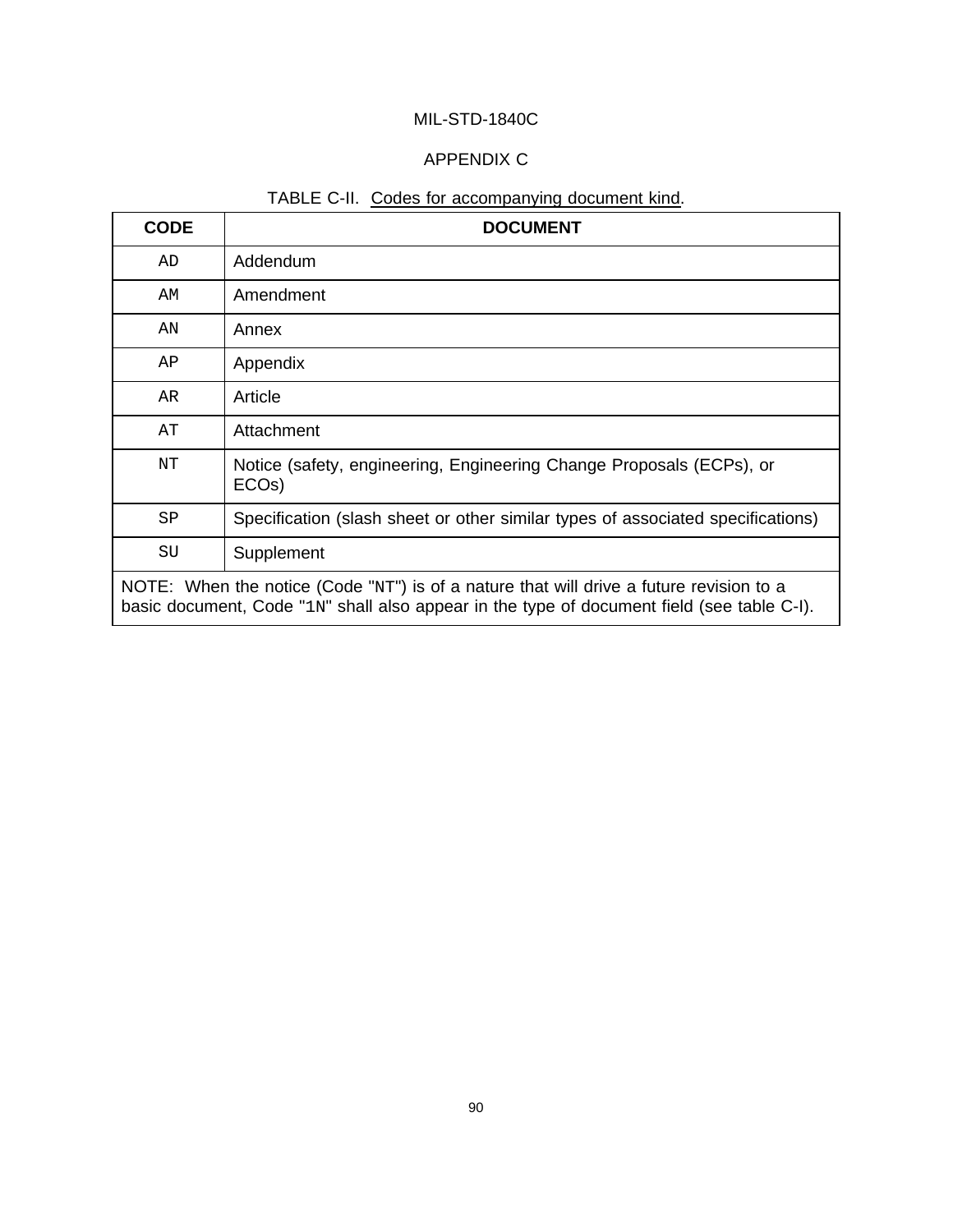## APPENDIX C

|  | TABLE C-III. Numeric-to-alpha conversion chart. |  |  |
|--|-------------------------------------------------|--|--|
|--|-------------------------------------------------|--|--|

| N               | A                       | N               | A                      | N   | A                                                 | N   | A                       | N   | A                               |
|-----------------|-------------------------|-----------------|------------------------|-----|---------------------------------------------------|-----|-------------------------|-----|---------------------------------|
| 1               | Α                       | $\overline{45}$ | BE                     | 89  | DJ                                                | 133 | FN                      | 177 | HU                              |
| $\overline{2}$  | $\, {\bf B}$            | 46              | BF                     | 90  | ${\rm DK}$                                        | 134 | ${\rm FP}$              | 178 | ${\rm HV}$                      |
| $\overline{3}$  | C                       | 47              | <b>BG</b>              | 91  | DL                                                | 135 | ${\rm FR}$              | 179 | HW                              |
| $\overline{4}$  | $\mathbb D$             | 48              | BH                     | 92  | DM                                                | 136 | ${\rm FT}$              | 180 | HY                              |
| $\overline{5}$  | $\mathbf E$             | 49              | BJ                     | 93  | ${\rm DN}$                                        | 137 | ${\rm FU}$              | 181 | JA                              |
| 6               | $\mathbf F$             | 50              | BK                     | 94  | ${\rm DP}$                                        | 138 | <b>FV</b>               | 182 | JB                              |
| 7               | G                       | 51              | BL                     | 95  | $\overline{\rm DR}$                               | 139 | FW                      | 183 | JС                              |
| $\overline{8}$  | $\rm H$                 | 52              | <b>BM</b>              | 96  | DT                                                | 140 | FY                      | 184 | <b>JD</b>                       |
| 9               | J                       | 53              | BN                     | 97  | $\mathop{\rm DU}\nolimits$                        | 141 | GA                      | 185 | JE                              |
| 10              | К                       | 54              | <b>BP</b>              | 98  | DV                                                | 142 | GB                      | 186 | JF                              |
| 11              | $\overline{\mathbb{L}}$ | 55              | BR                     | 99  | DM                                                | 143 | GC                      | 187 | JG                              |
| 12              | М                       | 56              | BT                     | 100 | DY                                                | 144 | GD                      | 188 | JН                              |
| 13              | $\mathbf N$             | 57              | <b>BU</b>              | 101 | EA                                                | 145 | $\mathbb{G}\mathcal{E}$ | 189 | JJ                              |
| 14              | $\overline{P}$          | $\overline{58}$ | <b>BV</b>              | 102 | $\mathop{\mathbb{E}}\nolimits\mathop{\mathbb{B}}$ | 146 | GF                      | 190 | JК                              |
| 15              | $\mathbb R$             | 59              | BW                     | 103 | EC                                                | 147 | GG                      | 191 | JL                              |
| 16              | $\overline{\text{T}}$   | 60              | BY                     | 104 | $\mathop{\rm ED}\nolimits$                        | 148 | GH                      | 192 | JМ                              |
| 17              | $\overline{\mathtt{U}}$ | 61              | CA                     | 105 | EE                                                | 149 | GJ                      | 193 | $\rm JN$                        |
| 18              | $\boldsymbol{\nabla}$   | 62              | CB                     | 106 | $\operatorname{EF}$                               | 150 | GK                      | 194 | JP                              |
| 19              | W                       | 63              | CC                     | 107 | ${\rm EG}$                                        | 151 | GL                      | 195 | JR                              |
| 20              | Υ                       | 64              | CD                     | 108 | EH                                                | 152 | GM                      | 196 | JT                              |
| 21              | ΑA                      | 65              | CE                     | 109 | EJ                                                | 153 | GN                      | 197 | JU                              |
| 22              | AB                      | 66              | CF                     | 110 | $\mathop{\rm E{K}}$                               | 154 | GP                      | 198 | JV                              |
| 23              | AC                      | 67              | CG                     | 111 | EL                                                | 155 | <b>GR</b>               | 199 | JW                              |
| 24              | AD                      | 68              | CH                     | 112 | EM                                                | 156 | GT                      | 200 | JY                              |
| 25              | AE                      | 69              | CJ                     | 113 | EN                                                | 157 | GU                      | 201 | KA                              |
| 26              | AF                      | 70              | CK                     | 114 | EP                                                | 158 | GV                      | 202 | KB                              |
| 27              | AG                      | 71              | CL                     | 115 | $\mathop{\hbox{\rm ER}}$                          | 159 | GW                      | 203 | КC                              |
| 28              | AH                      | 72              | <b>CM</b>              | 116 | ET                                                | 160 | GY                      | 204 | <b>KD</b>                       |
| 29              | AJ                      | 73              | CN                     | 117 | EU                                                | 161 | HA                      | 205 | KE                              |
| 30              | AК                      | 74              | CP                     | 118 | EV                                                | 162 | $_{\rm HB}$             | 206 | $\rm KF$                        |
| 31              | AL                      | 75              | CR                     | 119 | EW                                                | 163 | HC                      | 207 | $\mathop{\mathrm{KG}}\nolimits$ |
| $\overline{32}$ | AM                      | 76              | CT                     | 120 | EY                                                | 164 | HD                      | 208 | KH                              |
| 33              | AN                      | 77              | <b>CU</b>              | 121 | ${\rm FA}$                                        | 165 | $\rm HE$                | 209 | ΚJ                              |
| 34              | AP                      | 78              | CV                     | 122 | ${\rm FB}$                                        | 166 | HF                      | 210 | KK                              |
| 35              | AR                      | 79              | ${\cal C}{\cal W}$     | 123 | ${\rm FC}$                                        | 167 | HG                      | 211 | ΚL                              |
| 36              | AT                      | 80              | CY                     | 124 | FD                                                | 168 | HH                      | 212 | KM                              |
| $\overline{37}$ | AU                      | 81              | DA                     | 125 | ${\rm FE}$                                        | 169 | HJ                      | 213 | KN                              |
| 38              | AV                      | 82              | DB                     | 126 | ${\rm FF}$                                        | 170 | HK                      | 214 | KP                              |
| 39              | AW                      | 83              | DC                     | 127 | FG                                                | 171 | HL                      | 215 | KR                              |
| 40              | ΑY                      | 84              | DD                     | 128 | FH                                                | 172 | HM                      | 216 | $\mathop{\rm KT}\nolimits$      |
| 41              | BA                      | 85              | DE                     | 129 | FJ                                                | 173 | HN                      | 217 | KU                              |
| 42              | BB                      | 86              | DF                     | 130 | ${\rm FK}$                                        | 174 | HP                      | 218 | KV                              |
| 43              | BC                      | 87              | $\mathbb{D}\mathbb{G}$ | 131 | $\mathcal{F}\mathcal{L}$                          | 175 | $\rm{HR}$               | 219 | KW                              |
| 44              | BD                      | 88              | $\overline{DH}$        | 132 | ${\rm FM}$                                        | 176 | HT                      | 220 | KY                              |

NOTES:

1. "N" = numeric value, "A" = corresponding alpha value.

2. Letters I, O, Q, S, X, and Z are not to be used.

3. See table VI for the use of this table.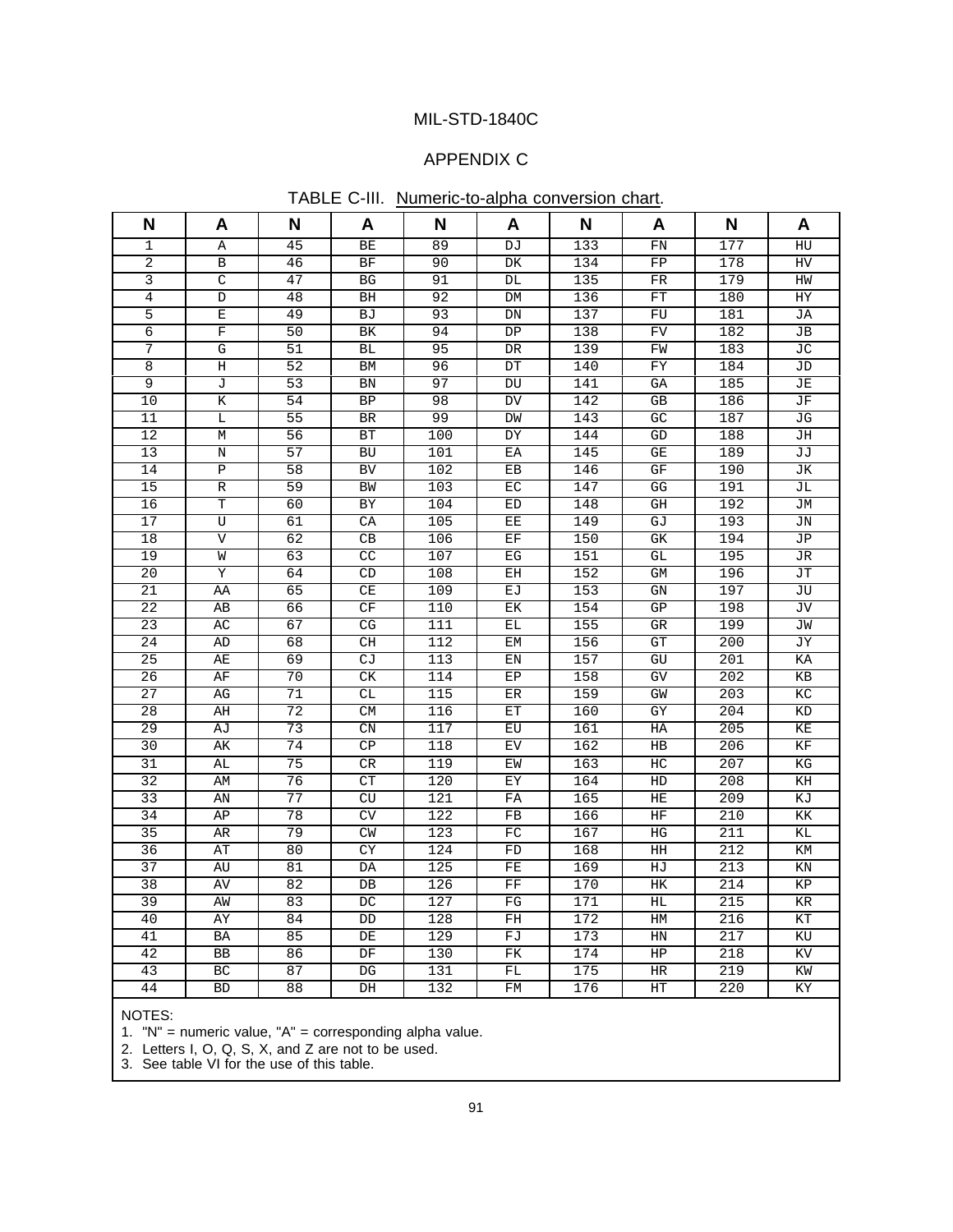# APPENDIX C

|  |  | TABLE C-IV. Determination of numeric entries for positions 49-56 of "srcdocid: ". |  |  |  |
|--|--|-----------------------------------------------------------------------------------|--|--|--|
|--|--|-----------------------------------------------------------------------------------|--|--|--|

| <b>CONDITION</b>                                                                                                                                                                                                                                                                                  | <b>POSITION 49-52 (IMAGE</b><br><b>NUMBER)</b>                                                                                                                                                                                                    | <b>POSITION 53-56 (TOTAL</b><br><b>NUMBER OF IMAGES)</b>                                                                                                                                                                                          |  |  |
|---------------------------------------------------------------------------------------------------------------------------------------------------------------------------------------------------------------------------------------------------------------------------------------------------|---------------------------------------------------------------------------------------------------------------------------------------------------------------------------------------------------------------------------------------------------|---------------------------------------------------------------------------------------------------------------------------------------------------------------------------------------------------------------------------------------------------|--|--|
| 1. When an engineering<br>document contains only one<br>sheet and requires only a single<br>file (see figure C.1 condition 1<br>for an example).                                                                                                                                                  | Use 0001                                                                                                                                                                                                                                          | Use 0001                                                                                                                                                                                                                                          |  |  |
| 2. When an engineering<br>document contains two or more<br>sheets that are sequentially<br>numbered 1, 2, 3, 4 or A, B, C,<br>D and so forth, and are<br>contained in one file per sheet<br>(see figure C.1 condition 2 for<br>an example).                                                       | Use 0001 for Sheet 1 or A<br>Use 0001 for Sheet 2 or B<br>Use 0001 for Sheet 3 or C<br>Use 0001 for Sheet 4 or D                                                                                                                                  | Use 0001 for Sheet 1 or A<br>Use 0001 for Sheet 2 or B<br>Use 0001 for Sheet 3 or C<br>Use 0001 for Sheet 4 or D                                                                                                                                  |  |  |
| 3. When an engineering<br>document contains two or more<br>pages that are not sequentially<br>numbered and each page is<br>contained in a single file, such<br>as: Title Page, i, ii, 1.1, 1.A,<br>1.B; Page 2, 2.1, 2.2; Page 3;<br>and so forth (see figure C.1<br>condition 3 for an example). | Use 0001 for Title Page<br>Use 0002 for Page i<br>Use 0003 for Page ii<br>Use 0004 for Page 1.1<br>Use 0005 for Page 1.A<br>Use 0006 for Page 1.B<br>Use 0001 for Page 2<br>Use 0002 for Page 2.1<br>Use 0003 for Page 2.2<br>Use 0001 for Page 3 | Use 0006 for Title Page<br>Use 0006 for Page i<br>Use 0006 for Page ii<br>Use 0006 for Page 1.1<br>Use 0006 for Page 1.A<br>Use 0006 for Page 1.B<br>Use 0003 for Page 2<br>Use 0003 for Page 2.1<br>Use 0003 for Page 2.2<br>Use 0001 for Page 3 |  |  |
| 4. When engineering<br>documents require both single<br>and multiple files per sheet (see<br>figure C.1 condition 4 for an<br>example). (F1, F2, and F3<br>represent a single-sheet<br>document that is divided<br>between 3 files to include the<br>whole page at a usable scale.)               | Use 0001 for first file<br>Use 0001 for F1<br>Use 0002 for F2<br>Use 0003 for F3                                                                                                                                                                  | Use 0001 for first file<br>Use 0003 for F1<br>Use 0003 for F2<br>Use 0003 for F3                                                                                                                                                                  |  |  |
| NOTE: See table VI for the use of this table.                                                                                                                                                                                                                                                     |                                                                                                                                                                                                                                                   |                                                                                                                                                                                                                                                   |  |  |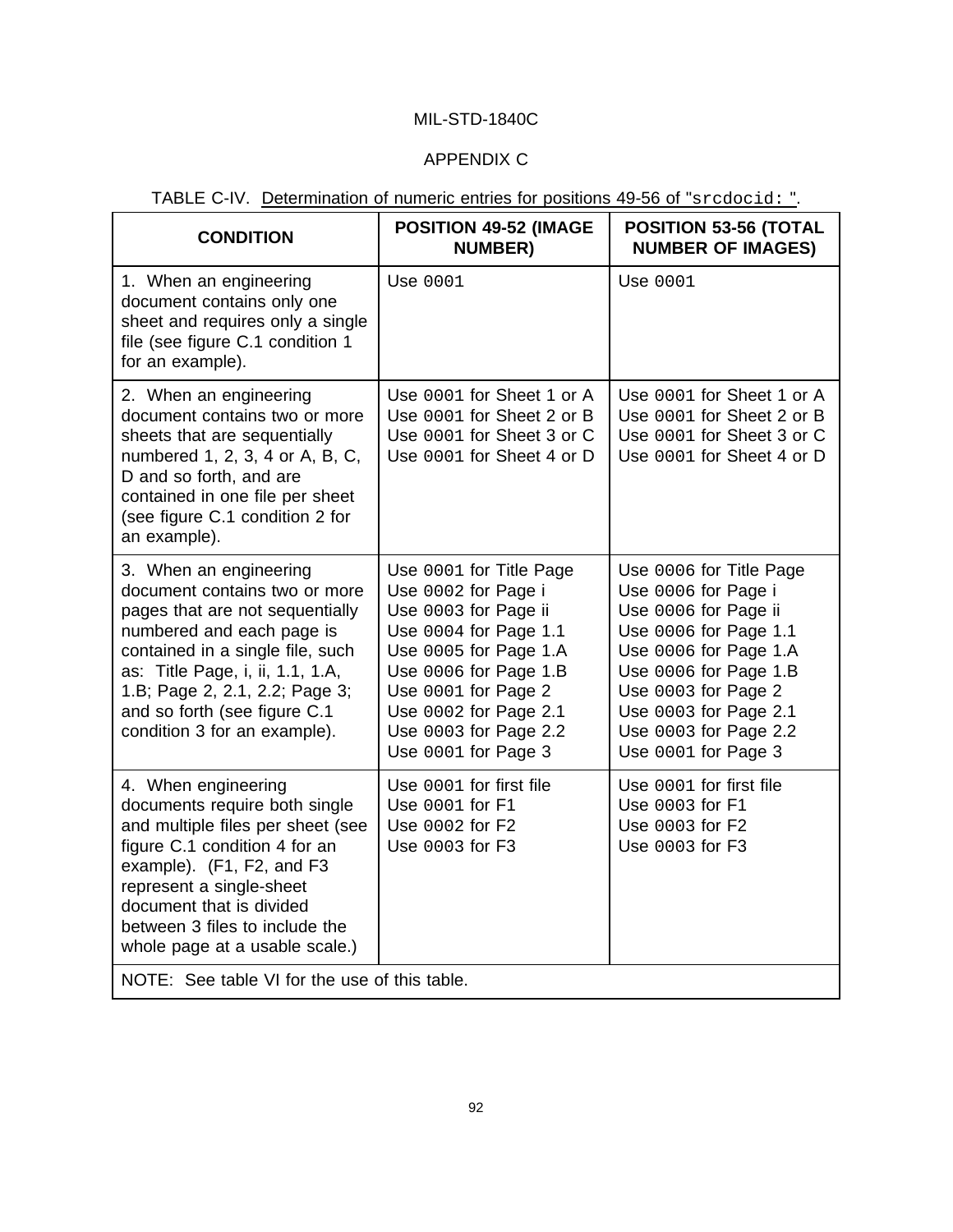# APPENDIX C

| <b>CONDITION</b>                                                                                                                                                                                                                                                                                  | <b>POSITION 62-65 (SHEET</b><br><b>NUMBER)</b>                                                                                                                                                                                                    | <b>POSITION 70-73 (TOTAL</b><br>SHEETS) |  |  |  |
|---------------------------------------------------------------------------------------------------------------------------------------------------------------------------------------------------------------------------------------------------------------------------------------------------|---------------------------------------------------------------------------------------------------------------------------------------------------------------------------------------------------------------------------------------------------|-----------------------------------------|--|--|--|
| 1. When an engineering<br>document contains only one<br>sheet and requires only a single<br>file (see figure C.1 condition 1<br>for an example).                                                                                                                                                  | Use 0001                                                                                                                                                                                                                                          | Use 0001                                |  |  |  |
| 2. When an engineering<br>document contains two or more<br>sheets that are sequentially<br>numbered 1, 2, 3, 4 or A, B, C,<br>D and so forth, and are<br>contained in one file per sheet<br>(see figure C.1 condition 2 for<br>an example).                                                       | Use 0001 for Sheet 1 or A<br>Use 0002 for Sheet 2 or B<br>Use 0003 for Sheet 3 or C<br>Use 0004 for Sheet 4 or D                                                                                                                                  | Use 0004                                |  |  |  |
| 3. When an engineering<br>document contains two or more<br>pages that are not sequentially<br>numbered and each page is<br>contained in a single file, such<br>as: Title Page, i, ii, 1.1, 1.A,<br>1.B; Page 2, 2.1, 2.2; Page 3;<br>and so forth (see figure C.1<br>condition 3 for an example). | Use 0001 for Title Page<br>Use 0001 for Page i<br>Use 0001 for Page ii<br>Use 0001 for Page 1.1<br>Use 0001 for Page 1.A<br>Use 0001 for Page 1.B<br>Use 0002 for Page 2<br>Use 0002 for Page 2.1<br>Use 0002 for Page 2.2<br>Use 0003 for Page 3 | Use 0010                                |  |  |  |
| 4. When engineering<br>documents require both single<br>and multiple files per sheet (see<br>figure C.1 condition 4 for an<br>example). (F1, F2, and F3<br>represent a single-sheet<br>document that is divided<br>between 3 files to include the<br>whole page at a usable scale.)               | Use 0001 for first sheet<br>Use 0002 for F1<br>Use 0002 for F2<br>Use 0002 for F3                                                                                                                                                                 | Use 0002                                |  |  |  |
| NOTE: See table VI for the use of this table.                                                                                                                                                                                                                                                     |                                                                                                                                                                                                                                                   |                                         |  |  |  |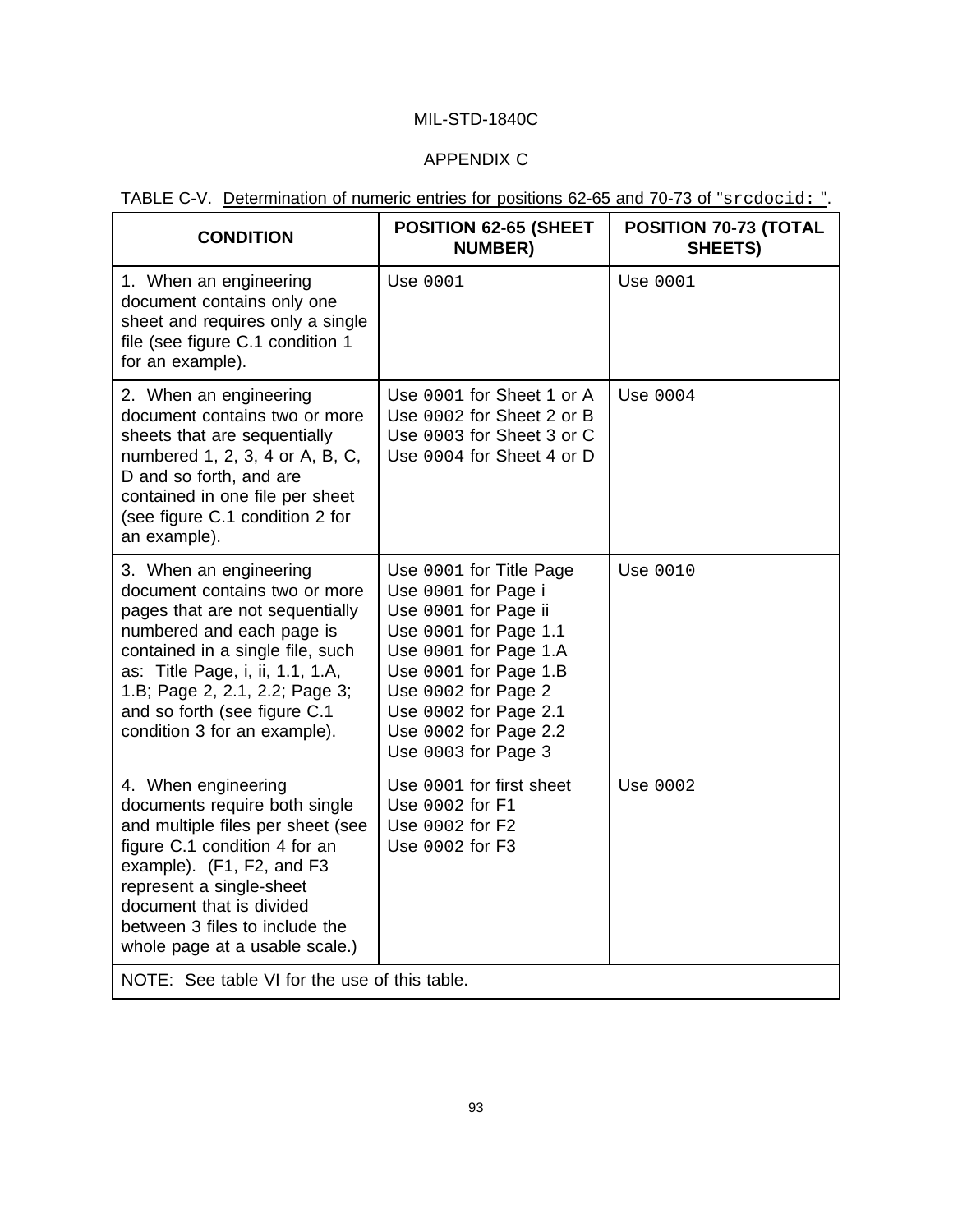#### APPENDIX C



FIGURE C.1. Image content examples.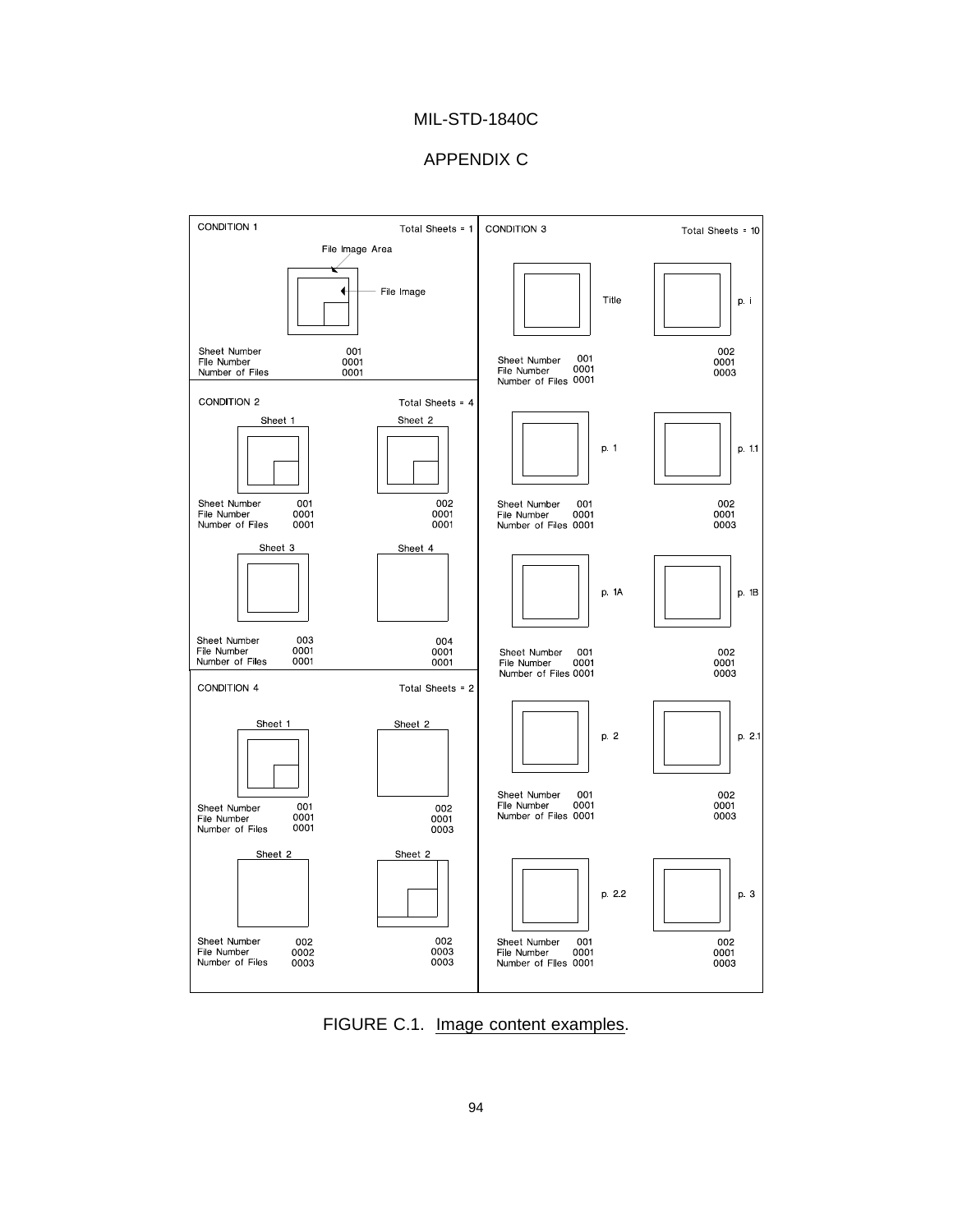# APPENDIX D

#### APPLICATION OF THE "dtype: " RECORD

# D.1 SCOPE

D.1.1 Scope. This appendix provides instructions for the use and format of the "dtype: " header record as a mechanism for automatically identifying data format subtypes during data file transfers. Selection of data format subtypes should be dictated by the individual project requirements, and support a project life cycle data management strategy (see 6.3). This appendix is a mandatory part of the standard. The information contained herein is intended for compliance.

## D.2 APPLICABLE DOCUMENTS

D.2.1 General. The documents listed in this section are specified in this appendix. While every effort has been made to ensure the completeness of this list, document users are cautioned that they must meet all specified requirements documents cited in this appendix, whether or not they are listed.

#### D.2.2 Government documents.

#### OTHER GOVERNMENT DOCUMENTS

| Metafile for<br>$-$   | Application Guide and Draft Performance       |
|-----------------------|-----------------------------------------------|
| Interactive Documents | Specification for the Encoding of Interactive |
|                       | <b>Documents</b>                              |

(Application for copies should be addressed to the Advanced Information System Branch, Code 183, NSWC, Carderock Division, 9500 MacArthur Blvd, West Bethesda, MD 20817. Copies of these documents can be accessed via the Internet. Download from the World Wide Web, URL http://navycals.dt.navy.mil/mid/ .)

D.2.3 Non-Government publications. The following documents form a part of this document to the extent specified herein. Unless otherwise specified, the issues of the documents which are DoD adopted are those listed in the issue of the DoDISS cited in the solicitation. Unless otherwise specified, the issues of documents not listed in the DoDISS are the issues of the documents cited in the solicitation (see 6.2).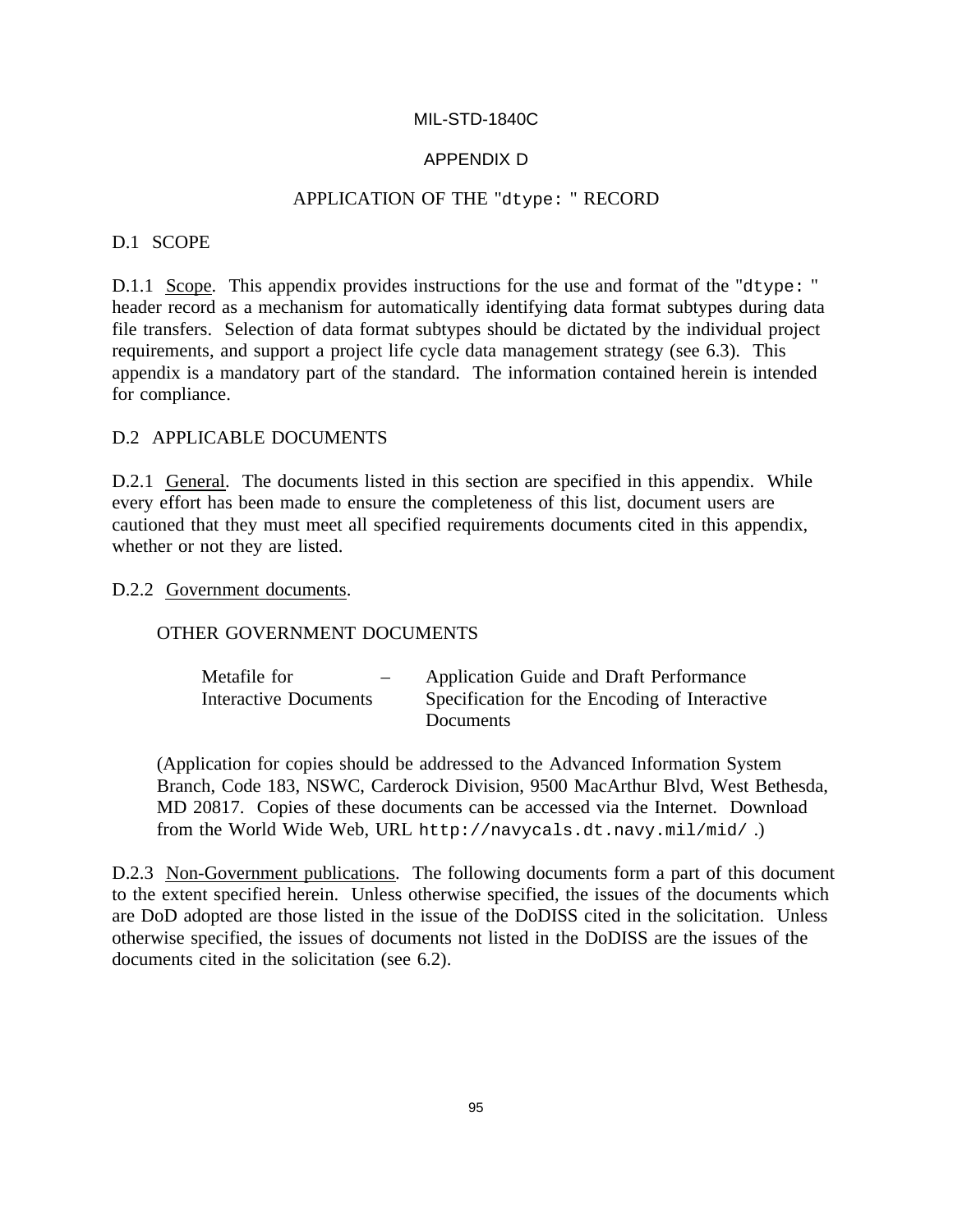#### APPENDIX D

#### INTERNATIONAL ORGANIZATION FOR STANDARDIZATION (ISO)

| ISO 3592             | NCM NC Processor O/P, Logical Structure.                                                                          |
|----------------------|-------------------------------------------------------------------------------------------------------------------|
| ISO 4342             | NCM Basic Part Program Reference Language.                                                                        |
| ISO 4343             | NCM NC Processor O/P, Minor Elements of<br>2000-type Commands, Post Processor Commands.                           |
| <b>ISO/IEC 10179</b> | Information technology – Processing Languages –<br>Document Style Semantics and Specification<br>Language (DSSSL) |
| <b>ISO/IEC 10180</b> | Information technology – Processing Languages –<br><b>Standard Page Description Language</b>                      |
| <b>ISO/IEC 10744</b> | Information technology – Hypermedia/Time-based<br>Structuring Language (HyTime).                                  |

(Application for copies should be addressed to the Standardization Document Order Desk, 700 Robbins Avenue, Building 4D, Philadelphia, PA 19111-5094, for issue to DoD activities only. All other requestors should obtain copies from the American National Standards Institute, 11 West 42nd Street, 13th Floor, New York, NY 10036.)

AMERICAN NATIONAL STANDARDS INSTITUTE (ANSI)

ANSI X3.37-1987 – Programming Language APT. (R1993)

(Application for copies should be addressed to the American National Standards Institute, 11 West 42nd Street, 13th Floor, New York, NY 10036.)

#### ELECTRONIC INDUSTRIES ASSOCIATION (EIA)

| EIA 274 | Interchangeable Variable Block Data Contouring,<br>Format for Positioning and Contouring/Positioning<br><b>Numerically Controlled Machines</b> |
|---------|------------------------------------------------------------------------------------------------------------------------------------------------|
| EIA 494 | 32 Bit Binary CL (BCL) and 7 Bit ASCII CL (ACL)<br>Exchange Input Format for Numerically Controlled<br>Machines.                               |

(Application for copies should be addressed to the Electronic Industries Association, 2001 Pennsylvania Avenue NW, Washington, DC 20006.)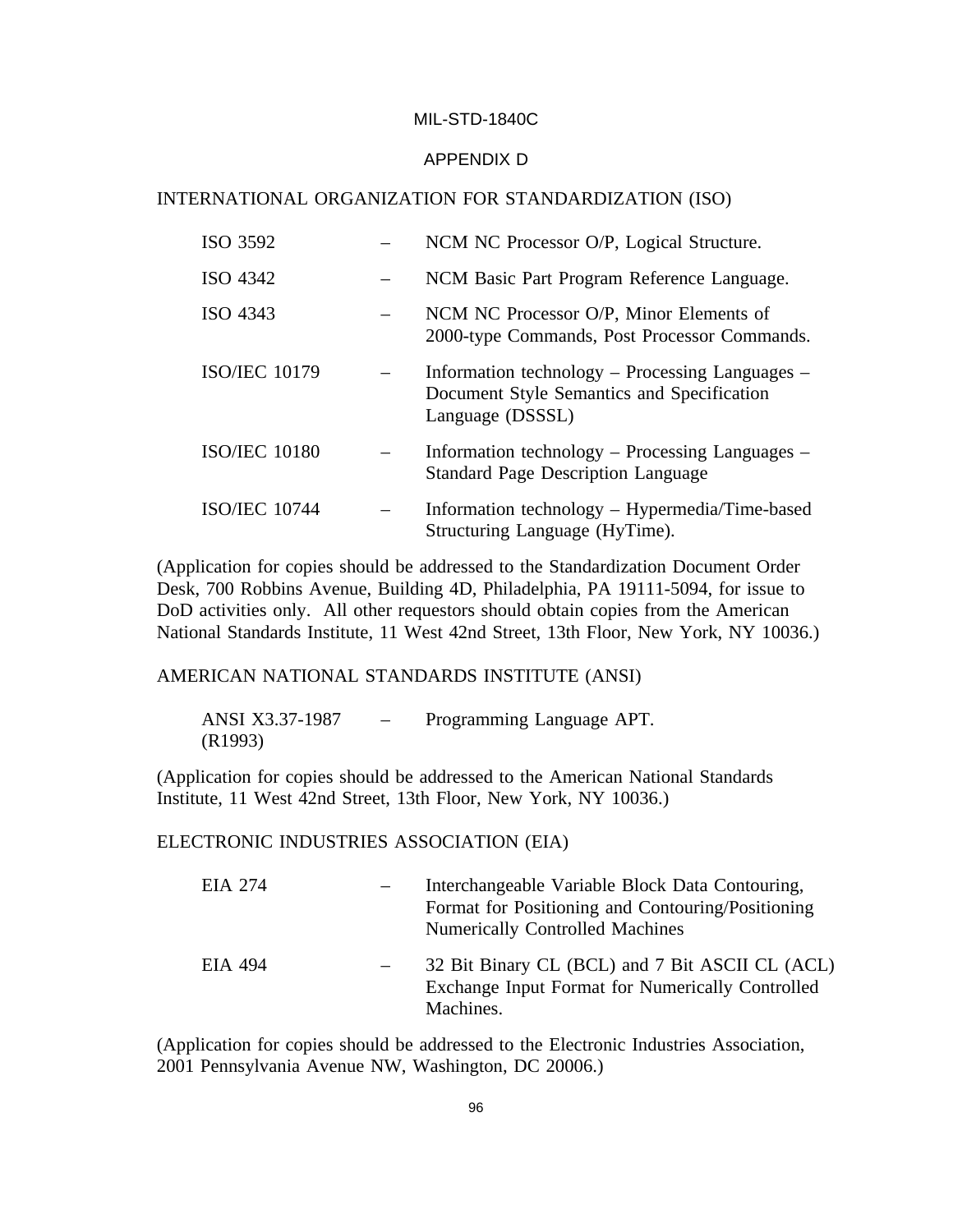# APPENDIX D

# INTERNET ENGINEERING TASK FORCE (IETF)

## RFC 1866 – Hypertext Markup Language – 2.0

(Application for copies should be addressed to the Internet Engineering Task Force (IETF). Copies of these documents can be accessed via the Internet. Download from the World Wide Web, URL http://www.ietf.org/ , or the IETF library at http://ds.internic.net/ds/dspg0intdoc.html .)

### PUBLICLY AVAILABLE SPECIFICATIONS (PASs)

ISBN 0-201-62628-4 – Portable Document Format Reference Manual

(Application for copies should be addressed to the Adobe Systems Incorporated, 411 First Avenue South, Seattle, WA 98104-2871. Copies of this documents can be accessed via the Internet. Download from the World Wide Web, URL http://www.adobe.com/ .)

(Non-Government standards and other publications are normally available from the organizations that prepare or distribute the documents. These documents also may be available via libraries or other informational services.)

D.2.4 Order of precedence. In the event of a conflict between the text of this document and the references cited herein, the text of this document takes precedence. Nothing in this document, however, supersedes applicable laws and regulations unless a specific exemption has been obtained.

#### D.3 DEFINITIONS

D.3.1 Abbreviations and acronyms used in this appendix. The abbreviations and acronyms used in this appendix are defined as follows:

| Automatic Programming Tool<br>APT<br><b>Binary Cutter Language</b><br>BCL<br><b>Bill of Materials</b><br><b>BOM</b><br>Cutter Language | a.             | ACL | <b>ASCII Cutter Language</b> |
|----------------------------------------------------------------------------------------------------------------------------------------|----------------|-----|------------------------------|
|                                                                                                                                        | $\mathbf{b}$ . |     |                              |
|                                                                                                                                        | $\mathbf{c}$ . |     |                              |
|                                                                                                                                        | $d_{\cdot}$    |     |                              |
|                                                                                                                                        | e.             |     |                              |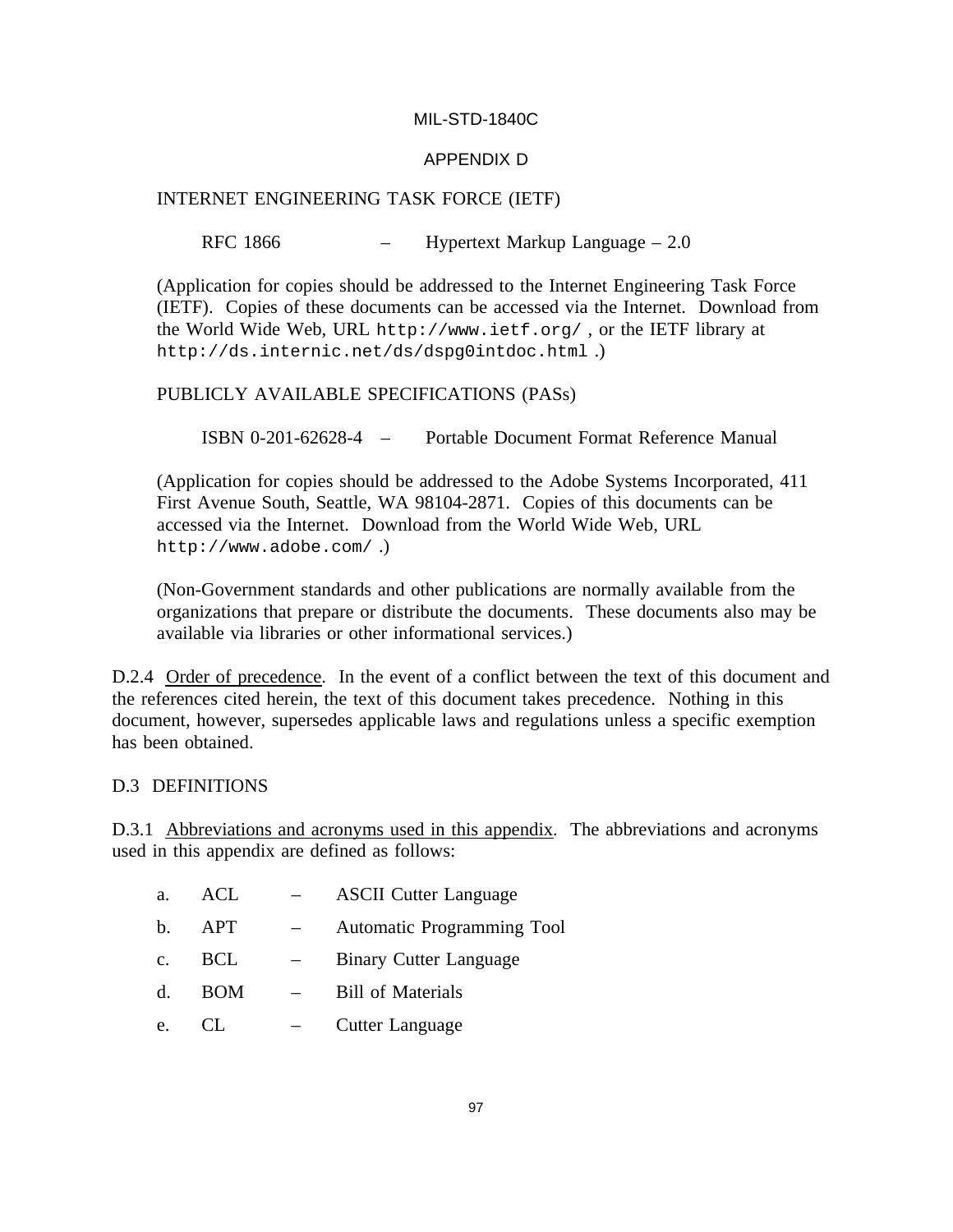### APPENDIX D

- f. de facto Term used to mean that a standard is in common use, even if it is not a consensus or accredited standard (not an acronym).
- g. DSSSL Document Style Semantics and Specification Language
- h. EBCDIC Extended Binary Coded Decimal Interchange Code
- i. HTML Hypertext Markup Language
- j. MACS Mutually Acceptable Commercial Software
- k. NSWC Naval Surface Warfare Center
- l. PDF Portable Document Format

D.4 USE OF THE "dtype: " RECORD

D.4.1 "dtype: " definition. The "data type" header record shall be used to indicate the specific class or subtype of a transfer unit data file. The "dtype: " record is designed as a flexible and extensible means of transferring data file subtype information during a MIL-STD-1840 file transfer. The single-character data file name code letters appearing in table III are not detailed enough to completely identify unique data subtype information. Unless otherwise specified in the contract or other form of agreement, the "dtype: " record shall be formatted as specified herein.

D.4.2 Structure of the "dtype: " record. For each transfer unit data file type identified in table III, there are one or more allowable "dtype: " code values. The "dtype: " transfer unit data file header record shall be formatted in accordance with 5.3.2.2. The general form of the "dtype: " header record is:

dtype: DTYPE CODE

where "DTYPE CODE" is a string of one or more ASCII characters identifying the specific subtype or class of the transfer unit data file. For certain subtypes, "DTYPE CODE" will contain multiple fields (see D.5). When there is no data file subtype or when the "dtype: " is not provided, the ASCII character zero ("0") shall be used as the "DTYPE CODE" value.

D.4.3 Extension of the "dtype: " record. Additional "dtype: " values not listed in this appendix may be used within the context of individual contracts or other agreements to meet project-specific requirements. Project-defined "dtype: " records containing new subtypes shall be formatted as specified herein, or as specified in the contract or other form of agreement (see D.6.4).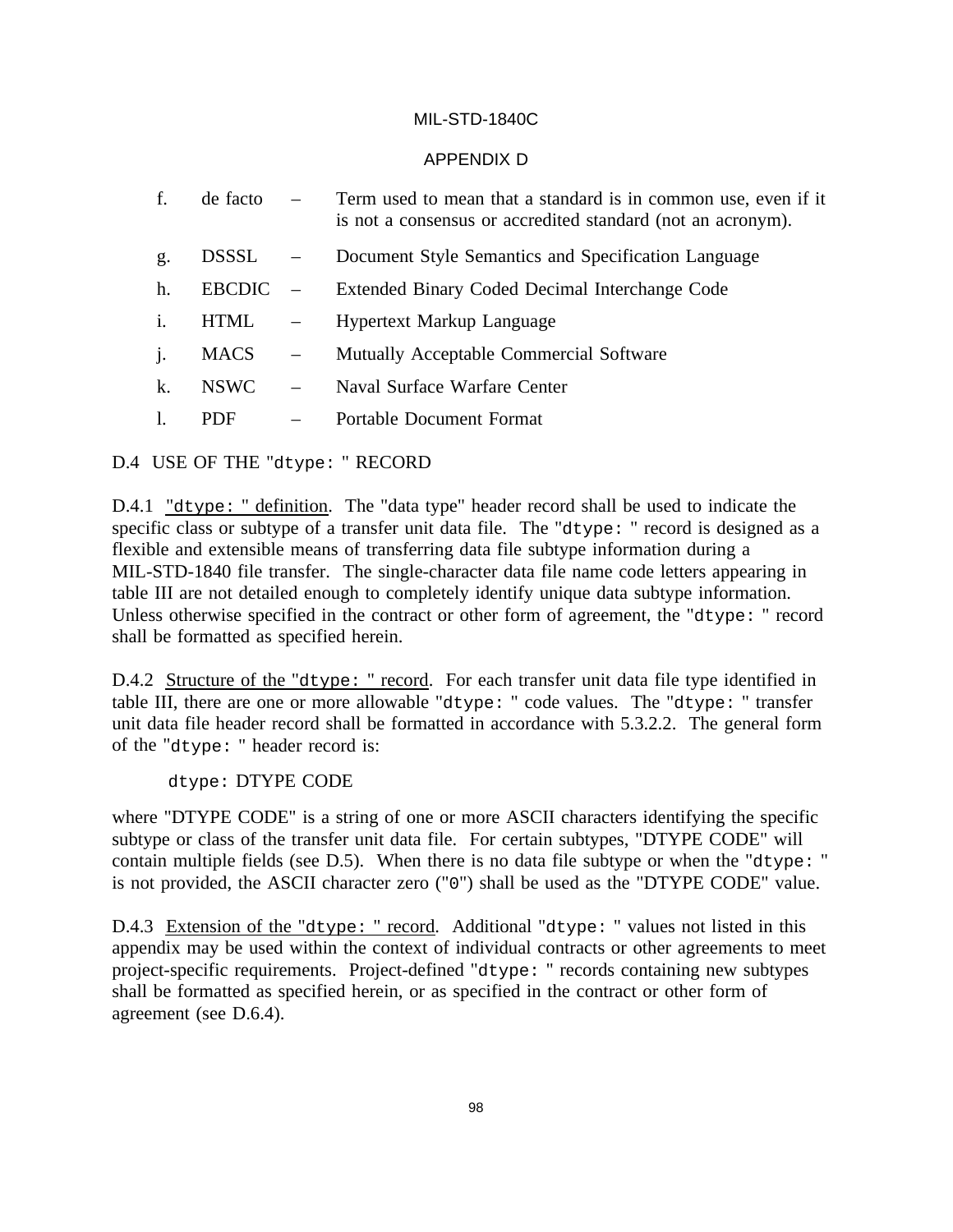#### APPENDIX D

D.4.3.1 "dtype: " naming conventions. Project-defined "dtype: " values shall be ASCII strings conforming to 5.3.2.2 and table III. The following naming conventions shall be used for assigning "dtype: " values: If available, use the same numeric value as the data class, type, profile, or subset as defined by its parent standard. If the data class, type, profile, or subset is not available, use the common acronym or abbreviation for the file subtype. Project-defined "dtype: " values should be unambiguous.

D.4.3.2 "dtype: " records and "specversion: ". When specification version information must be included to fully specify the transfer unit data file subtype, this information shall appear in the "specversion: " header record (see table IV). The "dtype: " record shall not contain version information. For example, the following two header records might be used to identify a project-defined file in Hypertext Markup Language (HTML) version 2.0:

```
specversion: RFC 1866, 0, 0, 19951100
.
.
.
dtype: HTML
.
.
.
```
D.5 "dtype: " FORMATS

D.5.1 "dtype: " header record formats. This appendix provides supplementary data for use with table III, "Data file name code letters and file header format", and table IV, "Transfer unit data file header records". The "dtype: " record formats herein specify the applicable data file subtypes, with explanatory notes for each data file code letter defined in table III.

D.5.2 Code letter "A", contract defined, or mutually agreed upon, file. All transfer unit data files of type "A" shall be as specified in the contract or other form of agreement (see D.6.3). The format of the individual "dtype: " codes for the "A" data file type shall be as presented in table D-I, or as specified in the contract or other form of agreement.

D.5.3 Code letter "B", MIME file. Although A.6.4 defines the normal use of MIME as an information transfer medium, there may be instances where it is desirable to transfer MIME-encoded data as a transfer unit data file. Transfer unit data files of type "B" may be used for this purpose. The "B" type file is a stand-alone ASCII data stream encoded as MIME data and stored in a file with no other contained data. Transfer unit data files of type "B" shall be subtype coded as the MIME type for which they were encoded in accordance with RFC 2046. For example, a data stream which was originally transferred by an electronic mail system as a "Multipart/Mixed" MIME attachment shall be "dtype: " coded as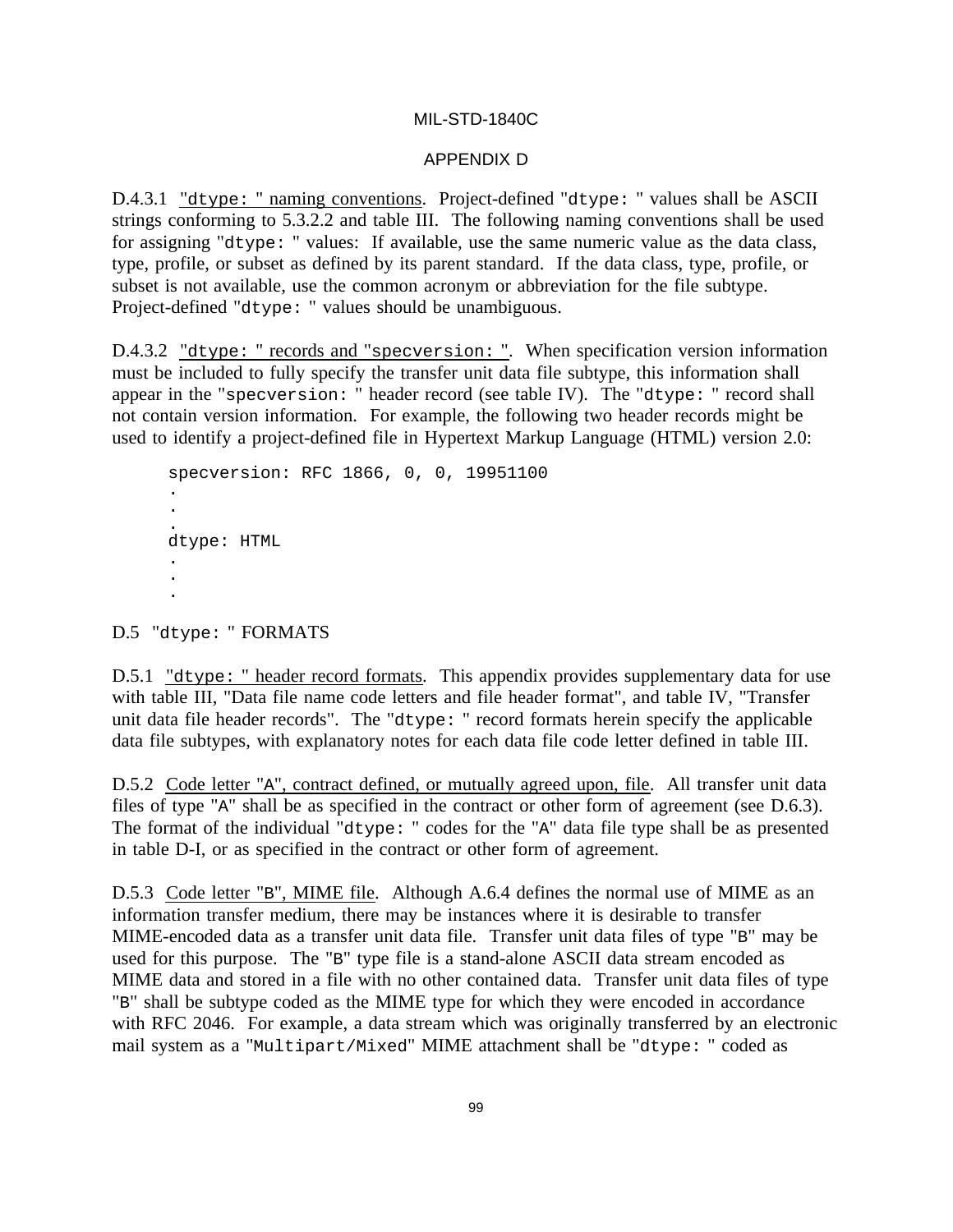# APPENDIX D

"Multipart/Mixed". This will provide the maximum likelihood that "B" type files can be interpreted by standard MIME decoding software after transfer. The allowable "dtype: " codes for the "B" data file type shall be as presented in table D-II, or as specified in the contract or other form of agreement.

| <b>CODE</b><br>ETTER.                                                    | <b>DATA FILE</b><br><b>TYPE</b> | <b>DTYPE</b><br><b>CODE</b> | <b>REFERENCE</b><br><b>DOCUMENT</b>                                                                                                                                                                                                | <b>DESCRIPTION</b>                                                                                                                                                                                                     |
|--------------------------------------------------------------------------|---------------------------------|-----------------------------|------------------------------------------------------------------------------------------------------------------------------------------------------------------------------------------------------------------------------------|------------------------------------------------------------------------------------------------------------------------------------------------------------------------------------------------------------------------|
| Contract<br>$\mathbb{A}$<br>defined, or<br>mutually agreed<br>upon, file | PRJ, DT                         | <b>NA</b>                   | All "dtype: " codes for the "A"<br>data file type shall be as<br>specified in the contract or<br>other form of agreement.                                                                                                          |                                                                                                                                                                                                                        |
|                                                                          |                                 |                             |                                                                                                                                                                                                                                    | <b>PROJECT CODE</b>                                                                                                                                                                                                    |
|                                                                          | PRJ                             | <b>NA</b>                   | An ASCII string identifying the<br>project, library, or registry<br>which has defined and<br>maintains the data file subtype<br>code used in this header<br>record, as specified in the<br>contract or other form of<br>agreement. |                                                                                                                                                                                                                        |
|                                                                          |                                 |                             |                                                                                                                                                                                                                                    | <b>DATA FILE SUBTYPE CODE</b>                                                                                                                                                                                          |
|                                                                          |                                 | DT                          | <b>NA</b>                                                                                                                                                                                                                          | An ASCII string identifying the<br>contract defined, or mutually<br>agreed upon, data file subtype<br>used in this header record.<br>This code shall be as specified<br>in the contract or other form of<br>agreement. |

|  | TABLE D-I. "dtype: " codes for data file type "A". |  |
|--|----------------------------------------------------|--|
|  |                                                    |  |

NOTES:

1. Any ASCII string may be used for the "PRJ" and "DT" codes, within the fixed header record length limitations of table III.

2. This example shows the "dtype: " record for a transfer unit data file for the project named "PRODUCT\_1", containing a file of project-defined subtype of "FORMAT\_A":

dtype: PRODUCT\_1, FORMAT\_A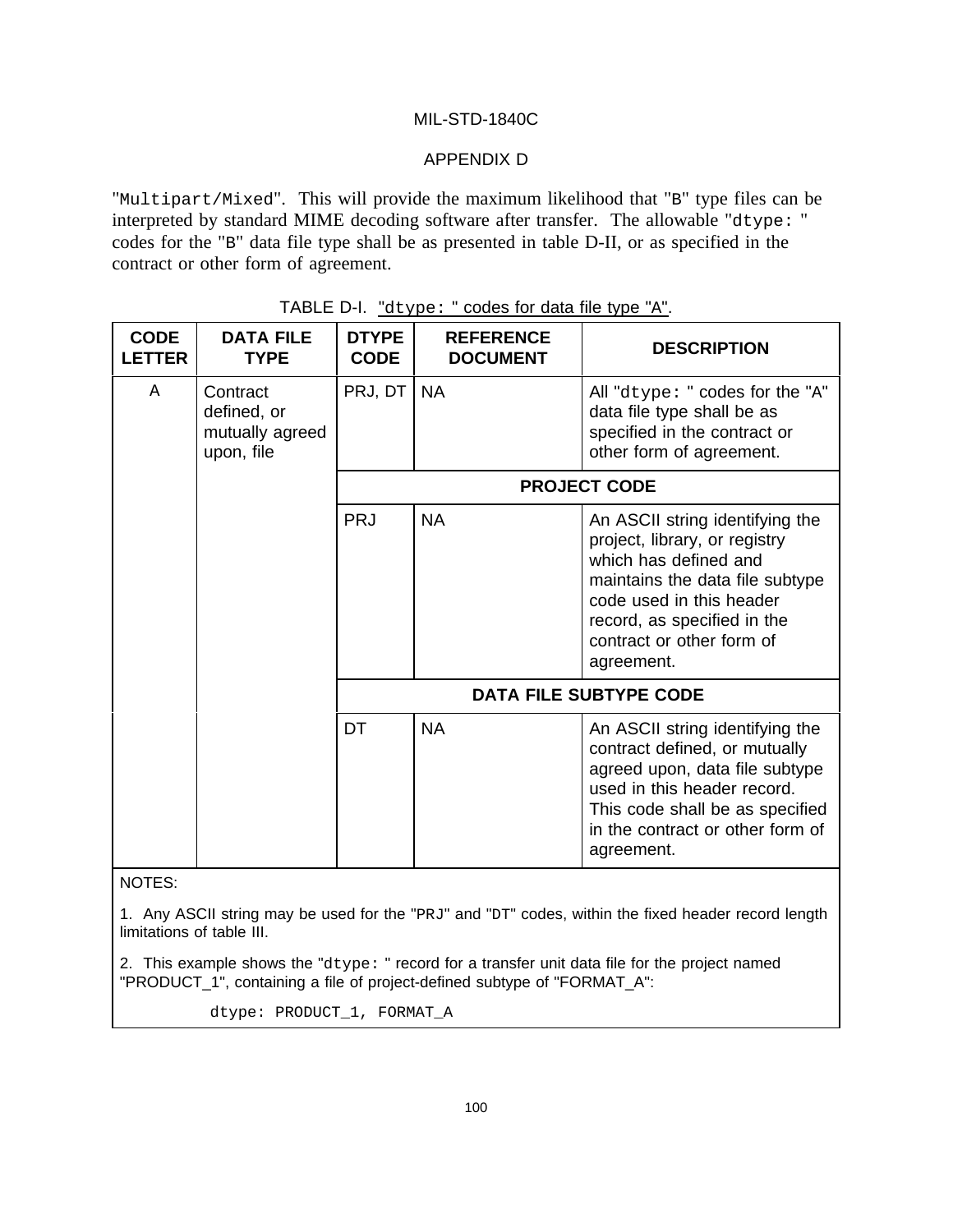## APPENDIX D

| <b>CODE</b><br><b>LETTER</b>                                                                                                                                        | <b>DATA FILE</b><br><b>TYPE</b> | <b>DTYPE</b><br><b>CODE</b> | <b>REFERENCE</b><br><b>DOCUMENT</b> | <b>DESCRIPTION</b>                                                           |  |
|---------------------------------------------------------------------------------------------------------------------------------------------------------------------|---------------------------------|-----------------------------|-------------------------------------|------------------------------------------------------------------------------|--|
| B                                                                                                                                                                   | MIME file                       | MIME<br><b>TYPE</b>         | RFC 2046                            | Encoded/encapsulated<br>Multipurpose Internet Mail<br>Extensions (MIME) file |  |
| NOTE: This example shows the "dtype: " record for a transfer unit data file containing a<br>still-encoded multipart MIME file with several encapsulated data files: |                                 |                             |                                     |                                                                              |  |
| dtype: Multipart/Mixed                                                                                                                                              |                                 |                             |                                     |                                                                              |  |

# TABLE D-II. "dtype: " codes for data file type "B".

D.5.4 Code letter "C", CGM file. Transfer unit data files of type "C" shall be illustrations and graphic entities prepared in accordance with 4.4.7.3. MIL-PRF-28003 defines several Metafile Versions and color classifications with which a CGM data file may comply. These subtypes shall be identified by the "dtype: " record when transferring CGM files. The allowable "dtype: " codes for the "C" data file type shall be as presented in table D-III, or as specified in the contract or other form of agreement.

| <b>CODE</b><br><b>LETTER</b> | <b>DATA FILE</b><br><b>TYPE</b> | <b>DTYPE</b><br><b>CODE</b> | <b>REFERENCE</b><br><b>DOCUMENT</b> | <b>DESCRIPTION</b>                                                                           |
|------------------------------|---------------------------------|-----------------------------|-------------------------------------|----------------------------------------------------------------------------------------------|
| $\mathcal{C}$                | <b>CGM</b> file                 | MV, CC                      | MIL-PRF-28003                       | <b>Computer Graphics Metafile</b><br>(CGM)                                                   |
|                              |                                 |                             |                                     | <b>METAFILE VERSION CODE</b>                                                                 |
|                              |                                 | $\mathbf 1$                 | MIL-PRF-28003                       | <b>Metafile Version 1</b>                                                                    |
|                              |                                 | 2                           | MIL-PRF-28003                       | Metafile Version 2                                                                           |
|                              |                                 | 3                           | MIL-PRF-28003                       | Metafile Version 3                                                                           |
|                              |                                 | 4                           | MIL-PRF-28003                       | Metafile Version 4                                                                           |
|                              |                                 |                             |                                     | <b>COLOR CLASSIFICATION CODE</b>                                                             |
|                              |                                 | Α                           | MIL-PRF-28003                       | Monochrome                                                                                   |
|                              |                                 | B                           | MIL-PRF-28003                       | Grayscale                                                                                    |
|                              |                                 | C                           | MIL-PRF-28003                       | Color                                                                                        |
|                              |                                 |                             |                                     | NOTE: This example shows the "dtype: " record for a transfer unit data file containing a CGM |

TABLE D-III. "dtype: " codes for data file type "C".

illustration in Metafile Version 1 with a grayscale color classification:

dtype: 1, B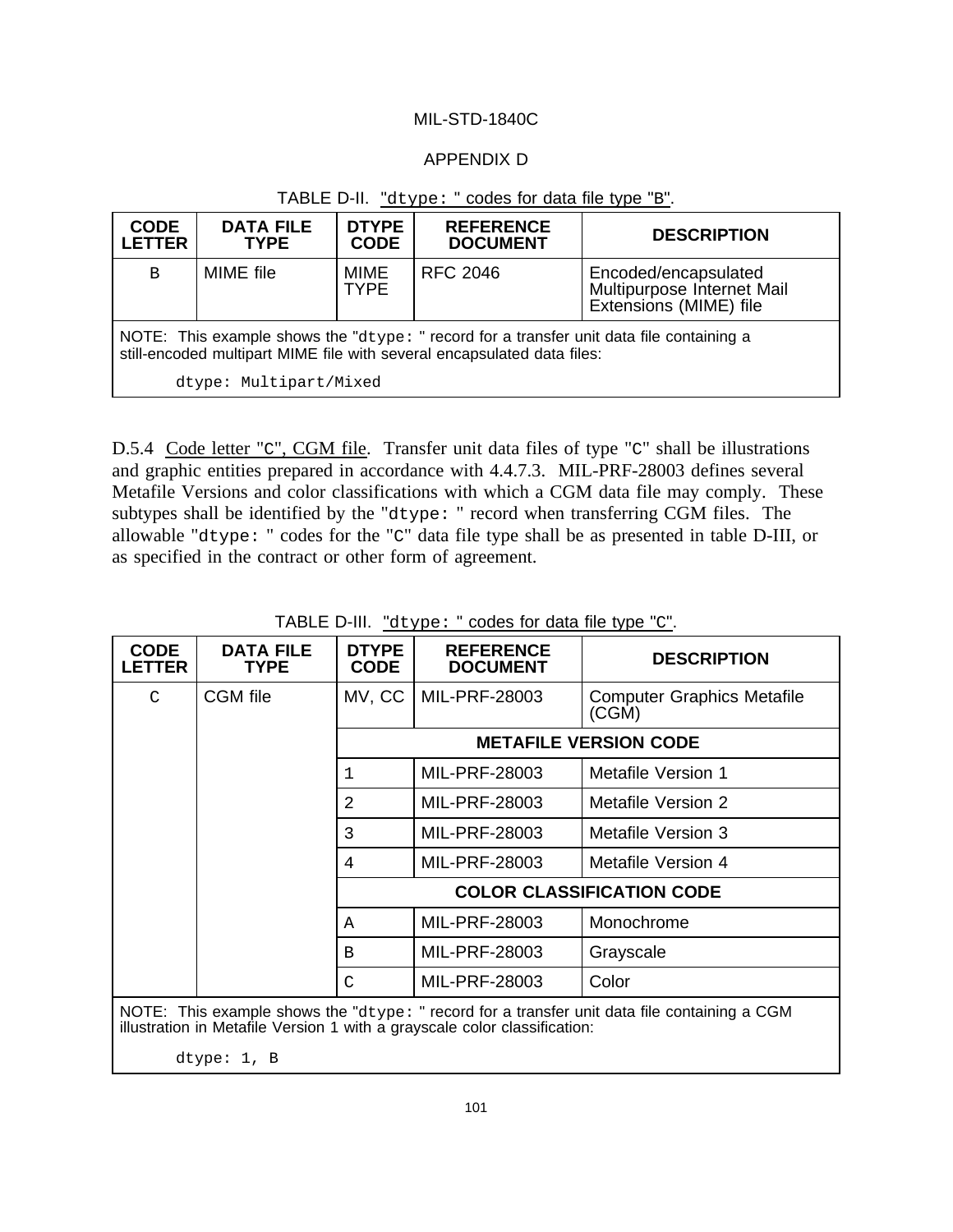#### APPENDIX D

D.5.5 Code letter "D", digital signature file. Although 5.5.2 defines the normal use of digital signatures during an information transfer, there may be instances in the project life cycle where it is desirable to transfer digital signatures other than those used to verify a MIL-STD-1840 transfer package. For example, users may wish to exchange and store digital signatures for the engineering release of product data documents. Transfer unit data files of type "D" may be used for this purpose. The "D" type file is a stand-alone digital signature output containing the signature hash or digest in accordance with 5.5.2.10. The "dtype: " codes listed in table D-IV for the "D" data file type are not exhaustive. If an algorithm in table D-IV is used, the indicated "dtype: " code shall be used. Other "dtype: " codes for the "D" data file type shall be as specified in the contract or other form of agreement.

| <b>CODE</b><br><b>ETTER</b> | <b>DATA FILE</b><br><b>TYPE</b>                                                                                                                                                                 | <b>DTYPE</b><br><b>CODE</b> | <b>REFERENCE</b><br><b>DOCUMENT</b> | <b>DESCRIPTION</b>                            |  |  |  |  |  |                     |                                        |  |  |  |  |  |            |                    |                             |
|-----------------------------|-------------------------------------------------------------------------------------------------------------------------------------------------------------------------------------------------|-----------------------------|-------------------------------------|-----------------------------------------------|--|--|--|--|--|---------------------|----------------------------------------|--|--|--|--|--|------------|--------------------|-----------------------------|
| $\mathbb D$                 | Digital signature 3DES<br>file                                                                                                                                                                  |                             | <b>RFC 1851</b>                     | Triple Data Encryption Standard<br>(DES) mode |  |  |  |  |  |                     |                                        |  |  |  |  |  |            |                    |                             |
|                             |                                                                                                                                                                                                 |                             | DES-CBC FIPS PUB 113                | DES, Cipher Block Chaining<br>(CBC) mode      |  |  |  |  |  |                     |                                        |  |  |  |  |  |            |                    |                             |
|                             |                                                                                                                                                                                                 |                             | DES-CFB FIPS PUB 81                 | DES, Cipher Feedback (CFB)<br>mode            |  |  |  |  |  |                     |                                        |  |  |  |  |  |            |                    |                             |
|                             |                                                                                                                                                                                                 |                             |                                     |                                               |  |  |  |  |  | DES-ECB FIPS PUB 81 | DES, Electronic Codebook<br>(ECB) mode |  |  |  |  |  |            |                    |                             |
|                             |                                                                                                                                                                                                 |                             | DES-OFB FIPS PUB 81                 | DES, Output Feedback (OFB)<br>mode            |  |  |  |  |  |                     |                                        |  |  |  |  |  |            |                    |                             |
|                             |                                                                                                                                                                                                 | <b>DSS</b>                  | FIPS PUB 186                        | Digital Signature Standard<br>(DSS)           |  |  |  |  |  |                     |                                        |  |  |  |  |  |            |                    |                             |
|                             |                                                                                                                                                                                                 | MD2                         | <b>RFC 1319</b>                     | Message Digest 2                              |  |  |  |  |  |                     |                                        |  |  |  |  |  |            |                    |                             |
|                             |                                                                                                                                                                                                 | MD <sub>5</sub>             | <b>RFC 1321</b>                     | Message Digest 5                              |  |  |  |  |  |                     |                                        |  |  |  |  |  |            |                    |                             |
|                             |                                                                                                                                                                                                 |                             |                                     |                                               |  |  |  |  |  |                     |                                        |  |  |  |  |  | <b>RSA</b> | PKCS <sub>#1</sub> | Rivest-Shamir-Adleman (RSA) |
|                             |                                                                                                                                                                                                 | <b>SHA</b>                  | <b>FIPS PUB 180-1</b>               | Secure Hash Algorithm (SHA)                   |  |  |  |  |  |                     |                                        |  |  |  |  |  |            |                    |                             |
|                             | NOTE: This example shows the " $d$ type: " record for a transfer unit data file containing a digital<br>signature hash output (signature digest) using the Secure Hash Algorithm:<br>dtype: SHA |                             |                                     |                                               |  |  |  |  |  |                     |                                        |  |  |  |  |  |            |                    |                             |

TABLE D-IV. "dtype: " codes for data file type "D".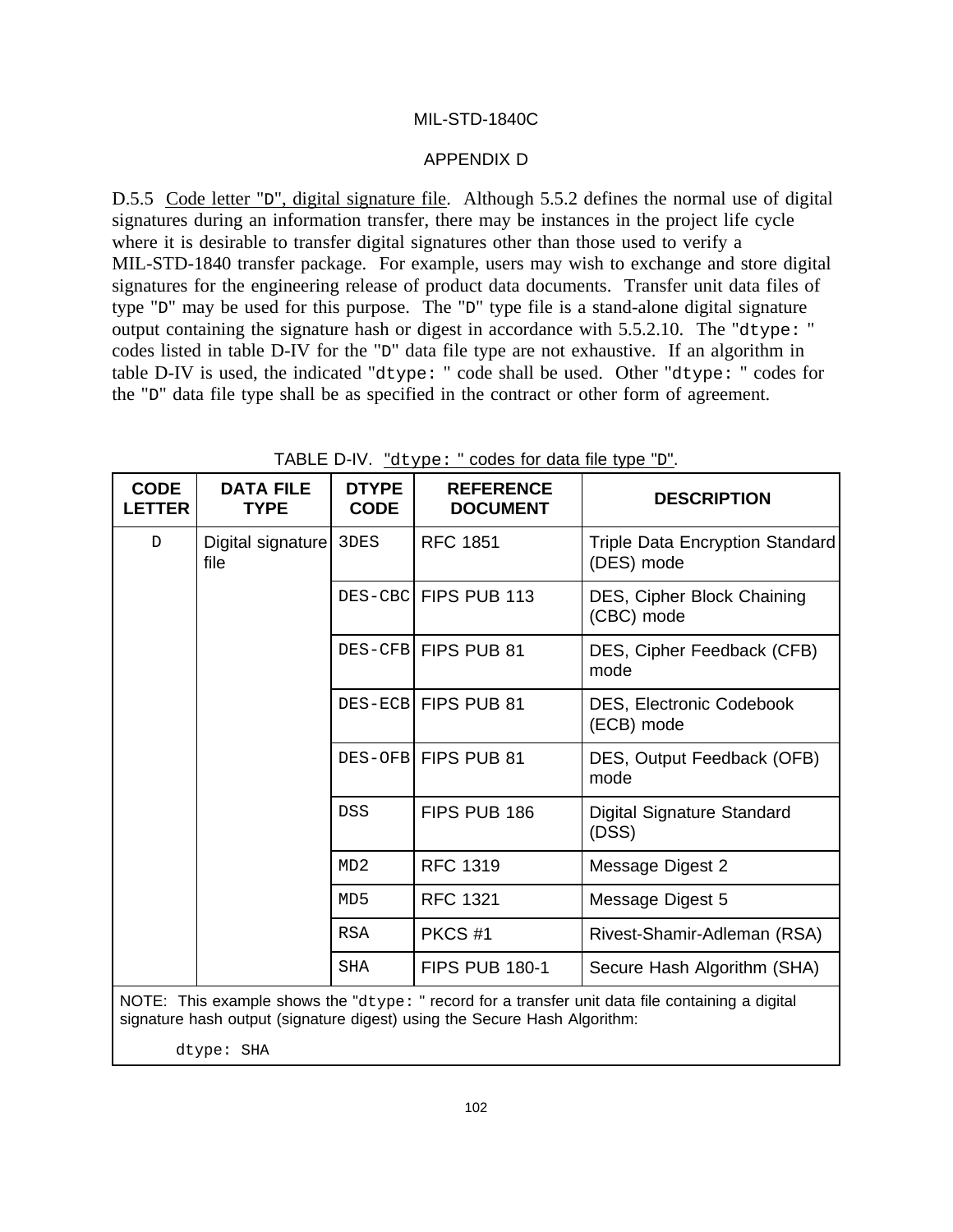# APPENDIX D

D.5.6 Code letter "E", EDIF file. Transfer unit data files of type "E" contain electrical and electronic design and manufacturing data and shall be in accordance with 4.4.11.4.1. The allowable "dtype: " code for the "E" data file type shall be as presented in table D-V, or as specified in the contract or other form of agreement.

# TABLE D-V. "dtype: " codes for data file type "E".

| <b>CODE</b><br><b>LETTER</b>                                                                                                                                            | <b>DATA FILE</b><br><b>TYPE</b> | <b>DTYPE</b><br><b>CODE</b> | <b>REFERENCE</b><br><b>DOCUMENT</b> | <b>DESCRIPTION</b>                             |  |
|-------------------------------------------------------------------------------------------------------------------------------------------------------------------------|---------------------------------|-----------------------------|-------------------------------------|------------------------------------------------|--|
| Е                                                                                                                                                                       | EDIF file                       |                             | <b>EIA 548</b>                      | Electronic Design Interchange<br>Format (EDIF) |  |
| NOTE: This example shows the " $d$ type: " record for a transfer unit data file containing a circuit<br>board design model in the Electronic Design Interchange Format: |                                 |                             |                                     |                                                |  |
|                                                                                                                                                                         | $dt$ ype: $0$                   |                             |                                     |                                                |  |

D.5.7 Code letter "F", generic text file. Transfer unit data files of type "F" shall be as specified in the contract or other form of agreement. The allowable "dtype: " codes for the "F" data file type shall be as presented in table D-VI, or as specified in the contract or other form of agreement.

D.5.8 Code letter "G", document type declaration file with no contained text data. Transfer unit data files of type "G" shall be in accordance with 4.4.4. A "G" type file shall consist of a document type declaration with no other contained data, to be included in an SGML document transfer unit (see 4.2.3). Document type declarations may be appended to the beginning of the document instance, in which case the data file shall be transferred as a "T" data type. The allowable "dtype: " code for the "G" data file type shall be as presented in table D-VII, or as specified in the contract or other form of agreement.

D.5.9 Code letter "H", style and format information data file. Transfer unit data files of type "H" are necessary for producing output from SGML tagged data and shall be in accordance with 4.4.8. The allowable "dtype: " codes for the "H" data file type shall be as presented in table D-VIII, or as specified in the contract or other form of agreement.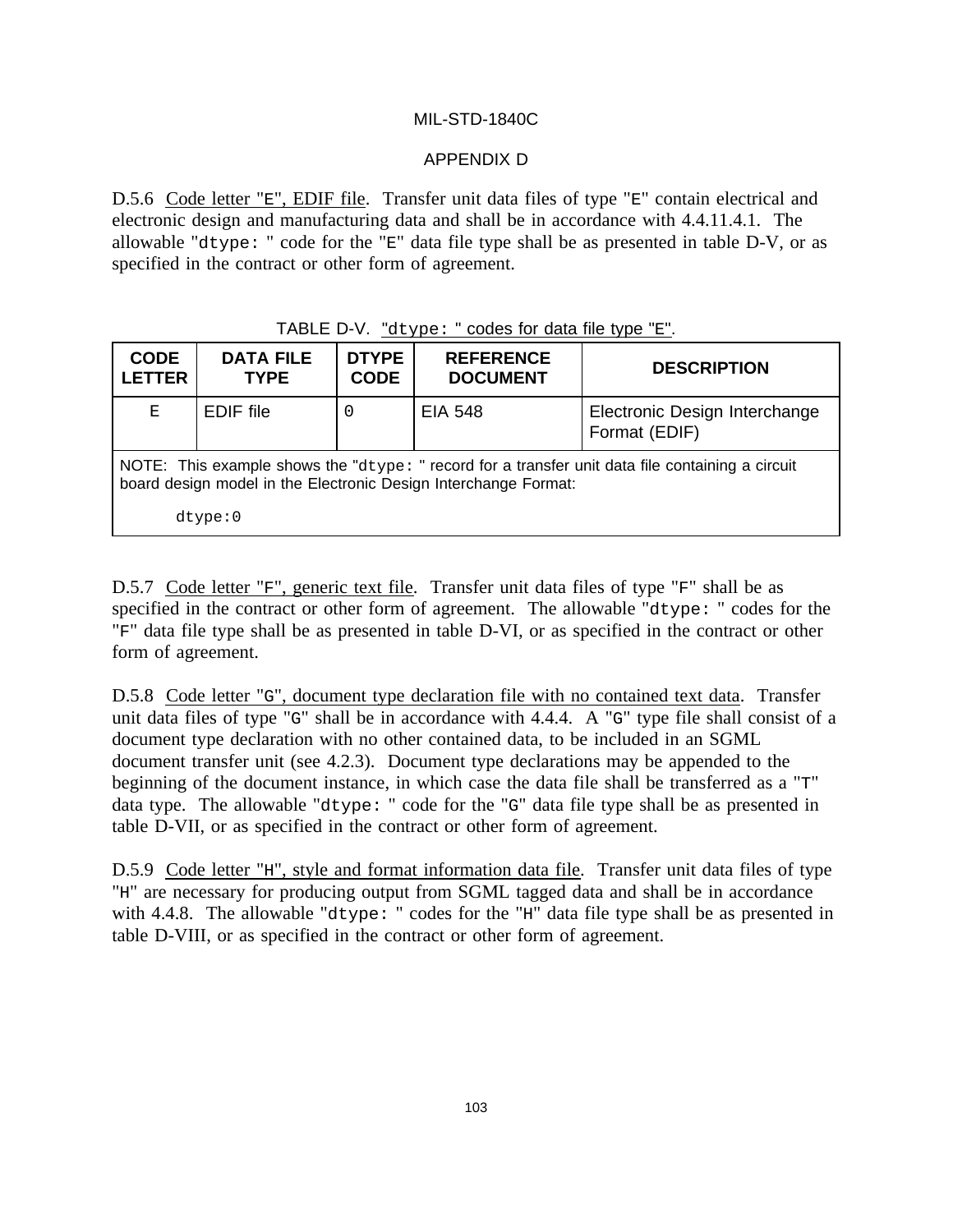## APPENDIX D

### TABLE D-VI. "dtype: " codes for data file type "F".

| <b>CODE</b><br><b>LETTER</b> | <b>DATA FILE</b><br><b>TYPE</b> | <b>DTYPE</b><br><b>CODE</b> | <b>REFERENCE</b><br><b>DOCUMENT</b> | <b>DESCRIPTION</b>                                                   |
|------------------------------|---------------------------------|-----------------------------|-------------------------------------|----------------------------------------------------------------------|
| $\mathbf F$                  | Generic text file               |                             | ANSI X3.4-1986                      | American Standard Code for<br>Information Interchange<br>(ASCII)     |
|                              |                                 | 2                           | <b>NA</b>                           | <b>Extended Binary Coded</b><br>Decimal Interchange Code<br>(EBCDIC) |

NOTES:

1. This subtype does not define or identify data file differences for the line end conventions of different operating systems. Transformation of line end conventions are the responsibility of the processing software on local systems, and may need to be accounted for by the source system or destination system to prevent unintentionally changing transferred data.

2. This example shows the "dtype: " record for a transfer unit data file containing computer program source code in plain ASCII:

dtype: 1

| <b>CODE</b><br><b>LETTER</b> | <b>DATA FILE</b><br><b>TYPE</b>                                        | <b>DTYPE</b><br><b>CODE</b> | <b>REFERENCE</b><br><b>DOCUMENT</b>                                               | <b>DESCRIPTION</b>                                                                             |  |  |
|------------------------------|------------------------------------------------------------------------|-----------------------------|-----------------------------------------------------------------------------------|------------------------------------------------------------------------------------------------|--|--|
| G                            | Document type<br>declaration file<br>with no<br>contained text<br>data | $\Omega$                    | MIL-PRF-28001                                                                     | SGML document type<br>declaration                                                              |  |  |
|                              | dtype: 0                                                               |                             | document type declaration file for inclusion with an SGML document transfer unit: | NOTE: This example shows the "dtype: " record for a transfer unit data file containing an SGML |  |  |

TABLE D-VII. "dtype: " codes for data file type "G".

D.5.10 Code letter "I", IPC file. Transfer unit data files of type "I" contain printed circuit board design and manufacturing data and shall be in accordance with 4.4.11.4.4. The allowable "dtype: " codes for the "I" data file type shall be as presented in table D-IX, or as specified in the contract or other form of agreement.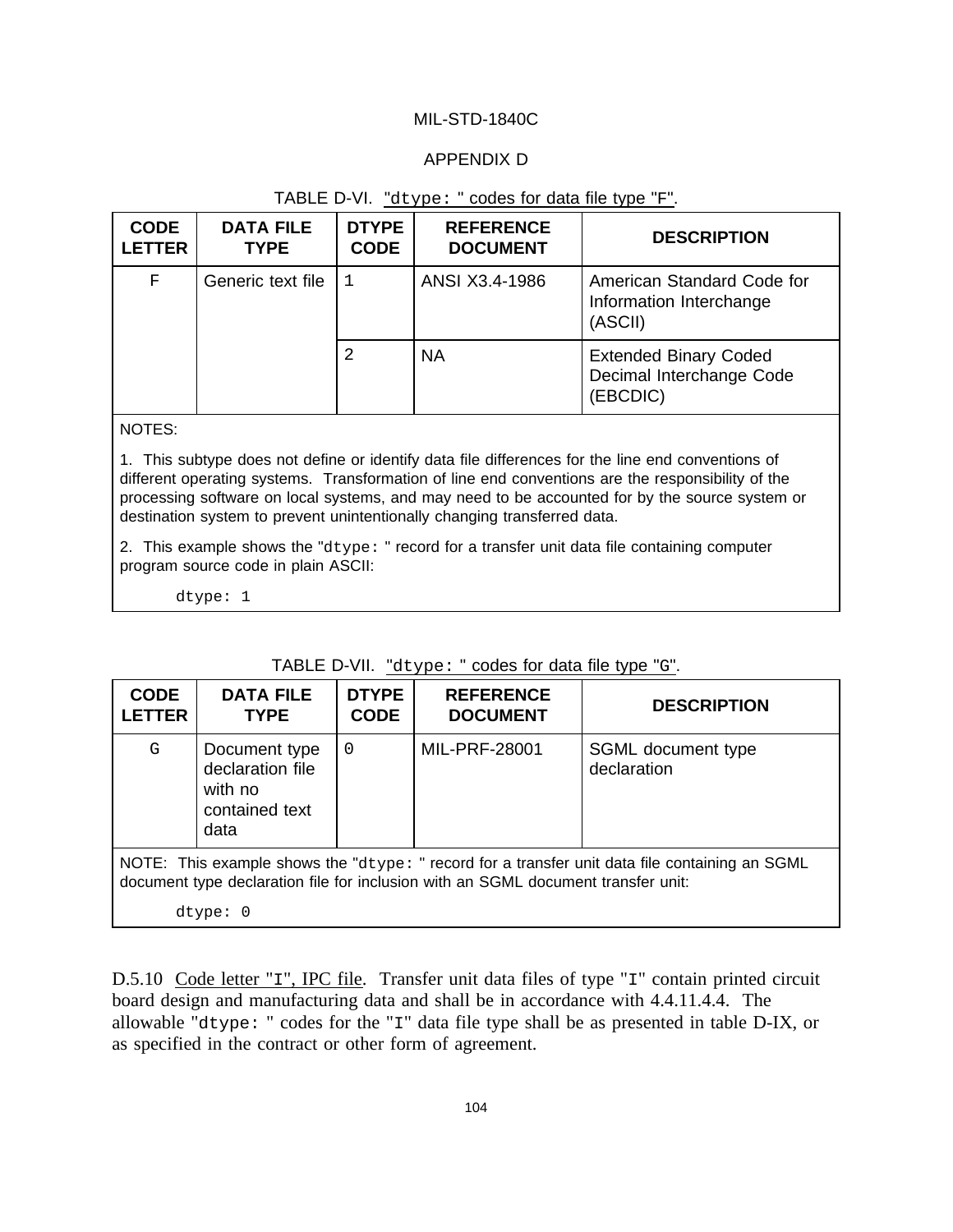### APPENDIX D

## TABLE D-VIII. "dtype: " codes for data file type "H".

| <b>CODE</b><br><b>LETTER</b> | <b>DATA FILE</b><br><b>TYPE</b>                                                             | <b>DTYPE</b><br><b>CODE</b> | <b>REFERENCE</b><br><b>DOCUMENT</b> | <b>DESCRIPTION</b>                                                |  |  |
|------------------------------|---------------------------------------------------------------------------------------------|-----------------------------|-------------------------------------|-------------------------------------------------------------------|--|--|
| H                            | Style and<br>format<br>information file                                                     | DSSSL                       | <b>ISO 10179</b>                    | Document Style Semantics and<br>Specification Language<br>(DSSSL) |  |  |
|                              |                                                                                             | FOSI                        | <b>MIL-PRF-28001</b>                | <b>Formatting Output Specification</b><br>Instance (FOSI)         |  |  |
|                              |                                                                                             | <b>STYLE</b>                | <b>NA</b>                           | Style sheet                                                       |  |  |
| NOTES:                       |                                                                                             |                             |                                     |                                                                   |  |  |
|                              | 1. As defined in MIL-PRF-28001, style sheets are publishing system dependent.               |                             |                                     |                                                                   |  |  |
|                              | 2. This example shows the "dtype: " record for a transfer unit data file containing a FOSI: |                             |                                     |                                                                   |  |  |
|                              | dtype: FOSI                                                                                 |                             |                                     |                                                                   |  |  |

**CODE LETTER DATA FILE TYPE DTYPE CODE REFERENCE DESCRIPTION** I | IPC file | 350 | IPC-D-350 | Printed Board Description in Digital Form 351 IPC-D-351 Printed Board Drawings in Digital Form 352 IPC-D-352 Electronic Design Data Description for Printed Boards in Digital Form 354 IPC-D-354 Library Format Description for Printed Board Digital Form

#### TABLE D-IX. "dtype: " codes for data file type "I".

NOTE: This example shows the "dtype: " record for a transfer unit data file containing printed circuit board production test information in IPC-D-356 format:

356 IPC-D-356 Bare Board Electrical Test

Information in Digital Format

dtype: 356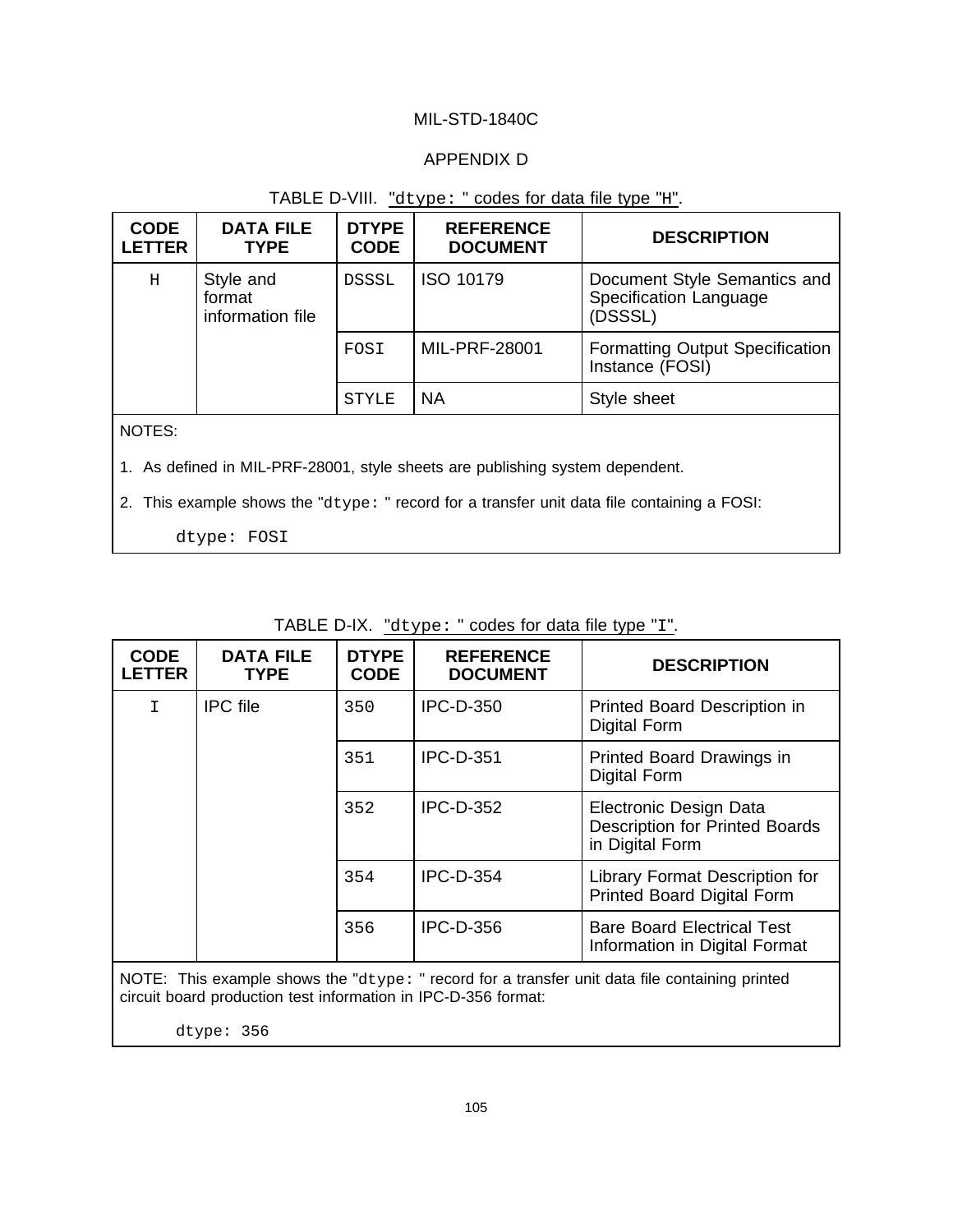## APPENDIX D

D.5.11 Code letter " $J$ ", JPEG file. Transfer unit data files of type " $J$ " shall be in accordance with 4.4.7.4. The allowable "dtype: " code for the "J" data file type shall be as presented in table D-X, or as specified in the contract or other form of agreement.

| TABLE D-X. "dtype: " codes for data file type "J". |  |  |  |  |  |
|----------------------------------------------------|--|--|--|--|--|
|----------------------------------------------------|--|--|--|--|--|

| <b>CODE</b><br><b>LETTER</b> | <b>DATA FILE</b><br><b>TYPE</b>                                                                                                                                | <b>DTYPE</b><br><b>CODE</b> | <b>REFERENCE</b><br><b>DOCUMENT</b> | <b>DESCRIPTION</b>                               |  |  |  |
|------------------------------|----------------------------------------------------------------------------------------------------------------------------------------------------------------|-----------------------------|-------------------------------------|--------------------------------------------------|--|--|--|
| J                            | JPEG file                                                                                                                                                      | 0                           | ISO/IEC 10918-1                     | Joint Photographic Experts<br>Group (JPEG) image |  |  |  |
|                              | NOTE: This example shows the "dtype: " record for a transfer unit data file containing a scanned<br>photograph encoded as a color JPEG image:<br>$dt$ vpe: $0$ |                             |                                     |                                                  |  |  |  |

D.5.12 Code letter "M", audio/video file. Multimedia data files of type "M" shall be in accordance with 4.4.13. The allowable "dtype: " codes for the "M" data file type shall be as presented in table D-XI, or as specified in the contract or other form of agreement.

| <b>CODE</b><br><b>LETTER</b>                                                                                                 | <b>DATA FILE</b><br><b>TYPE</b> | <b>DTYPE</b><br><b>CODE</b> | <b>REFERENCE</b><br><b>DOCUMENT</b> | <b>DESCRIPTION</b>                                        |  |
|------------------------------------------------------------------------------------------------------------------------------|---------------------------------|-----------------------------|-------------------------------------|-----------------------------------------------------------|--|
| M                                                                                                                            | Audio/video file                | $MPEG-1$                    | <b>ISO/IEC 11172-1</b>              | <b>Motion Picture Experts Group</b><br>(MPEG) audio/video |  |
|                                                                                                                              |                                 | $MPEG-2$                    | <b>ISO/IEC 11172-2</b>              | <b>Motion Picture Experts Group</b><br>(MPEG) video       |  |
|                                                                                                                              |                                 | $MPEG-3$                    | <b>ISO/IEC 11172-3</b>              | <b>Motion Picture Experts Group</b><br>(MPEG) audio       |  |
| NOTE: This example shows the " $dtype:$ " record for a transfer unit data file containing an<br>audio-only MPEG data stream: |                                 |                             |                                     |                                                           |  |

TABLE D-XI. "dtype: " codes for data file type "M".

dtype: MPEG-3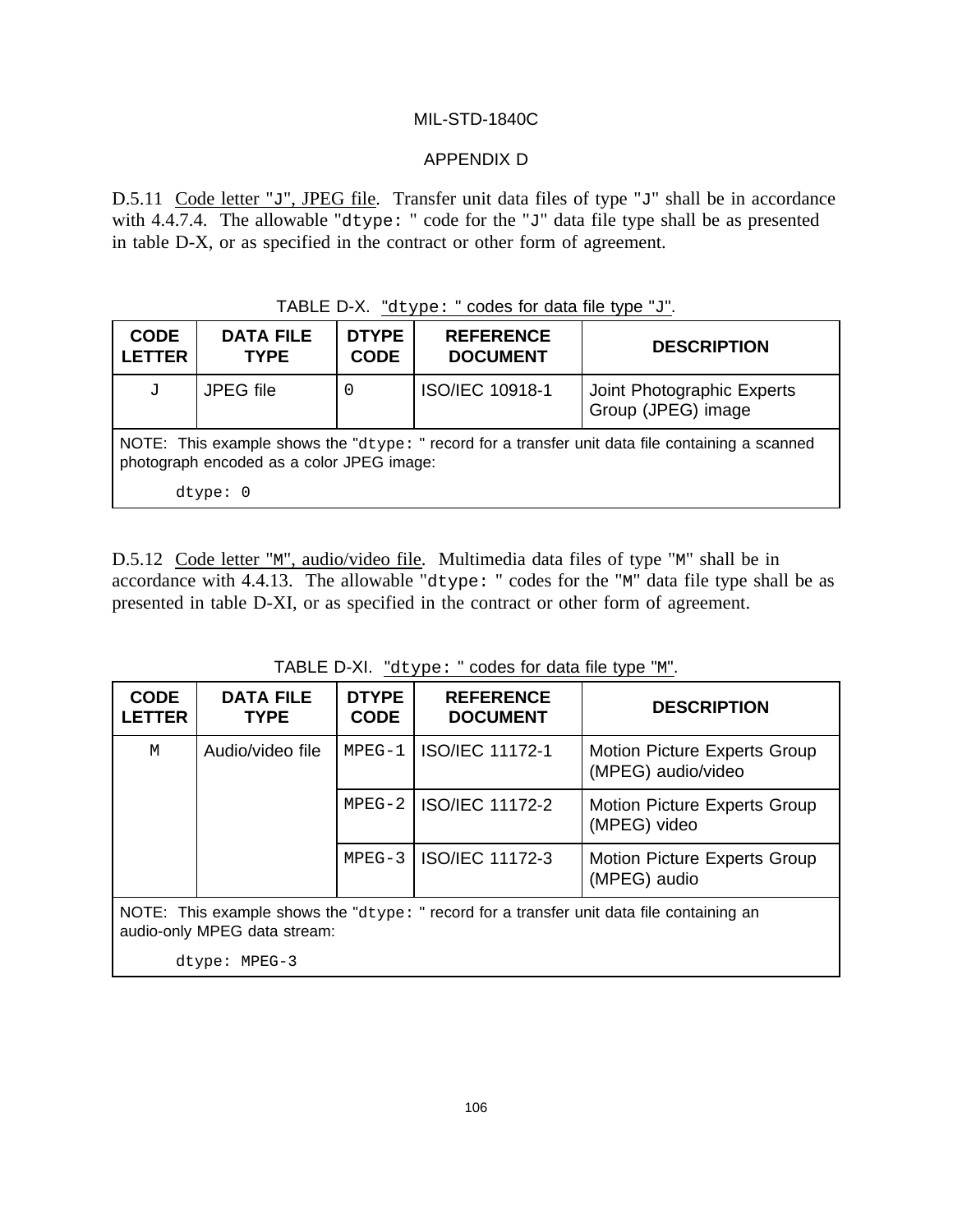## APPENDIX D

D.5.13 Code letter "N", SGML text entity file. Transfer unit data files containing SGML text entities of type "N" shall be in accordance with 4.4.6. The allowable "dtype: " code for the "N" data file type shall be as presented in table D-XII, or as specified in the contract or other form of agreement.

# TABLE D-XII. "dtype: " codes for data file type "N".

| <b>CODE</b><br><b>LETTER</b>                                                                                                                | <b>DATA FILE</b><br><b>TYPE</b> | <b>DTYPE</b><br><b>CODE</b> | <b>REFERENCE</b><br><b>DOCUMENT</b> | <b>DESCRIPTION</b>                                                                        |  |
|---------------------------------------------------------------------------------------------------------------------------------------------|---------------------------------|-----------------------------|-------------------------------------|-------------------------------------------------------------------------------------------|--|
| N                                                                                                                                           | <b>SGML</b> text<br>entity file | 0                           | MIL-PRF-28001                       | Entity referenced in the SGML<br>tagged instance but included<br>as an external data file |  |
| NOTE: This example shows the " $dtype$ : " record for a transfer unit data file containing a DTD as a<br>stand-alone SGML text entity file: |                                 |                             |                                     |                                                                                           |  |
|                                                                                                                                             | $dt$ vpe: $0$                   |                             |                                     |                                                                                           |  |

D.5.14 Code letter "O", NCM file. Transfer unit data files of type "O" contain raw parts geometry or compiled numerical control machine code manufacturing data and shall be in accordance with 4.4.11.3. The allowable "dtype: " codes for the "O" data file type shall be as presented in table D-XIII, or as specified in the contract or other form of agreement.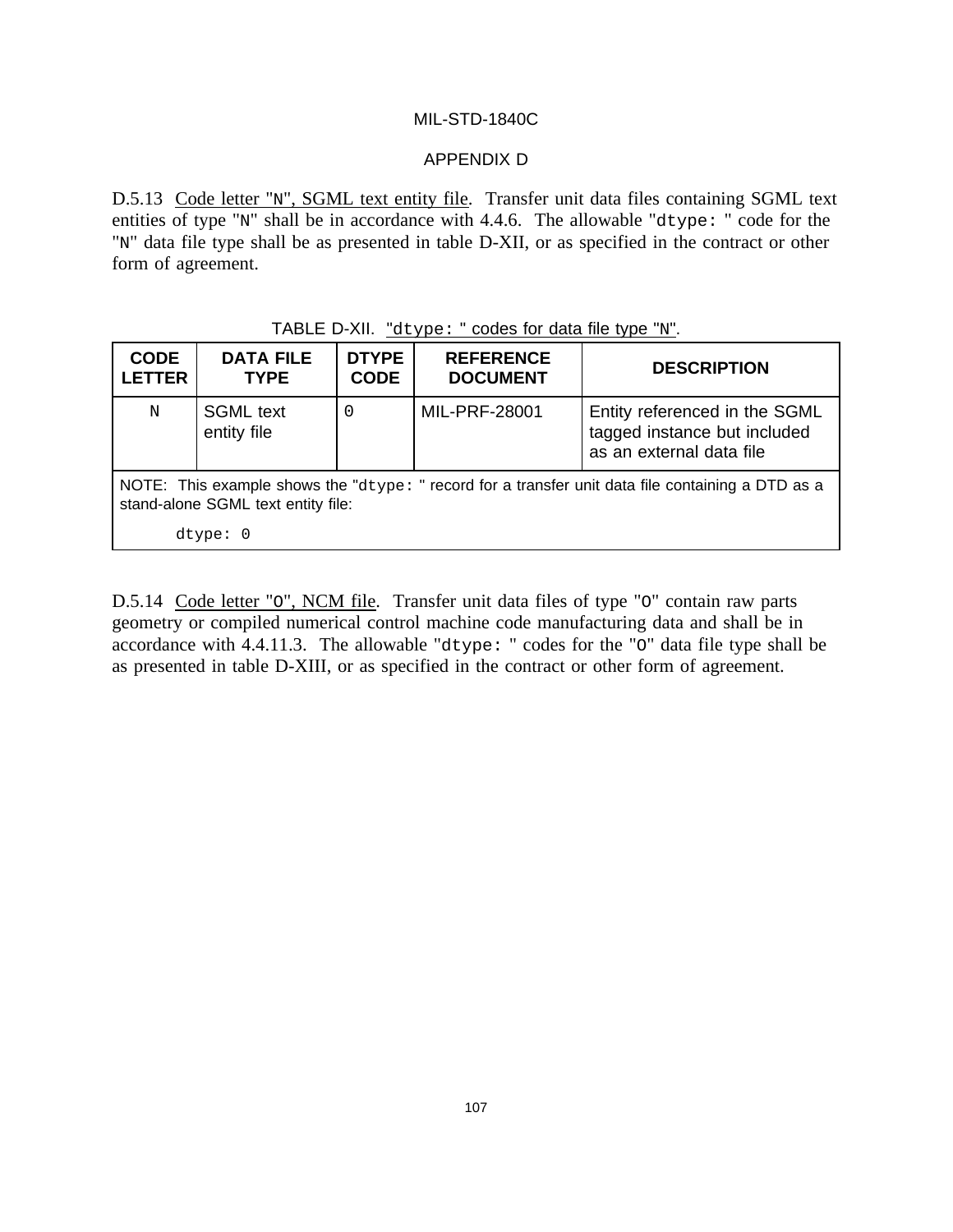# APPENDIX D

| <b>CODE</b><br><b>LETTER</b> | <b>DATA FILE</b><br><b>TYPE</b>                                                                                                                                         | <b>DTYPE</b><br><b>CODE</b> | <b>REFERENCE</b><br><b>DOCUMENT</b> | <b>DESCRIPTION</b>                                   |  |  |
|------------------------------|-------------------------------------------------------------------------------------------------------------------------------------------------------------------------|-----------------------------|-------------------------------------|------------------------------------------------------|--|--|
| $\circ$                      | <b>NCM</b> file                                                                                                                                                         | AAC                         | ANSI X3.37-1987<br>(R1993)          | <b>ANSI APT ASCII Cutter</b><br>Language             |  |  |
|                              |                                                                                                                                                                         | AAI                         | ANSI X3.37-1987<br>(R1993)          | <b>ANSI APT Input</b>                                |  |  |
|                              |                                                                                                                                                                         | ABC                         | ANSI X3.37-1987<br>(R1993)          | <b>ANSI APT Binary Cutter</b><br>Language            |  |  |
|                              |                                                                                                                                                                         | <b>ASC</b>                  | ANSI X3.37-1987<br>(R1993)          | <b>ANSI APT Sys-Neutral</b>                          |  |  |
|                              |                                                                                                                                                                         | <b>BOM</b>                  | <b>NA</b>                           | <b>Bill of Materials</b>                             |  |  |
|                              |                                                                                                                                                                         | <b>EAC</b>                  | <b>EIA 494</b>                      | <b>EIA BCL ASCII Cutter</b><br>Language              |  |  |
|                              |                                                                                                                                                                         | <b>GBR</b>                  | <b>EIA 274</b>                      | Gerber file format (generated<br>by design software) |  |  |
|                              |                                                                                                                                                                         | <b>IAC</b>                  | <b>ISO 3592</b>                     | <b>ISO ASCII Cutter Language</b>                     |  |  |
|                              |                                                                                                                                                                         | IIL                         | <b>ISO 4342</b>                     | <b>ISO Input Language</b>                            |  |  |
|                              |                                                                                                                                                                         | IPP                         | <b>ISO 4343</b>                     | <b>ISO Post Processor</b>                            |  |  |
|                              |                                                                                                                                                                         | PPP                         | <b>NA</b>                           | Process Planning                                     |  |  |
|                              | NOTES: This example shows the "dtype: " record for a transfer unit data file containing numerical<br>control machining instructions in EIA 7-bit ASCII cutter language: |                             |                                     |                                                      |  |  |

| TABLE D-XIII. "dtype: " codes for data file type "0". |  |  |  |  |  |  |  |
|-------------------------------------------------------|--|--|--|--|--|--|--|
|-------------------------------------------------------|--|--|--|--|--|--|--|

dtype: EAC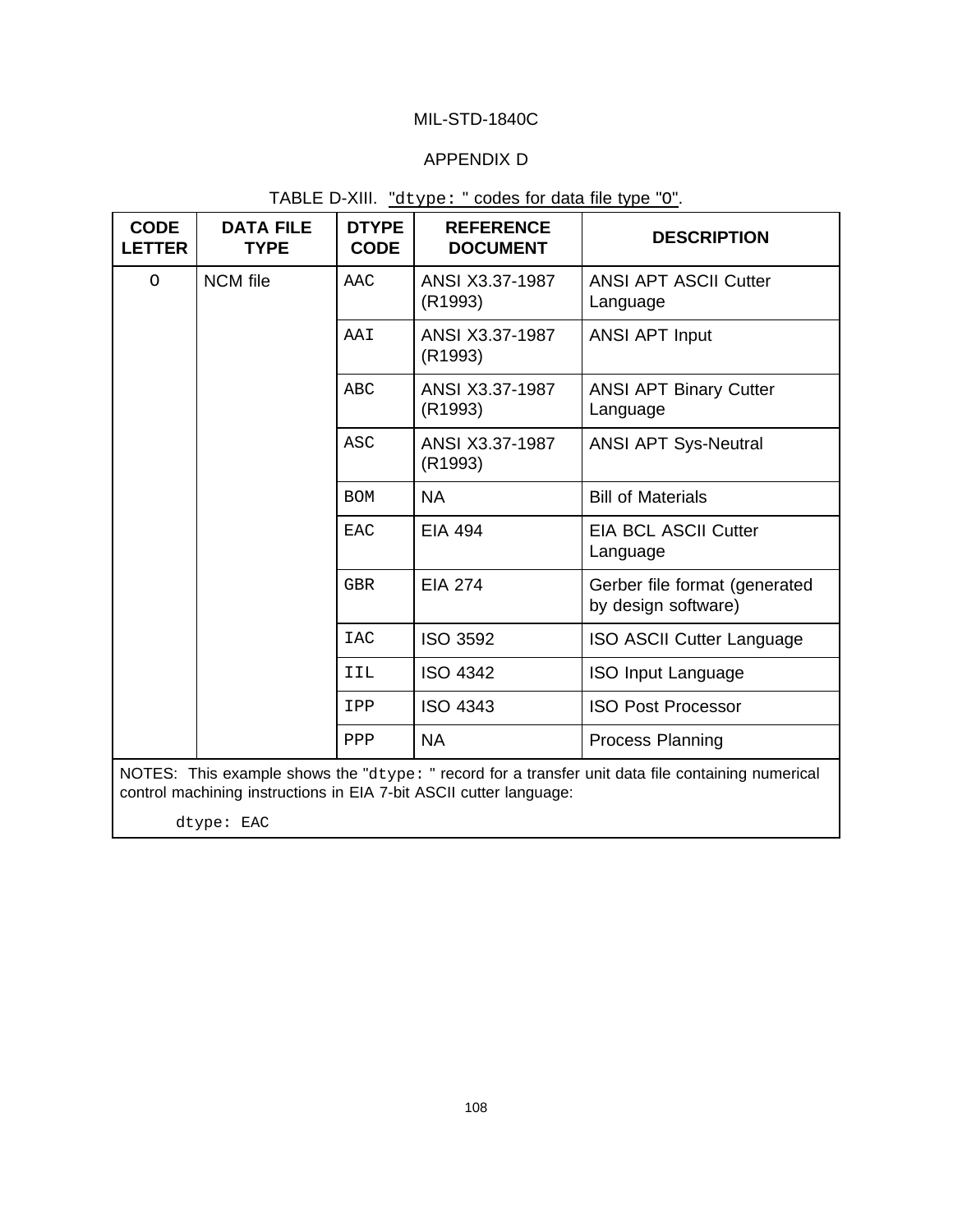# APPENDIX D

D.5.15 Code letter "P", PDL file. Transfer unit data files of type "P" are final form documents for storing compiled page layouts in an electronic form and shall be in accordance with 4.4.3. The allowable "dtype: " codes for the "P" data file type shall be as presented in table D-XIV, or as specified in the contract or other form of agreement.

| <b>CODE</b><br><b>LETTER</b>                                                                                              | <b>DATA FILE</b><br><b>TYPE</b> | <b>DTYPE</b><br><b>CODE</b> | <b>REFERENCE</b><br><b>DOCUMENT</b>                           | <b>DESCRIPTION</b>                                  |  |  |
|---------------------------------------------------------------------------------------------------------------------------|---------------------------------|-----------------------------|---------------------------------------------------------------|-----------------------------------------------------|--|--|
| $\, {\bf P}$                                                                                                              | PDL file                        | PDF                         | <b>Portable Document</b><br><b>Format Reference</b><br>Manual | Portable Document Format<br>(PDF)                   |  |  |
|                                                                                                                           |                                 | SPDL                        | <b>ISO/IEC 10180</b>                                          | <b>Standard Page Description</b><br>Language (SPDL) |  |  |
| NOTE: This example shows the " $dtype:$ " record for a transfer unit data file containing a user<br>manual stored in PDF: |                                 |                             |                                                               |                                                     |  |  |
|                                                                                                                           | dtype: PDF                      |                             |                                                               |                                                     |  |  |

# TABLE D-XIV. "dtype: " codes for data file type "P".

D.5.16 Code letter "Q", IGES file. Transfer unit data files of type "Q" may be any of several types of illustration, drawing, design, or manufacturing product data and shall be in accordance with 4.4.7.1, 4.4.10.1, 4.4.11.2.1, 4.4.11.2.2, or 4.4.11.4.3. The allowable "dtype: " codes for the "Q" data file type shall be as presented in table D-XV, or as specified in the contract or other form of agreement.

D.5.17 Code letter "R", raster file. Transfer unit data files of type "R" contain raster data for illustration or product data in untiled or tiled form and shall be in accordance with 4.4.7.2 or 4.4.10.2. Engineering or acquisition data destined for storage in a JEDMICS repository is also "R" type data. The allowable "dtype: " codes for the "R" data file type shall be as presented in table D-XVI, or as specified in the contract or other form of agreement.

D.5.18 Code letter "S", STEP file. Transfer unit data files of type "S" shall be STEP product data in accordance with 4.4.10.3, 4.4.11.1, or 4.4.112.3. The allowable "dtype: " codes for the "S" data file type shall be as presented in table D-XVII, or as specified in the contract or other form of agreement.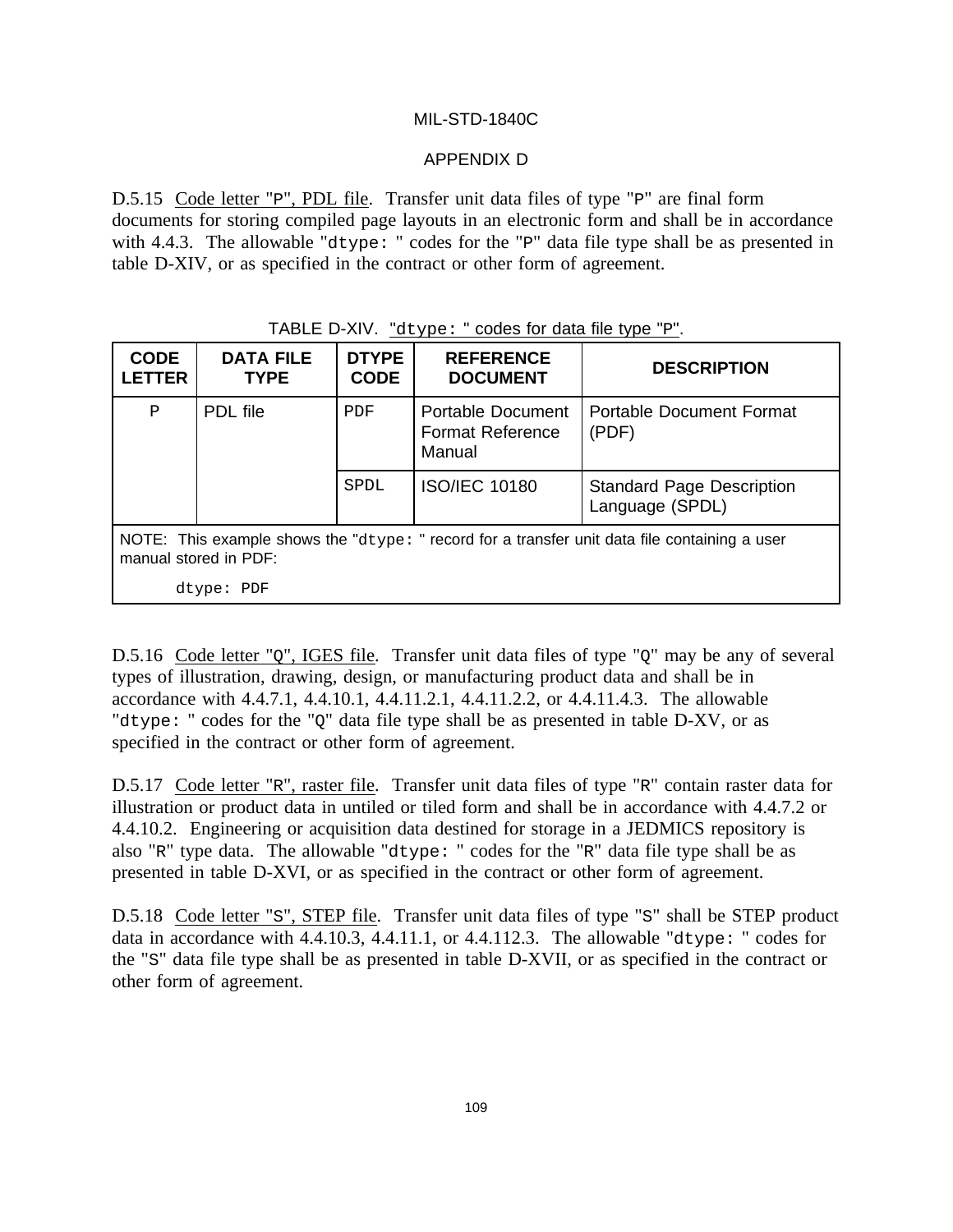# APPENDIX D

| <b>CODE</b><br><b>LETTER</b>                                                                                                                                                        | <b>DATA FILE</b><br><b>TYPE</b> | <b>DTYPE</b><br><b>CODE</b> | <b>REFERENCE</b><br><b>DOCUMENT</b> | <b>DESCRIPTION</b>                                                         |  |
|-------------------------------------------------------------------------------------------------------------------------------------------------------------------------------------|---------------------------------|-----------------------------|-------------------------------------|----------------------------------------------------------------------------|--|
| Q                                                                                                                                                                                   | <b>IGES</b> files               | $\mathbf{1}$                | MIL-PRF-28000                       | Class 1 – Technical Illustration<br>Subset                                 |  |
|                                                                                                                                                                                     |                                 | $\overline{2}$              | <b>MIL-PRF-28000</b>                | Class 2 – Engineering Drawing<br>Subset                                    |  |
|                                                                                                                                                                                     |                                 | 4                           | MIL-PRF-28000                       | Class $4 -$ Geometry for NC<br><b>Manufacturing Subset</b>                 |  |
|                                                                                                                                                                                     |                                 | 5                           | MIL-PRF-28000                       | Class $5 - 3D$ Piping<br>Application Protocol (AP)                         |  |
|                                                                                                                                                                                     |                                 | 6                           | MIL-PRF-28000                       | Class 6 - Layered Electrical<br>Product (LEP) Application<br>Protocol (AP) |  |
|                                                                                                                                                                                     |                                 | 7                           | MIL-PRF-28000                       | Class $7 - 3D$ Geometry                                                    |  |
| NOTE: This example shows the " $d$ type: " record for a transfer unit data file containing a circuit<br>board design encoded using the IGES Class 6 Layered Electrical Products AP: |                                 |                             |                                     |                                                                            |  |
|                                                                                                                                                                                     | $\text{dtype: } 6$              |                             |                                     |                                                                            |  |

# TABLE D-XV. "dtype: " codes for data file type "Q".

| TABLE D-XVI. "dtype: " codes for data file type "R". |  |  |  |  |  |
|------------------------------------------------------|--|--|--|--|--|
|------------------------------------------------------|--|--|--|--|--|

| <b>CODE</b><br><b>LETTER</b>                                                                                                   | <b>DATA FILE</b><br><b>TYPE</b> | <b>DTYPE</b><br><b>CODE</b> | <b>REFERENCE</b><br><b>DOCUMENT</b> | <b>DESCRIPTION</b>                                                                                                |  |
|--------------------------------------------------------------------------------------------------------------------------------|---------------------------------|-----------------------------|-------------------------------------|-------------------------------------------------------------------------------------------------------------------|--|
| R                                                                                                                              | Raster file                     | 1                           | MIL-PRF-28002                       | Type 1 Untiled                                                                                                    |  |
|                                                                                                                                |                                 | $\overline{2}$              | MIL-PRF-28002                       | Type 2 Office Document<br>Architecture (ODA) Raster<br><b>Document Application Profile</b><br>(DAP) Tiled/Untiled |  |
|                                                                                                                                |                                 |                             | MIL-PRF-28002                       | Type 3 Navy Image File<br>Format (NIFF) Tiled/Untiled<br>(see D.6.1.4)                                            |  |
|                                                                                                                                |                                 | 4                           | MIL-PRF-28002                       | Type 4 JEDMICS C4 Tiled<br>(see D.6.1.5)                                                                          |  |
| NOTE: This example shows the " $dtype$ : " record for a transfer unit data file containing a JEDMICS<br>C4 tiled raster image: |                                 |                             |                                     |                                                                                                                   |  |

dtype: 4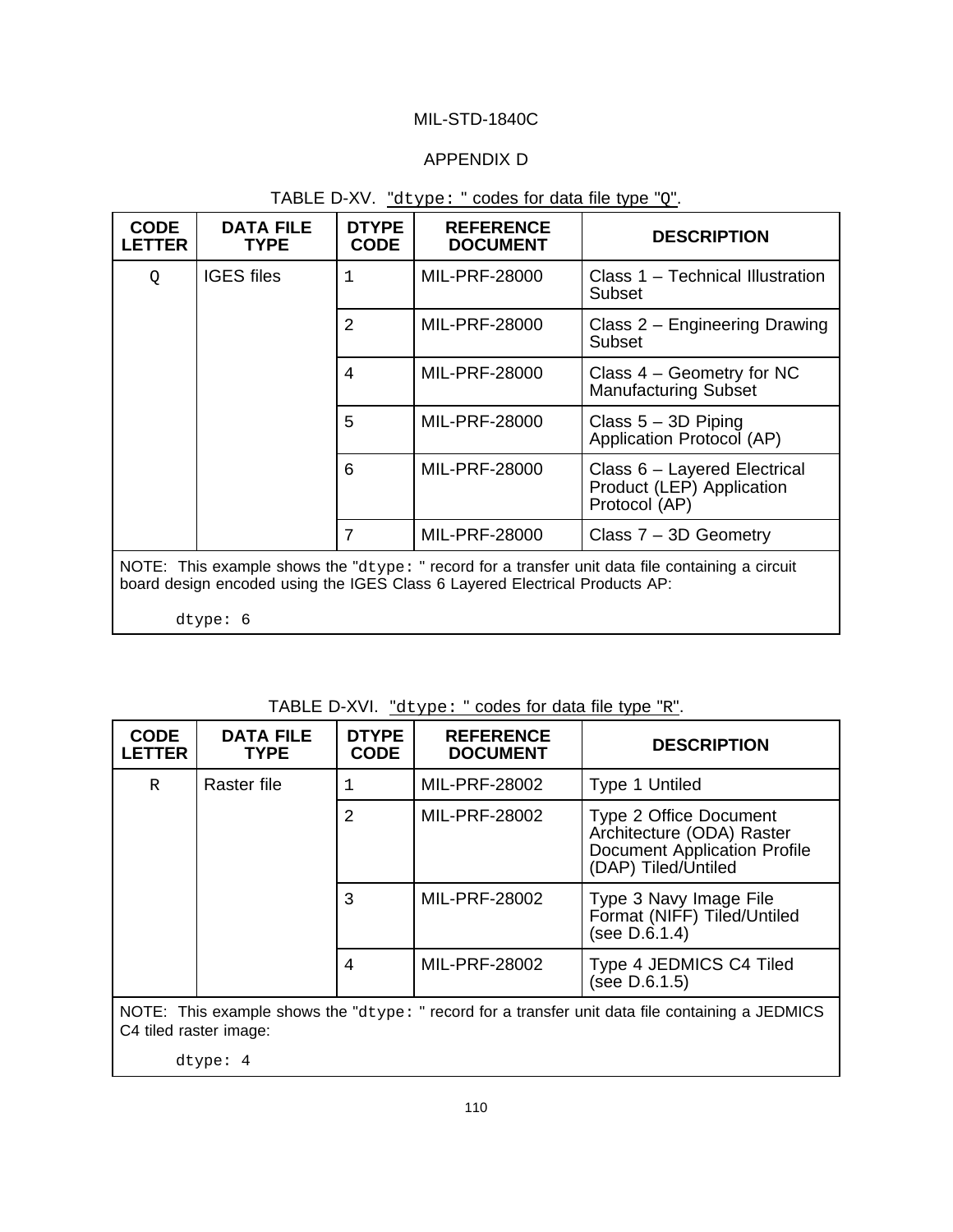## APPENDIX D

| TABLE D-XVII. "dtype: " codes for data file type "S". |  |  |  |  |
|-------------------------------------------------------|--|--|--|--|
|-------------------------------------------------------|--|--|--|--|

| <b>CODE</b><br><b>LETTER</b> | <b>DATA FILE</b><br><b>TYPE</b> | <b>DTYPE</b><br><b>CODE</b>           | <b>REFERENCE</b><br><b>DOCUMENT</b> | <b>DESCRIPTION</b>                                                                                                             |  |
|------------------------------|---------------------------------|---------------------------------------|-------------------------------------|--------------------------------------------------------------------------------------------------------------------------------|--|
| S                            | STEP file (Part<br>21 file)     | AP: CC                                | ISO 10303                           | Standard for the Exchange of<br>Product Model Data (STEP)                                                                      |  |
|                              |                                 | <b>APPLICATION PROTOCOL (AP) CODE</b> |                                     |                                                                                                                                |  |
|                              |                                 | 201                                   | ISO 10303-201                       | STEP AP 201 Explicit Draughting                                                                                                |  |
|                              |                                 | 202                                   | ISO 10303-202                       | STEP AP 202 Associative<br>Draughting                                                                                          |  |
|                              |                                 | 203                                   | ISO 10303-203                       | STEP AP 203 Configuration<br>controlled 3D designs of<br>mechanical parts and assemblies                                       |  |
|                              |                                 | 2xx                                   | ISO 10303-2xx                       | Additional STEP APs as they<br>become approved International<br><b>Standards</b>                                               |  |
|                              |                                 | <b>CONFORMANCE CLASS CODE</b>         |                                     |                                                                                                                                |  |
|                              |                                 | <b>CC</b>                             | Relevant AP                         | Appropriate conformance class<br>corresponding to the transfer unit<br>data file, as defined in the selected<br><b>STEP AP</b> |  |

NOTES:

1. If more than one conformance class applies to the data file, the additional conformance class code(s) shall be separated by the ASCII comma character and the ASCII space character (", "). If no conformance class applies to the data file, a zero ("0") shall be used for the conformance class code.

2. This example shows the "dtype: " record for a transfer unit data file containing a STEP product model in accordance with AP 201 and conformance class 1:

dtype: 201: 1

3. This example shows the "dtype: " record for a transfer unit data file containing a STEP product model in accordance with AP 203 and conformance classes 1 and 5:

dtype: 203: 1, 5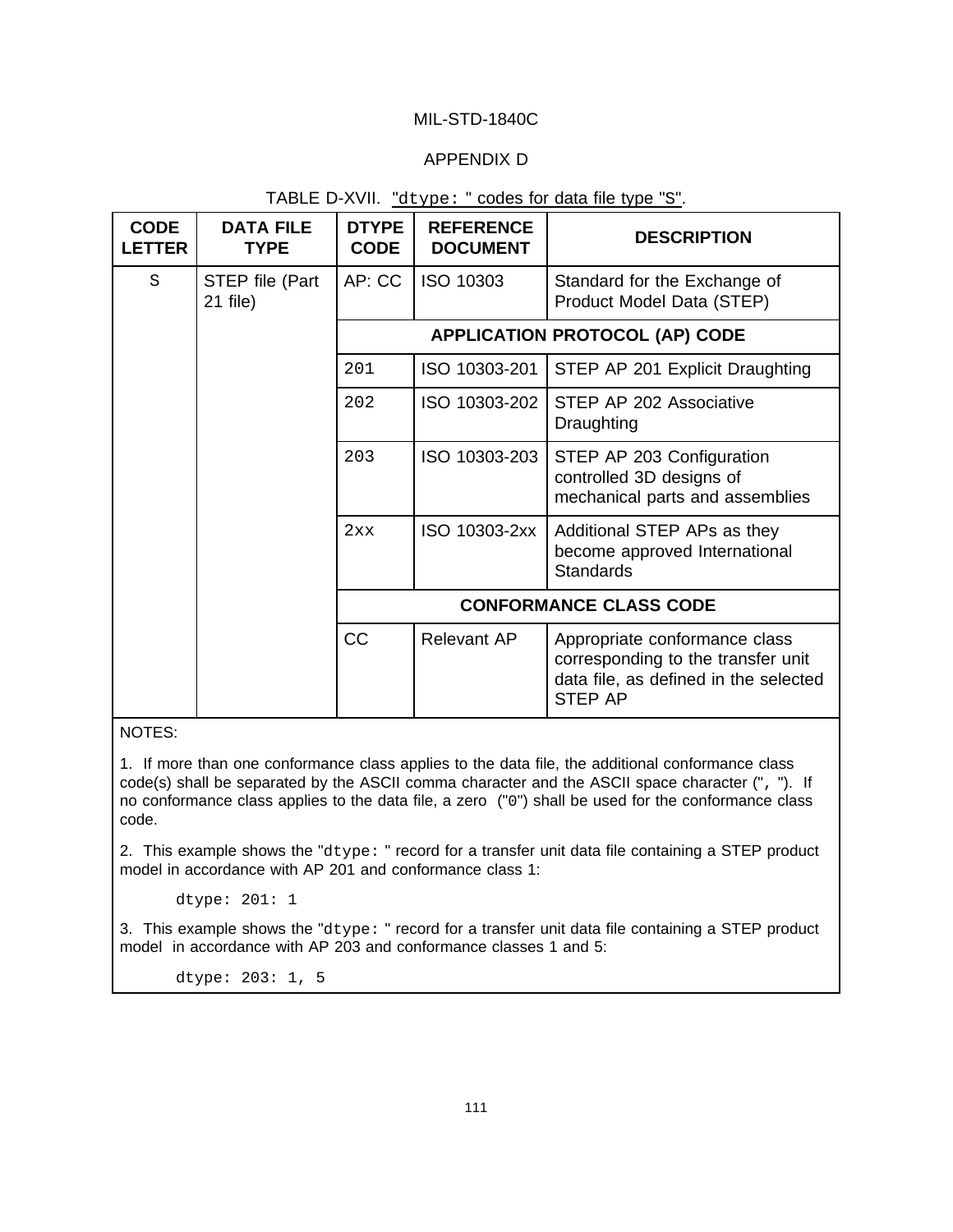# APPENDIX D

D.5.19 Code letter "T", SGML coded text file. Transfer unit data files of type "T" shall be SGML coded text in accordance with 4.4.5. The allowable "dtype: " codes for the "T" data file type shall be as presented in table D-XVIII, or as specified in the contract or other form of agreement.

| <b>CODE</b><br><b>LETTER</b> | <b>DATA FILE</b><br><b>TYPE</b> | <b>DTYPE</b><br><b>CODE</b> | <b>REFERENCE</b><br><b>DOCUMENT</b>             | <b>DESCRIPTION</b>                                                         |
|------------------------------|---------------------------------|-----------------------------|-------------------------------------------------|----------------------------------------------------------------------------|
| T                            | SGML coded<br>text file         | <b>HTML</b>                 | <b>RFC 1866</b>                                 | Hypertext Markup Language<br>(HTML)                                        |
|                              |                                 | <b>HYTIME</b>               | <b>ISO/IEC 10744</b>                            | Hypermedia/Time-based<br>Structuring Language (HyTime)<br><b>SGML</b> file |
|                              |                                 | MID                         | Metafile for<br>Interactive<br><b>Documents</b> | Metafile for Interactive<br>Documents (MID)                                |
|                              |                                 | SGML                        | MIL-PRF-28001                                   | SGML tagged instance                                                       |

# TABLE D-XVIII. "dtype: " codes for data file type "T".

NOTES:

1. MID is a conforming application of ISO 8879 SGML and ISO/IEC 10744 HyTime, specified in the form of a DTD and including some meta-DTD elements (HyTime architectural forms). MID may be merged with the draft Standard Multimedia Scripting Language (SMSL) standard as an ISO standard.

2. Note that standard HTML is a conforming subset of SGML. Unless otherwise specified in the contract or other form of agreement, HTML transfer unit data files shall not contain browser-specific tags.

3. This example shows the "dtype: " record for a transfer unit data file containing an SGML tagged instance which is a Metafile for Interactive Documents file for use in an Interactive Electronic Technical Manual (IETM):

#### dtype: MID

D.5.20 Code letter "V", VHDL file. Transfer unit data files of type "V" shall be VHSIC integrated electronic circuit design and modeling data in accordance with 4.4.11.4.2. The allowable "dtype: " code for the "V" data file type shall be as presented in table D-XIX, or as specified in the contract or other form of agreement.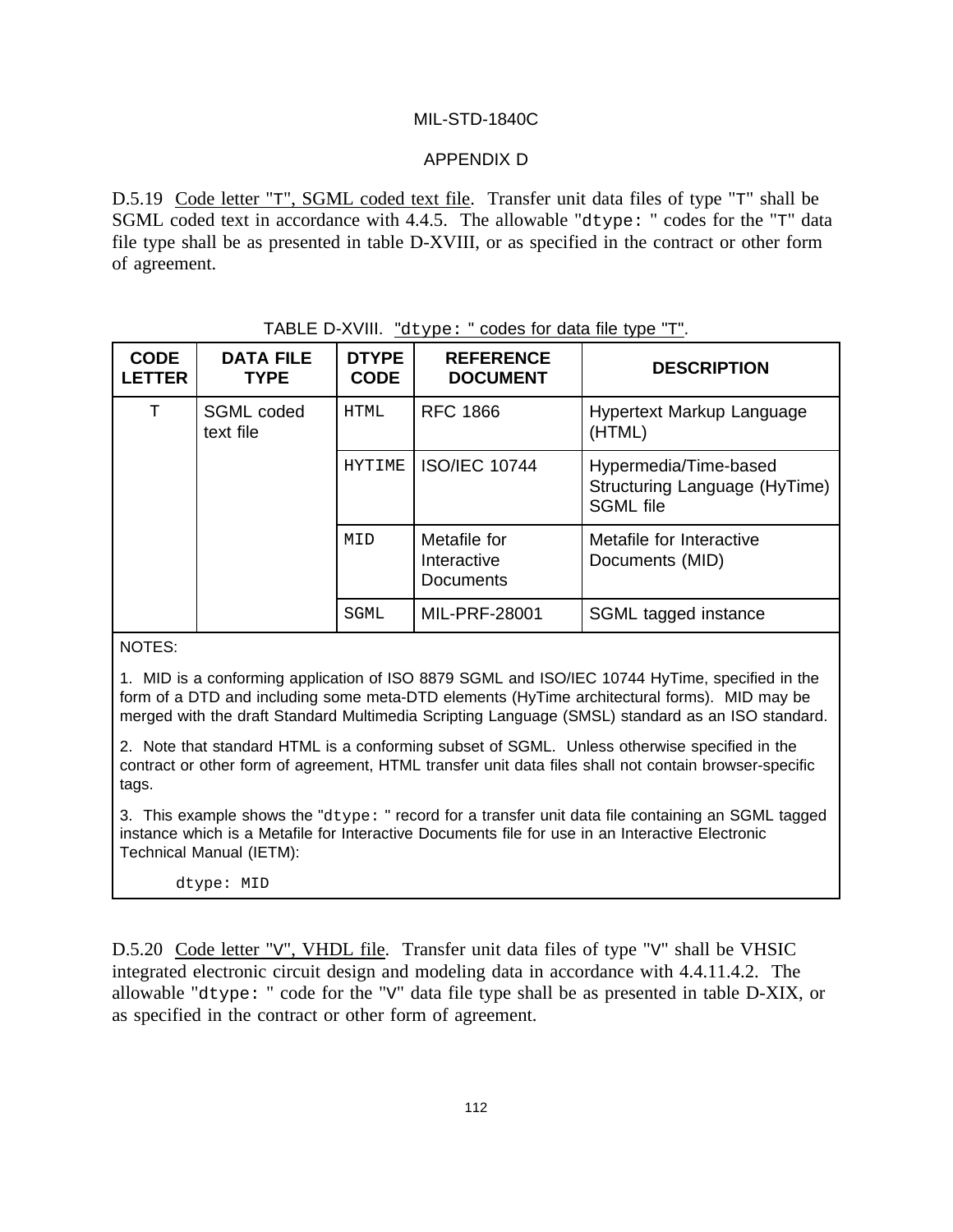# APPENDIX D

| <b>CODE</b><br><b>LETTER</b>                                                                                                                   | <b>DATA FILE</b><br><b>TYPE</b> | <b>DTYPE</b><br><b>CODE</b> | <b>REFERENCE</b><br><b>DOCUMENT</b> | <b>DESCRIPTION</b>                                   |  |
|------------------------------------------------------------------------------------------------------------------------------------------------|---------------------------------|-----------------------------|-------------------------------------|------------------------------------------------------|--|
| V                                                                                                                                              | <b>VHDL</b> file                | 0                           | <b>IEEE 1076</b>                    | <b>VHSIC Hardware Description</b><br>Language (VHDL) |  |
| NOTE: This example shows the "dtype: " record for a transfer unit data file containing an<br>integrated circuit design modeled in VHDL format: |                                 |                             |                                     |                                                      |  |
| $dt$ vpe: $0$                                                                                                                                  |                                 |                             |                                     |                                                      |  |

# TABLE D-XIX. "dtype: " codes for data file type "V".

D.5.21 Code letter "x", special word file. Transfer unit data files of type "x" shall be in accordance with 4.4.2. Formats and contents of special word files shall be as specified in the contract or other form of agreement. The allowable "dtype: " code for the "X" data file type shall be as presented in table D-XX, or as specified in the contract or other form of agreement.

| <b>CODE</b><br><b>LETTER</b> | <b>DATA FILE</b><br><b>TYPE</b> | <b>DTYPE</b><br><b>CODE</b> | <b>REFERENCE</b><br><b>DOCUMENT</b> | <b>DESCRIPTION</b>                                                                                                                                                                                      |
|------------------------------|---------------------------------|-----------------------------|-------------------------------------|---------------------------------------------------------------------------------------------------------------------------------------------------------------------------------------------------------|
| Χ                            | Special word<br>file            | 0                           | <b>NA</b>                           | Special word file                                                                                                                                                                                       |
| NOTES:                       |                                 |                             |                                     |                                                                                                                                                                                                         |
|                              |                                 |                             |                                     | 1. A special word file contains words peculiar to a transfer unit which are not in the destination<br>system lexicon. This file type may be used to facilitate exchanges of otherwise-undefined textual |

TABLE D-XX. "dtype: " codes for data file type "X".

system lexicon. This file type may be used to facilitate exchanges of otherwise-undefined textual information supporting systems such as the JEDMICS.

2. This example shows the "dtype: " record for a transfer unit data file containing a JEDMICS index as a special word file:

dtype: 0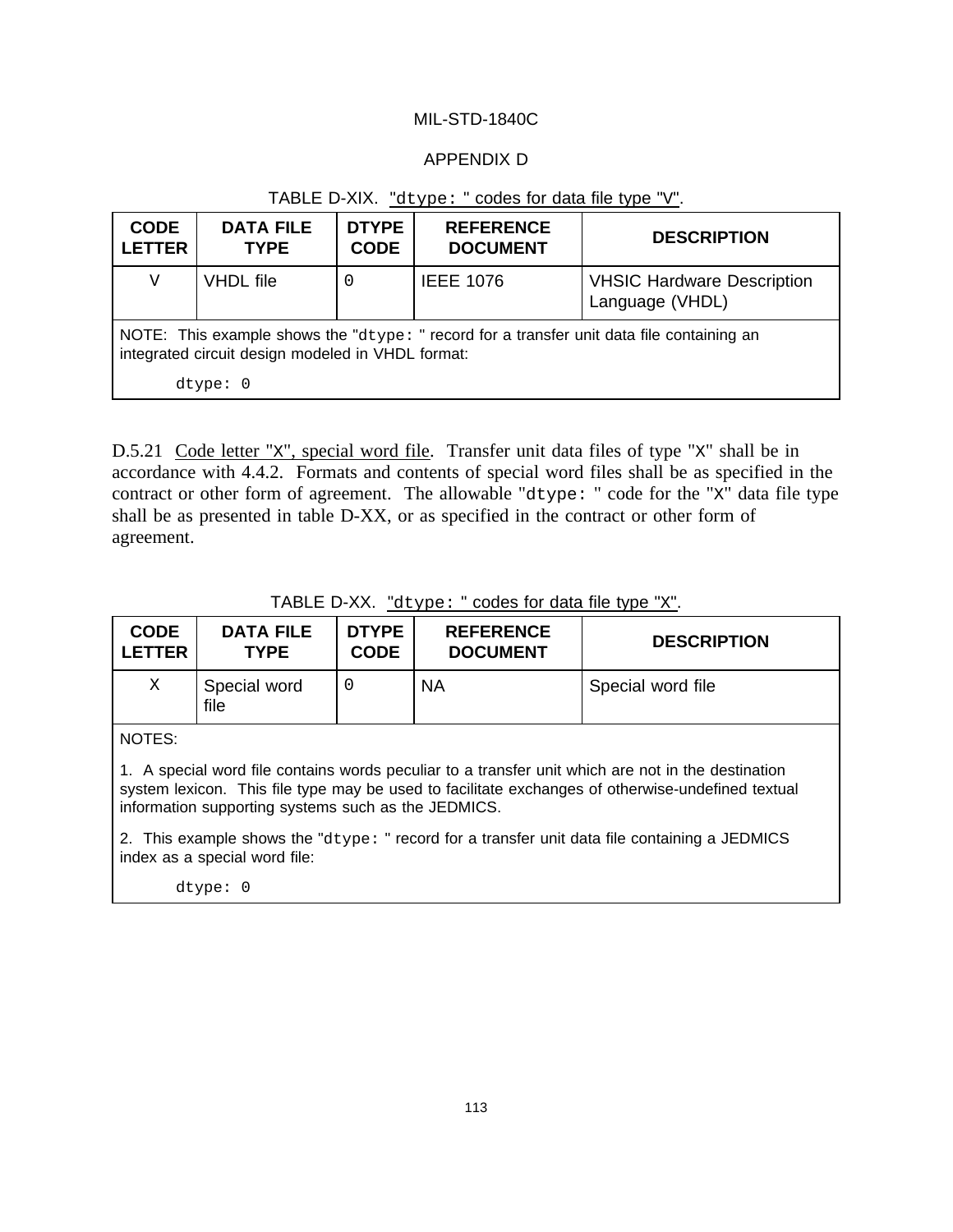# APPENDIX D

D.5.22 Code letter "z", grayscale / color illustration data file. Transfer unit data files of type "Z" shall be in accordance with 4.4.12. File formats and contents for half-tone or color illustration data shall be as specified in the contract or other form of agreement. The allowable "dtype: " code for the "Z" data file type shall be as presented in table D-XXI, or as specified in the contract or other form of agreement.

# TABLE D-XXI. "dtype: " codes for data file type "Z".

| <b>CODE</b><br><b>LETTER</b>                                                                                                                                        | <b>DATA FILE</b><br><b>TYPE</b> | <b>DTYPE</b><br><b>CODE</b> | <b>REFERENCE</b><br><b>DOCUMENT</b> | <b>DESCRIPTION</b>                      |  |
|---------------------------------------------------------------------------------------------------------------------------------------------------------------------|---------------------------------|-----------------------------|-------------------------------------|-----------------------------------------|--|
| Ζ                                                                                                                                                                   | Grayscale /<br>color data file  |                             | <b>NA</b>                           | Grayscale or color illustration<br>data |  |
| NOTE: This example shows the "dtype: " record for a transfer unit data file containing half-tone<br>shading for print reproduction of a black-and-white photograph: |                                 |                             |                                     |                                         |  |
|                                                                                                                                                                     | $dt$ vpe: $0$                   |                             |                                     |                                         |  |

# D.6 NOTES

(This section contains information of a general or explanatory nature that may be helpful, but is not mandatory.)

D.6.1 Selection of subtypes for this appendix. It was determined during the development of the "dtype: " record that this appendix should contain recognized CALS data file subtypes. For the purposes of this interface standard, these are defined as the DoD-sanctioned data types already appearing in one or more of the CALS core standardization documents or in their coordinated revision drafts. The following additional notes apply.

D.6.1.1 Portable Document Format subtype. The PDF format has been included as a PDL (type "P") subtype. PDF has been released as a PAS, has undergone some review in the CALS standards community, fulfills a documented DoD data format requirement, and may become formally recognized by the DoD as a standard for final form document management.

D.6.1.2 Extended Binary Coded Decimal Interchange Code subtype. The EBCDIC format has been included as a generic text file (type "F") subtype. EBCDIC is still used on mainframe computers within the DoD as a legacy standard for computer applications, program source code, and databases.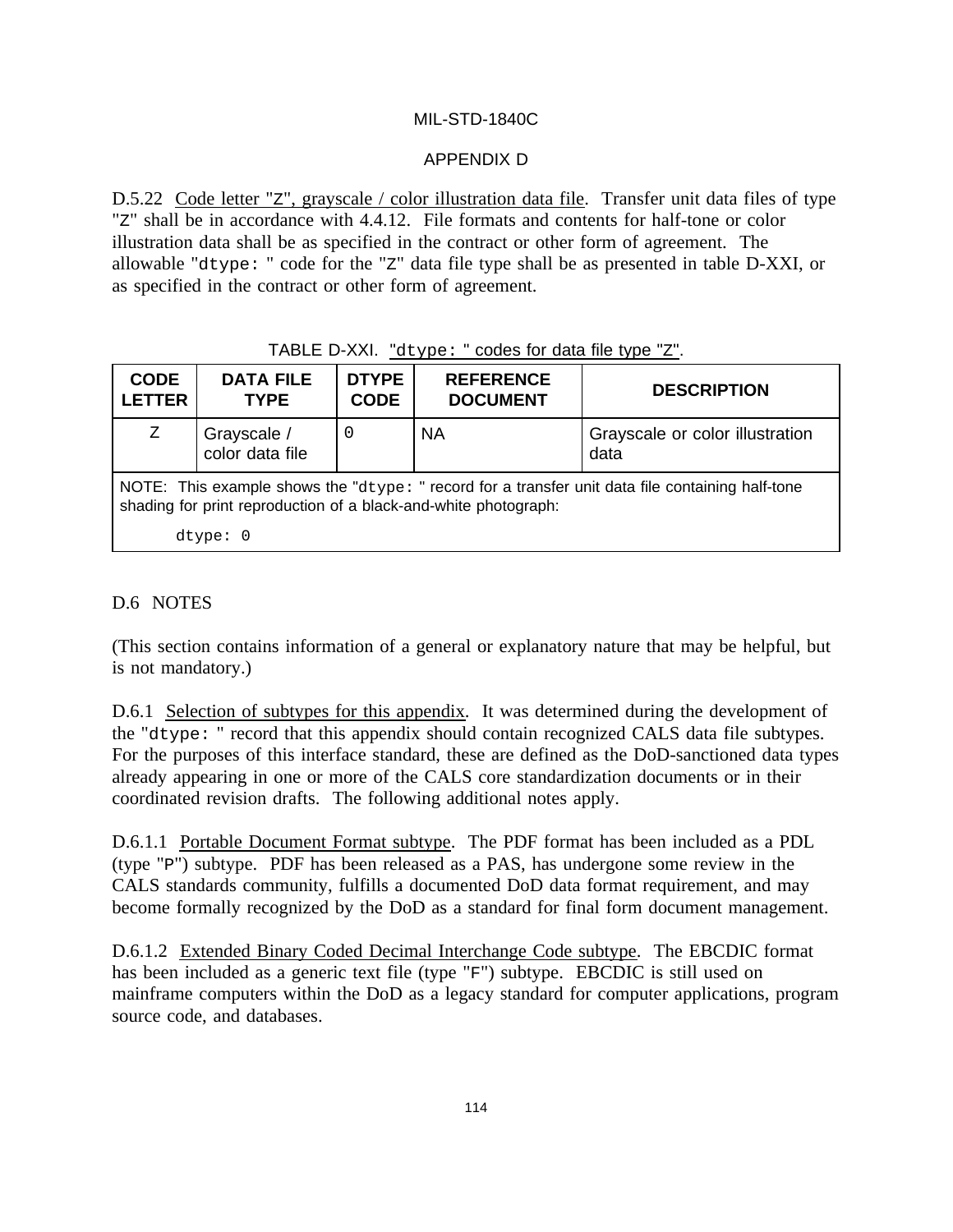#### APPENDIX D

D.6.1.3 Numerical Control Manufacturing subtypes. Several common de facto formats are included among the NCM (type "O") subtypes. Many are legacy formats separately approved for DoD use.

D.6.1.4 Navy Image File Format raster subtype. NIFF is a raster (type "R") subtype based on the Tagged Image File Format (TIFF) and used for storing scanned images. The NIFF format will be documented as a PAS in MIL-PRF-28002. NIFF is fully specified in SPAWAR-S-903, Navy Implementation of Raster Scanning. The focal point for NIFF is:

Space and Naval Warfare Systems Command (SPAWAR) 2451 Crystal Drive ATTN: Code 05L2C Arlington, VA 22245-5200

D.6.1.5 JEDMICS C4 raster subtype. JEDMICS C4 is a Government-owned raster format for the storage of images in the JEDMICS system and is included as a raster (type "R") subtype. The C4 format will be documented as a PAS in MIL-PRF-28002. Additionally, the JEDMICS PMO is preparing the detailed documentation of C4, and is developing implementation guidance. The JEDMICS PMO focal point for further details on the implementation of the C4 format is:

Code PML590 JEDMICS PMO Naval Supply Systems Command (NAVSUP) P.O. Box 2050 Mechanicsburg, PA 17055-0791

D.6.2 Commercial standards as subtypes. Most of the popular de facto commercial and Internet file formats such as word processor data files, proprietary multimedia formats, and presentation graphics are not considered recognized CALS standards by this interface standard. These formats are primarily used for short-term office automation purposes rather than for the delivery of permanent product data and technical information. Commercial file formats are almost universally proprietary and "closed" standards which may change unpredictably. For this reason, these formats are usually unsuitable for the long-term storage of project information. Use of any of these file formats should be mutually agreeable between sender and receiver and should be documented as project-specific "A" file subtypes.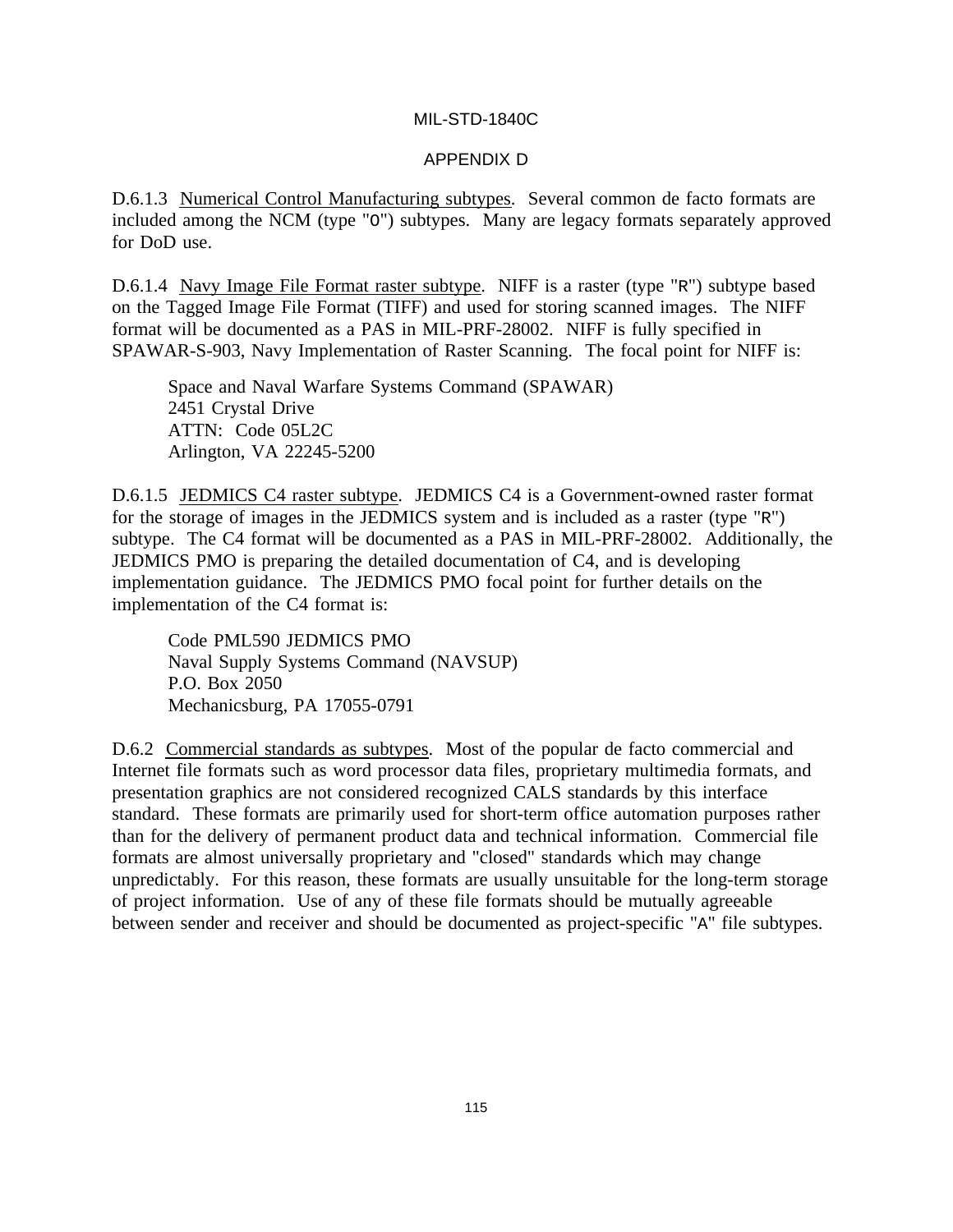#### APPENDIX D

D.6.3 Definition of subtypes for the "A" file type. The "dtype: " record may be used to identify different subtypes of contractually defined data to meet individual project requirements. MIL-HDBK-59 provides guidance in the use of Mutually Acceptable Commercial Software (MACS) formats for some data, such as project management information. The definition and meaning of each "dtype: " value for "A" file subtypes must be clearly stated in the contract or other form of agreement. Contractually defined "dtype: " values have no meaning outside the scope of the contract which defines them.

D.6.4 Extensibility considerations. The format of the "dtype: " record is designed so that new data file subtypes may be added easily to meet project-specific requirements or to accommodate rapidly changing technologies. However, in the absence of a formal registry for new "dtype: " values, this feature could lead to a proliferation of inappropriate data file subtypes, and poor configuration control. Users are advised against creating new subtypes in the absence of a bona fide project requirement. New data file subtypes should be in accordance with the data file types in table III. Another risk is that multiple projects may define "dtype: " values which are similar but not the same for a given subtype, such as for common commercial formats, and this could adversely impact interoperability. Users are advised to collaborate or to re-use project-specific data file subtypes whenever practical. The "dtype: " structure and format documented herein should be maintained to the maximum extent practical when data file subtypes are created to meet project-specific requirements.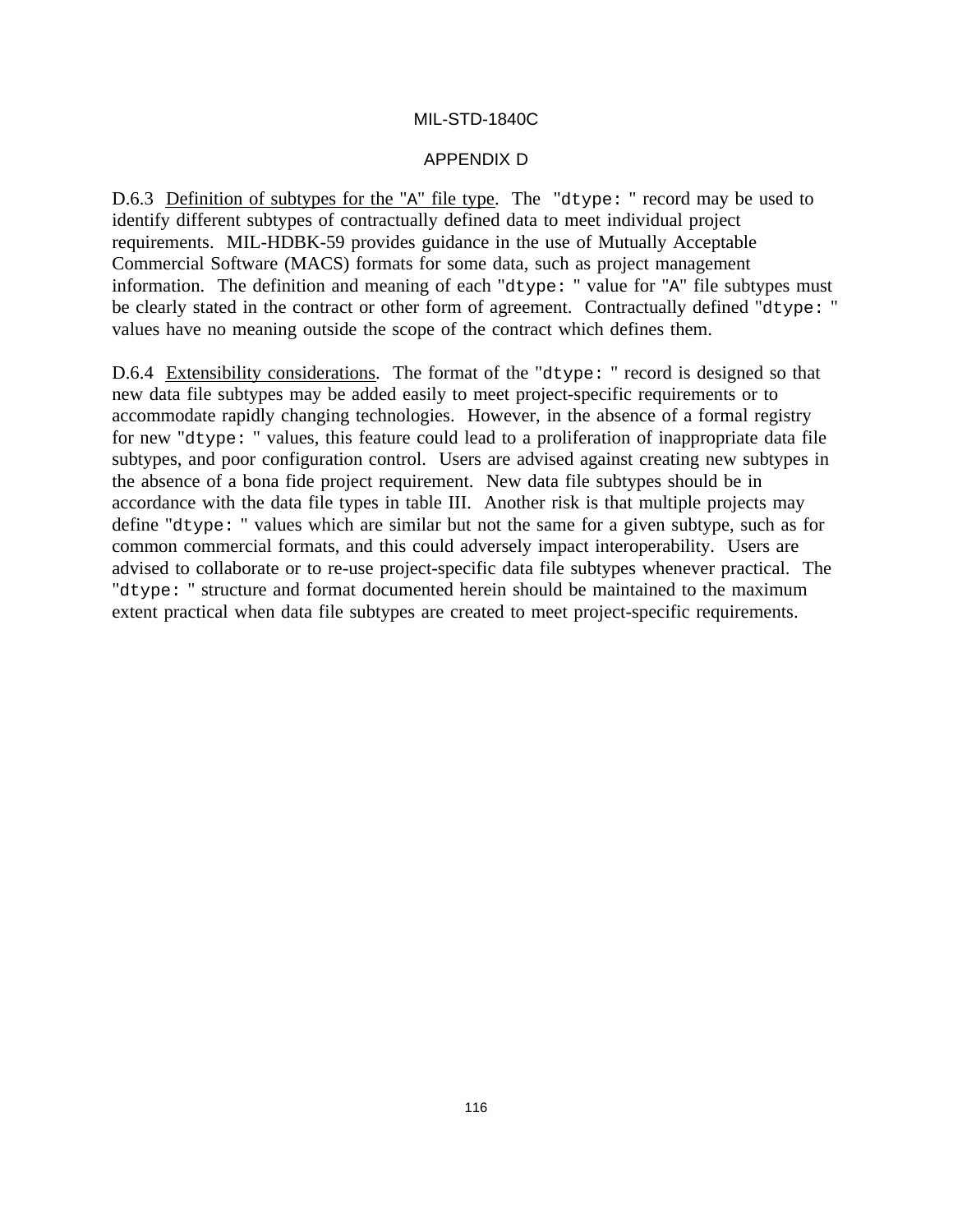### CONCLUDING MATERIAL

Air Force – 16

Custodians: Preparing Activity: Army – CR DISA – DC3 (Project IPSC 0339)

Review activities:

OASD – DO1, DO7, IQ, IR Army – AC, AL, AT, MI, PT, SC1, SC3, TM, TM1 Navy – AS, CG2, CG5, CH, EC, MC5, ND, NM, TD Air Force – 13, 17, 19, 33, 90, 93 DISA – DC1, DC5 DIA – DI1, DI3 NORAD & USSPACECOM – US NSA – NS Others – DOE, DOT-OST, GPO, NCS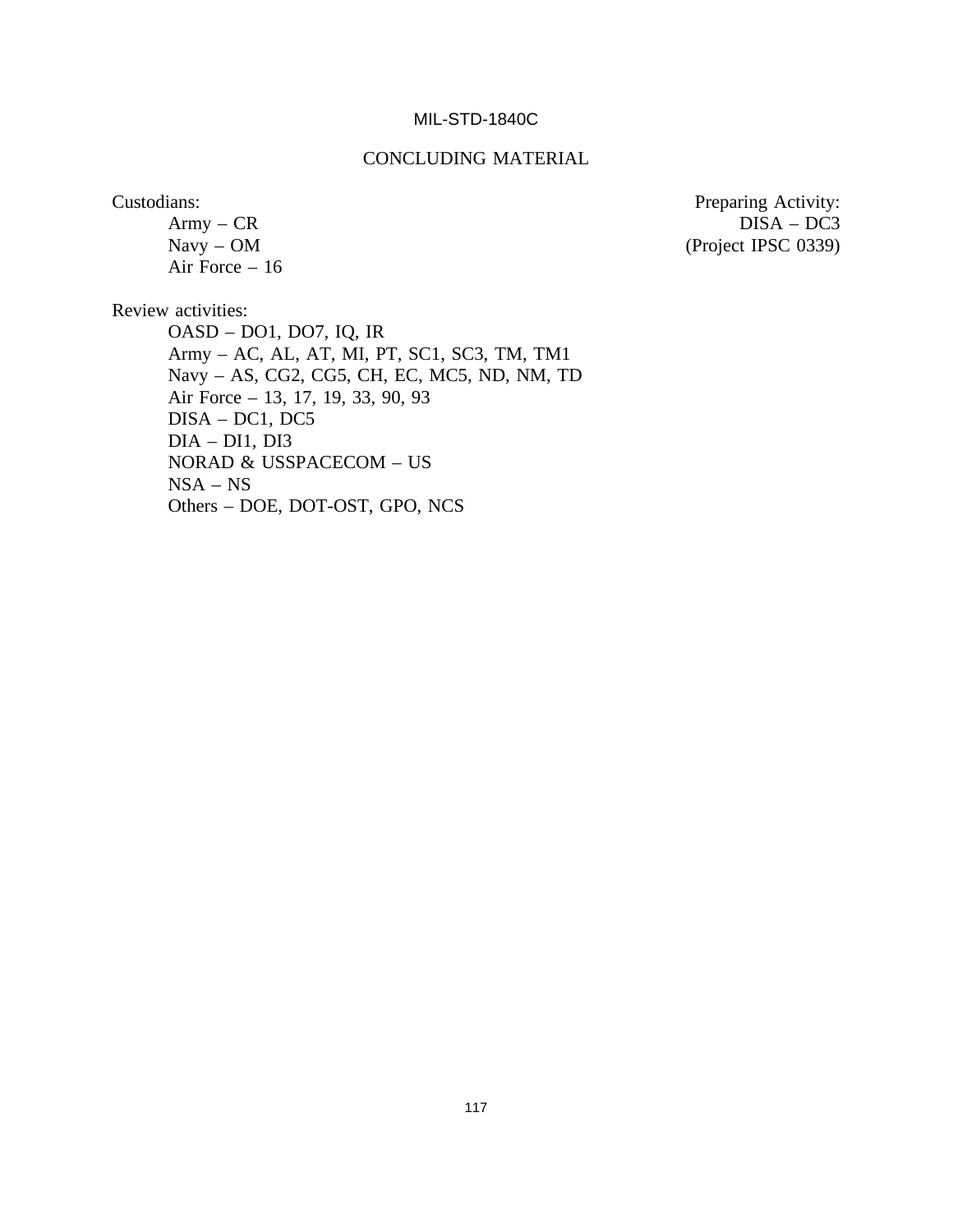| STANDARDIZATION DOCUMENT IMPROVEMENT PROPOSAL                                                                                                                                                                                                                                                                          |                                                                                    |                                                                               |                                                              |                                                                             |         |  |  |
|------------------------------------------------------------------------------------------------------------------------------------------------------------------------------------------------------------------------------------------------------------------------------------------------------------------------|------------------------------------------------------------------------------------|-------------------------------------------------------------------------------|--------------------------------------------------------------|-----------------------------------------------------------------------------|---------|--|--|
| <b>INSTRUCTIONS</b><br>The preparing activity must complete blocks 1, 2, 3, and 8. In block 1, both the document number and revision letter should be<br>1.<br>given.                                                                                                                                                  |                                                                                    |                                                                               |                                                              |                                                                             |         |  |  |
| The submitter of this form must complete blocks 4, 5, 6, and 7.<br>2.                                                                                                                                                                                                                                                  |                                                                                    |                                                                               |                                                              |                                                                             |         |  |  |
| The preparing activity must provide a reply within 30 days from receipt of the form.<br>3.                                                                                                                                                                                                                             |                                                                                    |                                                                               |                                                              |                                                                             |         |  |  |
| NOTE: This form may not be used to request copies of documents, nor to request waivers, or clarification of requirements on current<br>contracts. Comments submitted on this form do not constitute or imply authorization to waive any portion of the referenced document(s)<br>or to amend contractual requirements. |                                                                                    |                                                                               |                                                              |                                                                             |         |  |  |
| <b>I RECOMMEND A CHANGE:</b>                                                                                                                                                                                                                                                                                           | 1. DOCUMENT NUMBER<br>2. DOCUMENT DATE (YYYY-MM-DD)<br>MIL-STD-1840C<br>1997-06-26 |                                                                               |                                                              |                                                                             |         |  |  |
| 3. DOCUMENT TITLE                                                                                                                                                                                                                                                                                                      | AUTOMATED INTERCHANGE OF TECHNICAL INFORMATION                                     |                                                                               |                                                              |                                                                             |         |  |  |
| 5. REASON FOR RECOMMENDATION                                                                                                                                                                                                                                                                                           |                                                                                    |                                                                               |                                                              |                                                                             |         |  |  |
| <b>6. SUBMITTER</b>                                                                                                                                                                                                                                                                                                    |                                                                                    |                                                                               |                                                              |                                                                             |         |  |  |
| a. NAME (Last, First, Middle Initial)                                                                                                                                                                                                                                                                                  |                                                                                    | b. ORGANIZATION                                                               |                                                              |                                                                             |         |  |  |
| c. ADDRESS (Include Zip Code)                                                                                                                                                                                                                                                                                          |                                                                                    | d. TELEPHONE (Include Area Code)<br>(1) Commercial<br>(2) DSN (If applicable) |                                                              | 7. DATE SUBMITTED<br>(YYYY-MM-DD)                                           |         |  |  |
| 8. PREPARING ACTIVITY                                                                                                                                                                                                                                                                                                  |                                                                                    |                                                                               |                                                              |                                                                             |         |  |  |
| a. NAME<br><b>CALS Digital Standards Office</b><br><b>DISA Center For Standards</b><br>Code JIEO/JEBEB                                                                                                                                                                                                                 |                                                                                    | b. TELEPHONE (Include Area Code)<br>(2) DSN 653-3568                          | (1) Commercial (703) 735-3568                                |                                                                             |         |  |  |
| c. ADDRESS (Include Zip Code)<br>10701 Parkridge Boulevard<br>Reston, VA 20191-4357                                                                                                                                                                                                                                    |                                                                                    | IF YOU DO NOT RECEIVE A REPLY WITHIN 45 DAYS, CONTACT:                        | Standardization Program Division<br>Telephone (703) 681-9340 | 5203 Leesburg Pike, Suite 1403, Falls Church, VA 22041-3466<br>DSN 761-9340 |         |  |  |
| DD Form 1426, OCT 89 (MODIFIED)                                                                                                                                                                                                                                                                                        |                                                                                    | Previous editions are obsolete.                                               |                                                              |                                                                             | 198/290 |  |  |